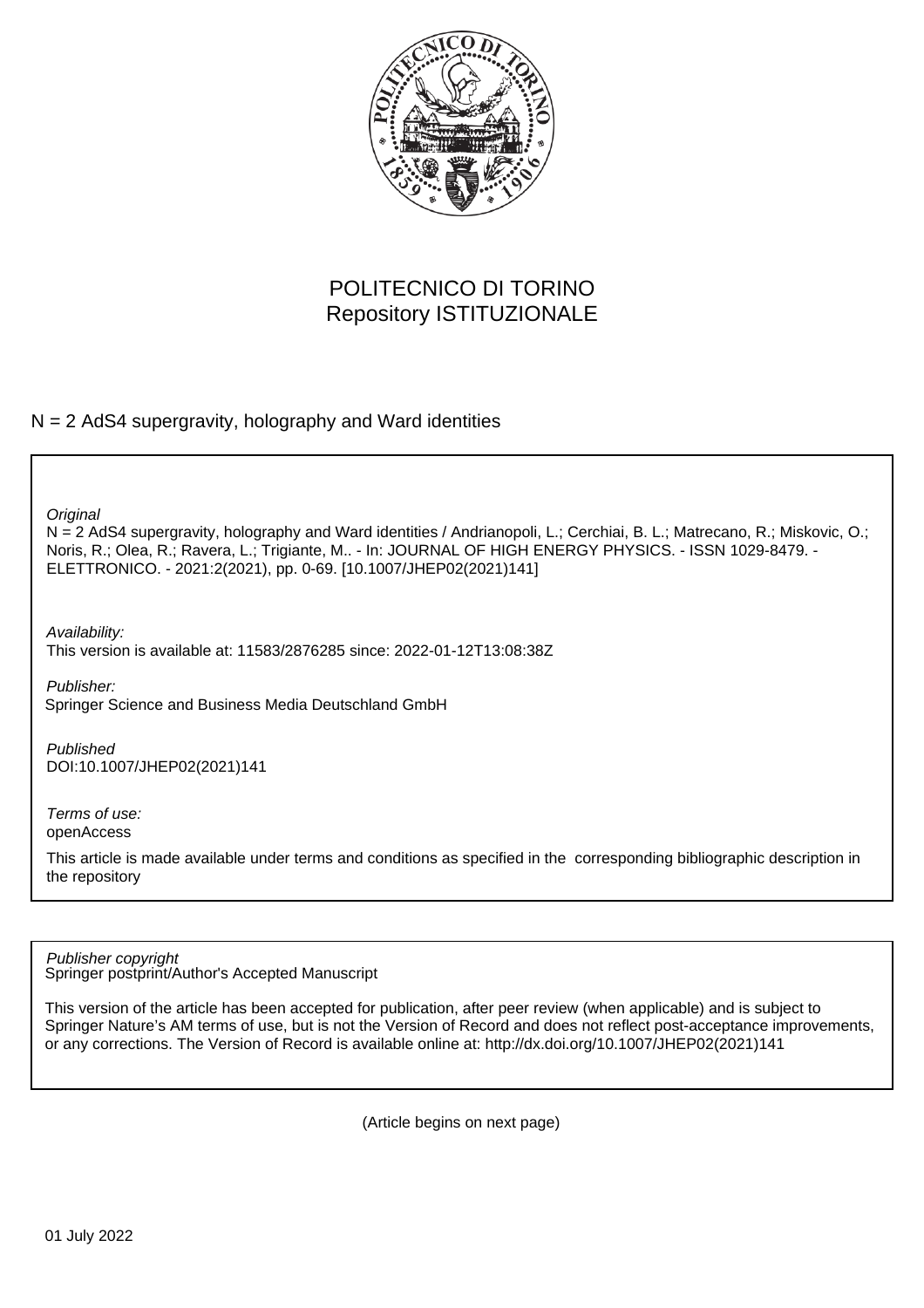PUBLISHED FOR SISSA BY 2 SPRINGER

Received: *October 8, 2020* Revised: *December 10, 2020* Accepted: *January 12, 2021* Published: *February 17, 2021*

# $\mathcal{N} = 2$  **AdS**<sub>4</sub> **supergravity, holography and Ward identities**

*<sup>a</sup>DISAT, Politecnico di Torino, Corso Duca degli Abruzzi 24, I-10129 Turin, Italy*

*b Istituto Nazionale di Fisica Nucleare (INFN), Sezione di Torino, Turin, Italy*

*<sup>c</sup>Arnold-Regge Center, Via P. Giuria 1, 10125 Turin, Italy*

*<sup>d</sup>Centro Ricerche "Enrico Fermi", Piazza del Viminale, 1, I-00184 Rome, Italy*

*e Instituto de Física, Pontificia Universidad Católica de Valparaíso, Casilla 4059, Valparaíso, Chile*

*<sup>f</sup>Departamento de Ciencias Físicas, Universidad Andres Bello, Sazié 2212, Piso 7, Santiago, Chile*

*E-mail:* [laura.andrianopoli@polito.it](mailto:laura.andrianopoli@polito.it), [bianca.cerchiai@polito.it](mailto:bianca.cerchiai@polito.it), [riccardo.matrecano@polito.it](mailto:riccardo.matrecano@polito.it), [olivera.miskovic@pucv.cl](mailto:olivera.miskovic@pucv.cl), [ruggero.noris@polito.it](mailto:ruggero.noris@polito.it), [rodrigo.olea@unab.cl](mailto:rodrigo.olea@unab.cl), [lucrezia.ravera@polito.it](mailto:lucrezia.ravera@polito.it), [mario.trigiante@polito.it](mailto:mario.trigiante@polito.it)

ABSTRACT: We develop in detail the holographic framework for an  $\mathcal{N}=2$  pure AdS supergravity model in four dimensions, including all the contributions from the fermionic fields and adopting the Fefferman-Graham parametrization. We work in the first order formalism, where the full superconformal structure can be kept manifest in principle, even if only a part of it is realized as a symmetry on the boundary, while the remainder has a non-linear realization. Our study generalizes the results presented in antecedent literature and includes a general discussion of the gauge-fixing conditions on the bulk fields which yield the asymptotic symmetries at the boundary. We construct the corresponding superconformal currents and show that they satisfy the related Ward identities when the bulk equations of motion are imposed. Consistency of the holographic setup requires the super-AdS curvatures to vanish at the boundary. This determines, in particular, the expression of the super-Schouten tensor of the boundary theory, which generalizes the purely bosonic Schouten tensor of standard gravity by including gravitini bilinears. The same applies to the superpartner of the super-Schouten tensor, the conformino. Furthermore, the vanishing of the supertorsion poses general constraints on the sources of the three-dimensional boundary conformal field theory and requires that the super-Schouten tensor is endowed with an antisymmetric part proportional to a gravitino-squared term.

KEYWORDS: AdS-CFT Correspondence, Supergravity Models

ArXiv ePrint: [2010.02119](https://arxiv.org/abs/2010.02119)



**L. Andrianopoli,***a,b,c* **B.L. Cerchiai,***a,b,c,d* **R. Matrecano,***a,b* **O. Miskovic,***<sup>e</sup>* **R. Noris,***a,b* **R. Olea,***<sup>f</sup>* **L. Ravera***a,b* **and M. Trigiante***a,b,c*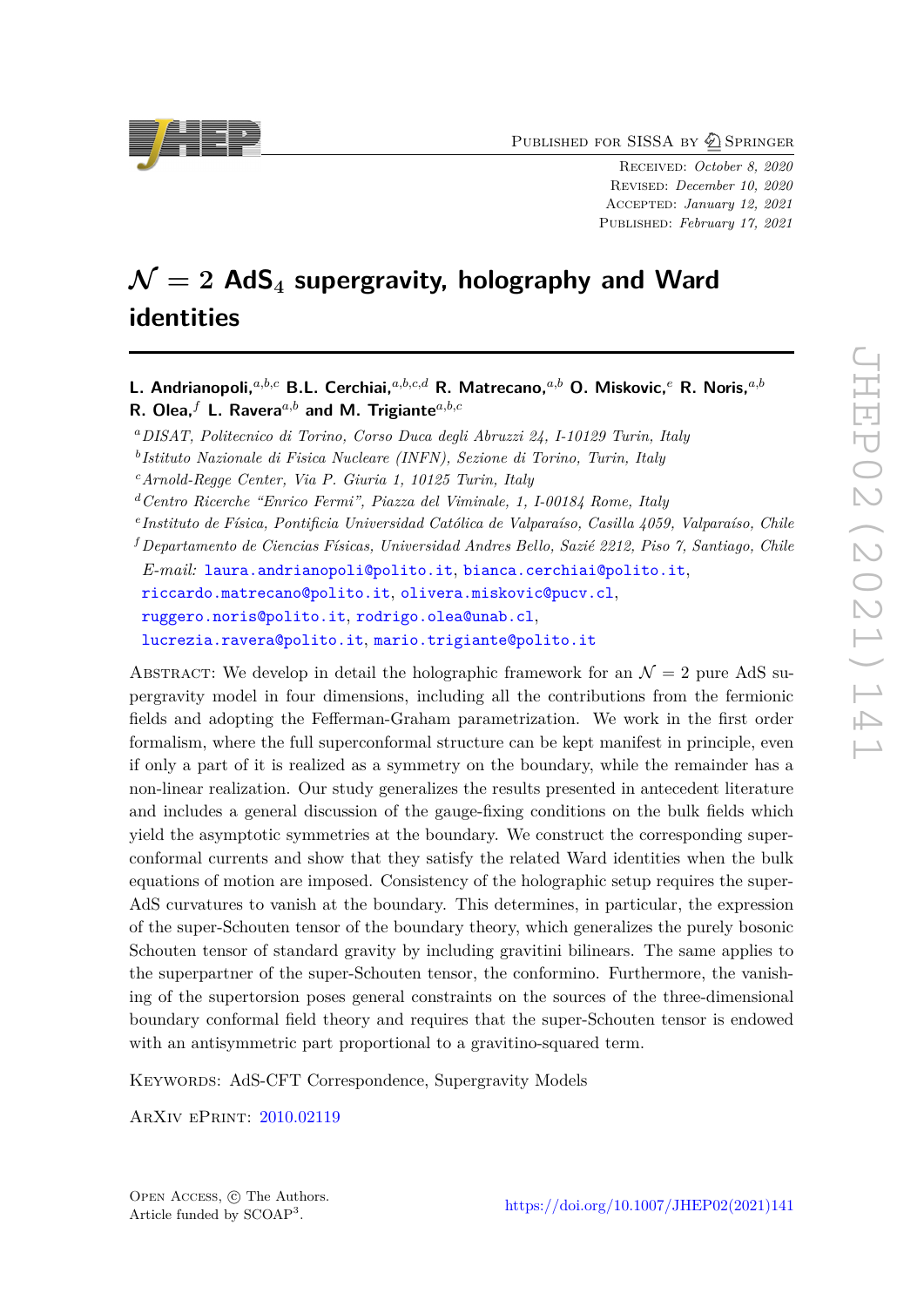#### **Contents**

| $\mathbf 1$ | Introduction                                                           | $\mathbf{1}$   |  |  |
|-------------|------------------------------------------------------------------------|----------------|--|--|
| $\bf{2}$    | Asymptotic symmetries in Einstein $AdS4$ gravity                       | $\overline{7}$ |  |  |
| 3           | Pure $\mathcal{N}=2$ AdS <sub>4</sub> supergravity                     |                |  |  |
| 4           | Near-boundary analysis of the supergravity fields and local parameters | 25             |  |  |
|             | The Schouten tensor in $d=3$ and its superconformal extension<br>4.1   | 29             |  |  |
|             | Field transformations and asymptotic symmetries<br>4.2                 | 31             |  |  |
| $\bf{5}$    | Superconformal currents in the holographic quantum theory              | 39             |  |  |
|             | $d=3$ superconformal algebra<br>5.1                                    | 40             |  |  |
|             | Superconformal currents<br>5.2                                         | 42             |  |  |
|             | The Ward identities<br>$5.3\,$                                         | 46             |  |  |
| 6           | Discussion                                                             | 48             |  |  |
|             | A Conventions                                                          | 50             |  |  |
|             | A.1 Curvature conventions                                              | 50             |  |  |
|             | A.2 Gamma matrices and spinor conventions                              | 51             |  |  |
|             | <b>B</b> Asymptotic expansions                                         | 54             |  |  |
|             | Spin connection<br>B.1                                                 | 54             |  |  |
|             | The supercurvatures<br>B.2                                             | 56             |  |  |
|             | B.3 Equations of motion of the graviphoton                             | 59             |  |  |
|             | B.4 Equations of motion of the gravitini                               | 61             |  |  |
|             | C The rheonomic parametrizations                                       | 63             |  |  |

#### **1 Introduction**

Since its inception, the anti-de Sitter (AdS)/Conformal Field Theory (CFT) holographic correspondence  $[1-3]$  has provided an important tool to investigate the strong coupling regime of field theories on a fixed background using classical supergravity on asymptotically anti-de Sitter (AAdS) spacetimes in one dimension higher. This is a powerful framework since, being an intrinsically non-perturbative strong/weak coupling duality, it opens a window on aspects of the gauge theory which are otherwise not accessible.

In its original formulation, the duality was conjectured as a correspondence between the full type IIB superstring theory on its  $AdS_5 \times S^5$  solution and  $\mathcal{N}=4$  four-dimensional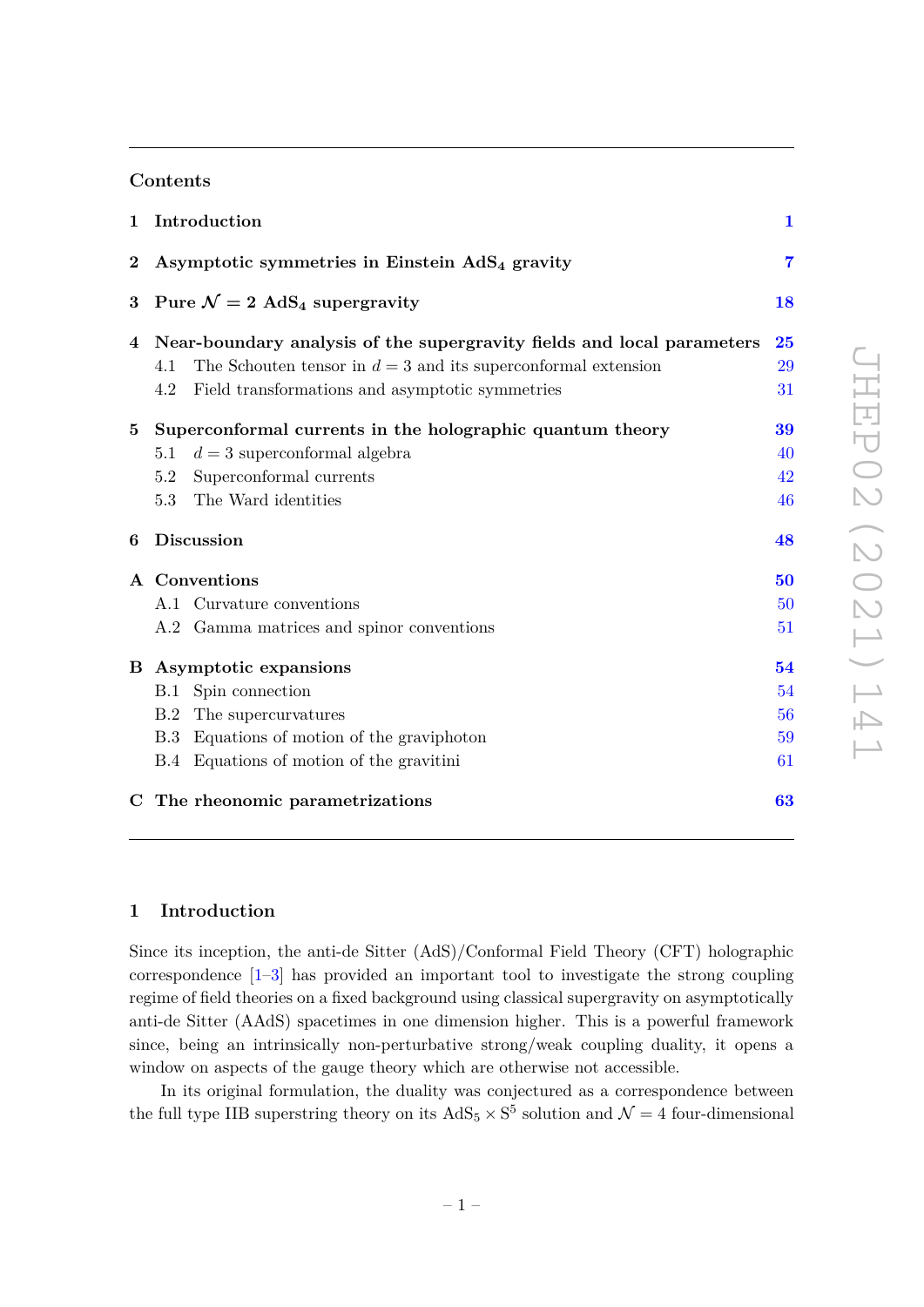Super Yang-Mills theory on the boundary of the  $AdS<sub>5</sub>$  spacetime. In the limit in which the classical effective low-energy description of the (super)gravity side can be trusted, the corresponding regime of the dual theory is strongly coupled. The holographic correspondence has been extended to more general backgrounds of the form  $AdS_D \times \mathcal{M}_{int}$ , possibly with less supersymmetry, which can be embedded in other string theories or M-theory, such as the maximally supersymmetric  $AdS_4 \times S^7$  and  $AdS_7 \times S^4$  solutions of  $D = 11$  supergravity and variants thereof. A valuable approach to the study of holography on a background of the form  $\text{AdS}_D \times \mathcal{M}_{\text{int}}$  is to restrict to an effective *D*-dimensional low-energy supergravity originating from superstring/M-theory compactified on the internal manifold  $\mathcal{M}_{int}$ . This supergravity admits the  $AdS<sub>D</sub>$  part of the higher dimensional background as a vacuum and typically is of *gauged* type. The geometry of  $\mathcal{M}_{int}$  determines the amount of supersymmetry preserved by this AdS*<sup>D</sup>* vacuum and the general features of the effective theory. In this setting, the AdS/CFT conjecture can be restated as a holographic relation between the AdS<sub>*D*</sub> supergravity and a  $d = (D-1)$ -dimensional superconformal field theory (SCFT) at the boundary of the AdS geometry.<sup>1</sup> Most interestingly, the duality has been extended, on the gravity side, from global AdS to backgrounds which have an AAdS geometry, reproducing the renormalization group flow of the dual theory to an infrared (IR) conformal fixed point, the energy scale being fixed by the radial coordinate on the *D*-dimensional spacetime. Indeed, the essential ingredient for this correspondence is the conformal structure of the boundary of AAdS spaces. These are spacetimes with negative curvature and whose metric has a pole of order two in the asymptotic region or, more precisely, conformally compact manifolds [4, 5]. Supergravity solutions that are asymptotically (locally) AdS can be interpreted holographically generically either as explicit deformations of SCFTs or as models in which the superconformal symmetry is spontaneously broken.

Several important results have been obtained in the holographic study of strongly coupled quantum field theories, within the so-called *bottom-up* approach. This latter consists in crafting an appropriate *D*-dimensional AAdS gravity background of a suitably chosen gravity theory, which can reproduce interesting non-perturbative phenomena of a boundary field theory, with some given general properties. In this approach emphasis is not given to the higher-dimensional ultraviolet (UV) completion of the (super)gravity theory, which typically has a minimal amount of supersymmetry, if any. Moreover, only certain features of the dual field theory are known, which are suitably fixed by the chosen background through the holographic correspondence.

As opposed to the bottom-up one, the so-called *top-down* approach is restricted to gravity theories whose higher-dimensional UV completions in superstring or M-theory are known. This has the advantage that the dual CFT is often known. In most cases supergravity models considered in this setting feature, in particular, an extended amount of supersymmetry (i.e. no less than eight supercharges), which makes them more constrained in field content and interactions and, therefore, more predictive.<sup>2</sup> Generally inspired by the latter approach, the purpose of the present investigation is to generalize the holographic analysis

<sup>&</sup>lt;sup>1</sup>The spectrum of the fields in the *D*-dimensional supergravity theory corresponds only to a sector of the operators on the dual field theory side.

<sup>&</sup>lt;sup>2</sup>For a discussion on bottom-up versus top-down approaches see, e.g., [5].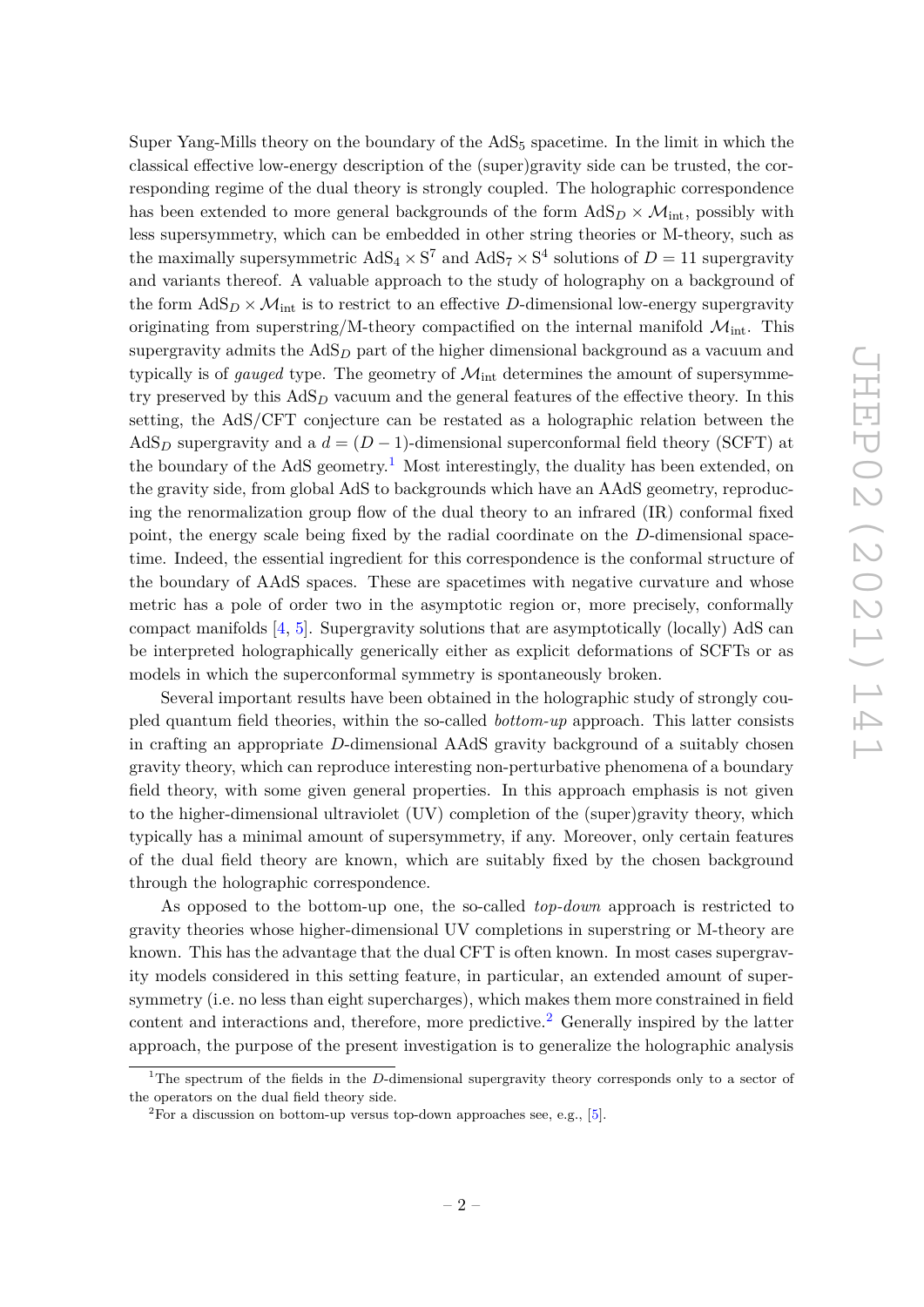of  $[6]$  to an extended supergravity, namely to a pure  $\mathcal{N}=2$  model. Some aspects of the minimal  $\mathcal{N} = 2$  gauged supergravity in the context of holography have been discussed in [7].

From a formal point of view, the  $AdS_{d+1}/CFT_d$  correspondence states that the  $CFT_d$ partition function is equal to the gravitational partition function in AAdS space in one dimension higher [2, 3],

$$
Z_G[\hat{\Phi} \to \hat{\Phi}_{(0)}] = Z_{\text{CFT}}[\mathcal{J} \equiv \hat{\Phi}_{(0)}]. \tag{1.1}
$$

In the above formula,  $Z_G[\hat{\Phi}_{(0)}]$  is the quantum partition function of the gravity theory in AAdS space, as a function of the boundary value  $\hat{\Phi}_{(0)}$  of the bulk field  $\hat{\Phi}$ , while  $Z_{\text{CFT}}[\mathcal{J}]$ is the quantum partition function of the corresponding CFT, in which the source  $\mathcal J$  of a local operator  $O(x)$  dual to  $\hat{\Phi}$  is identified with  $\hat{\Phi}_{(0)}$ .

Let us recall the definition of the quantum effective action  $W[\mathcal{J}]$  for a *d*-dimensional CFT on  $\partial M$  in terms of the partition function  $Z_{\text{CFT}}[\mathcal{J}]$ 

$$
Z_{\text{CFT}}[\mathcal{J}] = e^{iW[\mathcal{J}]} = \int \mathcal{D}\phi \, e^{iI[\phi] + i \int_{\partial \mathcal{M}} d^d x \, O(\phi) \cdot \mathcal{J}}, \tag{1.2}
$$

where the symbol  $\phi(x)$  collectively denotes the fundamental fields of the CFT on which the functional integration is performed. The action  $I[\phi]$  should already be renormalized, that is, finite in the UV region. Even though *W* is a (non-local) function of the external source  $\mathcal{J}(x)$ , the physical information of the theory is contained in the *n*-point functions of the operators  $O(\phi(x))$ ,

$$
\langle O(x_1)\cdots O(x_n)\rangle_{\text{CFT}} = Z_{\text{CFT}}^{-1}[0] \frac{\delta^n Z_{\text{CFT}}[\mathcal{J}]}{\mathrm{i}\delta\mathcal{J}(x_1)\cdots\mathrm{i}\delta\mathcal{J}(x_n)}\bigg|_{\mathcal{J}=0}.
$$
 (1.3)

In particular, different correlators are related by Ward identities which express the symmetries in the CFT at the quantum level.

Let us expand on the identification  $(1.1)$  in the special case of a pure AdS gravity theory in which the only bulk field is the metric  $\hat{g}_{\hat{\mu}\hat{\nu}}(x)$  defined on the AAdS spacetime, to be denoted by  $\mathcal{M}^{d+1}$ . In this case the gravitational partition function has the form

$$
Z_{\mathcal{G}}[g_{(0)}] = \int \mathcal{D}\hat{g} e^{iI_{\text{ren}}[\hat{g}]} \simeq e^{iI_{\text{on-shell}}[g_{(0)}]}.
$$
\n(1.4)

Up to a conformal transformation,  $g_{(0)\mu\nu}$  is the value at the conformal boundary of the bulk field  $\hat{g}_{\hat{\mu}\hat{\nu}}(x)$ , on which Dirichlet boundary conditions are imposed:  $\delta g_{(0)\mu\nu}\Big|_{\partial\mathcal{M}} = 0$ . The gravitational action  $I_{\text{ren}}[\hat{g}]$  has to be consistent with the boundary conditions and has to be finite in the asymptotic  $(IR)$  region. In equation  $(1.4)$  the classical approximation, for weak gravitational couplings, is performed, in which the partition function can be evaluated on the classical solution, by a saddle point approximation, giving rise to the on-shell action  $I_{\text{on-shell}}[g_{(0)}]$ . The boundary metric  $g_{(0)\mu\nu}$  becomes the source in the boundary CFT.

The AdS/CFT correspondence in the classical approximation of gravity identifies the quantum effective action *W* as

$$
W[g_{(0)}] \simeq I_{\text{on-shell}}[g_{(0)}],\tag{1.5}
$$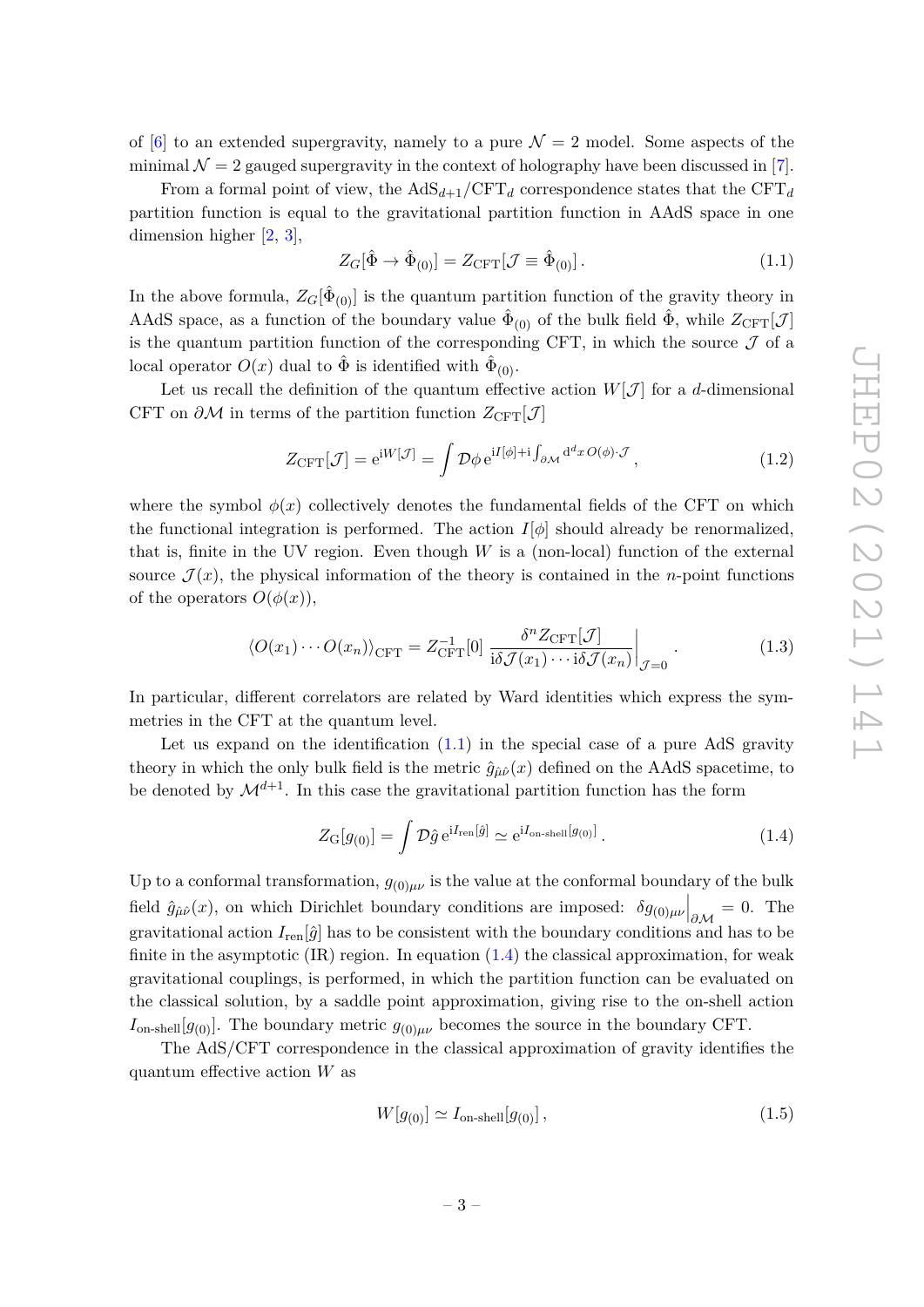where the boundary metric becomes a background field in the CFT, so that the energymomentum tensor operator  $T^{\mu\nu}(\phi, g_{(0)})$  also depends on it. The expectation value of the latter can be calculated as the 1-point function from the effective theory,

$$
\langle T^{\mu\nu}\rangle_{\text{CFT}} = \frac{2}{\sqrt{|g_{(0)}|}} \frac{\delta I_{\text{on-shell}}[g_{(0)}]}{\mathrm{i} \,\delta g_{(0)\mu\nu}} = \tau^{\mu\nu} \,, \tag{1.6}
$$

and  $\tau^{\mu\nu}$  is the holographic stress tensor in the gravity side.

The conformal Ward identities in the CFT have the form

$$
\nabla_{(0)\mu}\tau^{\mu\nu} = 0, \qquad \tau^{\mu}_{\ \mu} = \mathcal{A}, \tag{1.7}
$$

where  $A$  is the Weyl anomaly [8]. This quantum result can, therefore, be obtained in the classical regime of AdS gravity.

For the above formalism to be well-defined, a field theory has to be finite at short distances. However, a general feature of quantum field theory is that UV (and IR) divergences can appear at quantum level in the correlation functions. In order to guarantee the consistency of the theory, these unphysical effects are usually removed through the procedure of renormalization. In the framework of the AdS/CFT correspondence, which is in fact a UV/IR duality, i.e. the ultraviolet regime of the field theory is related to the infrared one of the gravity side and vice versa, it is natural to think that the UV poles of CFT *n*-point functions (1.3) could be cancelled holographically, by adding appropriate boundary counterterms in the dual theory. Indeed, a first systematic method in this direction was implemented at the beginning of the century [9, 10] and was then applied to various bosonic theories, in particular to gravitational actions coupled to bosonic matter fields.<sup>3</sup> Briefly, the procedure consists in regulating the bulk on-shell supergravity action by introducing a cut-off on the radial coordinate, adding appropriate boundary counterterms in order to eliminate the divergences, and then removing the cut-off.<sup>4</sup>

In the subsequent years, the holographic renormalization scheme was implemented also for actions including fermionic fields. In [6] the authors studied the case of  $\mathcal{N} = 1$  $D = 4$  supergravity including contributions from the gravitini, while in [7] the boundary counterterms for the minimal  $\mathcal{N} = 2$  gauged supergravities in  $D = 4$  and  $D = 5$  have been analysed, restricting to quadratic order in fermions in the action, by using a Hamiltonian approach. Five-dimensional supersymmetric holographic renormalization has also been considered in [13].

A different approach to the holographic renormalization was developed in [14], where it was named topological regularization. It was proven to give the same results as the standard procedure in pure gravity, having however the quality of giving a topological meaning to the resummation of the holographic counterterms series expansion. A detailed comparison of both counterterm series has been developed in pure AdS gravity in any dimension in [15]. In

 ${}^{3}$ A very good review of the subject can be found in [4].

<sup>&</sup>lt;sup>4</sup>For completeness, let us mention that Gibbons and Hawking had already proposed to add a boundary contribution in 1977, namely the Gibbons-Hawking(-York) term, in order to have a well-defined variational principle for gravity theories [11, 12].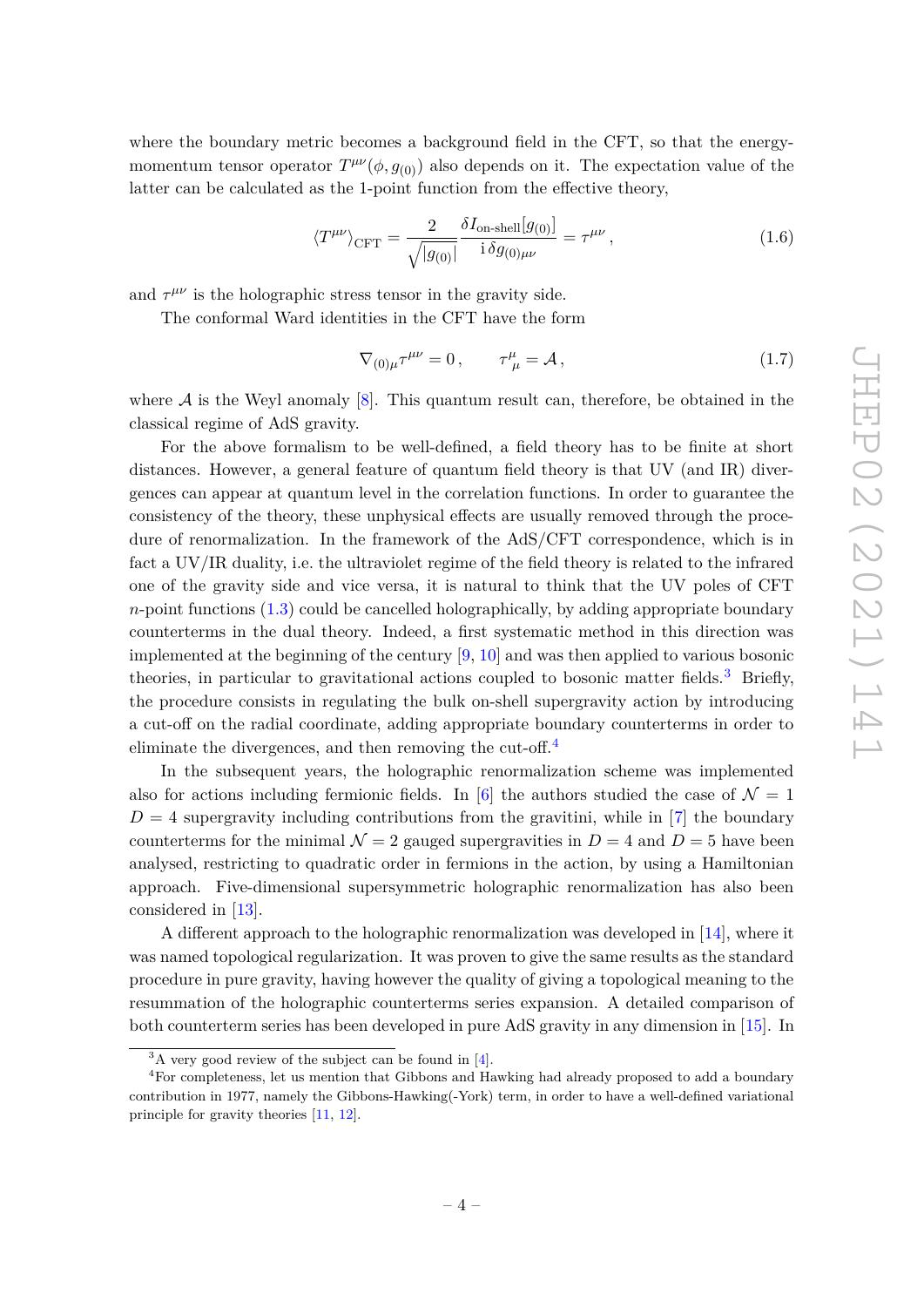particular, the topological counterterm needed to regularize four-dimensional gravity turns out to be the Gauss-Bonnet term and it is also able to restore the diffeomorphisms invariance, broken by the presence of the boundary [16–18]. Moreover, the addition of this contribution allows to express the renormalized action in the MacDowell-Mansouri form [19].

The above papers treat gravity in the second order formalism. However, an alternative formulation to the latter is the first order formalism, where the spin connection is considered as an independent field from the vielbein [20–25]. In this approach, the powerful tool of exterior calculus and the differential form language can be employed, yielding a geometrical description of gravity. The same approach was used in [27] to extend the results of [16–18] to supergravity and to find the counterterms needed to restore the local supersymmetry, broken by the presence of a boundary, for the cases of pure  $\mathcal{N} = 1$  and  $\mathcal{N} = 2$  AdS<sub>4</sub> supergravities. The boundary terms found in  $[27]$  to restore supersymmetry (that is diffeomorphisms in the fermionic directions of superspace) are in fact the supersymmetric extension of the Gauss-Bonnet term, which was necessary to restore diffeomorphisms invariance in the case of gravity. Correspondingly, those boundary terms were precisely the ones needed to rewrite the total supergravity action in a supersymmetric MacDowell-Mansouri form.

However, while the topological regularization was shown to be able to renormalize the bulk action for the pure gravity case, the same has not been proven yet for its supersymmetric extension, in particular for the  $\mathcal{N} = 2$  AdS<sub>4</sub> supergravity. The present paper proceeds from the foregoing works to achieve this goal but, in contrast to [7], we consider the full contribution from the gravitini and start from a rather general setup in view of possible future developments. In order to do it, we show that the Ward identities of the dual field theory are satisfied, as expected for a SCFT in three dimensions.

It still remains as an open problem the question of rendering the AdS supergravity action finite in the presence of matter multiplets by adding topological bulk terms.

From a different, but complementary, point of view, we explore a relation between the classical local symmetries of an AdS gravity defined on the bulk manifold  $\mathcal{M}^D$  and the quantum symmetries in a field theory defined on *∂*M. The latter match the *asymptotic symmetries*, at radial infinity, of the gravitational background. In our approach, they appear as *residual symmetries* left over after the gauge fixing of bulk local symmetries and whose parameters take value on *∂*M. This matching of symmetries is justified from the group theoretical point of view. Namely (we restrict here, for simplicity, the discussion to the bosonic sector, but its supersymmetric extension will be considered in the body of the paper) the isometries of the AdS vacuum in  $D = (d + 1)$ -dimensional asymptotically AdS spaces are described by the  $SO(2, d)$  group whose generators are  $J_{ab}$ ,  $J_a$ . It is important to emphasize that gravity with negative cosmological constant is not invariant under local SO(2*, d*) transformations. Instead, general coordinate transformations, combined with a field-dependent local Lorentz transformations, acquire a locally gauge-covariant form.

The *d*-dimensional boundary breaks the bulk local symmetries in the *x d* (radial) direction that naturally leads to the  $d+1$  decomposition of the Lorentz indices into  $a = (i, d)$ . In that way, the bulk isometry group is isomorphic to the conformal group<sup>5</sup> with gener-

 ${}^{5}$ For explicit construction of this conformal algebra in the context of AdS/CFT in pure AdS gravity, see [21].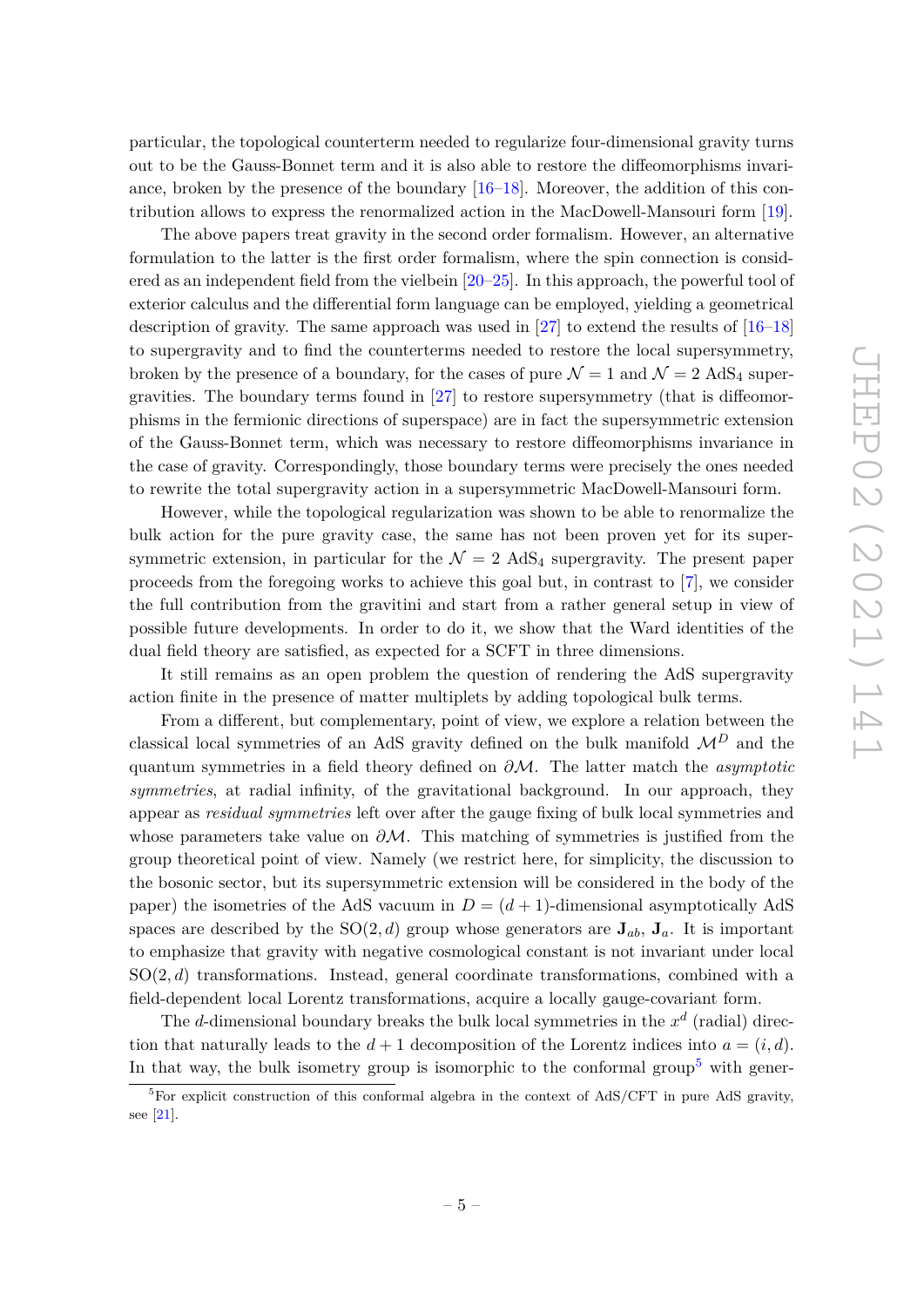ators  $\mathbf{J}_{ij}$ ,  $\mathbf{P}_i = \mathbf{J}_i + \mathbf{J}_{id}$ ,  $\mathbf{K}_i = \mathbf{J}_i - \mathbf{J}_{id}$ ,  $\mathbf{D} = \mathbf{J}_d$ . Therefore, choosing suitable boundary conditions for the AdS gravity fields in *D*-dimensional bulk, which are  $\hat{\omega}^{ab}$  (along  $J_{ab}$ ) and 1  $\frac{1}{\ell}V^a$  (along  $J_a$ ), we can identify its *d*-dimensional boundary field content that should be the one of the CFT. Using the isomorphism, the boundary background fields, i.e. sources  $\mathcal{J} = {\omega^{ij}, E^i, B, \mathcal{S}^i}$  associated with the conformal generators, have the form

$$
\mathbf{J}_{ij}: \omega^{ij} \sim \hat{\omega}^{ij},
$$
  
\n
$$
\mathbf{P}_i: E^i \sim V_+^i = \frac{1}{2} \left( \ell \hat{\omega}^{id} + V^i \right),
$$
  
\n
$$
\mathbf{D}: B \sim V^d,
$$
  
\n
$$
\mathbf{K}_i: S^i \sim V_-^i = \frac{1}{2} \left( \ell \hat{\omega}^{id} - V^i \right),
$$

where '∼' means that the identifications are valid only up to a global rescaling on the boundary, allowed in CFT. This near-boundary rescaling is the first step in removing the long-distance divergences present in (super)gravity theory in asymptotically AdS spaces, equivalent to renormalization of the holographic CFT. From this discussion, we draw the following conclusions. First, a full linearly realized conformal group on the boundary can be made manifest only in first order formalism, where the spin connection is an independent field. Second, the conformal structure on the boundary naturally introduces two geometric quantities in *d* dimensions, a dilatation gauge field *B* and the Schouten tensor  $\mathcal{S}^i$ . They will play an important role in the analysis of symmetries of this holographic correspondence.

As far as the asymptotic symmetries and the gauge-fixing conditions defining them are concerned, we shall keep our analysis as general as possible. More precisely, we shall be taking a "cautious approach", only imposing gauge-fixing conditions which appear to be strictly necessary for the consistent definition of the asymptotic symmetries. The reason for this relies on one of the motivations which have inspired the present analysis, namely the application of the  $AdS_4/CFT_3$  holographic approach to the study of the model, originally constructed in [28] (to be referred to as the AVZ model), which features *unconventional supersymmetry*. The latter has been eventually embedded, as a boundary theory, in pure  $\mathcal{N} = 2$  AdS<sub>4</sub> supergravity in [29], although a fully fledged holographic correspondence has not been developed yet. The present work represents a preliminary investigation in this direction. Having this in mind, we avoid imposing the constraint  $\gamma^{\mu}\psi_{\mu} = 0$  on the gravitino field at the boundary since, in the AVZ model, this condition has to be relaxed, as the dynamical fermion of the theory is identified with the contraction  $\gamma^{\mu}\psi_{\mu}$  itself. This fermion satisfies a Dirac equation and was shown to be well-suited for the description of the electronic properties of graphene-like materials [28, 30]. Holographically embedding the AVZ model in  $\mathcal{N} = 2$  AdS<sub>4</sub> supergravity and eventually in  $\mathcal{N} > 2$  theories paves the way for a top-down approach to the study of this condensed-matter system. In this direction, in [31], a possible relationship between the construction in [30] and a generalization of the  $d = 3$  interface model of Gaiotto and Witten  $[32]$  was presented. This hints towards the definition of the dual conformal class of theories, which will be the object of a future investigation.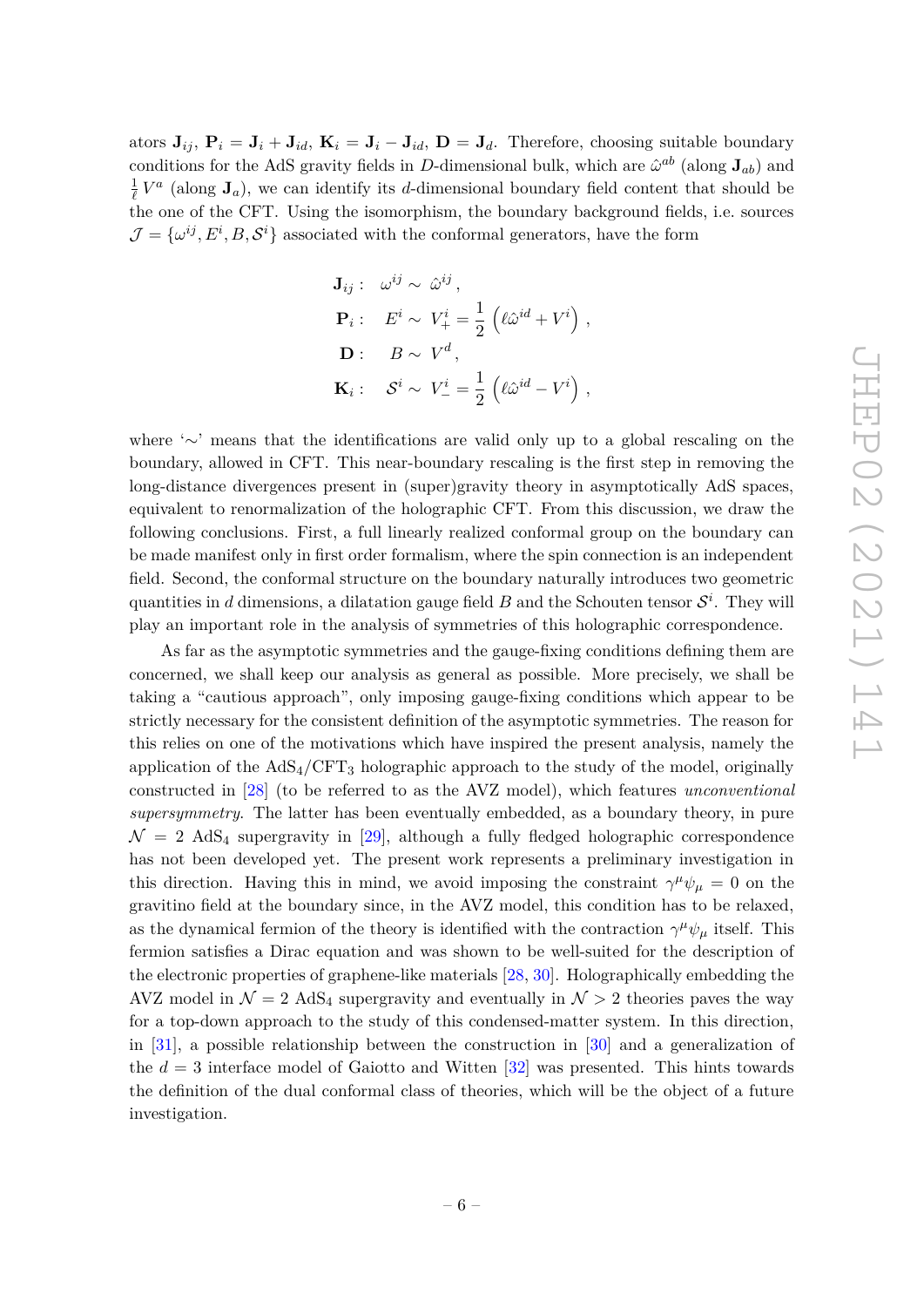The rest of this work is organized as follows: in section 2 we review the asymptotic symmetries in Einstein AdS<sup>4</sup> gravity for purpose of introducing the first order formalism and in section 3 we summarize the geometric approach to pure  $\mathcal{N} = 2$  AdS<sub>4</sub> supergravity, in the presence of a boundary. Section 4 is devoted to the near-boundary analysis of supergravity fields and local parameters. Then, in section 5, we write out the superconformal currents and Ward identities, proving that the latter are indeed satisfied off-shell on the curved background when the bulk equations of motion are imposed. We conclude the paper with some final remarks. Useful formulas and conventions are gathered in appendix A, while details on calculations are collected in appendix B and appendix C.

#### **2 Asymptotic symmetries in Einstein AdS<sup>4</sup> gravity**

We start our discussion with a review of the results in pure AdS gravity and then reformulating them in first order framework.

Asymptotically AdS spaces  $\mathcal{M}^D$  in  $D = d + 1$  dimensions are conformally compact Einstein spaces that can be described by local coordinates  $x^{\hat{\mu}} = (x^{\mu}, x^d)$ , where  $x^{\mu}$  $(\mu = 0, \ldots d - 1)$  are local coordinates on the boundary  $\partial M$  and  $z = x^d$  is the radial coordinate with the asymptotic AdS boundary located at  $z = 0$ . In a neighborhood of  $z = 0$ , they admit a metric  $\hat{g}_{\hat{u}\hat{\nu}}$  (with a mostly negative signature) in the Fefferman-Graham (FG) form,<sup>6</sup>

$$
ds^{2} = \hat{g}_{\hat{\mu}\hat{\nu}} dx^{\hat{\mu}} dx^{\hat{\nu}} = \frac{\ell^{2}}{z^{2}} \left( -dz^{2} + g_{\mu\nu}(x, z) dx^{\mu} dx^{\nu} \right),
$$
 (2.1)

where  $\ell$  is the AdS radius,  $g_{\mu\nu}$  is regular on the boundary and it admits a power expansion in the radial coordinate *z*,

$$
g_{\mu\nu} = g_{(0)\mu\nu}(x) + \frac{z^2}{\ell^2} g_{(2)\mu\nu}(x) + \cdots
$$
 (2.2)

Only even powers in *z* appear in the series, until the order  $z^{d-1}$ . This is particular to pure AdS gravity. In general, addition of matter fields, as is the case in supergravity, requires more general powers in the *z*-expansion of the metric, depending on the value of the AdS mass of the field. By solving order by order the Einstein equations, the corresponding coefficients in the expansion are determined as local functions of  $g_{(0)\mu\nu}$ . For example,  $g_{(2)\mu\nu}$ depends linearly on the curvature in a combination that produces the boundary Schouten tensor  $\mathcal{S}_{\mu\nu}(g_{(0)}),$ 

$$
g_{(2)\mu\nu} = \ell^2 \mathcal{S}_{\mu\nu} = \ell^2 \left( \mathring{\mathcal{R}}_{\mu\nu} - \frac{1}{2(d-1)} g_{(0)\mu\nu} \mathring{\mathcal{R}} \right), \qquad (2.3)
$$

where  $\mathring{\mathcal{R}}^\mu_{\,\,\,\nu\lambda\sigma}(g_{(0)})$  is the boundary Riemann curvature and  $\mathring{\mathcal{R}}_{\mu\nu}$  and  $\mathring{\mathcal{R}}$  are the corresponding Ricci tensor and Ricci scalar, respectively. The conventions we adopt on curvatures can be found in appendix A.1. On top of this, only in odd spacetime dimensions *D*, there is a term

<sup>&</sup>lt;sup>6</sup>The most general asymptotically AdS metric contains also the subleading  $\hat{g}_{z\mu}$  terms, in particular  $g_{z\mu} = \mathcal{O}(z)$  in three dimensions [33] and  $g_{z\mu} = \mathcal{O}(z^2)$  in four dimensions [34]. They can always be set to zero by choosing FG coordinate frame on a patch near the boundary.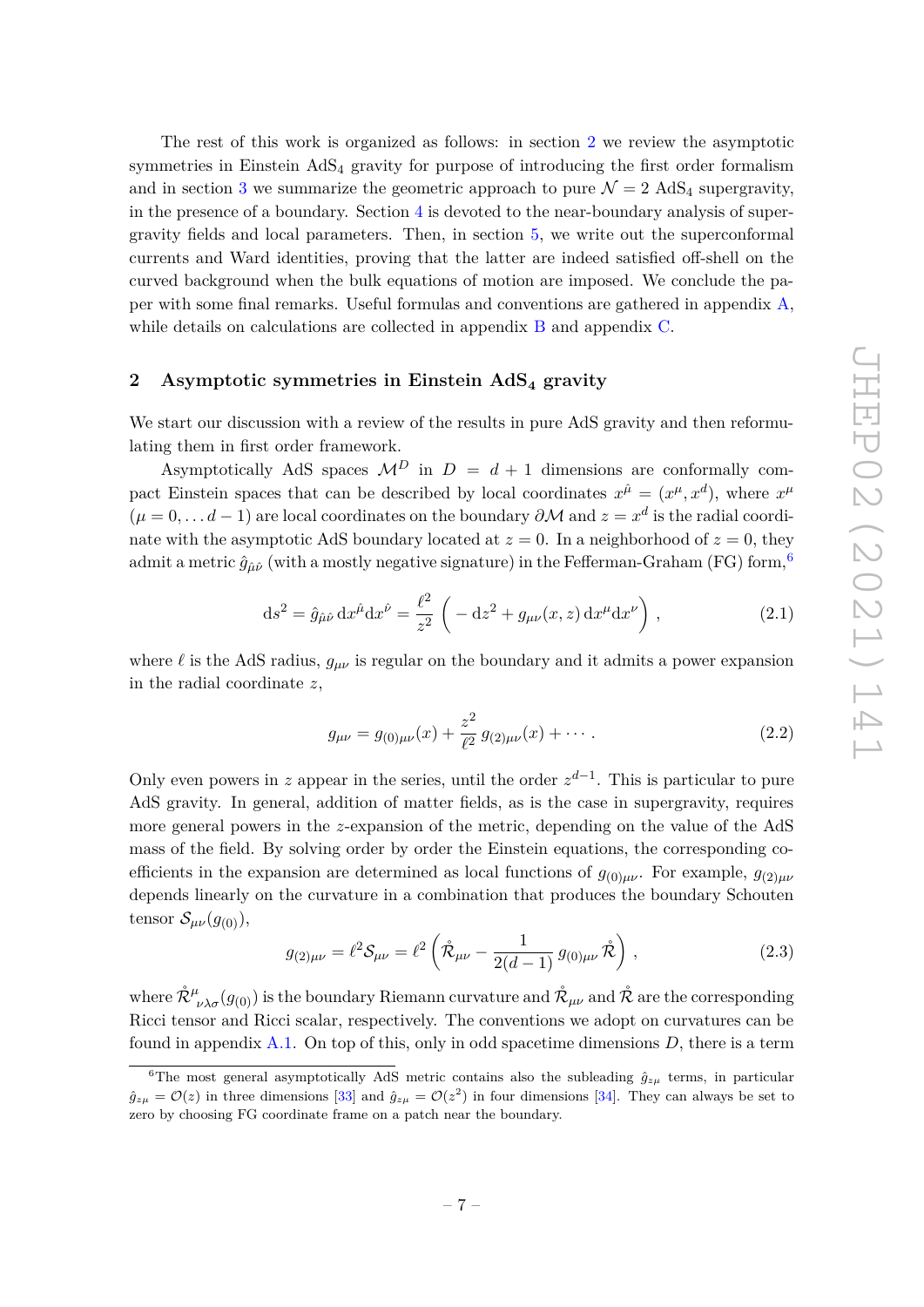$z^d$  log *z*. In contrast, the mode  $g_{(d)\mu\nu}$  cannot be fully resolved from the equations of motion (only its local part), as it is proportional to the holographic stress tensor of the theory  $[4, 9]$ .

The FG form of the metric  $(2.1)$  is obtained by gauge fixing of spacetime coordinate frame. The invariance of (2.1) under radial diffeomorphisms leads to the Penrose-Brown-Henneaux (PBH) transformations [35]. The full set of residual symmetries includes, apart from the PBH transformations, also the boundary (transversal) diffeomorphisms. They have the form of asymptotic symmetries, that is, their parameters take value on *∂*M. The AdS gravity is invariant under the action of these transformations at asymptotic infinity.

In an explicit form, using the Lie derivative  $\delta \hat{g}_{\hat{\mu}\hat{\nu}} = \pounds_{\hat{\xi}} \hat{g}_{\hat{\mu}\hat{\nu}}$  for diffeomorphisms generated by parameters  $\hat{\xi}^{\hat{\mu}}$ , the FG gauge fixing implies

$$
\delta \hat{g}_{zz} = 0 \quad \Rightarrow \quad \hat{\xi}^z = z\sigma(x) ,
$$
  

$$
\delta \hat{g}_{\mu z} = 0 \quad \Rightarrow \quad \hat{\xi}^{\mu} = \xi^{\mu}(x) + \frac{z^2}{2\ell} g^{\mu\nu}_{(0)} \partial_{\nu} \sigma + \mathcal{O}(z^4) , \tag{2.4}
$$

where  $\xi^{\mu}(x)$  and  $\sigma(x)$  are arbitrary local parameters on the boundary. From  $\delta \hat{g}_{\mu\nu} = \frac{\ell^2}{z^2}$  $\frac{\ell^2}{z^2} \delta g_{\mu\nu}$ we obtain the transformation law of first terms in the asymptotic expansion of  $(2.2)$  as

$$
\delta g_{(0)\mu\nu} = \pounds_{\xi} g_{(0)\mu\nu} - 2\sigma g_{(0)\mu\nu}, \n\delta g_{(2)\mu\nu} = \pounds_{\xi} g_{(2)\mu\nu} - \ell \nabla^{(0)}_{(\mu} \nabla^{(0)}_{\nu)} \sigma.
$$
\n(2.5)

From the first equation it is clear that radial diffeomorphisms induce Weyl transformations on the boundary described by the parameter  $\sigma(x)$ . This purely kinematic treatment allows to determine the local part of the coefficients in the series (2.2) without resorting to the asymptotic resolution of the field equations. This is done by integrating the Weyl parameter from the transformation law above. This PBH approach, although a powerful tool to match symmetries in a holographic field theory, is not an alternative to holographic renormalization.

The asymptotic symmetries produce conservation laws which are mapped into holographic Ward identities for the boundary CFT.

**Holographic gauge fixing in first order formalism.** In what concerns us here, we work in first order formalism in  $D=4$  where the independent fields are 1-forms on  $\mathcal{M}^4$ . Indeed, one has the vielbein  $V^a = V^a_{\ \hat{\mu}}(x) dx^{\hat{\mu}}$ , stemmed from the metric  $\hat{g}_{\hat{\mu}\hat{\nu}} = \kappa_{ab} V^a_{\ \hat{\mu}} V^b_{\ \hat{\nu}}$ (with the Minkowski metric  $\kappa_{ab}$ ), and the spin connection  $\hat{\omega}^{ab} = \hat{\omega}_{\hat{\mu}}^{ab}(x) dx^{\hat{\mu}}$ . World indices on four-dimensional spacetime are denoted by hatted Greek letters  $\hat{\mu}, \hat{\nu}, \dots = 0, 1, 2, 3$  and the corresponding anholonomic tangent space indices are labeled by Latin letters  $a, b, \ldots =$ 0*,* 1*,* 2*,* 3.

Apart from general coordinate transformations  $\delta x^{\hat{\mu}} = -\hat{\xi}^{\hat{\mu}}$ , which define local translations with parameters  $p^a = \hat{\xi}^{\hat{\mu}} V^a_{\hat{\mu}}$ , the theory is now endowed with local Lorentz invariance, whose parameters are  $j^{ab} = -j^{ba}$ .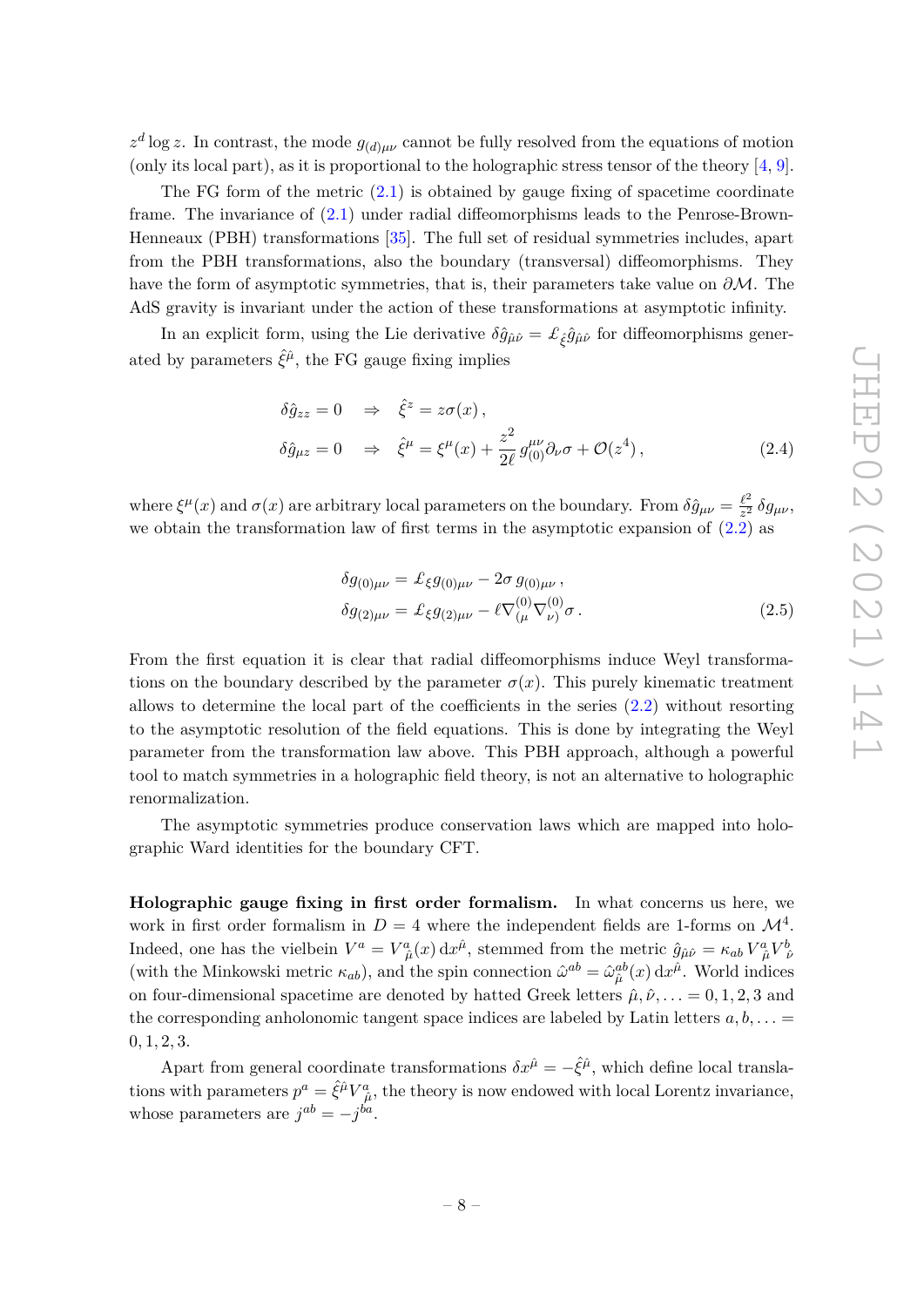The AdS gravity in first order formalism is invariant under the general transformations<sup>7</sup>

$$
\delta V^a = \hat{\mathcal{D}}p^a - j^{ab}V_b + i_p \hat{T}^a ,
$$
  
\n
$$
\delta \hat{\omega}^{ab} = \hat{\mathcal{D}}j^{ab} + \frac{2}{\ell^2} p^{[a}V^{b]} + i_p \hat{R}^{ab} ,
$$
\n(2.6)

where  $\hat{\mathcal{D}}(\hat{\omega})$  is the Lorentz-covariant derivative,  $\hat{\mathcal{R}}^{ab}(\hat{\omega})$  is the Lorentz curvature and  $\hat{T}^a = \hat{\mathcal{D}}V^a$  is the torsion 2-form. We have also introduced the AdS curvature  $\hat{R}^{ab}$  =  $\hat{{\mathcal{R}}}^{ab} - \frac{1}{\ell^2}$  $\frac{1}{\ell^2}V^aV^b = \frac{1}{2}\hat{R}^{ab}_{\hat{\mu}\hat{\nu}}dx^{\hat{\mu}}dx^{\hat{\nu}}$  and the contraction operator  $i_p\hat{R}^{ab} = p^cV_c^{\hat{\nu}}\hat{R}^{ab}_{\hat{\nu}\hat{\mu}}dx^{\hat{\mu}}$  and similarly for  $i_p\hat{T}^a$ . In the non-supersymmetric case we are discussing in this section, we will assume that the gravitational field is torsionless, thus  $i_p \hat{T}^a = 0$ .

In order to extend the discussion for AAdS spacetimes from the metric formulation described above to first order formalism, we have to specify the form of  $V^a$  and  $\hat{\omega}^{ab}$ . To this end, we have 10 local parameters  $(p^a, j^{ab})$  at our disposal to gauge fix.

This *holographic gauge fixing* has to provide the radial expansion of gauge fields and parameters. In addition, the residual transformations (which leave invariant that gauge fixing) have to induce boundary Weyl dilatations. It also has to give rise to the transformation of the boundary fields, which lead to the conservation laws.

In this framework, the radial evolution of gravity considers the radial components of the gauge fields as Lagrange multipliers, similarly as the lapse and shift functions in the Arnowitt-Deser-Misner (ADM) formulation of gravity [36]. The simplest choice  $V_z^a = 0$ ,  $\hat{\omega}_z^{ab} = 0$  leads to a trivial theory on the boundary. In particular, it does not have an invertible vielbein.

Radial expansion and holography in gravity in Riemann-Cartan space were developed in  $[22]$  and applied, for example, in three  $[22-24]$ , four  $[25]$ , and five  $[22]$  bulk dimensions in different setups. In arbitrary dimension it was discussed in [21].

A suitable gauge fixing for spacetime diffeomorphisms  $p^a$  and Lorentz transformation  $j^{ab}$  is

$$
V_z^a = \frac{\ell}{z} \delta_3^a, \qquad \hat{\omega}_z^{ab} = 0. \tag{2.7}
$$

These conditions, in principle, are sufficient to determine local symmetries. However, in AdS space, the vielbein should be chosen so that it reproduces the FG metric (2.1). For this reason, we assume an adapted frame where the boundary is orthogonal to the radial coordinate,

$$
V_{\ \mu}^{3} = 0. \tag{2.8}
$$

The last condition can be relaxed as long as the fall-off of the field  $V^3_\mu(x)$  is consistent with the behaviour of AAdS spaces. As shown in [21, 26], this field plays a role in the explicit construction of the gauged conformal algebra for a dual CFT. By setting  $V^3_{\mu}$  to zero, the conformal symmetry of the boundary is still there, but its realization becomes non-linear, as the associated gauge field turns into a composite field.

As mentioned before, the choice (2.7) is holographic if it produces a radial expansion of the boundary fields. Let us denote the  $3 + 1$  decomposition of Lorentz indices as  $a = (i, 3)$ 

<sup>&</sup>lt;sup>7</sup>This transformation law is the local Lorentz transformation combined with the Lie derivative  $\mathcal{L}_p A = D(i_p A) + i_p F$  valid for any gauge field *A* and its associated field strength *F*, where  $p^{\hat{\mu}} = \hat{\xi}^{\hat{\mu}}$ .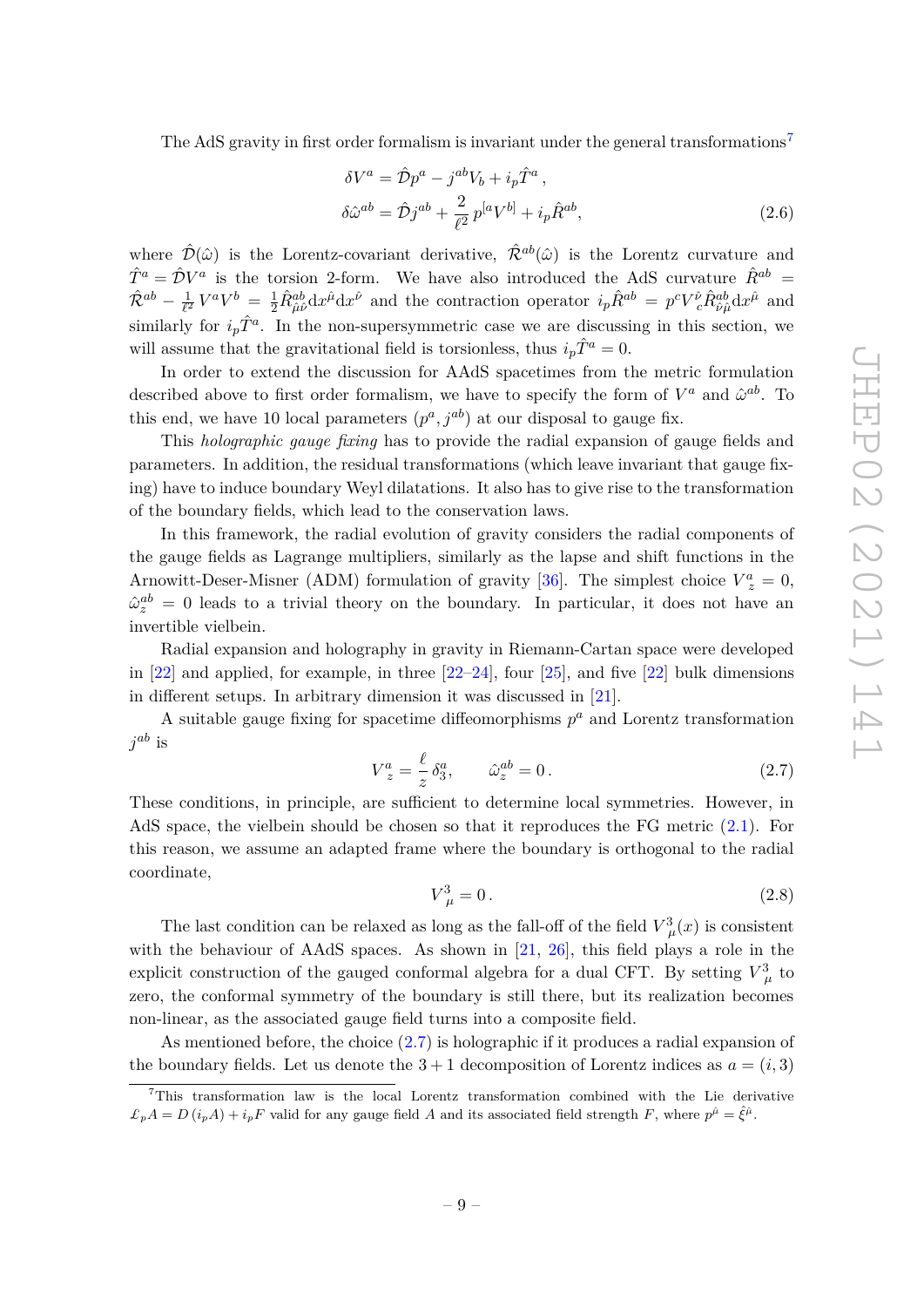$(i = 0, 1, 2)$ . We use the following convention for the Levi-Civita tensor on  $\mathcal{M}^4$  projected to the boundary *∂*M,

$$
\epsilon^{ijk3} = -\epsilon^{ijk}, \qquad \epsilon^{0123} = -\epsilon_{0123} = -1.
$$
 (2.9)

Then, in AAdS spaces, the vielbein behaves as

$$
V_{\ \mu}^{i} = \frac{\ell}{z} \hat{E}_{\ \mu}^{i}(x, z) \,, \tag{2.10}
$$

where  $\hat{E}^i_{\mu}$  is finite at the boundary  $z = 0$ , so it can be expanded in a power series in its vicinity,

$$
\hat{E}^i_{\ \mu} = E^i_{(0)\ \mu} + \frac{z^2}{\ell^2} E^i_{(2)\ \mu} + \frac{z^3}{\ell^3} E^i_{(3)\ \mu} + \mathcal{O}(z^4) \,. \tag{2.11}
$$

Because of physical implications it would have later, we rename the coefficients as  $E^i_{(0) \mu} \equiv E^i_{\ \mu}, E^i_{(2) \mu} \equiv S^i_{\ \mu}$  and  $E^i_{(3) \mu} \equiv \tau^i_{\ \mu}$ . Then the expansion becomes

$$
\hat{E}^{i}_{\ \mu} = E^{i}_{\ \mu} + \frac{z^{2}}{\ell^{2}} S^{i}_{\ \mu} + \frac{z^{3}}{\ell^{3}} \tau^{i}_{\ \mu} + \mathcal{O}(z^{4}),
$$
\n
$$
\hat{E}^{\mu}_{\ i} = E^{\mu}_{\ i} - \frac{z^{2}}{\ell^{2}} S^{\mu}_{\ i} - \frac{z^{3}}{\ell^{3}} \tau_{i}^{\ \mu} + \mathcal{O}(z^{4}),
$$
\n(2.12)

where  $E^{\mu}_{i}$ <sup>*i*</sup></sup> is the inverse of the vielbein<sup>8</sup>  $E^i_{\mu}$ . These tensors project the indices between the boundary spacetime and its tangent space and we also have

$$
e = det[V^a_{\hat{\mu}}] = \frac{\ell^4}{z^4} \hat{e}_3
$$
,  $\hat{e}_3 = det[\hat{E}^i_{\mu}], \quad e_3 \equiv det[E^i_{\mu}].$  (2.13)

Notice that we assumed that the linear terms in *z* are absent in the induced vielbein  $\hat{E}^i_{\mu}$ , in order to reproduce the result  $g_{(1)\mu\nu} = 0$  in pure gravity. Furthermore, it is convenient to make use of the residual Lorentz transformations to get  $S^{ij} = S^i{}_{\mu} E^{\mu j}$  and  $\tau^{ij} = \tau^i{}_{\mu} E^{\mu j}$  symmetric, namely to set  $S^{[ij]} = 0$  and  $\tau^{[ij]} = 0$  [6]. If the Lorentz parameter at the boundary is expanded as

$$
j^{ij} = \theta^{ij} + \frac{z}{\ell} j^{ij}_{(1)} + \frac{z^2}{\ell^2} j^{ij}_{(2)} + \frac{z^3}{\ell^3} j^{ij}_{(3)} + \mathcal{O}(z^4) \,, \tag{2.14}
$$

from the Lorentz transformations (2.6) we find  $j_{(1)}^{ij} = 0$  and

$$
\delta_j E^i_\mu = -\theta^{ij} E_{j\mu} , \qquad \delta_j S^i{}_\mu = -\theta^{ij} S_{j\mu} - j^{ij}_{(2)} E_{j\mu} , \n\delta_j E^{\mu i} = -\theta^{ij} E^\mu{}_j , \qquad \delta_j \tau^i{}_\mu = -\theta^{ij} \tau_{j\mu} - j^{ij}_{(3)} E_{j\mu} .
$$
\n(2.15)

Here  $\theta^{ij}(x)$  is an asymptotic parameter which will become a holographic symmetry. The antisymmetric parts are independent of  $\theta^{ij}$ ,

$$
\delta_j S^{[ij]} = -j^{ij}_{(2)}, \qquad \delta_j \tau^{[ij]} = -j^{ij}_{(3)}.
$$
\n(2.16)

<sup>&</sup>lt;sup>8</sup>Strictly speaking, the inverse vielbein  $(E^{-1})^{\mu}_{i} \equiv E^{\mu}_{i}$  has the property  $E^{\mu}_{i} = g_{(0)}^{\mu\nu} \eta_{ij} E^{j}{}_{\nu} = E_{i}{}^{\mu}$  following from the invertibility and symmetry of the metric. It implies that one can overlook the order of the indices in the vielbein and its inverse. The same argument holds for the bulk vielbein  $V^i_{\mu}$  and its inverse  $V^{\mu}_i$ , but *not* for the higher-order terms in the expansion that are not necessarily invertible.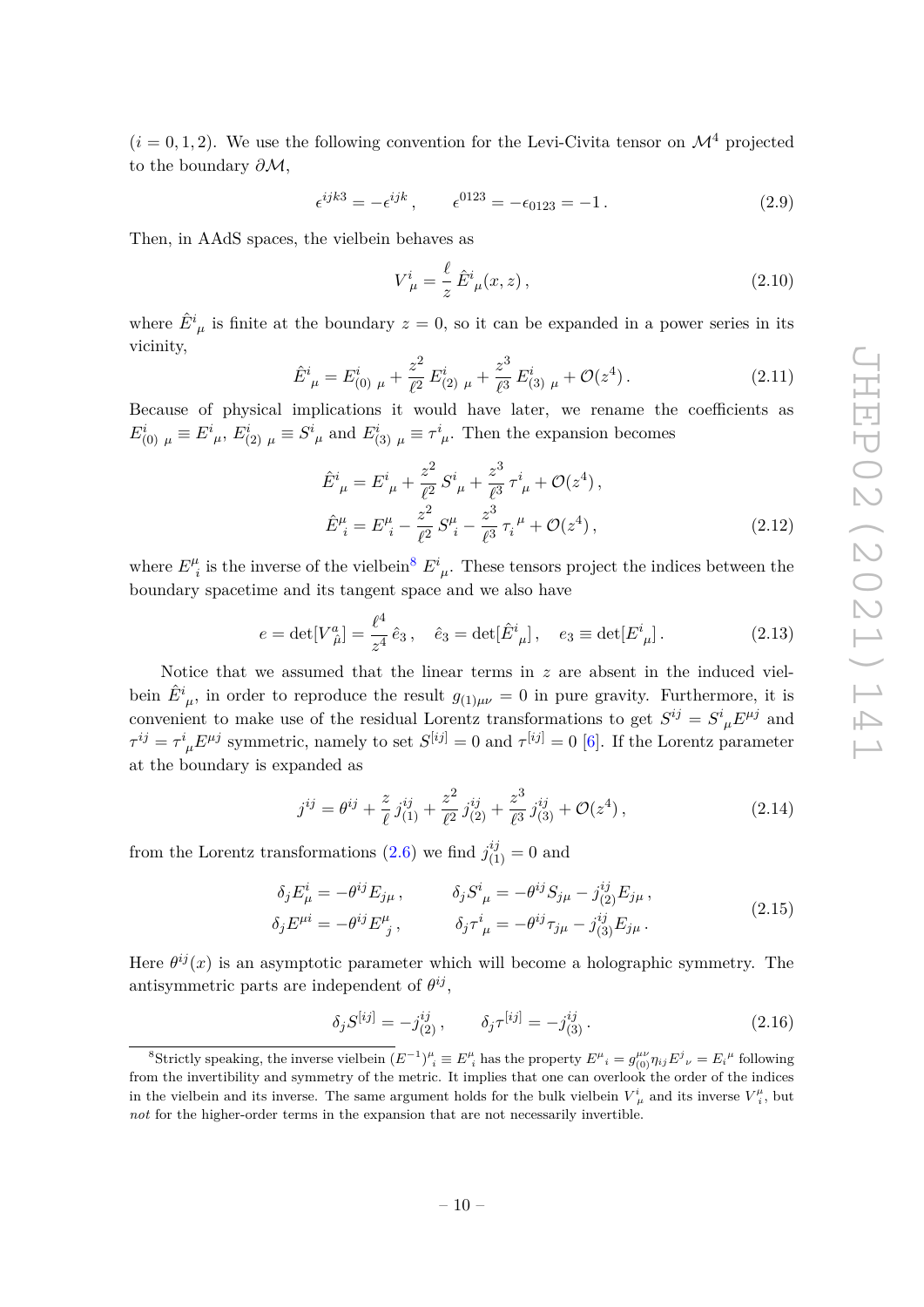Therefore, the antisymmetric parts of  $S^{ij}$  and  $\tau^{ij}$  are related only to the subleading Lorentz transformations and therefore they can always be set to zero,

$$
S^{[ij]} = 0, \qquad \tau^{[ij]} = 0. \tag{2.17}
$$

However, we will not assume yet that  $j_{(2)}^{ij}$  and  $j_{(3)}^{ij}$  vanish because they might not be independent parameters. We will come back to this issue later, after all independent asymptotic symmetries have been identified (see eq. (2.51)).

In fact, the above procedure can be extended to make all coefficients in the expansion of  $V^i_{\mu}$  symmetric. Without going into details, it can be shown that  $\theta^{ij}$  always decouples from the transformation of  $E_{(n)}^{[ij]} \equiv E^{\mu[j]} E_{(n)}^{i]}$  $\sum_{(n)\mu}^{[i]}$  and we can always set  $E_{(n)}^{[ij]} = 0$  for  $n \geq 0$ . As a net result, all modes  $E^i_{(n)\mu}$  are symmetric tensors,

$$
E_{(n)}^{[ij]} = 0, \qquad n \ge 0. \tag{2.18}
$$

Thus, the expansion defined by the above considerations is consistent with the FG frame  $(2.1)$  and

$$
g_{(0)\mu\nu} = E_{i\nu} E^i_{\ \mu} ,\n g_{(2)\mu\nu} = 2S_{\mu\nu} = \ell^2 S_{\mu\nu} ,\n g_{(3)\mu\nu} = 2\tau_{\mu\nu} .
$$
\n(2.19)

Recalling the fact that in Einstein AdS gravity we know the solution of the coefficients  $g_{(n)\mu\nu}$  (*n* > 0) in terms of the source  $g_{(0)\mu\nu}$  [9, 35], we identify  $E^i_{\mu}$  as the vielbein at the conformal boundary,  $S^i_{\ \mu} = \frac{\ell^2}{2}$  $\frac{\partial^2}{\partial^2} S^i_{\mu}$  as proportional to the Schouten tensor, and  $\tau^i_{\mu}$  as the holographic stress tensor.

On the other hand, without supersymmetry, the torsion constraint  $\hat{\mathcal{D}}V^a = 0$  determines the spin-connection to be (see  $(A.1)$ )

$$
\hat{\omega}_{\hat{\mu}}^{ab} = V^{\hat{\nu}b} \left( -\partial_{\hat{\mu}} V^a_{\ \hat{\nu}} + \hat{\Gamma}^{\hat{\lambda}}_{\hat{\nu}\hat{\mu}} V^a_{\ \hat{\lambda}} \right) \,. \tag{2.20}
$$

In our notation,  $\hat{\Gamma}^{\hat{\lambda}}_{\hat{\nu}\hat{\mu}}$  is the affine connection in the bulk. In particular, the one appearing in  $(2.20)$  is the Levi-Civita connection, that is, symmetric in  $(\hat{\mu}\hat{\nu})$  and torsionless. The radial components of the spin-connection are consistent with the gauge fixing  $(2.7)$ , assuming (2.18) is satisfied. The boundary components of the spin connection become

$$
\hat{\omega}_{\mu}^{ij} = \hat{E}^{\nu j} \left( -\partial_{\mu} \hat{E}^{i}_{ \nu} + \mathring{\Gamma}^{\lambda}_{\nu\mu}(g) \hat{E}^{i}_{ \lambda} \right) = \mathring{\omega}_{\mu}^{ij}(x, z),
$$
  
\n
$$
\hat{\omega}_{\mu}^{i3} = \frac{1}{z} \hat{E}^{i}_{ \mu} - \frac{1}{2} k_{\mu\nu} \hat{E}^{\nu i},
$$
\n(2.21)

where  $\mathring{\omega}_{\mu}^{ij}(x,0) = \mathring{\omega}_{\mu}^{ij}(E)$  is the torsionless spin connection on the boundary,  $\mathring{\Gamma}_{\nu\mu}^{\lambda}(g)$  is the affine Levi-Civita connection at the boundary that depends on *z* (in contrast to  $\hat{\Gamma}_{\nu\mu}^{\lambda} = \hat{\Gamma}_{\nu\mu}^{\lambda}(g)|_{z=0}$  and we define the auxiliary tensor

$$
k_{\mu\nu} \equiv \partial_z g_{\mu\nu} = \mathcal{O}(z) \,, \qquad \partial_z g^{\mu\nu} = -k^{\mu\nu} \,. \tag{2.22}
$$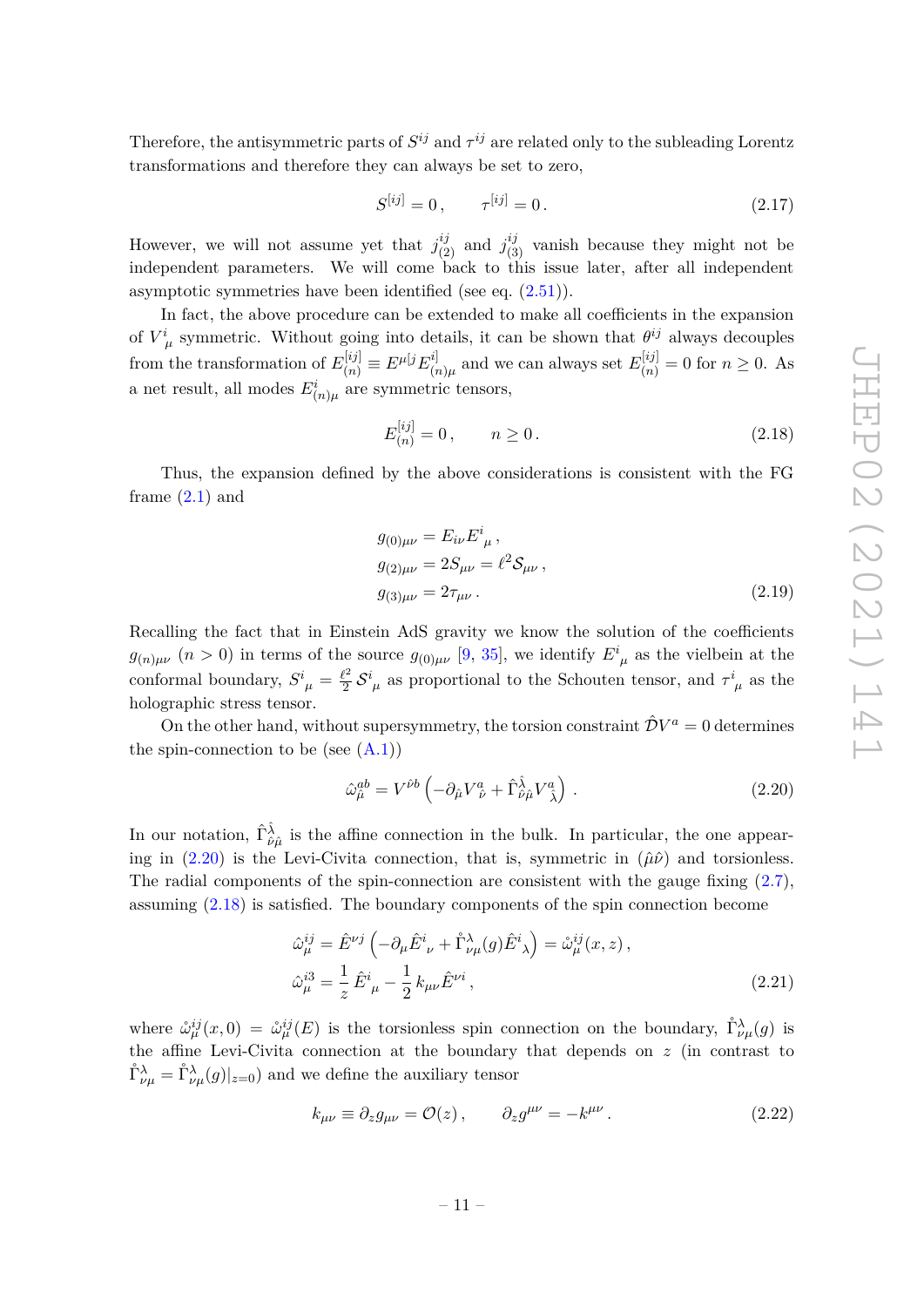Both  $\mathring{\Gamma}_{\nu\mu}^{\lambda}(g)$  and  $k_{\mu\nu}$  are regular quantities at  $z=0$ . In a more explicit form,

$$
\hat{\omega}_{\mu}^{ij} = \mathring{\omega}_{\mu}^{ij}(x, z) = \mathring{\omega}_{\mu}^{ij}(x) + \frac{z^2}{\ell^2} \omega_{(2)\mu}^{ij}(S, E) + \frac{z^3}{\ell^3} \omega_{(3)\mu}^{ij}(\tau, E) + \mathcal{O}(z^4),
$$
  

$$
\hat{\omega}_{\mu}^{i3} = \frac{1}{z} E^i_{\ \mu} - \frac{z}{\ell^2} \tilde{S}^i_{\ \mu} - \frac{2z^2}{\ell^3} \tilde{\tau}^i_{\ \mu} + \mathcal{O}(z^3),
$$
\n(2.23)

where

$$
\tilde{S}^{i}_{\ \mu} \equiv S_{\mu}^{\ i} = S^{i}_{\ \mu} \,, \qquad \tilde{\tau}^{i}_{\ \mu} \equiv \frac{1}{4} \left( \tau^{i}_{\ \mu} + 3\tau^{i}_{\mu} \right) = \tau^{i}_{\ \mu} \,, \tag{2.24}
$$

and the last step is only valid upon imposing the partial Lorentz gauge fixing (2.18). Thus, in pure AdS gravity, the tensors  $\tilde{S}^i_{\mu}$  and  $\tilde{\tau}^i_{\mu}$  can be chosen symmetric and equal to  $S^i_{\mu}$  and  $\tau^i_{\mu}$ . We will see later (in eq. (4.15)) that the group theory definition of the boundary Schouten tensor is  $S^i_{\ \mu} = \frac{1}{\ell^2}$  $\frac{1}{\ell^2} (S^i_{\ \mu} + \tilde{S}^i_{\ \mu})$  and it reduces to  $\frac{2}{\ell^2} S^i_{\ \mu}$  only after using the above equality.

When the bulk torsion vanishes, we obtain at the first two orders  $(z \text{ and } z^2)$  near the boundary that the 1-forms  $\omega_{(2)}^{ij} = \omega_{(2)}^{ij}$  $\int_{(2)\mu}^{ij} dx^{\mu}$  and similarly for  $\omega_{(3)}^{ij}$ , are not arbitrary, but they can be expressed in terms of  $S^i = S^i_{\ \mu} dx^{\mu}$  and  $\tau^i = \tau^i_{\ \mu} dx^{\mu}$  as

$$
E_j \wedge \omega_{(2)}^{ij} = \mathring{\mathcal{D}} S^i, \qquad E_j \wedge \omega_{(3)}^{ij} = \mathring{\mathcal{D}} \tau^i,
$$
\n(2.25)

where  $\mathring{\mathcal{D}}$  denotes the covariant derivative with respect to the connection  $\mathring{\omega}_{\mu}^{ij}(E)$ . These equations can be explicitly solved in  $\omega_{(2)}^{ij}$ ,  $\omega_{(3)}^{ij}$ , as indicated by (2.23).

Let us finally analyse the fall-off of the curvature. Asymptotically AdS spaces require the curvature to be asymptotically constant. Direct checkup confirms that the nearboundary form of the AdS curvature is

$$
\hat{R}^{i3}_{\mu\nu} = -z \mathcal{C}^{i}{}_{\mu\nu} + \mathcal{O}(z^{2}), \qquad \hat{R}^{i3}_{\mu z} = \frac{3z}{\ell^{3}} \tau^{i}{}_{\mu} + \mathcal{O}(z^{2}), \n\hat{R}^{i j}_{\mu\nu} = W^{i j}_{\mu\nu} - \frac{12z}{\ell^{3}} E^{[i}{}_{[\mu} \tau^{j]}{}_{\nu]} + \mathcal{O}(z^{2}), \qquad \hat{R}^{i j}_{\mu z} = -\frac{2z}{\ell^{2}} \omega^{i j}_{(2)\mu} - \frac{3z^{2}}{\ell^{3}} \omega^{i j}_{(3)\mu} + \mathcal{O}(z^{3}),
$$
\n(2.26)

where  $\mathcal{C}^i = \frac{1}{2}$  $\frac{1}{2}\mathcal{C}_{\mu\nu}^i dx^\mu \wedge dx^\nu = \mathring{\mathcal{D}}\mathcal{S}^i$  is three-dimensional Cotton tensor. In the above derivation of  $\hat{R}^{i3} = -\frac{z}{\ell^2}$  $\frac{z}{\ell^2}\left(\mathcal{\tilde{D}}\tilde{S}^i + E_j \wedge \omega_{(2)}^{ij}\right) + \cdots$ , the Cotton tensor appears after using (2.25) to eliminate  $\omega_{(2)}^{ij}$ . This is because  $\tilde{S}^i = S^i$  cannot be assumed directly under the derivative due to the relations  $(2.24)$  which involve the derivatives of the vielbein. Similarly,  $\hat{R}^{ij}$ depends on the tensor  $\tau^i + 2\tilde{\tau}^i$ , but it reduces to the above result upon setting  $\tau^i = \tilde{\tau}^i$ . The Weyl tensor vanishes in three dimensions,

$$
W^{ij} = \mathcal{R}^{ij} - 2E^{[i} \wedge \mathcal{S}^{j]} = 0,
$$
\n(2.27)

so that the three-dimensional Bianchi identity can equivalently be written as

$$
E^{[i} \wedge \mathcal{C}^{j]} = 0, \qquad (2.28)
$$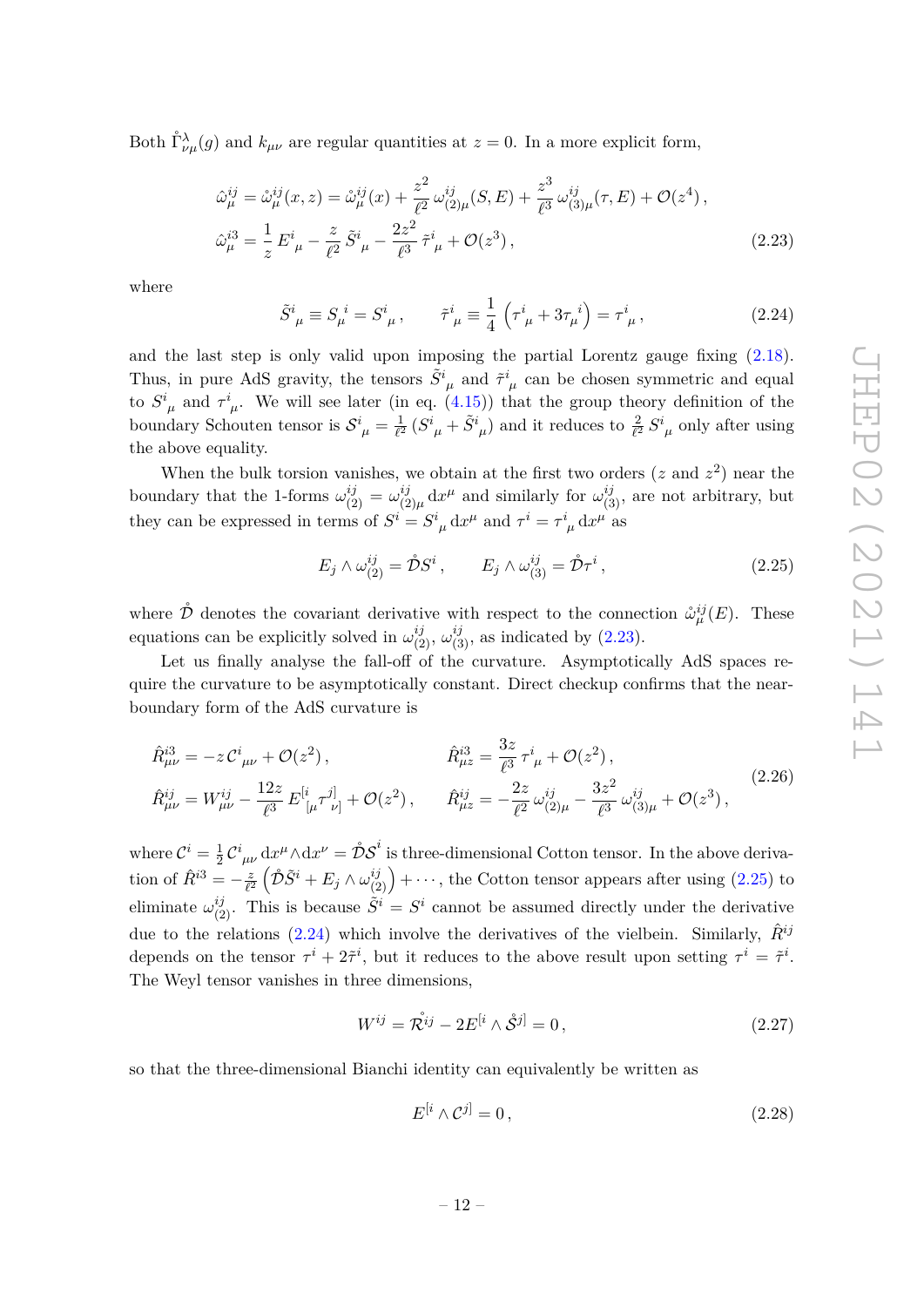yielding that the Cotton tensor is traceless,  $\mathcal{C}_{ij}^i = 0$ . It is also known that, in three dimensions, it is covariantly constant.<sup>9</sup> For more properties of the Cotton tensor in Riemannian geometries, see [38].

An important consequence of  $W_{\mu\nu}^{ij} = 0$  in three dimensions is that, from (2.26), we get  $\hat{R}^{ab}\Big|_{x=0} = 0$ . Since the AdS boundary  $\partial \mathcal{M}$  is located at constant radius  $dz = 0, z = 0$ , in supergravity the last condition can be relaxed to  $\hat{R}^{ab}\Big|_{d\tilde{z}=0,\tilde{z}=0}=0.$ 

The fact that the curvature is constant at the conformal boundary does not guarantee — only by itself — the regularity of the variation of the action and, therefore, a correct holographic description of the theory.

**Residual symmetries.** The gauge fixing adopted above leads to the asymptotic form of the boundary fields  $(2.10)$ ,  $(2.12)$  and  $(2.23)$ . We seek for transformations which do not change the frame choice  $(2.7)$ . From  $(2.6)$ , it follows

$$
0 = \delta V_z^3 = \partial_z p^3, \qquad (2.29)
$$

$$
0 = \delta V_z^i = \partial_z p^i + \frac{\ell}{z} j^{i3},\qquad(2.30)
$$

$$
0 = \delta V_{\mu}^{3} = \partial_{\mu} p^{3} - \hat{\omega}_{\mu}^{i3} p_{i} + j^{i3} V_{i\mu} , \qquad (2.31)
$$

$$
0 = \delta \hat{\omega}_z^{i3} = \frac{1}{\ell z} p^i + \partial_z j^{i3} + i_p \hat{R}_z^{i3}, \qquad (2.32)
$$

$$
0 = \delta \hat{\omega}_z^{ij} = \partial_z j^{ij} + i_p \hat{R}_z^{ij} \,. \tag{2.33}
$$

In order to solve the above equations, we need the asymptotic expansion of the contraction of the AdS curvature (2.26)

$$
i_{p}\hat{R}_{z}^{i3} = p^{j} \left(\frac{3z^{2}}{\ell^{4}} \tau^{i}_{j} + \mathcal{O}(z^{3})\right),
$$
  
\n
$$
i_{p}\hat{R}_{\mu}^{i3} = -p^{3} \left(\frac{3z^{2}}{\ell^{4}} \tau^{i}_{\mu} + \mathcal{O}(z^{3})\right) + p^{j} \left(\frac{z^{2}}{\ell} E^{\nu}_{j} C^{i}_{\mu\nu} + \mathcal{O}(z^{3})\right),
$$
  
\n
$$
i_{p}\hat{R}_{z}^{ij} = p^{k} \left(-\frac{2z^{2}}{\ell^{3}} E^{\mu}_{\ k}\omega_{(2)\mu}^{ij} - \frac{3z^{3}}{\ell^{4}} E^{\mu}_{\ k}\omega_{(3)\mu}^{ij} + \mathcal{O}(z^{4})\right).
$$
\n(2.34)

Then eqs.  $(2.29)$ – $(2.33)$  acquire the form

$$
0 = \partial_z p^3, \tag{2.35}
$$

$$
0 = \partial_z j^{i3} + \frac{1}{\ell z} p^i + \frac{3z^2}{\ell^4} p^j \left( \tau^i{}_j + \mathcal{O}(z) \right) , \qquad (2.36)
$$

$$
0 = \partial_z p^i + \frac{\ell}{z} j^{i3},\tag{2.37}
$$

$$
0 = \partial_{\mu} p^3 - \hat{\omega}_{\mu}^{i3} p_i + j^{i3} V_{i\mu}, \qquad (2.38)
$$

$$
0 = \partial_z j^{ij} + p^k \left( -\frac{2z^2}{\ell^3} E^{\mu}_{\ k} \omega_{(2)\mu}^{ij} - \frac{3z^3}{\ell^4} E^{\mu}_{\ k} \omega_{(3)\mu}^{ij} + \mathcal{O}(z^4) \right) \,. \tag{2.39}
$$

<sup>&</sup>lt;sup>9</sup>The dual of the Cotton tensor appears naturally — at the holographic order — in the parity-odd sector of the theory. This feature gives rise to a holographic stress tensor/Cotton tensor duality at the boundary [37] which, in turn, is a consequence of an asymptotic (anti-)self duality condition for the Weyl tensor [14].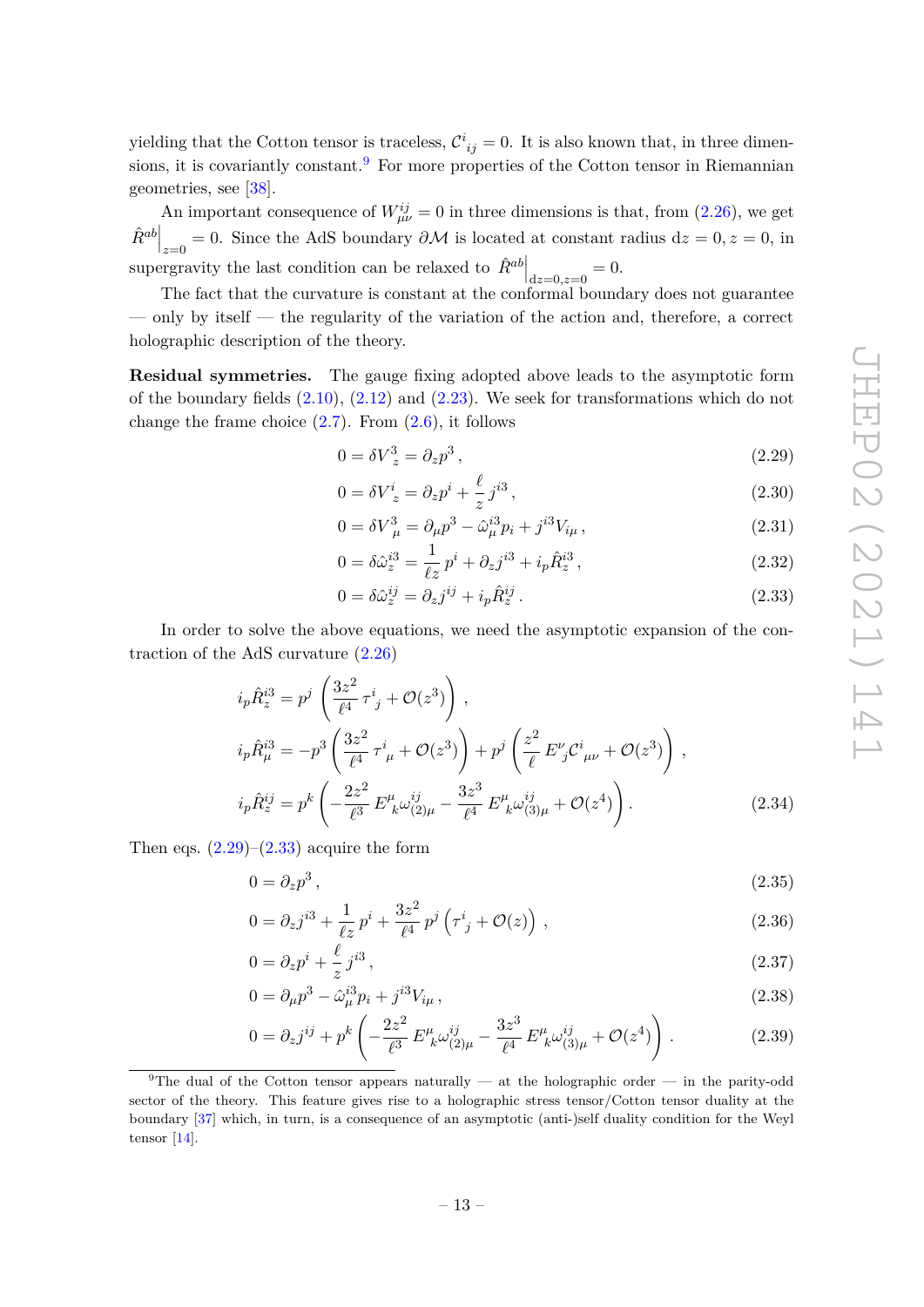The first equation  $(2.35)$  can be readily solved as

$$
p^3 = -\ell \sigma(x) \,,\tag{2.40}
$$

with the boundary parameter  $\sigma(x)$  introduced as an integration constant. The next two ones,  $(2.36)$  and  $(2.37)$ , can be decoupled by eliminating  $j^{3}$  and finding the differential equation in *p i*

$$
0 = \partial_z^2 p^i + \frac{1}{z} \partial_z p^i - \frac{1}{z^2} p^i - \frac{3z}{\ell^3} p^j \left( \tau^i{}_j + \mathcal{O}(z) \right) . \tag{2.41}
$$

The solution for both parameters reads

$$
p^{i} = \frac{\ell}{z}\xi^{i} + \frac{z}{\ell}b^{i} + \frac{z^{2}}{\ell^{2}}\xi^{j}\tau^{i}_{j} + \mathcal{O}(z^{3}),
$$
  
\n
$$
j^{i3} = \frac{1}{z}\xi^{i} - \frac{z}{\ell^{2}}b^{i} - \frac{2z^{2}}{\ell^{3}}\xi^{j}\tau^{i}_{j} + \mathcal{O}(z^{3}),
$$
\n(2.42)

where  $\xi^{i}(x)$  and  $b^{i}(x)$  are new integration constants. Eq. (2.39) then leads to the solution for the Lorentz parameter

$$
j^{ij} = \theta^{ij} + \frac{z^2}{\ell^2} \xi^\mu \omega_{(2)\mu}^{ij} + \frac{z^3}{\ell^3} \xi^\mu \omega_{(3)\mu}^{ij} + \mathcal{O}(z^4) \,, \tag{2.43}
$$

with  $\theta^{ij}(x)$  another arbitrary functions on the boundary, identified with the Lorentz parameter.

The last equation to be solved is the asymptotic condition  $(2.38)$  which — with all solutions plugged in — becomes

$$
0 = \delta V_{\mu}^{3} = -\ell \partial_{\mu} \sigma + \frac{2}{\ell} \xi_{i} S^{i}_{\mu} - \frac{2}{\ell} b^{i} E_{i\mu} + \mathcal{O}(z^{2}), \qquad (2.44)
$$

where the linear terms cancel out. At the leading order, (2.44) implies that the parameter  $b^i$  is not independent, i.e.

$$
b_i = -\frac{\ell^2}{2} E^{\mu}_{\ i} \partial_{\mu} \sigma + S^j_{\ i} \xi_j \,. \tag{2.45}
$$

Overall, the radial expansion of gauge parameters in absence of fermions has the form

$$
p^{3} = -\ell\sigma(x),
$$
  
\n
$$
p^{i} = \frac{\ell}{z}\xi^{i}(x) + \frac{z}{\ell}b^{i} + \frac{z^{2}}{\ell^{2}}\xi^{j}\tau^{i}{}_{j} + \mathcal{O}(z^{3}),
$$
  
\n
$$
j^{i3} = \frac{1}{z}\xi^{i}(x) - \frac{z}{\ell^{2}}b^{i} - \frac{2z^{2}}{\ell^{3}}\xi^{j}\tau^{i}{}_{j} + \mathcal{O}(z^{3}),
$$
  
\n
$$
j^{ij} = \theta^{ij}(x) + \frac{z^{2}}{\ell^{2}}\xi^{\mu}\omega^{ij}_{(2)\mu} + \frac{z^{3}}{\ell^{3}}\xi^{\mu}\omega^{ij}_{(3)\mu} + \mathcal{O}(z^{4}),
$$
\n(2.46)

where  $b^{i}(\sigma,\xi)$  is given by (2.45). It is worth emphasizing that  $\omega_{(2)}^{ij}$  and  $\omega_{(3)}^{ij}$  satisfy eq. (2.25). In particular, from  $\mathcal{C}^i = \frac{2}{\ell^2}$  $\frac{2}{\ell^2} E_j \wedge \omega_{(2)}^{ij}$ , we find that the component  $\omega_{(2)}^{ij}$  is directly related to the Cotton tensor, and similarly for  $\tau^i_{\mu}$ , so that the higher-order spin connection components fulfill

$$
\mathcal{C}^i_{\ \mu\nu} = \frac{4}{\ell^2} \,\omega^i_{(2)\,[\mu\nu]}, \qquad \mathring{\mathcal{D}}_{[\mu} \tau^i_{\ \nu]} = E_{j[\mu} \,\omega^{ij}_{(3)\,\nu]} \,. \tag{2.47}
$$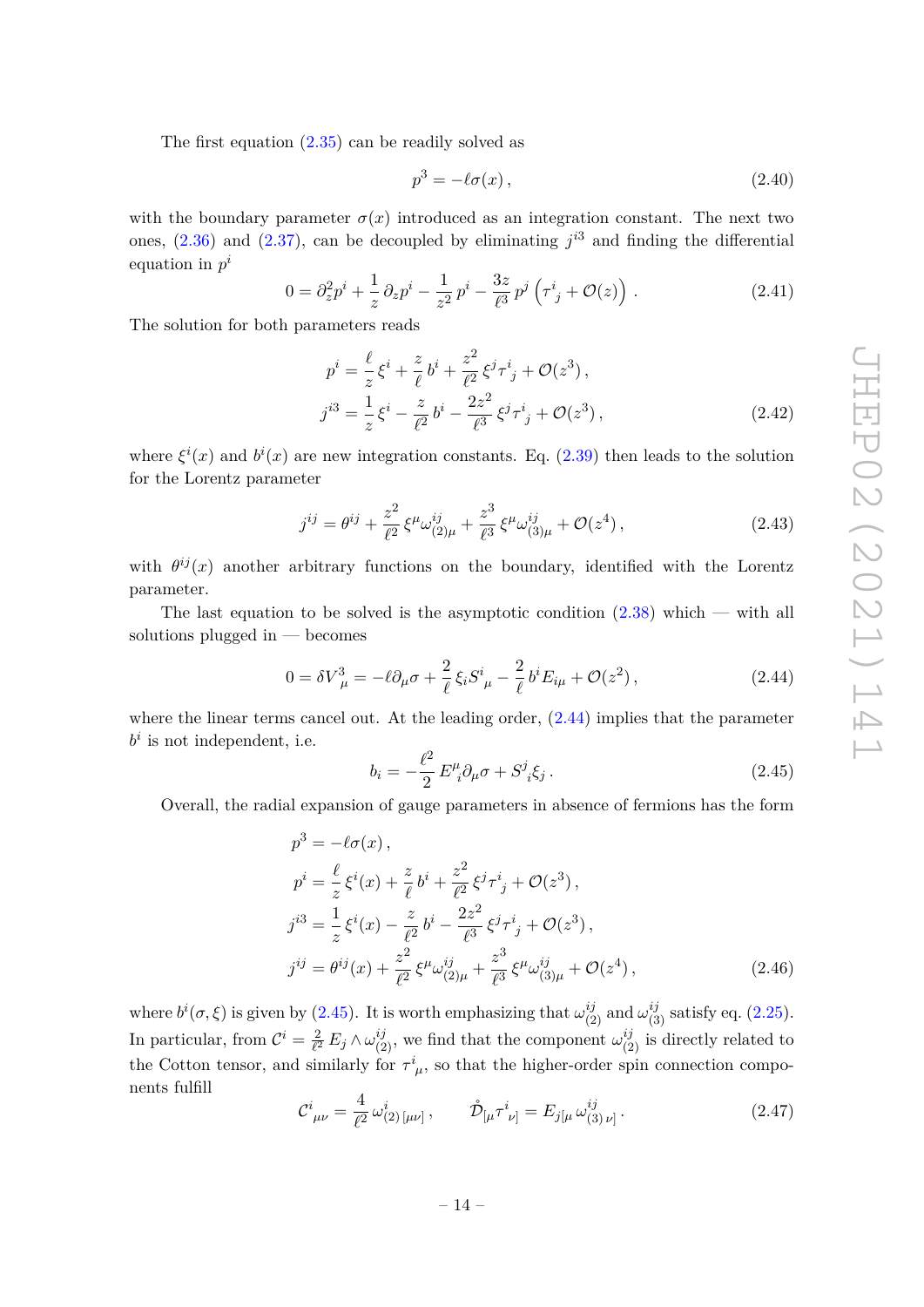The independent boundary parameters

$$
\sigma(x),\ \xi^i(x),\ \theta^{ij}(x)
$$

are associated with dilatations, diffeomorphisms, and Lorentz transformations, respectively. This can be seen from the change of the boundary fields found from the expansion of  $\delta V^i_{\mu}$ ,

$$
\delta E^{i}{}_{\mu} = \mathring{\mathcal{D}}_{\mu} \xi^{i} + \sigma E^{i}{}_{\mu} - \theta^{ij} E_{j\mu} ,
$$
  
\n
$$
\delta S^{i}{}_{\mu} = \mathring{\mathcal{D}}_{\mu} b^{i} - \sigma S^{i}{}_{\mu} - \theta^{ij} S_{j\mu} + \frac{\ell^{2}}{2} \xi^{\nu} C^{i}{}_{\nu\mu} ,
$$
  
\n
$$
\delta \tau^{i}{}_{\mu} = \mathring{\mathcal{D}}_{\mu} \left( \xi^{j} \tau^{i}{}_{j} \right) - 2 \sigma \tau^{i}{}_{\mu} - \theta^{ij} \tau_{j\mu} + 2 \xi^{\nu} \mathring{\mathcal{D}}_{\left[\nu} \tau^{i}{}_{\mu\right]} .
$$
\n(2.48)

In a similar fashion, the spin connection transforms as

$$
\delta \mathring{\omega}_{\mu}^{ij} = \mathring{\mathcal{D}}_{\mu} \theta^{ij} - 2E^{\nu[i} E^j_{\mu} \partial_{\nu} \sigma + \frac{4}{\ell^2} \left( -\xi_k E^{[i}_{\mu} S^{j]k} + \xi^{[i} S^{j]}_{\mu} \right) \,. \tag{2.49}
$$

This law is consistent with the torsionless boundary, which can be shown using (2.48) and the fact that the Weyl tensor (2.27) vanishes identically in three dimensions.

In addition, it is straightforward to check that the obtained residual symmetries match the usual PBH transformations (2.5) in the metric formalism, where the coefficient  $g_{(d)\mu\nu}$  = *g*(3)*µν* now transforms homogeneously,

$$
\delta g_{(3)\mu\nu} = \pounds_{\xi} g_{(3)\mu\nu} - \sigma g_{(3)\mu\nu} , \qquad (2.50)
$$

because it is proportional to the holographic stress tensor. In the proof, one has to use  $\mathring{\mathcal{D}}_{\left[\mu\right.}E_{\left.\nu\right]}^{i}=0.$ 

Having the full set of asymptotic parameters  $(2.45)-(2.46)$  and the transformation law of the boundary fields  $(2.48)$ , we are ready to return to the conditions  $(2.17)$  and discuss their consistency with respect to the residual transformations.

As we can see from the expansion  $(2.43)$ , if we restrict to Lorentz transformations only (namely we set  $p^i = 0$ ), then (2.17) implies  $j_{(2)}^{ij} = j_{(3)}^{ij} = 0$  so that, according to eq. (2.43), our choices  $S^{[ij]} = 0$ ,  $\tau^{[ij]} = 0$  are naturally preserved by the Lorentz part of the residual symmetry group. We need, however, to check the consistency of these conditions against a generic residual symmetry, including the diffeomorphisms on the boundary, parametrized by  $\xi^i = E^i_{\mu} \xi^{\mu}$ . For example, the condition  $S^{[ij]} = 0$  changes under these asymptotic symmetries as

$$
\delta S^{[ij]} \Big|_{S^{[ij]}=0} = \left( -\theta^i{}_k \, S^{[kj]} + \theta^j{}_k \, S^{[ki]} - 2\sigma S^{[ij]} + E^{i\mu} \, S^{[jk]} \mathring{\mathcal{D}}_\mu \xi_k \right. \\
\left. -E^{j\mu} \, S^{[ik]} \mathring{\mathcal{D}}_\mu \xi_k + \omega_{(2)}^{[i}{}_k{}^{j]} \, \xi^k - j^{ij}_{(2)} + \frac{\ell^2}{4} \, \mathcal{C}^{kji} \, \xi_k \right) \Big|_{S^{[ij]}=0} \\
= -3 \, \omega_{(2)}^{[ij]k]} \, \xi_k = -\frac{3\ell^2}{4} \, \mathcal{C}^{[i]jk]} \, \xi_k = 0 \,, \tag{2.51}
$$

where we have used the general transformation property of  $S^{ij}$ , see the second of eqs.  $(2.48)$ , and the identification  $S^{ij} = 2S^{ij}/\ell^2$  that holds for  $S^{[ij]} = 0$ , in light of which the components  $\mathcal{C}^{i|jk}$  of the Cotton tensor are expressed in terms of  $\omega_{(2)}$ , as given by eq. (2.47). In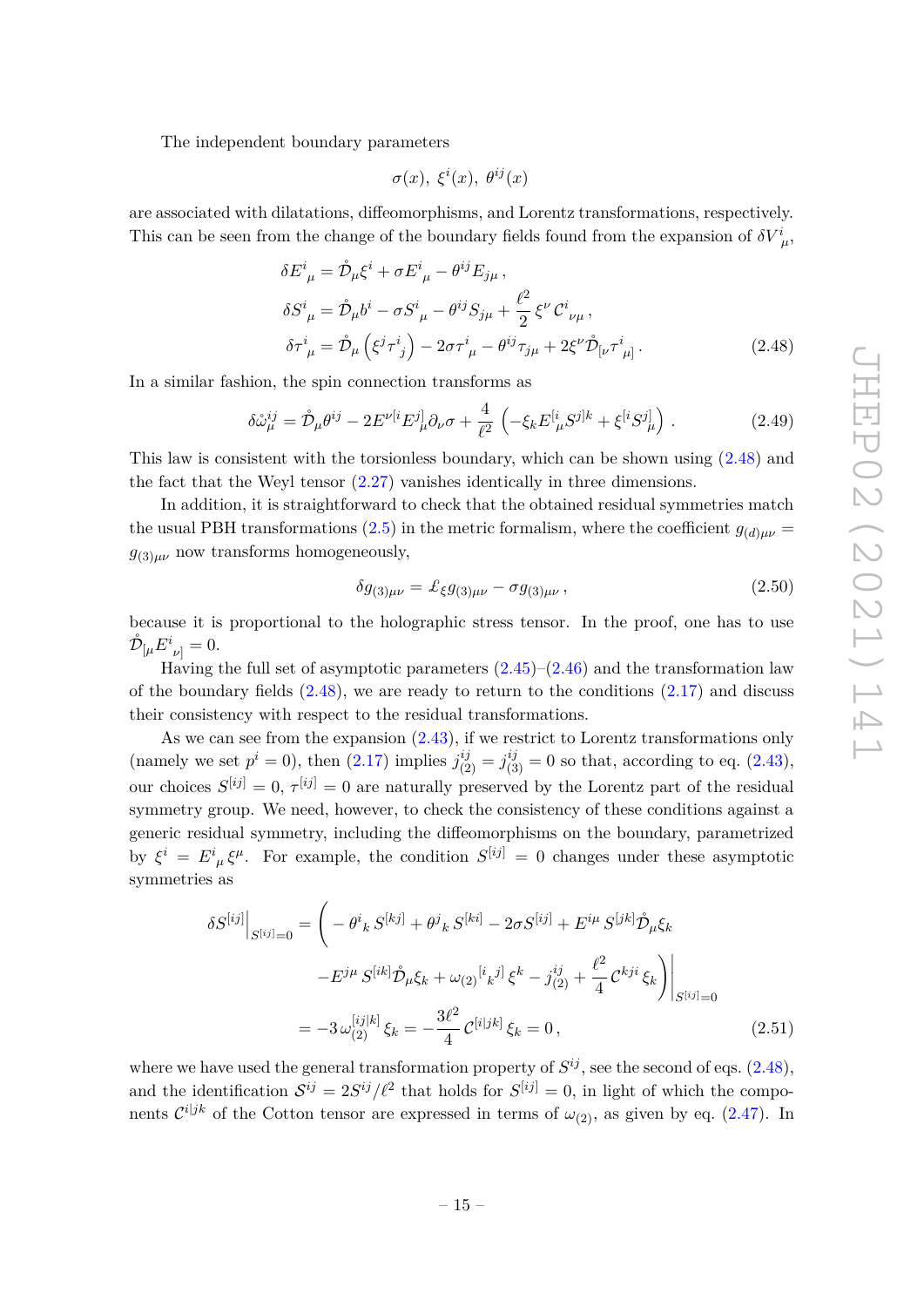deriving (2.51), we have also used the expression of  $j_{(2)}^{ij}$  as  $\omega_{(2)}^{ij}$  $\zeta_{(2)k}^{ij} \xi^k$ , which follows from the expansion (2.43). Finally, the last equality in eq.  $(2.51)$  follows from the property of the torsion-free Cotton tensor,  $\mathcal{C}_{[i|jk]} = 0$ . As a result, we see that the condition  $S^{[ij]} = 0$  is consistent with having a generic Cotton tensor because its transformation law is proportional to  $\mathcal{C}_{[i|jk]}$  which vanishes. A similar analysis can be made for the condition  $\tau^{[ij]} = 0$ and its consistency with the asymptotic symmetries.

In this way we have proven that having symmetric Schouten tensor and identification  $\tilde{S}_{ij} = S_{ij} = \frac{\ell^2}{2}$  $\frac{2^2}{2}\mathcal{S}_{ij}$  could be consistently imposed together with having a generic, nonvanishing Cotton tensor. This is not the case in  $\mathcal{N}=1$  supergravity discussed in [6] where, for the sake of simplicity, it was imposed  $j_{(2)}^{ij} = 0$  to ensure symmetric Schouten tensor, which can be consistently implemented only in asymptotically conformally flat spaces.

**Conservation law for conformal symmetry.** In Riemann-Cartan AdS gravity, the leading orders of the bulk fields  $E^i_{\;\mu}, \omega^{ij}_\mu$  remain arbitrary functions on the three-dimensional boundary: they act as sources in the dual field theory. From (1.5), we can generalize the quantum effective action to first order formalism,

$$
W[E,\omega] = -i\ln Z[E,\omega],\qquad(2.52)
$$

in such a way that the (external) gravitational sources  $E^i_{\mu}$  and  $\omega^{ij}_{\mu}$  are coupled to the external currents, namely the energy-momentum tensor  $J^{\mu}_{\;i}$  $J^{\mu}_{\ i}$  and the spin current  $J^{\mu}_{\ ij}$ , written in differential form formalism on *∂*M as

$$
\delta W = \int \left( \delta E^i \wedge J_i + \frac{1}{2} \delta \omega^{ij} \wedge J_{ij} \right) . \tag{2.53}
$$

Here we have introduced the 2-form currents  $J = \frac{1}{2}$  $\frac{1}{2} J_{\mu\nu} dx^{\mu} \wedge dx^{\nu}$  and the usual Noether currents 1-form  $^*J = J_\mu \, dx^\mu$  are their Hodge star duals

$$
J^{\mu} = \frac{1}{2e_3} \epsilon^{\mu\nu\lambda} J_{\nu\lambda} \,. \tag{2.54}
$$

Both in the non-supersymmetric case discussed here and in the supersymmetric case discussed in the next sections, the spin connection is not an independent source and, therefore,  $J_{ij} = 0$ . Here we assume that taking a variation commutes with setting  $\mathring{\mathcal{D}}E^i = 0$ , since in [21] it was proven that  $\delta \mathring{\omega}^{ij}$  contributes to the stress tensor so that it becomes the symmetric Belinfante-Rosenfeld tensor. In our approach it will be a consequence of Lorentz symmetry.

Invariance of the action under the transformations (2.48), written in the differential form language on *∂*M, reads

$$
\delta E^i = \mathring{\mathcal{D}} \xi^i + \sigma E^i - \theta^{ij} E_j \,. \tag{2.55}
$$

After partial integration where the boundary terms are neglected, we get

$$
0 = \delta W = \int \left[ -\xi^i \mathcal{D} J_i + \left( \sigma E^i - \theta^{ij} E_j \right) \wedge J_i \right]. \tag{2.56}
$$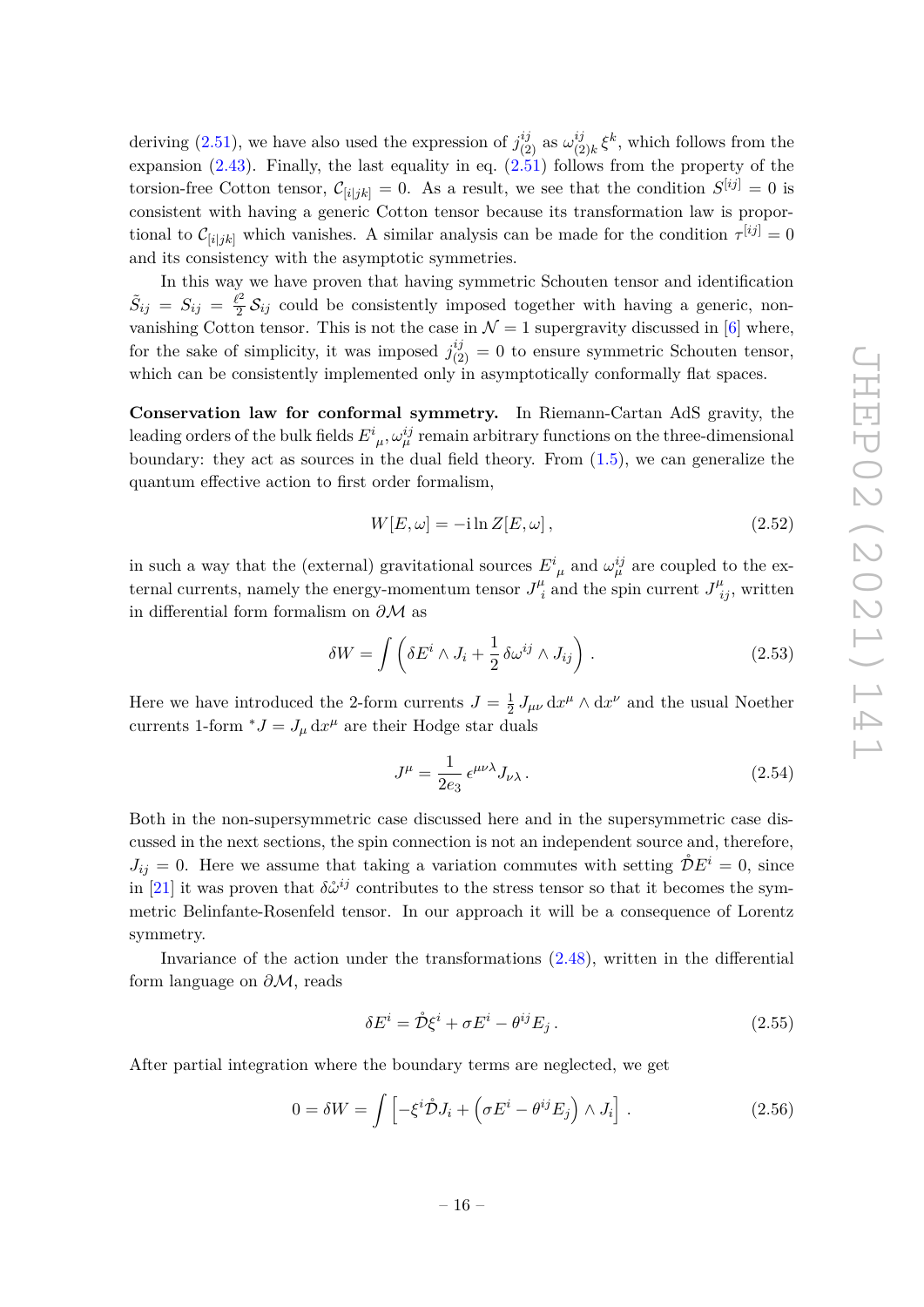This implies the following *classical conservation laws* of conformal symmetry in *d* = 3

$$
\xi^{i}: 0 = \mathcal{\mathring{D}}J_{i}, \qquad \text{(conserved } J_{\mu\nu})
$$
\n
$$
\sigma: 0 = E^{i} \wedge J_{i}, \qquad \text{(traceless } J_{\mu\nu})
$$
\n
$$
\theta^{ij}: 0 = E_{i} \wedge J_{j} - E_{j} \wedge J_{i}. \qquad \text{(symmetric } J_{\mu\nu})
$$
\n(2.57)

Note that we have the full Weyl symmetry on the boundary expressed in terms of the Belinfante-Rosenfeld tensor  $J^{\mu}_{i}$  $i<sub>i</sub>$ , which is traceless. The field equations lead to  $J_{\mu\nu}$  $-(3/\ell)\tau_{\mu\nu}$ . The second relation is not modified at the quantum level because there is no conformal anomaly in three dimensions.

Finally, let us comment that the boundary 1-forms  $E^i$  and  $S^i$  transform under the  $d = 3$  diffeomorphisms as Lie derivatives  $\mathcal{L}_{\xi}E^{i}$  and  $\mathcal{L}_{\xi}S^{i}$ , respectively. They are also Lorentz vectors. Using the identity from footnote 7 and reabsorbing a part  $i<sub>ξ</sub>ω<sup>i<sub>j</sub></sup>$  of the Lie derivative into the local Lorentz transformation  $\theta^{ij}$ , the transversal diffeomorphisms in  $\mathcal{L}_{\xi}E^i$  acquire the form of local AdS translations  $\mathring{\mathcal{D}}\xi^i$ , with  $\xi^i = i_{\xi}E^i$ , plus the term  $i_{\xi}$ *T*<sup>*i*</sup> = 0 that vanishes on-shell. As a result, we obtain  $(\pounds_{\xi} + \delta_{\theta}) E^{i} = \mathring{\mathcal{D}} (i_{\xi} E^{i}) - \theta^{ij} E_{j}$ , that is exactly the first line in  $(2.48)$  restricted to a subgroup with  $\sigma = 0$ . Similarly, in the second equation in  $(2.6)$  we recognize the Lie derivative combined with a local Lorentz  $\text{transformation,} \ \ (\pounds_{\xi} + \delta_{\theta}) \ S^{i} \ = \ \mathring{\mathcal{D}}b^{i} - \theta^{ij} S_{j} + \frac{\ell^{2}}{2}$  $\frac{\ell^2}{2} i_{\xi} \mathcal{C}^i$ , where now the Cotton tensor  $\mathcal{C}^i$ naturally appears as a term analogous to the contraction of the torsion for the bulk fields and  $b^i = i_{\xi}S^i$ . Thus, the transformation law of the Schouten tensor in (2.48) is expected to have the Cotton tensor contribution. Another way to see it is by using the group theory argument presented in the Introduction, where the  $d = 3$  Schouten tensor as a gauge field comes from  $V^i_{-\mu} = \frac{1}{2}$  $\frac{1}{2}$ ( $\ell \hat{\omega}^{i3}_{\mu} - V^i_{\mu}$ ) in the asymptotic sector, thus it involves both  $\delta \hat{\omega}^{i3}_{\mu}$  and *δV*<sup>*i*</sup><sub>μ</sub>. Performing the expansion explicitly again gives rise to *i<sub>ξ</sub>C<sup><i>i*</sup></sup>.

It is also interesting to observe that there is the full non-linearly realized conformal group on the boundary, where  $\omega^{ij}$  and  $S^i = \frac{\ell^2}{2}$  $\frac{\ell^2}{2}$   $\mathcal{S}^i$  are composite fields and the dilatation gauge field  $B = \frac{1}{\ell}$  $\frac{1}{\ell}V^3{}_{\mu}dx^{\mu}$  is vanishing (and it transforms as (2.44)). We can go back to its linear realization by treating those three fields as independent. Then we have to add the special conformal current  $J_{(K)i}$  and the dilatation current  $J_{(D)}$  in the variation of the action (2.53) via the respective couplings  $\delta S^i \wedge J_{(K)i}$  and  $\delta B \wedge J_{(D)}$  and also treat  $b^i$  as an independent parameter.

As a result, we will obtain the generalized transformation laws (2.57) in the form

$$
\xi^{i}: \qquad \mathcal{D}J_{i} = B \wedge J_{i} + \mathcal{S}^{j} \wedge J_{ij} + \ell \mathcal{S}_{i} \wedge J_{(D)},
$$
\n
$$
\sigma: \quad \ell dJ_{(D)} = -E^{i} \wedge J_{i} + \mathcal{S}^{i} \wedge J_{(K)i},
$$
\n
$$
\theta^{ij}: \qquad \mathcal{D}J_{ij} = 2E_{[i} \wedge J_{j]} + 2\mathcal{S}_{[i} \wedge J_{(K)j]},
$$
\n
$$
b^{i}: \qquad \mathcal{D}J_{(K)i} = E^{j} \wedge J_{ij} - \ell E_{i} \wedge J_{(D)} - B \wedge J_{(K)i},
$$
\n
$$
(2.58)
$$

where D is the covariant derivative with respect to the Lorentz connection  $\omega^{ij} = \mathring{\omega}^{ij}$  –  $2B^{[i} \wedge E^{j]}$ . The torsion constraint in a local Weyl theory involves the dilatation field and it has the form  $\mathcal{D}_{\lbrack\mu}E^{i}{}_{\nu]}=E^{i}{}_{\lbrack\mu}B_{\nu]}$ . The expressions (2.58) reduce to the previous conservation laws (2.57) after setting  $J_{ij} = 0$ ,  $J_{(K)i} = 0$  and  $J_{(D)} = 0$ , because these currents correspond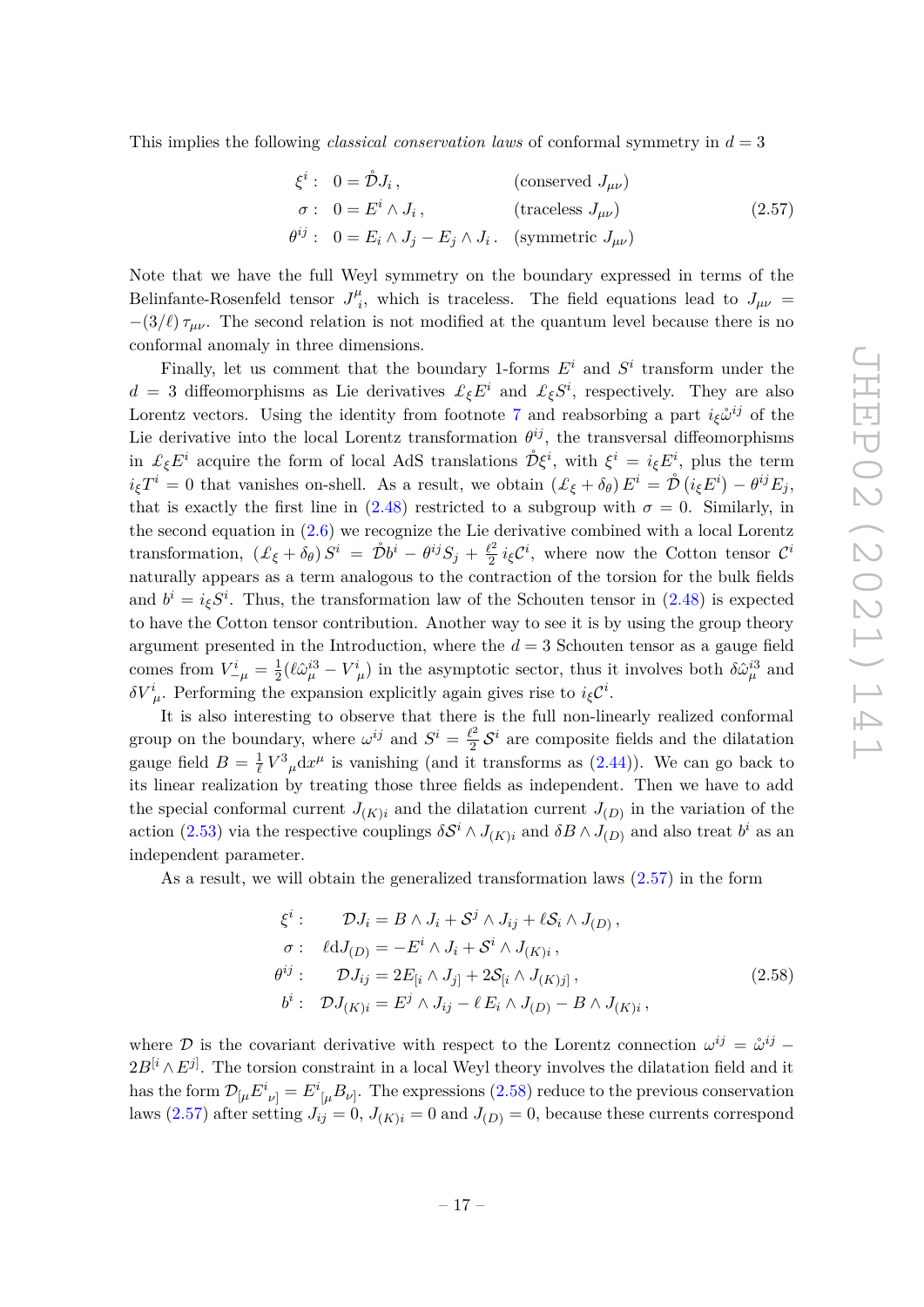to  $\omega^{ij}$ ,  $\mathcal{S}^i$  and *B* which are not independent sources any longer, but composite fields. Thus, the full conformal symmetry is encoded in the previous conservation law  $(2.57)$ , as also observed in [21]. An extension of the FG formalism and enhancement of the boundary theory to include the Weyl current has been analysed in [26]. The superconformal group approach to the holographic currents problem in  $d = 3$  is discussed in subsection 5.1.

In the following sections, we will extend the above analysis to the supersymmetric case.

## **3** Pure  $\mathcal{N} = 2$  AdS<sub>4</sub> supergravity

Pure  $\mathcal{N} = 2$  supergravity in four-dimensional spacetime has a field content that, when expressed in terms of spacetime quantities, is given by the vielbein  $V^a_{\hat{\mu}}$ , the gravitino  $\Psi_{\hat{\mu}A}$ (we generally omit the spinor indices), the SO(1,3) spin connection  $\hat{\omega}_{\hat{\mu}}^{ab}$  and the graviphoton  $\hat{A}_{\hat{\mu}}$ . The Latin  $(a, b, \ldots)$  and Greek  $(\hat{\mu}, \hat{\nu}, \ldots)$  indices are the same as before and  $A, \ldots = 1, 2$ refers to indices in the fundamental representation of the R-symmetry group. Let us recall that the R-symmetry group is  $U(2)$  for the ungauged theory, but the Fayet-Iliopoulos term, which depends on the AdS radius  $\ell$  as  $P \propto 1/\ell$  in the SU(2) sector, explicitly breaks the Rsymmetry to  $SO(2)$  for  $AdS<sub>4</sub>$  supergravity. The graviphoton is an Abelian gauge field and gravitini are Majorana spinors. The conventions on fermions can be found in appendix A.2.

A geometric formulation of the theory in  $\mathcal{N} = 2$  *superspace*, in the presence of a negative cosmological constant and allowing for non-trivial boundary conditions, was given in [27].<sup>10</sup> In that setting, the field content is expressed in terms of 1-forms *in superspace*  $\mathcal{M}^{4|2}$ , that is, by the supervielbein 1-form  $(V^a, \Psi_A)$ , defining an orthonormal basis of  $\mathcal{N} = 2$  superspace, the Lorentz spin connection 1-form  $\hat{\omega}^{ab}$  and the 1-form graviphoton gauge connection *A*ˆ.

Let us remark that the whole analysis in the present paper is presented within a spacetime approach to supergravity and not in superspace. However, to make contact with the results of [27], to which we generally refer for the description of the bulk setting, in this section we will first present the results in the geometric superspace approach and then translate them into the spacetime approach.

In the geometric approach [39, 40], the action is written as an integral of the Lagrangian 4-form over a bosonic subspace  $\mathcal{M}^4 \subset \mathcal{M}^{4|2}$ , that is

$$
I = \int_{\mathcal{M}^4 \subset \mathcal{M}^{4|2}} \mathcal{L} \,. \tag{3.1}
$$

This is because, in the geometric framework of [39, 40], the Lagrangian 4-form is invariant under general coordinate transformations *in superspace* and supersymmetry transforma-

 $10$ We shall adopt the notation of  $[27]$  where, in particular, the metric is mostly minus. With respect to that paper, however, here we made some changes which make the formulas more transparent and better adapted to match the notation in three dimensions. More precisely, the four-dimensional Lorentz spin connection and curvature are defined with different symbols and extra minus signs:  $\omega^{ab} \to -\hat{\omega}^{ab}$ ,  $R^{ab} \to -\hat{\mathcal{R}}^{ab}$  and the graviphoton gauge connection with a prefactor,  $A \to -\frac{1}{\sqrt{2}} \hat{A}$ . We will use Majorana spinors both in four as well in three dimensions and redefine the constants appearing in the quoted paper as  $L = \frac{1}{\sqrt{2}}$  and  $\frac{1}{\ell} = 2e = \frac{P}{\sqrt{2}} = \sqrt{-\frac{\Lambda}{3}}$ , where  $\Lambda$  is the cosmological constant and  $\ell$  is the AdS<sub>4</sub> radius.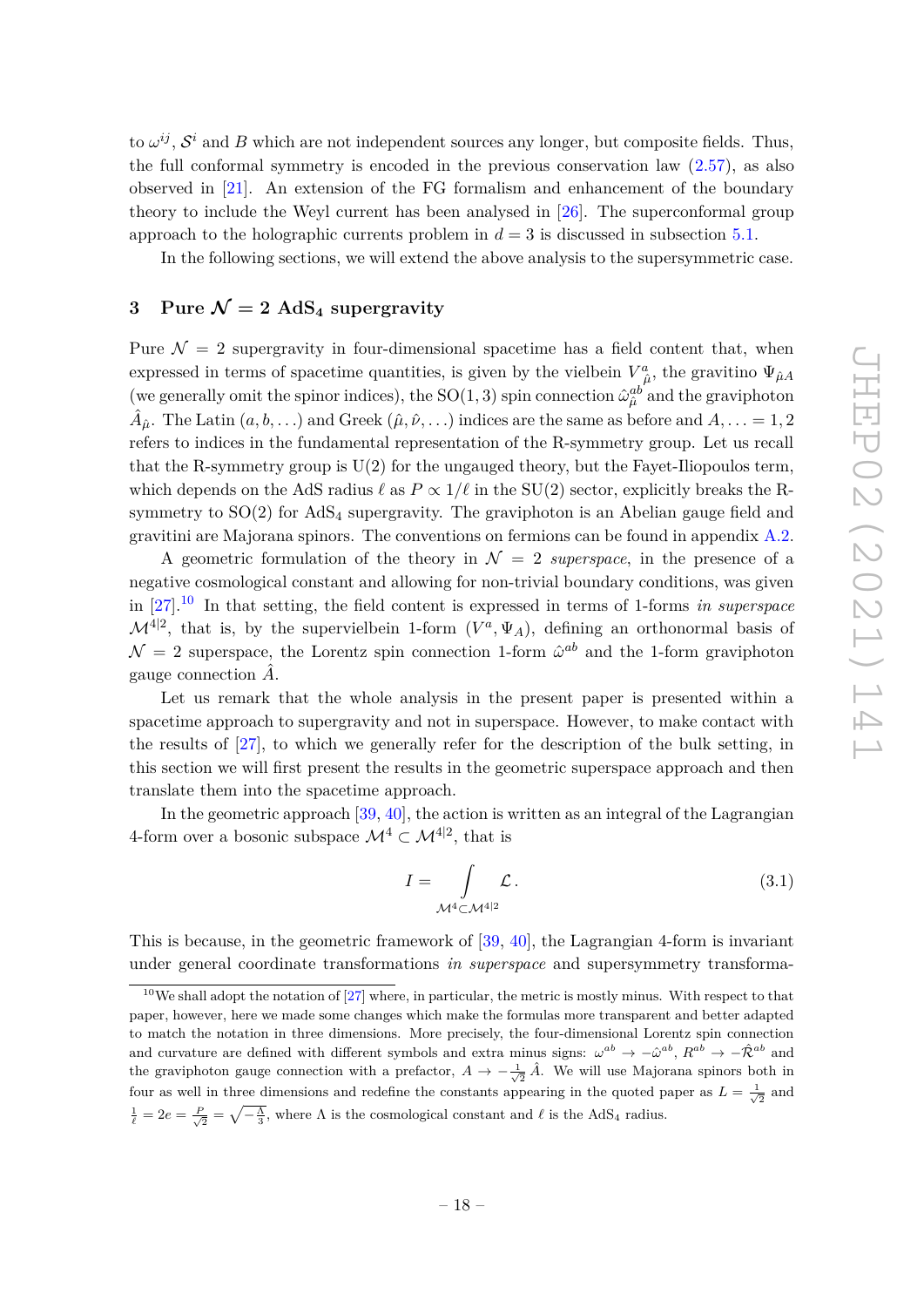tions on spacetime, which are associated, as we are going to discuss below, with *diffeomorphisms* in the fermionic directions of superspace; one can thus exploit "general supercoordinate transformations" to freely choose, as the bosonic submanifold of integration in superspace, any  $\mathcal{M}^4 \subset \mathcal{M}^{4|2}$  (see also [41] for details on this point and [42, 43] for a geometric formulation of supergravity based on integral forms which allows to write the superspace action as an integral on a supermanifold).

The bulk Lagrangian 4-form for the pure  $\mathcal{N} = 2$  theory is given by  $^{11}$  [27, 44]

$$
\mathcal{L}^{\text{bulk}} = \frac{1}{4} \hat{\mathcal{R}}^{ab} V^c V^d \epsilon_{abcd} + \overline{\Psi}^A \Gamma_a \Gamma_5 \hat{\rho}_A V^a + \frac{i}{2} \left( \hat{F} + \frac{1}{2} \overline{\Psi}^A \Psi^B \epsilon_{AB} \right) \overline{\Psi}^C \Gamma_5 \Psi^D \epsilon_{CD} - \frac{i}{2\ell} \overline{\Psi}^A \Gamma_{ab} \Gamma_5 \Psi_A V^a V^b - \frac{1}{8\ell^2} V^a V^b V^c V^d \epsilon_{abcd} + \frac{1}{4} \left( \tilde{F}^{cd} V^a V^b \hat{F} - \frac{1}{12} \tilde{F}_{lm} \tilde{F}^{lm} V^a V^b V^c V^d \right) \epsilon_{abcd} ,
$$
 (3.2)

where we will generally omit writing of the wedge product in long expressions to lighten the notation. This Lagrangian is written in a first order approach for the gauge field  $\hat{A}$ .

A consistent definition of the action in the presence of non-trivial boundary conditions requires the full Lagrangian to include a boundary contribution [11, 45], that is

$$
\mathcal{L} = \mathcal{L}^{\text{bulk}} + \mathcal{L}^{\text{boundary}}.
$$
\n(3.3)

The boundary term has to ensure both a well-defined action principle (for suitable AAdS boundary conditions) and the regularity of the full action in the asymptotic region. Holographic techniques renormalize a gravity theory in a covariant way by cutting of the spacetime at the finite radius *z*. The variation of the action is expressible in terms of the variation of the sources at the conformal boundary. Due to the asymptotic behaviour of the fields, the variational problem on the boundary sources induces infinities which have to be cancelled by the introduction of counterterms. Asymptotic regularity, then, is dictated by a well-posed variational principle [46]. Holographic renormalization was first introduced in [8] and further developed in [4, 9, 10], while the counterterms for Einstein-Hilbert AdS gravity were obtained in  $[47-50]$ .<sup>12</sup> The prescription has been applied to supergravity theories, as well, in particular for computation of the superconformal anomaly [7] (for computations in the field theory side see, e.g.,  $[51, 52]$ .

In our context, it is more convenient to adopt a geometric approach to the renormalization problem, originally formulated in  $[16–18]$ , which considers the addition of the topological Euler-Gauss-Bonnet term to the bulk gravity action. The corresponding coupling is fixed by demanding the vanishing of the AdS curvature on the boundary. In [14, 15] it was shown that adding this topological term in four dimensions is equivalent to the holographic renormalization program.<sup>13</sup> Since the method is deeply rooted in first order

<sup>&</sup>lt;sup>11</sup>The precise definition of the hatted and tilded quantities in  $(3.2)$  can be found in equations  $(3.7)$ and (3.14).

<sup>&</sup>lt;sup>12</sup>However, the counterterm prescription given in these references does not deal with the logarithmic divergence coming from the bulk action.

<sup>&</sup>lt;sup>13</sup>This renormalization procedure also allows to make contact with the concept of Renormalized Volume for asymptotically hyperbolic spaces in a more mathematical framework [53].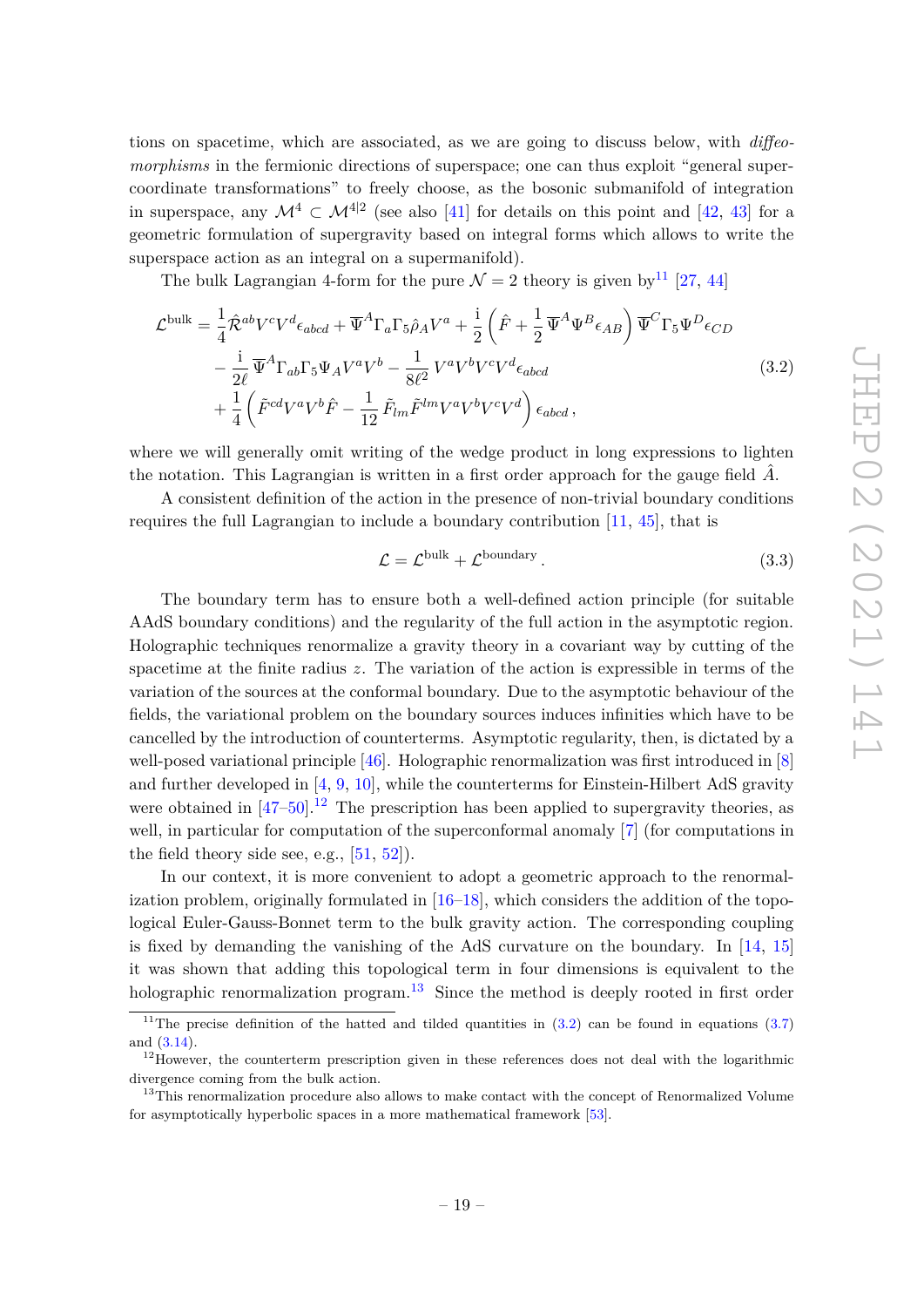formulation, clearly it is particularly suitable for embedding holographic renormalization in supergravity and specially within the geometrical approach in superspace.

A generalization of the approach to the supersymmetric case was given in [27] and analogous results for the  $\mathcal{N} = 1$  case were previously obtained in [6]. The supersymmetric extension of the Euler-Gauss-Bonnet term is unique for a given theory with  $\mathcal N$  supersymmetries, and it is a total derivative, corresponding to a boundary term taking values in the fermionic directions of superspace. It is still an open question whether there is a topological index in the superspace associated to this invariant. A useful tool to face this problem could be the integral form approach in superspace developed in [42, 43].

For the case at hand, the boundary Lagrangian is given by the supersymmetric generalization of the Euler-Gauss-Bonnet term,

$$
\mathcal{L}^{\text{boundary}} = -\frac{\ell^2}{8} \left( \hat{\mathcal{R}}^{ab} \hat{\mathcal{R}}^{cd} \epsilon_{abcd} + \frac{8i}{\ell} \hat{\rho}^A \Gamma_5 \hat{\rho}_A - \frac{2i}{\ell} \hat{\mathcal{R}}^{ab} \overline{\Psi}^A \Gamma_{ab} \Gamma_5 \Psi_A + \frac{4i}{\ell^2} d\hat{A} \overline{\Psi}^A \Gamma_5 \Psi^B \epsilon_{AB} \right).
$$
\n(3.4)

The supercurvatures appearing in  $(3.2)$  and  $(3.4)$  are defined by

$$
\hat{\mathcal{R}}^{ab} = d\hat{\omega}^{ab} + \hat{\omega}^{ac} \wedge \hat{\omega}_c{}^b,\tag{3.5}
$$

$$
\hat{\rho}_A = \hat{\mathcal{D}} \Psi_A - \frac{1}{2\ell} \hat{A} \epsilon_{AB} \wedge \Psi^B = d\Psi_A + \frac{1}{4} \Gamma_{ab} \hat{\omega}^{ab} \wedge \Psi_A - \frac{1}{2\ell} \hat{A} \epsilon_{AB} \wedge \Psi^B, \tag{3.6}
$$

$$
F = d\hat{A} - \overline{\Psi}^A \wedge \Psi^B \epsilon_{AB} \,. \tag{3.7}
$$

Most notably, the same full Lagrangian can be equivalently rewritten in terms of the  $OSp(2|4)$  curvatures, which are defined as

$$
\hat{\mathbf{R}}^{ab} = \hat{\mathcal{R}}^{ab} - \frac{1}{\ell^2} V^a V^b - \frac{1}{2\ell} \delta^{AB} \overline{\Psi}_A \Gamma^{ab} \Psi_B ,
$$
\n
$$
\hat{\mathbf{R}}^a = \hat{\mathcal{D}} V^a - \frac{i}{2} \overline{\Psi}^A \Gamma^a \Psi_A ,
$$
\n
$$
\hat{\rho}_A = \hat{\rho}_A - \frac{i}{2\ell} \delta_{AB} \Gamma_a \Psi^B V^a ,
$$
\n
$$
\hat{\mathbf{F}} = F .
$$
\n(3.8)

When expressed in terms of the supercurvatures  $(3.8)$ , apart from subtleties related to the extension of the action integral to superspace (see  $[42, 43]$ ), the full Lagrangian acquires the following form à la MacDowell-Mansouri [19], that is quadratic in the super  $\operatorname{AdS}$  curvatures  $F^{\Lambda} = \left( \mathbf{\hat{R}}^{a}, \mathbf{\hat{R}}^{ab}, \hat{\boldsymbol{\rho}}_{A}, \hat{\boldsymbol{F}} \right),$ 

$$
\mathcal{L} = -\frac{\ell^2}{8} \hat{R}^{ab} \wedge \hat{R}^{cd} \epsilon_{abcd} - i \ell \hat{\rho}^A \Gamma_5 \wedge \hat{\rho}_A + \frac{1}{4} \hat{F} \wedge {}^* \hat{F}
$$
  
=  $\frac{1}{2} F^{\Lambda} \wedge \eta_{\Lambda \Sigma} F^{\Sigma}$ . (3.9)

The quantity <sup>∗</sup>*F*ˆ denotes the Hodge-dual on spacetime of the field strength *F*ˆ, namely

$$
^{\ast }\mathbf{\hat{F}} = \frac{1}{2} {}^{\ast }\mathbf{\hat{F}}_{\hat{\mu}\hat{\nu}} \, \mathrm{d}x^{\hat{\mu}} \wedge \mathrm{d}x^{\hat{\nu}} = \frac{e}{4} \, \epsilon_{\hat{\mu}\hat{\nu}\hat{\rho}\hat{\sigma}} \, \mathbf{\hat{F}}^{\hat{\rho}\hat{\sigma}} \, \mathrm{d}x^{\hat{\mu}} \wedge \mathrm{d}x^{\hat{\nu}} \,, \tag{3.10}
$$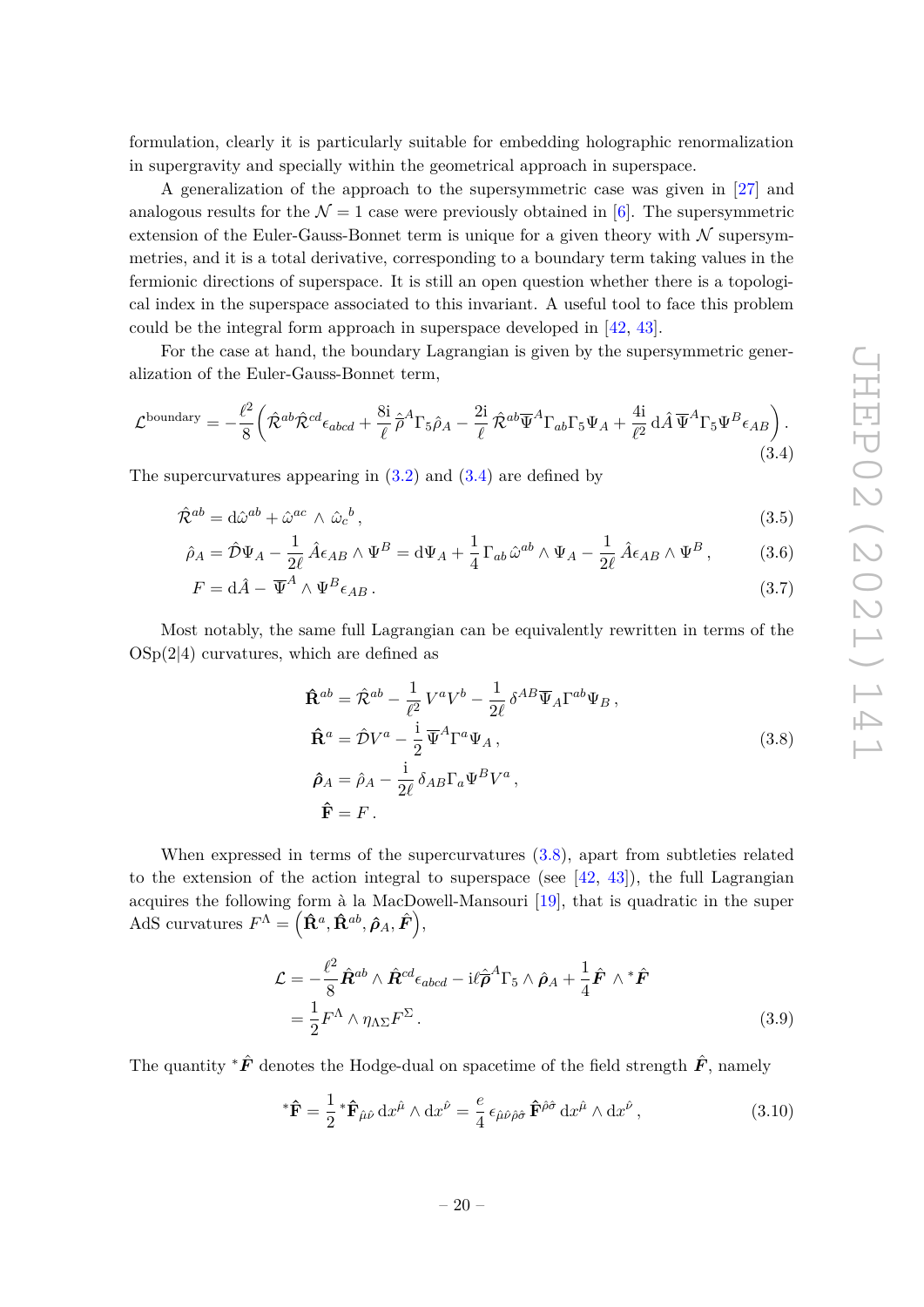and the 4-form Lagrangian (3.9) depends on the fields  $\hat{\Phi}^{\Lambda} = (V^a, \hat{\omega}^{ab}, \Psi_A, \hat{A})$  only through their field strengths  $F^{\Lambda}$ . The matrix  $\eta_{\Lambda\Sigma}$ , in the last line of (3.9), can be schematically written as  $\eta_{\Lambda\Sigma} = \text{diag}(0, -\frac{\ell^2}{4})$  $\frac{\ell^2}{4} \epsilon_{abcd} - 2i\ell C\Gamma_5$ <sup>\*</sup>) and it is a Lorentz invariant (but not  $OSp(2|4)$  invariant) tensor.

It is worthwhile emphasizing that, because of this (as observed in [19] for the case of AdS<sub>4</sub> gravity), the action (3.9) is not invariant under local  $OSp(2|4)$  transformations, even though the super AdS curvatures (3.8) are covariant with respect to that supergroup. This is in fact the supersymmetric extension of what was found for  $AdS_4$  gravity in [14], where the topologically renormalized action including the Euler-Gauss-Bonnet term was cast in the MacDowell-Mansouri form [19].

The super AdS curvatures (3.8) satisfy on-shell the Bianchi "identities"

$$
\hat{\mathcal{D}}\hat{\mathbf{R}}^{ab} = \frac{2}{\ell^2} V^{[a}\hat{\mathbf{R}}^{b]} + \frac{1}{\ell} \overline{\Psi}^A \Gamma^{ab} \hat{\boldsymbol{\rho}}_A ,
$$
\n
$$
\hat{\mathcal{D}}\hat{\mathbf{R}}^a = \hat{\mathbf{R}}^a{}_b V^b + i \overline{\Psi}^A \Gamma^a \hat{\boldsymbol{\rho}}_A ,
$$
\n
$$
\hat{\mathcal{D}}\hat{\boldsymbol{\rho}}^A = \frac{1}{2\ell} \hat{A} \epsilon^{AB} \hat{\boldsymbol{\rho}}_B - \frac{i}{2\ell} \Gamma_a V^a \hat{\boldsymbol{\rho}}^A + \frac{1}{4} \hat{\mathbf{R}}_{ab} \Gamma^{ab} \Psi_A - \frac{1}{2\ell} \hat{\mathbf{F}} \epsilon^{AB} \Psi_B + \frac{i}{2\ell} \Gamma_a \Psi^A \hat{\mathbf{R}}^a ,
$$
\n
$$
dF = 2\epsilon^{AB} \overline{\Psi}_A \hat{\boldsymbol{\rho}}_B .
$$
\n(3.11)

Let us recall, here, some basic facts about the geometric approach to supergravity introduced in [39, 40], also known as "rheonomic approach" to supergravity. First of all, it is a superspace approach, which means that the fundamental forms are given in terms of superfields that are functions of all the coordinates of superspace  $\mathcal{M}^{4|2}(x^{\hat{\mu}},\theta^{\alpha A})$ , where  $x^{\hat{\mu}}$  are commuting bosonic coordinates while  $\theta^{\alpha A}$  are fermionic Grassmann coordinates  $(\alpha = 1, \ldots, 4$  denoting spinor indices), namely

$$
V^{a}(x,\theta) = V^{a}_{\hat{\mu}}(x,\theta)dx^{\hat{\mu}} + V^{a}_{\alpha A}(x,\theta)d\theta^{\alpha A},
$$
  
\n
$$
\hat{\omega}^{ab}(x,\theta) = \hat{\omega}^{ab}_{\hat{\mu}}(x,\theta)dx^{\hat{\mu}} + \hat{\omega}^{ab}_{\alpha A}(x,\theta)d\theta^{\alpha A},
$$
  
\n
$$
\Psi^{A}_{\alpha}(x,\theta) = \Psi^{A}_{\alpha\hat{\mu}}(x,\theta)dx^{\hat{\mu}} + \Psi^{A}_{\alpha|\beta B}(x,\theta)d\theta^{\beta B},
$$
  
\n
$$
\hat{A}(x,\theta) = \hat{A}_{\hat{\mu}}(x,\theta)dx^{\hat{\mu}} + \hat{A}_{\alpha A}(x,\theta)d\theta^{\alpha A}.
$$
\n(3.12)

They are related to the corresponding spacetime quantities

$$
V^a(x) = V^a_{\ \hat{\mu}}(x) dx^{\hat{\mu}}, \quad \hat{\omega}^{ab}(x) = \hat{\omega}_{\hat{\mu}}^{ab}(x) dx^{\hat{\mu}}, \quad \Psi^A(x) = \Psi^A_{\hat{\mu}}(x) dx^{\hat{\mu}}, \quad \hat{A}(x) = \hat{A}_{\hat{\mu}}(x) dx^{\hat{\mu}},
$$

by the restrictions

$$
V^{a}(x) = V^{a}(x, \theta)|_{\theta = d\theta = 0} = V^{a}_{\hat{\mu}}(x, 0)dx^{\hat{\mu}},
$$
  
\n
$$
\hat{\omega}^{ab}(x) = \hat{\omega}^{ab}(x, \theta)|_{\theta = d\theta = 0} = \hat{\omega}^{ab}_{\hat{\mu}}(x, 0)dx^{\hat{\mu}},
$$
  
\n
$$
\Psi^{A}(x) = \Psi^{A}(x, \theta)|_{\theta = d\theta = 0} = \Psi^{A}_{\hat{\mu}}(x, 0)dx^{\hat{\mu}},
$$
  
\n
$$
\hat{A}(x) = \hat{A}(x, \theta)|_{\theta = d\theta = 0} = \hat{A}_{\hat{\mu}}(x, 0)dx^{\hat{\mu}}.
$$
\n(3.13)

Given the above setting, the theory on superspace can in principle contain extra dynamic information with respect to its projection on spacetime.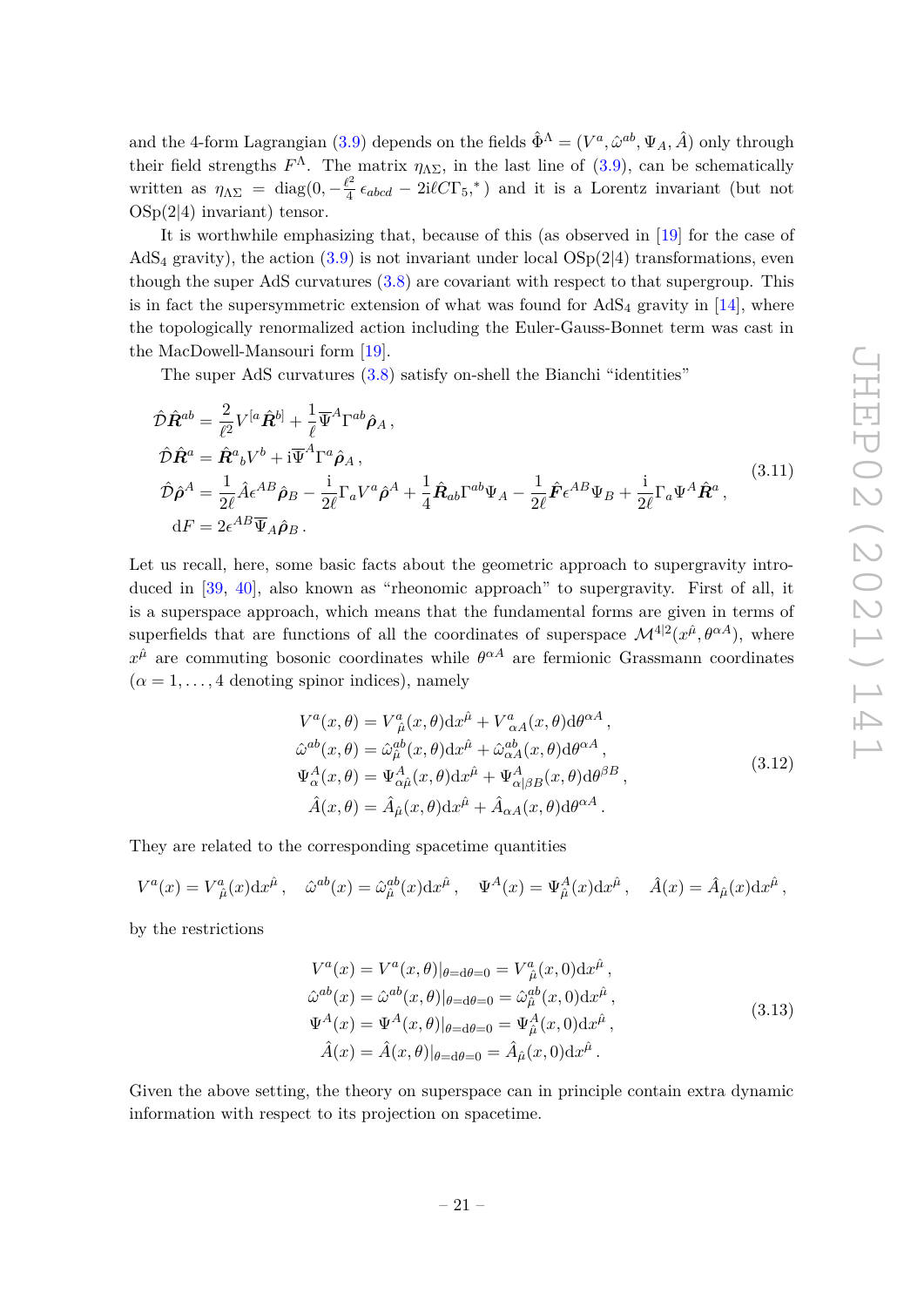For the theory extended to superspace to have the same physical content as the theory on spacetime, some constraints have to be imposed on the superspace supercurvatures. This is what in [39, 40] was named a set of *rheonomic constraints* to be imposed on the parametrization of the supercurvatures.

To clarify this point, let us first emphasize that, since the supersymmetry algebra closes only on-shell on the supergravity multiplet (we are not including auxiliary fields in the supermultiplet), then the Bianchi identities  $(3.11)$  are not, in fact, identities, but have instead to be understood as relations among the superfields and their curvatures, which are satisfied on-shell. This is realized by requiring that the supercurvatures, which are defined off-shell by (3.8), have to be identified on-shell as particular 2-forms on superspace, i.e. they get a parametrization on a basis of 2-forms in superspace, whose expression is uniquely determined by requiring that the relations (3.11) are satisfied. In the expansion of the curvature 2-forms in superspace along the supervielbein basis, the rheonomic prescription requires that the outer components of the supercurvatures must be expressed, on-shell, as linear tensor combinations of the inner components (the "outer" components are defined as those having at least one index along the  $\Psi^A$  direction of superspace while, when the only non-vanishing components are along the bosonic vielbein, they are called "inner"). From the physical point of view, this means that the outer components do not contain extra degrees of freedom besides those already present in the spacetime description. The constraints discussed above turn out to be physically equivalent to the on-shell constraints, that is to say, to the equations of motion. This is the way in which the on-shell closure of the supersymmetry algebra is implemented within this approach through the Bianchi identities.

Let us emphasize that in this approach, which is the one adopted in  $[27]$ , it turns out, as shown in [39, 40], that the supersymmetry transformations on spacetime of the fields correspond to diffeomorphisms in the fermionic directions of superspace, which can be expressed through Lie derivatives in those directions (a very nice recent review of the geometric approach to supergravity can be found in [41]). In the explicit evaluation, one should keep in mind that the expressions for the curvatures which hold on-shell, where supersymmetry is realized as a symmetry of the theory, are the (rheonomic) parametrizations. A short account of the prescriptions on the supercurvatures in the geometric approach can also be found in appendix A of [27].

In the case at hand, the on-shell (rheonomic) parametrization of the supercurvatures (3.8) results to be given by the following expressions,

$$
\hat{\mathbf{R}}^{a} = 0, \n\hat{\mathbf{F}} = \tilde{F}_{ab}V^{a}V^{b}, \n\hat{\rho}^{A} = \tilde{\rho}_{ab}^{A}V^{a}V^{b} - \frac{i}{2}\Gamma^{a}\Psi^{B}V^{b}\tilde{F}_{ab}\epsilon^{AB} - \frac{1}{2}\Gamma_{5}\Gamma^{a}\Psi^{B}V^{b}*\tilde{F}_{ab}\epsilon^{AB},
$$
\n(3.14)\n
$$
\hat{\mathbf{R}}^{ab} = \tilde{R}_{cd}^{ab}V^{c}V^{d} - \overline{\Theta}_{A|c}^{ab}\Psi_{A}V^{c} - \frac{1}{2}\overline{\Psi}_{A}\Psi_{B}\epsilon_{AB}\tilde{F}^{ab} - \frac{i}{2}\overline{\Psi}_{A}\Gamma_{5}\Psi_{B}\epsilon_{AB}*\tilde{F}^{ab},
$$

where the spinor-tensor  $\Theta_A^{ab|c}$  $A^{\text{a}o|c}$  is given by eq. (C.5).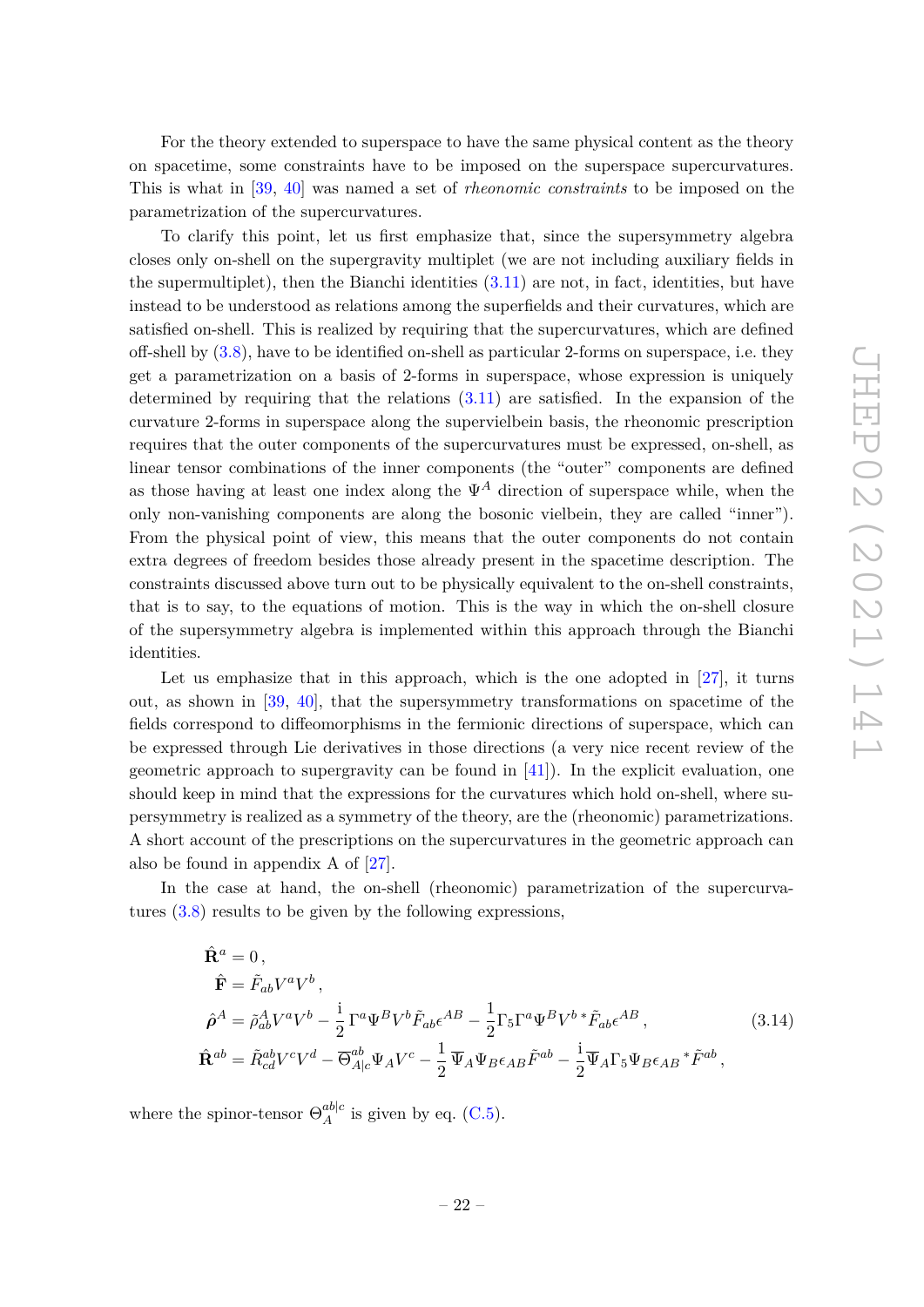Note that the quantities  $\tilde{R}_{cd}^{ab}$ ,  $\tilde{\rho}_{ab}^A$  and  $\tilde{F}_{ab}$ , appearing in the parametrizations (3.14), are the so-called *supercovariant field strengths* and they differ in general from the spacetime projections of the supercurvatures, that is  $\hat{\mathbf{R}}_{\hat{\mu}\hat{\nu}}^{ab} \neq 2\tilde{R}_{cd}^{ab}V_{\ \hat{\mu}}^{c}V_{\ \hat{\nu}}^{c}, \hat{\rho}_{\hat{\mu}\hat{\nu}}^{A} \neq 2\tilde{\rho}_{ab}^{A}V_{\ \hat{\mu}}^{a}V_{\ \hat{\nu}}^{b}.$  However, since in the present case the parametrization of  $\hat{F}$  takes contribution only from the 2-bosonic vielbein sector, we have  $\hat{\mathbf{F}}_{\hat{\mu}\hat{\nu}} = 2\tilde{F}_{ab}V^a_{\ \hat{\mu}}V^b_{\ \hat{\nu}}.$ 

Taking the above discussion into account, the transformation laws of the bulk fields with respect to the symmetries of the action, which are diffeomorphisms, local Lorentz transformations, supersymmetry and U(1) gauge transformations, whose corresponding parameters are  $p^a$ ,  $j^{ab}$ ,  $\epsilon^A$  and  $\lambda$  respectively, read

$$
\delta V^{a} = \hat{\mathcal{D}}p^{a} - j^{ab}V_{b} + i \bar{\epsilon}_{A}\Gamma^{a}\Psi^{A},
$$
  
\n
$$
\delta\hat{\omega}^{ab} = \hat{\mathcal{D}}j^{ab} + \frac{2}{\ell^{2}}p^{[a}V^{b]} + 2\tilde{R}^{ab}{}_{cd}p^{c}V^{d} + \overline{\Theta}^{ab}_{A|c}\Psi^{A}p^{c} + \frac{1}{\ell}\bar{\epsilon}^{A}\Gamma^{ab}\Psi_{A}
$$
  
\n
$$
- \overline{\Theta}^{ab}_{A|c}\epsilon^{A}V^{c} + \epsilon^{AB}\tilde{F}^{ab}\overline{\Psi}_{A}\epsilon_{B} + i\epsilon^{AB}{}^{*}\tilde{F}^{ab}\overline{\Psi}_{A}\Gamma_{5}\epsilon_{B},
$$
  
\n
$$
\delta\Psi^{A} = -\frac{1}{4}j^{ab}\Gamma_{ab}\Psi^{A} - \frac{i}{2\ell}\Gamma_{a}\Psi^{A}p^{a} + 2\tilde{\rho}_{ab}^{A}p^{a}V^{b} + \frac{i}{2}\Gamma^{a}\Psi_{B}p^{b}\tilde{F}_{ab}\epsilon^{AB}
$$
  
\n
$$
+ \frac{1}{2}\Gamma_{5}\Gamma^{a}\Psi_{B}{}^{*}\tilde{F}_{ab}p^{b}\epsilon^{AB} + \frac{\hat{\lambda}}{2\ell}\epsilon^{AB}\Psi_{B} + \hat{\mathcal{D}}\epsilon^{A} - \frac{1}{2\ell}\hat{A}\epsilon^{AB}\epsilon_{B}
$$
  
\n
$$
+ \frac{i}{2\ell}\Gamma_{a}\epsilon^{A}V^{a} - \frac{i}{2}\epsilon^{AB}\tilde{F}_{ab}V^{b}\Gamma^{a}\epsilon_{B} - \frac{1}{2}\epsilon^{AB}{}^{*}\tilde{F}_{ab}\Gamma_{5}\Gamma^{a}\epsilon_{B}V^{b},
$$
  
\n
$$
\delta\hat{A} = d\hat{\lambda} + 2\bar{\epsilon}^{A}\Psi^{B}\epsilon_{AB} + 2\tilde{F}_{ab}p^{a}V^{b}.
$$
 (3.15)

The latter generalizes to the supersymmetric case the transformation laws (2.6).

In this framework, the supersymmetry invariance of the Lagrangian is expressed by the vanishing of the Lie derivative of the Lagrangian for infinitesimal diffeomorphisms in the fermionic directions, that is,  $\delta_{\epsilon} \mathcal{L} = \mathcal{L}_{\epsilon} \mathcal{L} = i_{\epsilon} d\mathcal{L} + d(i_{\epsilon} \mathcal{L}) = 0$ . When the spacetime geometry has a non-trivial boundary *∂*M where the superfields do not vanish, then the condition  $\iota_{\epsilon}\mathcal{L}|_{\partial\mathcal{M}}=0$  is non-trivial and determines the precise expression of the boundary contributions to the Lagrangian necessary to preserve supersymmetry invariance.

Let us finally write out the equations of motion of the theory. They can be derived equivalently from the bulk Lagrangian (3.2) or from the full one (3.9), the two expressions differing by the Bianchi relations (3.11) which are satisfied on-shell.

Using the bulk Lagrangian  $(3.2)$  for the variations, one finds

$$
\delta\hat{\omega}^{ab}: V^c \hat{\mathbf{R}}^d \epsilon_{abcd} = 0 \Rightarrow \hat{\mathbf{R}}^a = 0,
$$
  
\n
$$
\delta V^a: \frac{1}{2} V^b \hat{\mathbf{R}}^{cd} \epsilon_{abcd} - \overline{\Psi}^A \Gamma_a \Gamma_5 \hat{\rho}_A + {}^* \tilde{F}_{ab} V^b \hat{\mathbf{F}} - \frac{1}{12} \tilde{F}^{ef} \tilde{F}_{ef} V^b V^c V^d \epsilon_{abcd} = 0,
$$
  
\n
$$
\delta \overline{\Psi}^A: 2\Gamma_a V^a \Gamma_5 \hat{\rho}_A - \epsilon_{AB} \Psi^{B*} \hat{\mathbf{F}} + i \epsilon_{AB} \hat{\mathbf{F}} \Gamma_5 \Psi^B = 0,
$$
  
\n
$$
\delta \hat{A}: d^* \hat{\mathbf{F}} - 2i \epsilon^{AB} \overline{\Psi}_A \Gamma_5 \hat{\rho}_B = 0.
$$
\n(3.16)

Considering instead the variation of the Lagrangian (3.9), which includes the boundary contributions, the Euler-Lagrange equations formally read

$$
\frac{\delta \mathcal{L}}{\delta \hat{\Phi}^{\Lambda}} \delta \hat{\Phi}^{\Lambda} = \frac{\partial \mathcal{L}}{\partial F^{\Sigma}} \cdot \frac{\partial F^{\Sigma}}{\partial \hat{\Phi}^{\Lambda}} \delta \hat{\Phi}^{\Lambda} = \hat{\mathbf{D}} (F^{\Sigma} \eta_{\Lambda \Sigma}) \delta \hat{\Phi}^{\Lambda} + d \left( \frac{\partial \mathcal{L}}{\partial F^{\Sigma}} \delta \hat{\Phi}^{\Sigma} \right), \tag{3.17}
$$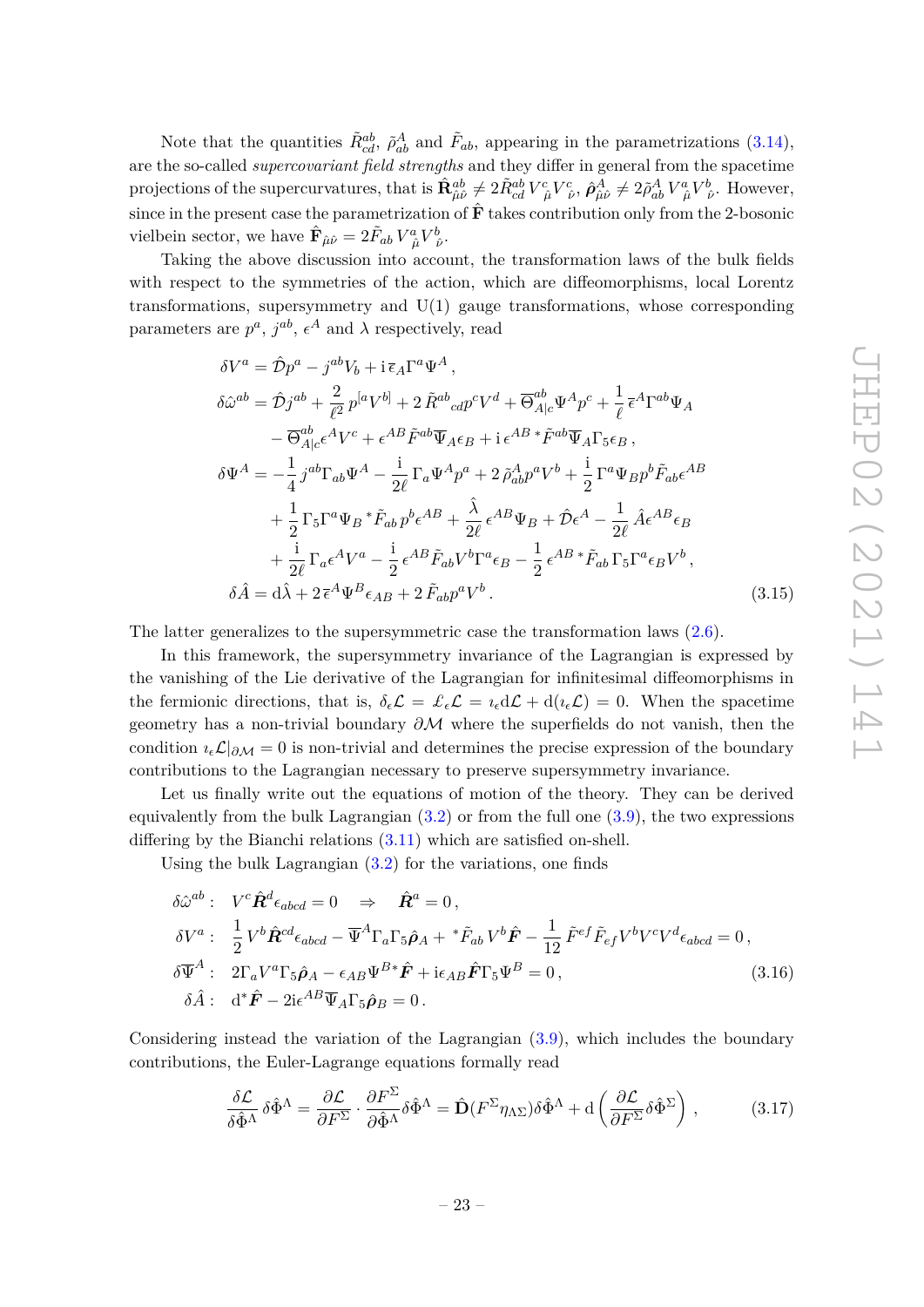where  $\hat{\mathbf{D}}$  denotes the OSp(2|4)-covariant derivative (not only Lorentz and gauge one), that is

$$
\delta I = \int_{\mathcal{M}^4} \hat{\mathbf{D}} (F^{\Sigma} \eta_{\Lambda \Sigma}) \, \delta \hat{\Phi}^{\Lambda} + \int_{\partial \mathcal{M}} \frac{\partial \mathcal{L}}{\partial F^{\Sigma}} \, \delta \hat{\Phi}^{\Sigma} = 0 \,. \tag{3.18}
$$

Invariance of the action implies, in all the bulk superspace, the field equations

$$
\hat{\mathbf{D}}\left(\frac{\partial \mathcal{L}}{\partial F^{\Lambda}}\right) = \hat{\mathbf{D}}(F^{\Sigma}\eta_{\Lambda\Sigma}) = 0, \qquad (3.19)
$$

together with the boundary conditions

$$
\frac{\partial \mathcal{L}}{\partial F^{\Sigma}} \delta \hat{\Phi}^{\Sigma}|_{\partial \mathcal{M}} = F^{\Lambda} \eta_{\Lambda \Sigma} \delta \hat{\Phi}^{\Sigma}|_{\partial \mathcal{M}} = 0. \qquad (3.20)
$$

Explicitly, as far as the bulk field equations  $(3.19)$  are concerned, we find that the equations of motion for the vielbein and the gauge field have the same expressions given in  $(3.16)$ as before, while the ones for the spin connection and for the gravitino get replaced by the (equivalent) expressions

$$
\delta \hat{\omega}^{ab}: \quad -\frac{1}{2} \hat{\mathcal{D}} \hat{\mathbf{R}}^{cd} \epsilon_{abcd} + \mathrm{i} \, \overline{\Psi}^A \Gamma_{ab} \Gamma_5 \hat{\boldsymbol{\rho}}_A = 0 \,, \tag{3.21}
$$

$$
\delta \overline{\Psi}^A: \quad \frac{\ell}{4} \Gamma^{ab} \Psi_A \hat{\mathbf{R}}^{cd} \epsilon_{abcd} - 2i \ell \Gamma_5 \hat{\mathcal{D}} \hat{\boldsymbol{\rho}}_A + i \Gamma_5 \hat{A} \epsilon_{AB} \hat{\boldsymbol{\rho}}^B + \Gamma_a V^a \Gamma_5 \hat{\boldsymbol{\rho}}_A - \epsilon_{AB} \Psi^{B*} \hat{\mathbf{F}} = 0. \quad (3.22)
$$

In our case, on the boundary we have in general  $\delta \hat{\Phi}^{\Sigma}|_{\partial M} \neq 0$  and the boundary conditions resulting from (3.20), when expressed in terms of four-dimensional superfields and their derivatives, look like Neumann boundary conditions on the supercurvatures  $(3.8)$ ,

$$
\hat{\mathbf{R}}^{ab}|_{\partial \mathcal{M}} = 0, \quad \hat{\boldsymbol{\rho}}_A|_{\partial \mathcal{M}} = 0, \quad \hat{\mathbf{F}}|_{\partial \mathcal{M}} = 0, \quad \hat{\mathbf{R}}^a|_{\partial \mathcal{M}} = 0. \tag{3.23}
$$

However, let us recall that we have Dirichlet boundary conditions for the holographic fields which, because of spacetime being asymptotically AdS and given the fall-off of other bulk quantities, also implies the vanishing of the supercurvatures.

Thus, to preserve supersymmetry, the  $OSp(2|4)$  supercurvatures  $(3.8)$  are constrained on *∂*M to their vacuum values (3.23), which are indeed the Maurer-Cartan equations of a rigid  $OSp(2|4)$  background. Note that  $OSp(2|4)$  is also the supergroup of global superconformal transformations on  $\mathcal{N}=2$  three-dimensional superspace, so that the above relations can be understood from the boundary point of view, in light of the AdS/CFT duality, as the conditions for superconformal invariance of the theory at the asymptotic boundary.

Let us finally mention that, in the geometric approach, in order to obtain the spacetime Lagrangian, one has to project the 4-form Lagrangian from superspace to spacetime (defined by the  $\theta = 0$ ,  $d\theta = 0$  hypersurface  $\mathcal{M}^4$ ), namely, to restrict all the superfields, including the bosonic vielbein  $V^a$  and the gravitino  $\Psi_{\alpha A}$ , to their lowest  $(\theta^{\alpha A} = 0, d\theta^{\alpha A} = 0)$ components.

In the rest of this paper, we will restrict our analysis to spacetime.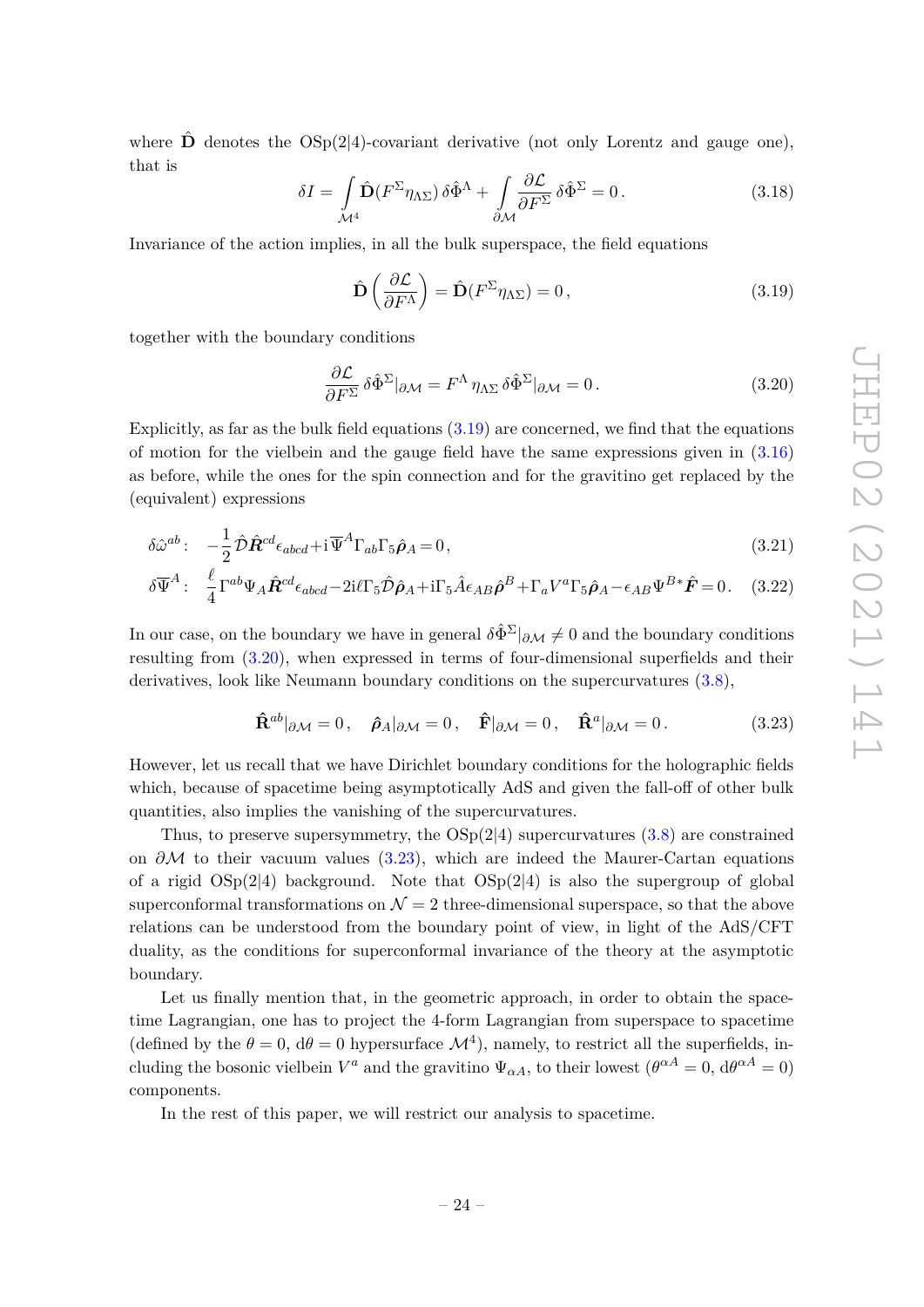#### **4 Near-boundary analysis of the supergravity fields and local parameters**

In the present section, we are going to apply the holographic techniques combined with the topological terms, outlined in section 2, to the 4D supergravity theory presented in section 3.

Given the pure,  $\mathcal{N} = 2$  supergravity theory, we can deduce the symmetries of its holographically dual QFT in a similar fashion as described in section  $2$  for AdS<sub>4</sub> gravity. The laws (3.15) now depend on the local parameters  $p^a$ ,  $j^{ab}$ ,  $\hat{\lambda}$  and  $\epsilon_A$  and we will use this freedom to fix the Lagrange multipliers associated with the radial components of the fields. For the Maxwell field,  $A_z$  is not a multiplier, but a non-dynamic variable. Keeping in mind that the  $\mathcal{N} = 2$  pure supergravity should, in principle, be able to describe holographically both the standard SCFT and the holographene-like unconventional supersymmetric systems [28–30], we will fix the multipliers as generally as possible, focusing on our particular case only starting from subsection 4.2.

We have to choose a suitable gauge that generalizes (2.7). The asymptotic behaviour of the vielbein in the supergravity extensions remains the same as for gravity because it is determined solely by the metric (2.1). Since the gravitini source the torsion field, we can evaluate the asymptotic behaviour of the spin connection in supergravity from the vanishing supertorsion condition in  $(3.16)$ , as explicitly worked out in appendix B.1. Similarly, the gravitini also act as a source for the electromagnetic field, which determines the fall-off of the graviphoton connection, that was discussed in appendix B.3.

It remains, thus, to analyse the asymptotic behaviour of the gravitini. To this end, it is convenient to express them in terms of chiral components with respect to the matrix  $\Gamma^3$ :  $\Psi = \Psi_+ + \Psi_-,$  where the eigenstates  $\Psi_{\pm}$  of the matrix  $\Gamma^3$  are defined by eq. (A.17). The conventions of gamma matrices are given in appendix A.2.

The asymptotic behaviour of the gravitini is determined by the supertorsion constraints, associated with supersymmetry both in four- and three-dimensional spacetimes. As a consequence, we are interested in gravitini whose fall-off is  $\Psi_{\mu\pm} = \mathcal{O}(z^{\mp 1/2})$  and  $\Psi_{z\pm} = \mathcal{O}(z^{\pm 1/2})$ , as introduced in [29]. From a group theoretical point of view, the same result is obtained from to the request of covariance with respect to the  $OSp(2|4)$  group (which describes superisometries of the bulk supergravity and superconformal transformations on the boundary), which in particular implies, as we will discuss in general terms in subsection 5.1, a definite scaling  $(\pm 1/2)$  under the subgroup SO(1,1) ⊂ OSp(2|4) that parametrizes radial rescalings in the bulk and dilations on the boundary. This is better written as

$$
\Psi_{A\mu\pm} = \left(\frac{z}{\ell}\right)^{\mp\frac{1}{2}}\varphi_{A\mu\pm}(x,z), \qquad \Psi_{Az\pm} = \left(\frac{z}{\ell}\right)^{\pm\frac{1}{2}}\varphi_{A\pm z}(x,z), \tag{4.1}
$$

where the Majorana fermions  $\varphi_{A\mu\pm}$  and  $\varphi_{A\lambda\pm}$  are *regular* functions at the boundary and can be expanded as power series in  $z$ . The second relation in  $(4.1)$  is consistent with the condition that singles out the spin  $3/2$  components in the gravitini.

$$
\Gamma^a \Psi_{A\hat{\mu}} V^{\hat{\mu}}{}_a = 0 \,, \tag{4.2}
$$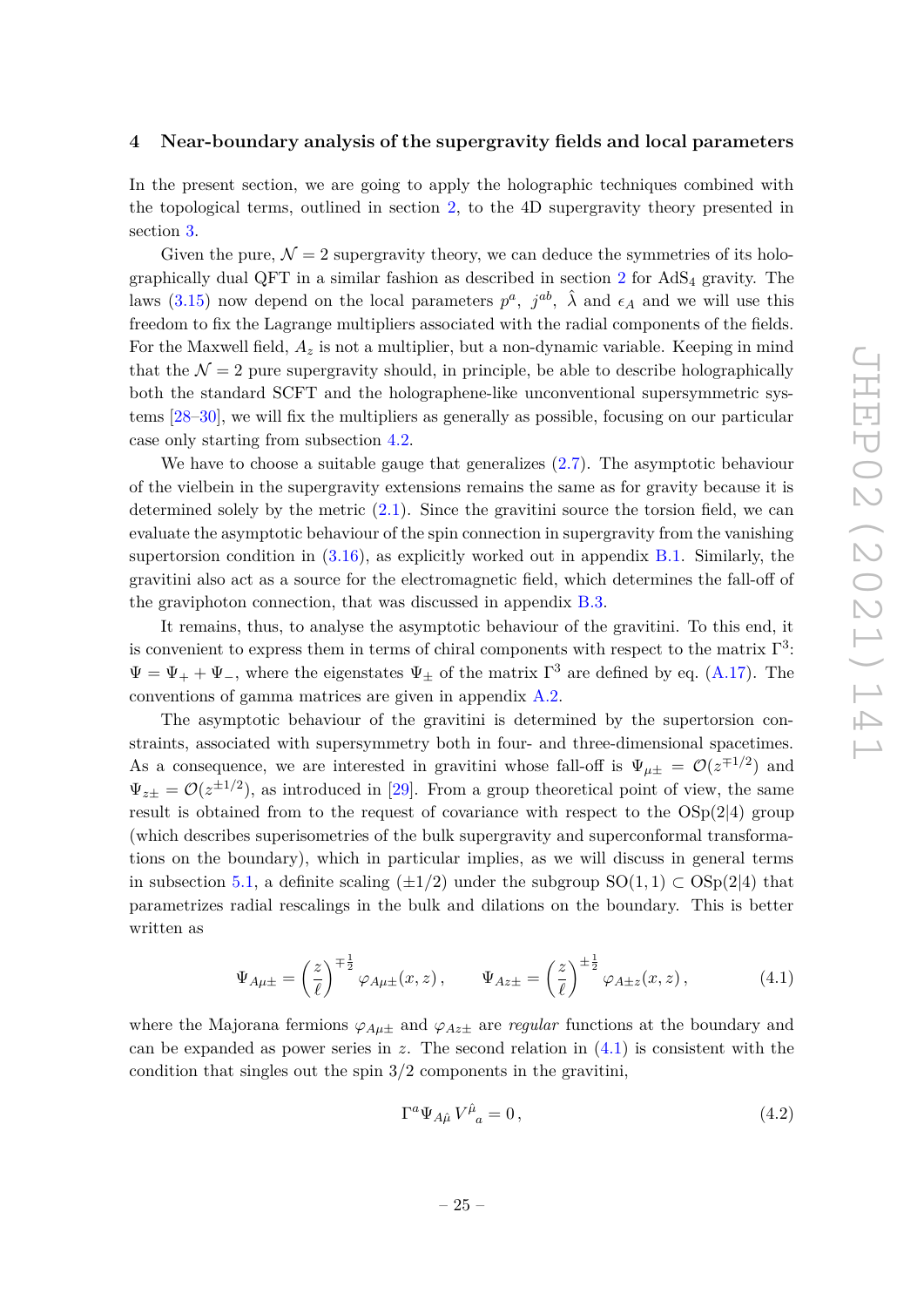that in the FG frame  $(2.1)$  reads

$$
\left(\Gamma^i \Psi_{A\mu}\right)_{\pm} V^{\mu}_{\ \ i} + \left(\Gamma^3 \Psi_{Az}\right)_{\pm} V^z{}_{3} = 0\,. \tag{4.3}
$$

We do not use the above equation in our calculations. If we relax it, though, then more general asymptotics for the gravitini components  $\Psi_{Az\pm}$  can in principle be considered. An exploration in this direction could be relevant in view of our interest in unconventional supersymmetry in a holographic SCFT.

Since  $\Psi_{A\mu\pm}$  and the transformed field  $\Psi_{A\mu\pm} + \delta_{\epsilon} \Psi_{A\mu\pm}$ , given by (3.15), have to be of the same order in *z*, we have that  $\delta_{\epsilon} \Psi_{A\mu\pm} \sim \hat{\mathcal{D}}_{\mu} \epsilon_{A\pm} \sim \epsilon_{A\pm}$  are of the same order,

$$
\epsilon_{A\pm} = \left(\frac{z}{\ell}\right)^{\mp \frac{1}{2}} H_{A\pm}(x, z),\tag{4.4}
$$

where again the Majorana spinor  $H_{A\pm}(x, z)$  is regular on the boundary.

Regarding the bosonic fields,  $\hat{\omega}^{ij}$  and  $\hat{A}$  have scaling zero with respect to SO(1,1) ⊂  $\text{OSp}(2|4)$ , while  $V^i$ ,  $\hat{\omega}^{i3}$  do not have a definite scaling. To make this manifest in the supersymmetric theory, it is convenient to define also bosonic quantities with definite SO(1*,* 1) scaling near the boundary. They are

$$
V_{\pm\hat{\mu}}^i = \frac{1}{2} \left( \ell \hat{\omega}_{\hat{\mu}}^{i3} \pm V_{\hat{\mu}}^i \right) , \qquad (4.5)
$$

where  $V^i_+$  has scaling  $+1$  and  $V^i_-$  scaling  $-1$ . They behave asymptotically as

$$
V_{\pm\mu}^i = \left(\frac{z}{\ell}\right)^{\mp 1} E_{\pm\mu}^i(x, z), \qquad (4.6)
$$

where the regular functions  $E^i_{\pm}$  have the following power expansion in *z*,

$$
E_{+\mu}^{i} = E_{\ \mu}^{i} + \frac{z^{2}}{\ell^{2}} \frac{S_{\ \mu}^{i} - \tilde{S}_{\ \mu}^{i}}{2} + \frac{z^{3}}{\ell^{3}} \frac{\tau_{\ \mu}^{i} - 2\tilde{\tau}_{\ \mu}^{i}}{2} + \mathcal{O}(z^{4}),
$$
  
\n
$$
E_{-\mu}^{i} = -\frac{\ell^{2}}{2} S_{\ \mu}^{i} - \frac{z}{\ell} \frac{\tau_{\ \mu}^{i} + 2\tilde{\tau}_{\ \mu}^{i}}{2} + \mathcal{O}(z^{2}).
$$
\n(4.7)

Unless stated differently, all regular functions on the boundary that appear here,  $f = \{w^i, w^{ij}, \varphi_{A\mu\pm}, \varphi_{Az\pm}, H_{A\pm}, \ldots\}$ , are generically expanded in a power series

$$
f(x,z) = \sum_{n=0}^{\infty} \left(\frac{z}{\ell}\right)^n f_{(n)}(x) = f_{(0)}(x) + \frac{z}{\ell} f_{(1)}(x) + \frac{z^2}{\ell^2} f_{(2)}(x) + \cdots
$$
 (4.8)

Using these conventions, the asymptotic expansion of the spin connection is computed in appendix B.1. It is found (see eqs.  $(B.7)$ ) that a suitable gauge fixing which includes gravitini has  $\hat{\omega}_z^{ab} \neq 0$ , but it is still subleading on the boundary. We choose arbitrary functions  $\hat{\omega}_z^{i3} = w^i(x, z)$  and  $\hat{\omega}_z^{ij} = \frac{z}{\ell} w^{ij}(x, z)$  in such a way that they are consistent with the vanishing supertorsion condition, but we treat them off-shell as independent variables in first order formulation of supergravity.

In order to ensure that the gauge fixing of  $\hat{A}_z$  is consistent with the supergravity dynamics imposed later, it has to satisfy the radial component of the graviphoton equation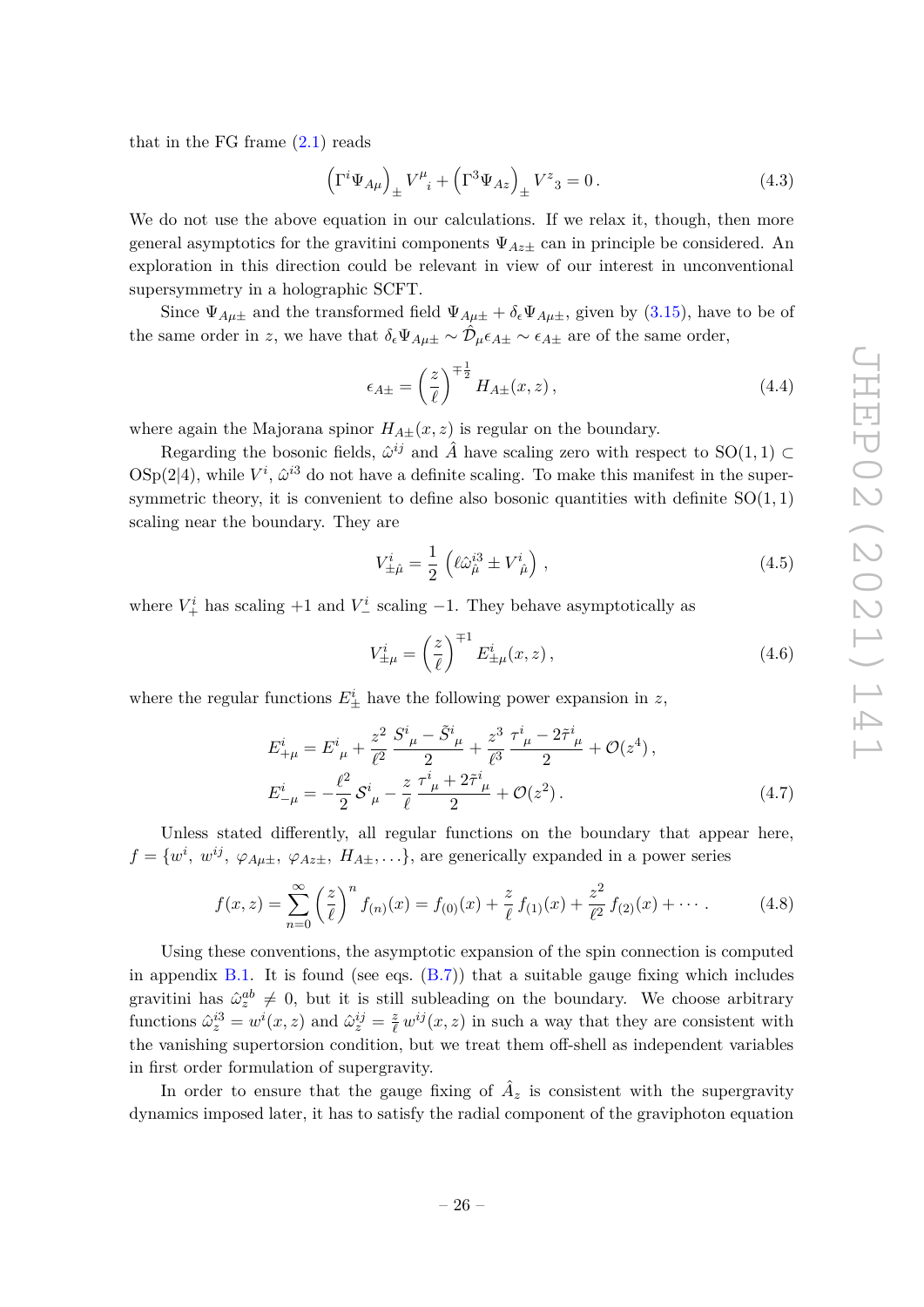in  $(3.16)$ , which is shown in appendix B.3. It turns out that having two independent components  $\Psi_{Az+}$  is too restrictive in the context of holography because it would not allow the components of the gravitini on  $\partial \mathcal{M}, \varphi_{\pm\mu}^A$ , to be the only source of the electromagnetic field,  $\mathcal{F} = dA$  on  $\partial M$ , which would be a behaviour similar to the one in Einstein-Maxwell gravity,

$$
\hat{\mathbf{F}}_{\mu\nu} = 0 \quad \Rightarrow \quad \mathcal{F}_{\mu\nu} = 4\epsilon_{AB} \, \overline{\varphi}_{+[\mu}^{A} \varphi_{-\nu]}^{B} \,, \tag{4.9}
$$

and have the U(1) gauge parameter finite on  $\partial M$ , namely  $\hat{\lambda} = \mathcal{O}(1)$ . Then, as explained in appendix B.3, the leading order of the component  $\hat{A}_z$ , denoted by  $\frac{\ell}{z} A_{(-1)z}$ , is related to the leading order of the component  $\Psi_{-Az}$ , that is the function  $\varphi_{-Az(0)}$ . The general solution given by eq. (B.49) requires that either both functions vanish, or  $A_{(-1)z}$  to be constant and  $\varphi_{(0)-Az}$  determined in terms of it.

If we are interested in a theory consistent with supersymmetry on the boundary, we have two options. The first one is to relax the gauge fixing of  $\Psi_{Az}-$  by imposing the stronger condition

$$
\Psi_{Az-} = 0. \tag{4.10}
$$

The second one is to change the asymptotic structure of the  $U(1)$  sector, allowing for a divergent leading contribution in  $\hat{A}_z$ .

In sum, the results of appendix B.1 and B.3 show that the holographic gauge-fixing conditions on the local parameters  $p^a$ ,  $j^{ab}$ ,  $\lambda$ ,  $\epsilon_A$  in AdS space have the form

$$
V_z^3 = \frac{\ell}{z}, \qquad \hat{\omega}_z^{i3} = w^i(x, z), \qquad \Psi_{\pm Az} = \left(\frac{z}{\ell}\right)^{\pm \frac{1}{2}} \varphi_{\pm Az}(x, z),
$$
  
\n
$$
V_z^i = 0, \qquad \hat{\omega}_z^{ij} = \frac{z}{\ell} w^{ij}(x, z), \qquad \hat{A}_z = \frac{\ell}{z} A_{(-1)z}(x) + \frac{z}{\ell} A_{(1)z}(x) + \mathcal{O}(z^3),
$$
\n(4.11)

where we can distinguish particular cases

$$
\Psi_{z\pm} \neq 0 \quad \Rightarrow \quad \hat{A}_z = \mathcal{O}(1/z), \quad w^i = \mathcal{O}(1), \quad w^{ij} = \mathcal{O}(1),
$$
\n
$$
\Psi_{z-} = 0 \quad \Rightarrow \quad \hat{A}_z = \mathcal{O}(z), \quad w^i = \mathcal{O}(z^2), \quad w^{ij} = \mathcal{O}(1),
$$
\n
$$
\Psi_{z\pm} = 0 \quad \Rightarrow \quad \hat{A}_z = \mathcal{O}(z), \quad w^i = 0, \quad w^{ij} = \mathcal{O}(1).
$$
\n(4.12)

Because now the gauge-fixing functions also depend on the radial and boundary coordinates, they can be power-expanded using eq. (4.8), and for the fermions we use the notation

$$
\Psi_{+z}^{A} = \sqrt{\frac{z}{\ell}} \varphi_{+z}^{A}(x, z) = \sqrt{\frac{z}{\ell}} \left[ \begin{pmatrix} \psi_{+z}^{A} \\ 0 \end{pmatrix} + \frac{z}{\ell} \begin{pmatrix} \zeta_{+z}^{A} \\ 0 \end{pmatrix} + \mathcal{O}(z^{2}) \right],
$$
  
\n
$$
\Psi_{-z}^{A} = \sqrt{\frac{\ell}{z}} \varphi_{-z}^{A}(x, z) = \sqrt{\frac{\ell}{z}} \left[ \begin{pmatrix} 0 \\ \psi_{-z}^{A} \end{pmatrix} + \frac{z}{\ell} \begin{pmatrix} 0 \\ \zeta_{-z}^{A} \end{pmatrix} + \mathcal{O}(z^{2}) \right].
$$
\n(4.13)

It is important to emphasize that we assume that the gauge-fixing functions  $\Psi_z^A(x)$  and  $\hat{A}_z(x)$  do not transform under local transformations. This is equivalent to the statement that their transformation law can always be reabsorbed in higher-order terms of the asymptotic transformations. In contrast, the quantities  $w^{i}(x)$  and  $w^{ij}(x)$  introduced in (4.11) do transform, because on-shell they have to allow for the vanishing supertorsion condition.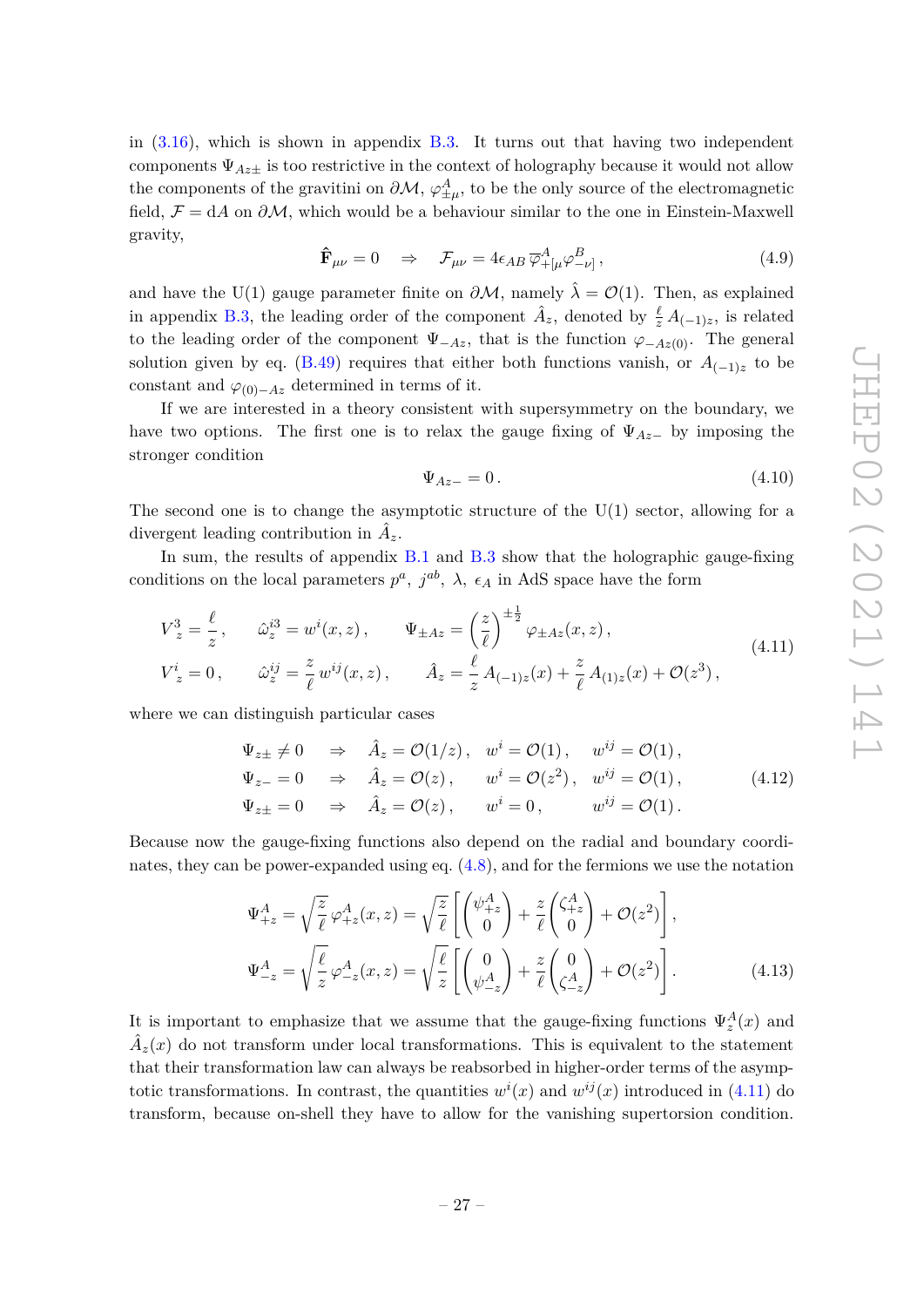However, in first order formalism we treat them off-shell, thus they enter at the same footing as other gauge-fixing functions, with the only difference that we do not require them to be invariant under residual transformations. Indeed, using explicit expressions given by eqs.  $(B.6)$  and  $(B.7)$  of appendix  $B$ , it is straightforward to check by varying the supertorsion that  $\delta w^i$ ,  $\delta w^{ij} \neq 0$  and that we can always set  $w^i = 0$  consistently (with  $\delta w^i = 0$ ), but if  $w^i \neq 0$ , then  $\delta w^i \neq 0$  as well, otherwise imposing it would break all asymptotic symmetries. The same is true for  $w^{ij}$ . Nonetheless,  $\delta w^i$  and  $\delta w^{ij}$  always appear at higher-order and they do not influence the near-boundary expressions.

The conditions (4.11) produce the following generic asymptotic behaviour of the boundary fields,

$$
V_{\mu}^{i} = \frac{\ell}{z} E_{\mu}^{i} + \frac{z}{\ell} S_{\mu}^{i} + \frac{z^{2}}{\ell^{2}} \tau_{\mu}^{i} + \mathcal{O}(z^{3}),
$$
  
\n
$$
\hat{\omega}_{\mu}^{i3} = \frac{1}{z} E_{\mu}^{i} - \frac{z}{\ell^{2}} \tilde{S}_{\mu}^{i} - \frac{2z^{2}}{\ell^{3}} \tilde{\tau}_{\mu}^{i} + \mathcal{O}(z^{3}),
$$
  
\n
$$
\hat{\omega}_{\mu}^{ij} = \omega_{\mu}^{ij}(x, z) = \omega_{\mu}^{ij} + \frac{z}{\ell} \omega_{(1)\mu}^{ij} + \frac{z^{2}}{\ell^{2}} \omega_{(2)\mu}^{ij} + \mathcal{O}(z^{3}),
$$
  
\n
$$
\hat{A}_{\mu} = A_{\mu}(x, z) = A_{\mu} + \frac{z}{\ell} A_{(1)\mu} + \frac{z^{2}}{\ell^{2}} A_{(2)\mu} + \mathcal{O}(z^{3}),
$$
  
\n
$$
\Psi_{\mu+}^{A} = \sqrt{\frac{\ell}{z}} \varphi_{\mu+}^{A}(x, z) = \sqrt{\frac{\ell}{z}} \left[ \begin{pmatrix} \psi_{\mu+}^{A} \\ 0 \end{pmatrix} + \frac{z}{\ell} \begin{pmatrix} \zeta_{\mu+}^{A} \\ 0 \end{pmatrix} + \frac{z^{2}}{\ell^{2}} \begin{pmatrix} \Pi_{\mu+}^{A} \\ 0 \end{pmatrix} + \mathcal{O}(z^{3}) \right],
$$
  
\n
$$
\Psi_{\mu-}^{A} = \sqrt{\frac{z}{\ell}} \varphi_{\mu-}^{A}(x, z) = \sqrt{\frac{z}{\ell}} \left[ \begin{pmatrix} 0 \\ \psi_{\mu-}^{A} \end{pmatrix} + \frac{z}{\ell} \begin{pmatrix} 0 \\ \zeta_{\mu-}^{A} \end{pmatrix} + \mathcal{O}(z^{2}) \right],
$$

where all functions defined on  $\partial M$  are finite at  $z = 0$ . The fermions acquire a halfinteger power expansion in *z* because their bilinears, which arise from the supersymmetry transformation of the bosons, have integer power expansion in *z*. We also allow for the linear terms in *z*, absent in pure AdS gravity, because in principle they could be switched on by the supersymmetric partners.

Even though the supertorsion is zero, the torsion  $\hat{T}^a$  does not vanish, so that  $\hat{\omega}_{\mu}^{ab}$  cannot be entirely determined by the bosonic vielbein. In particular, the relation  $\hat{\omega}_{\mu}^{i3} \sim \frac{1}{\ell}$  $\frac{1}{\ell}$   $V^i_{\ \mu}$  at the leading order (see appendix B.1) is inherited from the Riemannian geometry ( $K_{\mu\nu} \sim \frac{1}{\ell}$  $\frac{1}{\ell} \,\hat{g}_{\mu\nu}).$ The subleading terms in the expansion  $\tilde{S}^i_{\mu}$  and  $\tilde{\tau}^i_{\mu}$  are different from the Riemannian counterparts  $S^i_{\mu}$  and  $\tau^i_{\mu}$  in the supersymmetric case. The boundary Schouten tensor is now defined as

$$
S^i_{\ \mu} = \frac{1}{\ell^2} \left( S^i_{\ \mu} + \tilde{S}^i_{\ \mu} \right),\tag{4.15}
$$

which is the gauge field associated with special conformal transformations, as we will identify at the end of this section. Similarly, we will later see that  $-(\tau^i_{\mu} + 2\tilde{\tau}^i_{\mu})/\ell$  becomes the holographic stress tensor, up to the fermionic terms.

Notice that now there is an obstruction to symmetrize  $S^i_{\mu}$  and the holographic stress tensor because the terms  $\tilde{S}^i_{\mu}$  and  $\tilde{\tau}^i_{\mu}$  are not a priori symmetric in the presence of the gravitini.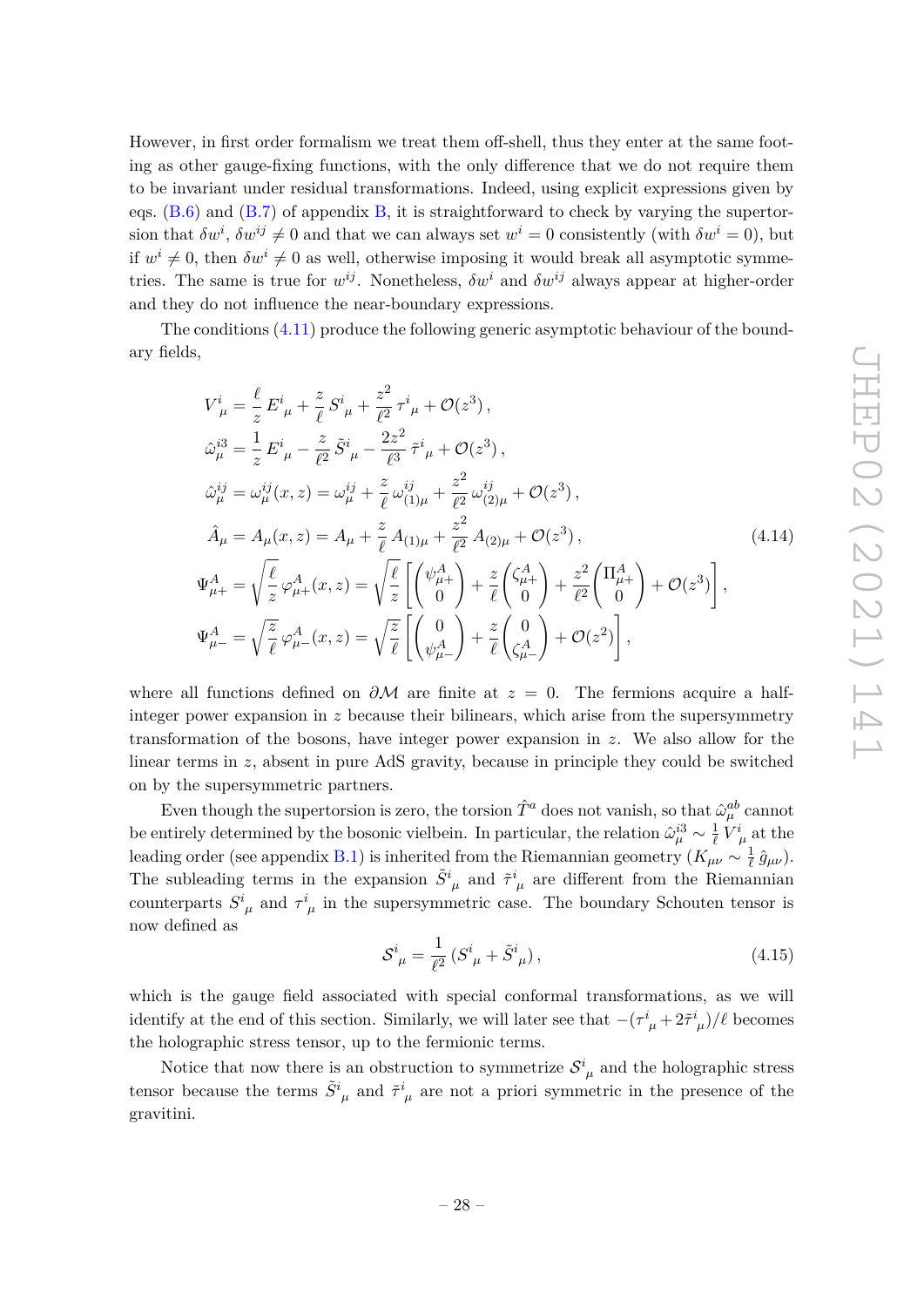#### **4.1 The Schouten tensor in** *d* **= 3 and its superconformal extension**

We already saw in previous sections that the Schouten tensor plays an important role in pure AdS gravity, as it describes the first near-boundary correction of the metric given by eq. (2.3). From the CFT side, it arises as a component of the superconformal connection, as shown at the beginning of section 5. In this paragraph, we will focus on its geometric properties derived in the context of conformal gravity (for a review, see [54]).

Consider a *d*-dimensional manifold characterized by a metric  $g_{\mu\nu}$  and a torsionful affine connection  $\Gamma^{\lambda}{}_{\mu\nu} = \mathring{\Gamma}^{\lambda}{}_{\mu\nu} - K^{\lambda}{}_{\mu\nu}$ , where  $\mathring{\Gamma}^{\lambda}{}_{\mu\nu}$  is the Levi-Civita connection and  $K^{\lambda}{}_{\mu\nu}$  is the contorsion tensor  $K^{\lambda}{}_{\mu\nu} = g^{\rho\lambda} (T_{\rho\mu\nu} + T_{\rho\nu\mu} - T_{\mu\nu\rho})$ . Here,  $T_{\mu\nu}{}^{\lambda} \equiv \Gamma^{\lambda}{}_{[\mu\nu]}$  is the torsion tensor. Then the Schouten tensor obtained from the conformal constraint equation on the conformal curvature components is defined by [54]

$$
S_{\mu\nu} = \mathcal{R}_{\mu\nu} - \frac{1}{2(d-1)} g_{\mu\nu} \mathcal{R},
$$
\n(4.16)

where  $\mathcal{R}_{\mu\nu}$  and  $\mathcal R$  are, respectively, the Ricci curvature tensor and the Ricci scalar constructed from the torsionful affine connection  $\Gamma^{\lambda}{}_{\mu\nu}$ . This formula coincides with (2.3) in pure AdS gravity: in that case the Ricci tensor is symmetric and this implies that  $S_{\mu\nu}$ is also symmetric. In presence of torsion, the Schouten tensor has both symmetric and antisymmetric parts,

$$
S_{(\mu\nu)} = \mathcal{R}_{(\mu\nu)} - \frac{1}{2(d-1)} g_{\mu\nu} \mathcal{R},
$$
  
\n
$$
S_{[\mu\nu]} = \mathcal{R}_{[\mu\nu]}.
$$
\n(4.17)

In particular, in  $d = 3$ , we can explicitly evaluate its symmetric and antisymmetric parts as

$$
\mathcal{S}_{(\mu\nu)} = \mathring{\mathcal{R}}_{\mu\nu} - \frac{1}{4} g_{\mu\nu} \mathring{\mathcal{R}} - \frac{1}{2} g_{\mu\nu} T_{\lambda} T^{\lambda} + T_{\mu} T_{\nu} + \tilde{T}_{\lambda\rho\nu} \left( \tilde{T}^{\lambda\rho}_{\mu} - \tilde{T}_{\mu}^{\lambda\rho} \right) - \tilde{T}_{\lambda\rho\mu} \tilde{T}_{\nu}^{\lambda\rho} - \frac{1}{2} g_{\mu\nu} \tilde{T}_{\lambda\rho\sigma} \left( \frac{1}{2} \tilde{T}^{\lambda\rho\sigma} + \tilde{T}^{\lambda\sigma\rho} \right) - \nabla_{(\mu} T_{\nu)} + 2 \nabla_{\lambda} \tilde{T}_{(\mu \nu)}, \mathcal{S}_{[\mu\nu]} = T^{\lambda} \left( \tilde{T}_{\mu\lambda\nu} + \tilde{T}_{\mu\nu\lambda} - \tilde{T}_{\nu\lambda\mu} \right) + 2 \tilde{T}_{\lambda\rho[\nu} \tilde{T}_{\mu]}^{\lambda\rho} + \nabla_{\lambda} \tilde{T}_{\mu\nu}^{\lambda} + \nabla_{[\mu} T_{\nu]},
$$
\n(4.18)

where we have also exploited the trace decomposition of the torsion tensor  $T_{\lambda\mu}{}^{\nu} = \delta_{\mu}{}^{\nu}T_{\lambda} +$  $\tilde{T}_{\lambda\mu}^{\ \ \nu}$ , with  $T_{\lambda}$  and  $\tilde{T}_{\lambda\mu}^{\ \ \nu}$  its trace and traceless parts, respectively. Here,  $\nabla = \nabla(\mathring{\Gamma})$  denotes the derivative with respect to the Levi-Civita affine connection and  $\mathcal{R}_{\mu\nu}$  and  $\mathcal{R}$  are the Ricci tensor and curvature scalar of the Levi-Civita connection, respectively.

When the torsion is non-vanishing, such as in presence of fermions, in general we have  $\mathcal{S}_{[\mu\nu]} \neq 0$  and the symmetric part  $\mathcal{S}_{(\mu\nu)}$  acquires the torsionful term.<sup>14</sup> Thus, we expect that, in the context of supergravity, the "super-Schouten tensor"  $(4.15)$  is not symmetric and that it is a superconformal extension of the expression (4.17).

The equations written above are general, valid for any Riemann-Cartan manifold. In our particular case, we have the following quantities that arise from the asymptotic

<sup>&</sup>lt;sup>14</sup>The antisymmetric contribution is still vanishing in the special case where the torsion contains only one component, the trace  $T_{\lambda}$ , which should be also covariantly constant.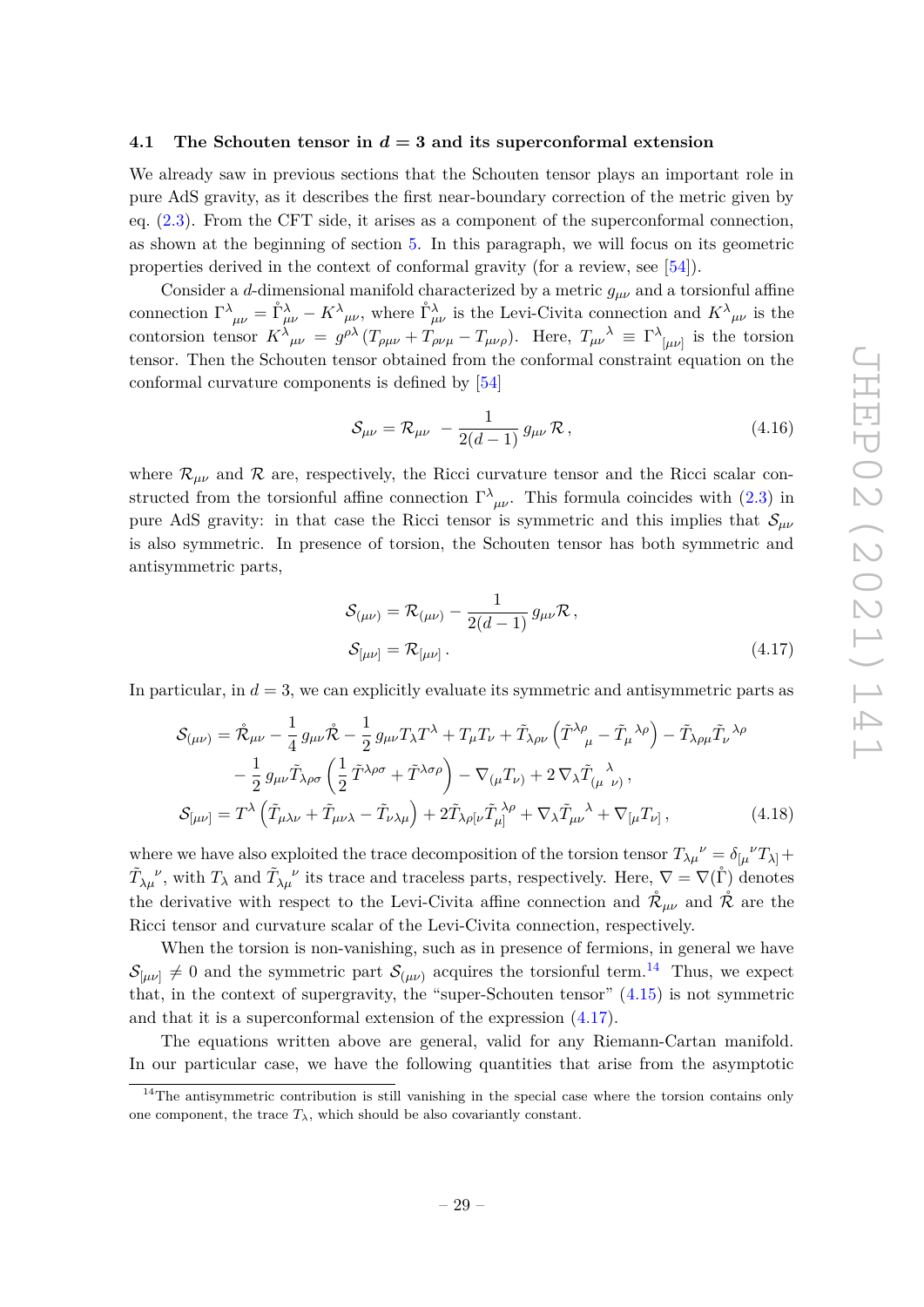expansion,

$$
S_{\mu\nu} = E_{i\mu} S^{i}_{\ \nu} , \qquad \tau_{\mu\nu} = E_{i\mu} \tau^{i}_{\ \nu} , \n\tilde{S}_{\mu\nu} = E_{i\mu} \tilde{S}^{i}_{\ \nu} , \qquad \tilde{\tau}_{\mu\nu} = E_{i\mu} \tilde{\tau}^{i}_{\ \nu} , \n\mathcal{S}_{\mu\nu} = E_{i\mu} S^{i}_{\ \nu} .
$$
\n(4.19)

It can be shown from eq. (B.6) in appendix B.1 that, when  $\varphi_{-z}^A = 0$ , the tensors  $\tilde{S}_{\mu\nu}$  and  $\tilde{\tau}_{\mu\nu}$  acquire the form

$$
\tilde{S}_{\mu\nu} = S_{\nu\mu} - \ell \, \overline{\varphi}_{(0)A + [\mu \varphi_{(0) - \nu]}^{A} + i \ell \, \overline{\varphi}_{(0)A + (\nu} \Gamma_{\mu}) \varphi_{(0) + z}^{A} \,, \n\tilde{\tau}_{\mu\nu} = \frac{\tau_{\mu\nu} + 3\tau_{\nu\mu}}{4} + \frac{\ell}{2} \left( -\overline{\varphi}_{A + [\mu \varphi_{-\nu]}^{A} + i\overline{\varphi}_{+(\mu}^{A} \Gamma_{\nu)} \varphi_{A + z} \right)_{(1)} \,,
$$
\n(4.20)

where the last line is relevant for the holographic stress tensor, whose direct relation to  $\tau_{\mu\nu} + 2\tilde{\tau}_{\mu\nu}$  will be shown in section 5.

It means that, even if we symmetrize  $S_{\mu\nu}$  and  $\tau_{\mu\nu}$  by suitable gauge fixing of the residual Lorentz transformations, the fermions  $\psi_{A\pm\mu}$  become an obstruction to make the tensors  $\tilde{S}_{\mu\nu}$  and  $\tilde{\tau}_{\mu\nu}$  symmetric for arbitrary  $\psi_{A+z}$  because of the following form of their antisymmetric parts,

$$
\tilde{S}_{[\mu\nu]} = S_{[\nu\mu]} - \ell \, \overline{\varphi}_{(0)A + [\mu} \varphi^A_{(0) - \nu]},
$$
\n
$$
\tilde{\tau}_{[\mu\nu]} = \frac{1}{2} \, \tau_{[\nu\mu]} - \frac{\ell}{2} \left( \overline{\varphi}_{(0)A + [\mu} \varphi^A_{(1) - \nu]} + \overline{\varphi}_{(1)A + [\mu} \varphi^A_{(0) - \nu]} \right). \tag{4.21}
$$

Focusing on the Schouten tensor (4.15), we find, for its generalization to the superconformal case, what we will refer to in the following as "super-Schouten",

$$
S_{\mu\nu} = \frac{2}{\ell^2} S_{(\mu\nu)} - \frac{1}{\ell} \overline{\varphi}_{(0)A + [\mu} \varphi^A_{(0) - \nu]} + \frac{i}{\ell} \overline{\varphi}_{(0)A + (\nu} \Gamma_{\mu)} \varphi^A_{(0) + z}, \qquad (4.22)
$$

which implies

$$
S_{(\mu\nu)} = \frac{2}{\ell^2} S_{(\mu\nu)} + \frac{i}{\ell} \overline{\varphi}_{(0)A + (\mu} \Gamma_{\nu)} \varphi^A_{(0) + z},
$$
  

$$
S_{[\mu\nu]} = -\frac{1}{\ell} \overline{\varphi}_{(0)A + [\mu} \varphi^A_{(0) - \nu]}.
$$
 (4.23)

This result matches eq. (4.18), showing that the symmetric part of the super-Schouten tensor contains not only the metric term,  $S_{(\mu\nu)}$ , but also the fermionic terms. In addition, the antisymmetric part does not vanish for arbitrary fermions  $\psi_{\pm\mu}$ . Therefore, we are not able to symmetrize the super-Schouten tensor, as this procedure would lead to conditions on the leading terms of the boundary gravitini, which have to remain unconstrained.

Similarly, the term relevant for the holographic stress tensor,

$$
\tau_{\mu\nu} + 2\tilde{\tau}_{\mu\nu} = 3\tau_{(\mu\nu)} + \ell \left( -\overline{\varphi}_{(0)A + [\mu} \varphi_{(1) - \nu]}^{A} - \overline{\varphi}_{(1)A + [\mu} \varphi_{(0) - \nu]}^{A} \right. \\
\left. + i\overline{\varphi}_{(0) + (\mu}^{A} E_{\nu)}^{i} \Gamma_{i} \varphi_{(1)A + z} + i\overline{\varphi}_{(0) + (\mu}^{A} E_{\nu)}^{i} \Gamma_{i} \varphi_{(1)A + z} \right), \tag{4.24}
$$

is not symmetric in general,

$$
\tau_{[\mu\nu]} + 2\tilde{\tau}_{[\mu\nu]} = -\ell \left( \overline{\varphi}_{(0)A + [\mu} \varphi_{(1) - \nu]}^{A} + \overline{\varphi}_{(1)A + [\mu} \varphi_{(0) - \nu]}^{A} \right). \tag{4.25}
$$

We will discuss more about symmetry of the holographic stress tensor in section 5.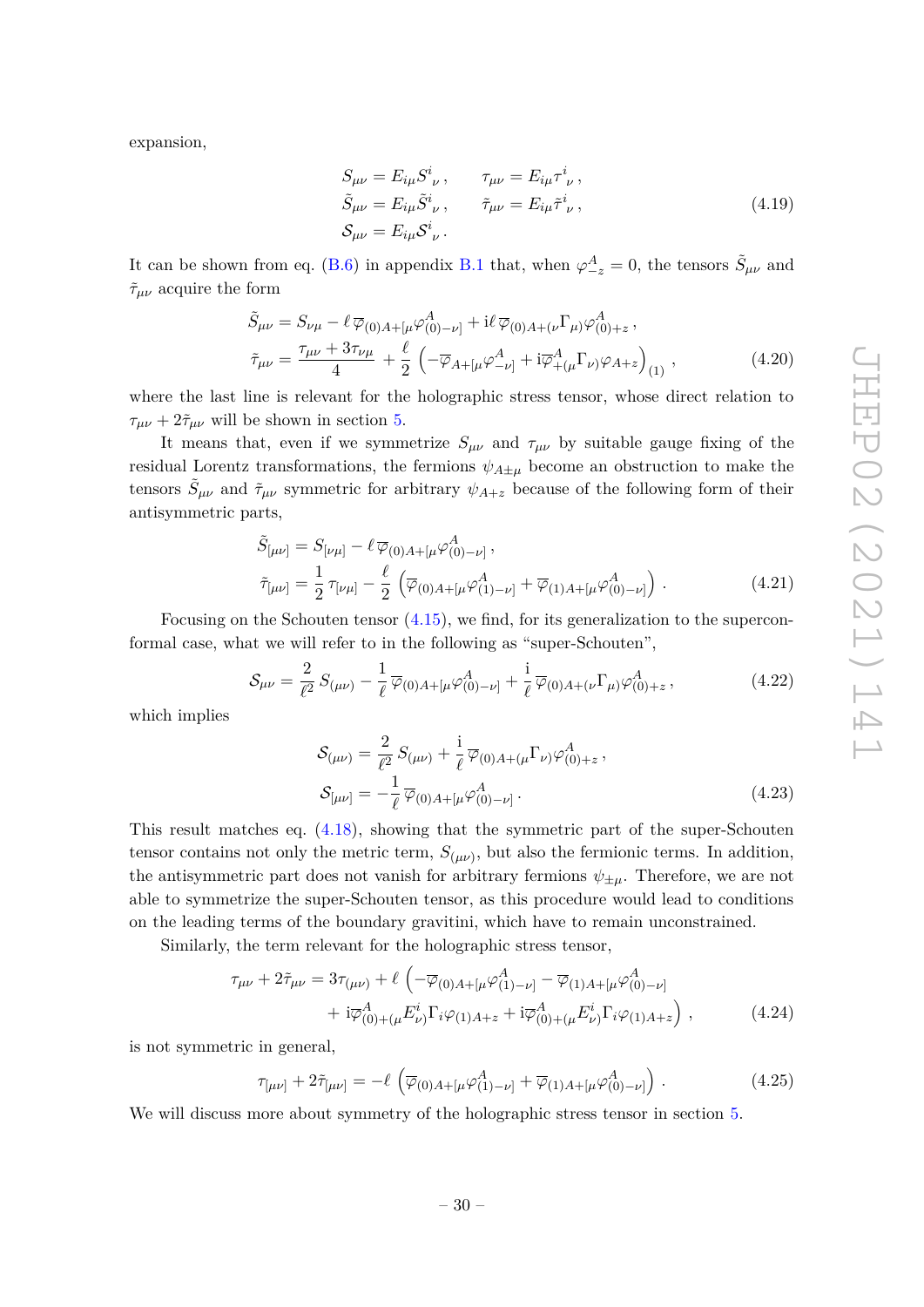#### **4.2 Field transformations and asymptotic symmetries**

So far, we have chosen Lagrange multipliers and other non-dynamic variables (4.11) that generate the asymptotic expansion of the fields (4.14). In this and in the following section, we will focus on the case with  $\Psi_{Az-} = 0$ . A stronger condition  $\Psi_{Az\pm} = 0$ , referred to as 'FG gauge', was considered in [6] in the context of  $\mathcal{N}=1$  AdS<sub>4</sub> supergravity. An advantage of having  $\Psi_{Az+} \neq 0$  is to provide more freedom that could be used to simplify complicated fermionic expressions. We will see, though, that the presence of this particular field would not modify the asymptotic behaviour of the theory.

**Boundary conditions on the curvatures.** The OSp(2|4) supercurvatures vanish at the boundary in asymptotically AdS space, as expressed by the conditions (3.23). In particular, the supertorsion vanishes exactly and its consequences are discussed in appendix B.1. The other supercurvature conditions at the boundary, whose explicit expressions are given by eq. (5.3) in subsection 5.1, boil down to the following constraints on *∂*M,

$$
\mathcal{D}E^{i} - \frac{1}{2}\overline{\psi}_{+}^{A} \wedge \gamma^{i}\psi_{A+} = 0,
$$
  

$$
\mathcal{R}^{ij} - 2E^{[i} \wedge \mathcal{S}^{j]} - \frac{1}{\ell}\overline{\psi}_{+}^{A} \wedge \gamma^{ij}\psi_{A-} = 0,
$$
  

$$
\nabla \psi_{+}^{A} + \frac{i}{\ell}E^{i} \wedge \gamma_{i}\psi_{-}^{A} = 0,
$$
 (4.26)

where  $\mathcal{R}^{ij}$  is the Riemann curvature tensor 2-form at the boundary and  $\mathcal{S}^i$  is the boundary super-Schouten 1-form defined in (4.15).

The first equation ensures the vanishing boundary supertorsion, by fixing the boundary torsion  $T^i = \mathcal{D}E^i$  in terms of the gravitini. The second equation involves the boundary Weyl tensor  $W^{ij} = \mathcal{R}^{ij} - 2 E^{[i} \wedge \mathcal{S}^{j]}$  and it can be interpreted as the super Weyl tensor that vanishes on the boundary.

All three equations can be explicitly solved in the boundary fields  $\omega^{ij}$ ,  $\mathcal{S}^i$  and  $\psi^A_-$ . While the spin connection has been solved in appendix  $B.1$ , here we focus on the other two composite fields. Using the gamma matrix relation  $\gamma_{\mu\nu} = \gamma_{\mu}\gamma_{\nu} - g_{\mu\nu}$ , from the third of (4.26) we get the conformino,

$$
\psi_{-A\,\mu} = -\frac{\ell}{2e_3} \,\epsilon^{\lambda\nu\rho} \gamma_\lambda \gamma_\mu \nabla_\nu \psi_{+A\,\rho} \,, \tag{4.27}
$$

while from the second one we solve the super-Schouten tensor,

$$
S_{\mu\nu} = \mathcal{R}_{\mu\nu} - \frac{1}{4} g_{\mu\nu} \mathcal{R} - \frac{1}{\ell} \left( \overline{\psi}_{+A\rho} \gamma^{\rho}_{\mu} \psi_{-A\nu} - \overline{\psi}_{+A\nu} \gamma^{\rho}_{\mu} \psi_{-A\rho} - \frac{1}{2} g_{\mu\nu} \overline{\psi}_{+A\rho} \gamma^{\rho\lambda} \psi_{-A\lambda} \right). \tag{4.28}
$$

We see that the above tensor is indeed a superconformal extension of the expression  $(4.17)$ .

This result implies that the super-Schouten tensor  $S^i_{\mu}$  and its superpartner, the conformino  $\psi_{-A\mu}$ , are not independent sources on  $\partial M$ , since they can be expressed in terms of the supervielbein  $(E^i_{\mu}, \psi_{+A\mu})$  and their curvatures.

At the end, let us comment that, at first sight, it looks like we are dealing with several different expressions for the Schouten tensor. Its definition (4.15) has a geometric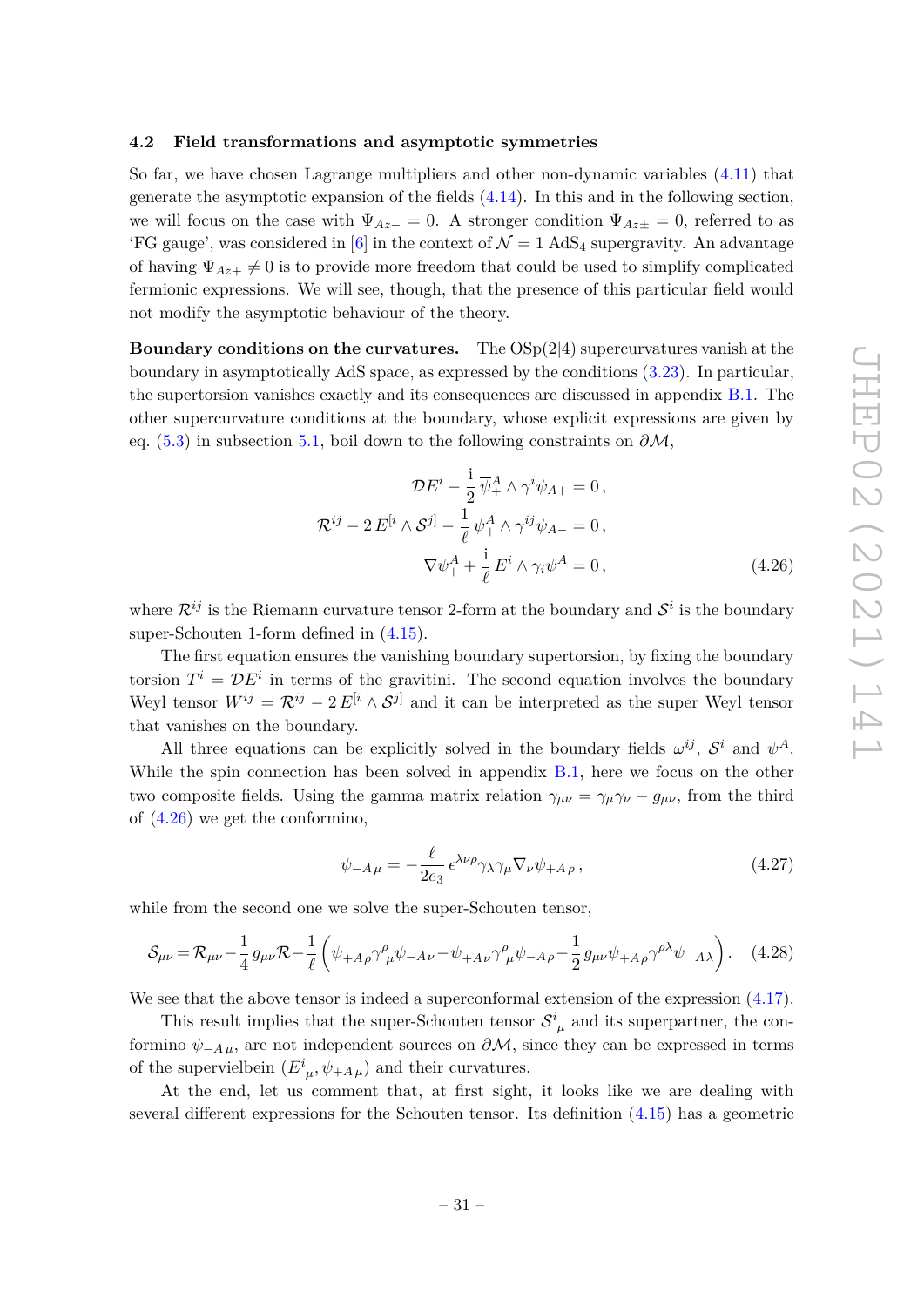origin, as explained in subsection 5.1, and it is a component of the  $d = 3$  superconformal field associated with the conformal boosts. From the point of view of the  $D = 4$  bulk fields, it comes from the vielbein and the spin-connection combined in the negative grading quantity with respect to  $O(1, 1) \subset SO(2, 4)$  dilations. The vanishing supertorsion condition leads to the R-independent kinematic relation between the super-Schouten tensor (4.22) and  $S_{(\mu\nu)}$  in the superconformal case. In contrast, the asymptotically AdS condition and the vanishing supercuvatures on the boundary  $(4.26)$  lead to the R-dependent Schouten tensor (4.28). Matching these two formulas expresses  $S_{(\mu\nu)}$  in terms of the boundary curvature  $\mathcal{R}_{\mu\nu}$  plus the fermion bilinears, that has to be fulfilled on-shell. In pure AdS gravity, for instance, it comes down to the known relation  $S_{\mu\nu} = \frac{2}{l^2}$  $\frac{2}{\ell^2}\,S_{\mu\nu} = \mathcal{R}_{\mu\nu} - \frac{1}{4}$  $rac{1}{4}g_{\mu\nu}R$ obtained by solving the Einstein equations near the boundary. Thus, two equations have different origin, but they have to be consistent on-shell.

On the other hand, the definition of the Schouten tensor (4.16) is the one usually found in the literature [54], obtained from the conformal constraint equation. The superconformal version of this constraint leads to the super-Schouten tensor (4.28) found in our case, together with its superpartner (4.27).

**Rheonomic parametrizations.** The transformation laws (3.15) depend explicitly on the contractions of the supercurvature. A proper way to account for all contributions requires to know the near-boundary behaviour of the rheonomic parametrizations that appear in eqs.  $(3.15)$ .

The simplest way to proceed is to project the expressions (3.14) for the rheonomic parametrization of the supercurvatures on the spacetime manifold and identify their asymptotic behaviour with the one of the spacetime projections of the supercurvatures (3.7). One can start from the  $U(1)$  field strength, whose parametrization in  $(3.14)$  in the case at hand takes value on the 2-vielbein component only. One then proceeds to find  $\tilde{\rho}_{ab}^A$  from the curvature of the gravitino, which can be further used to compute  $\Theta_{A|c}^{ab}$  and  $\tilde{R}^{ab}_{cd}$  in the last of (3.14).

Following this procedure, we determine the asymptotic behaviour of all the supercovariant field strengths, whose derivation is fully carried out in appendix C. The asymptotic expansion of  $\tilde{F}_{ab}$  and  $\tilde{\rho}_{ab}^A$  leads to

$$
\tilde{F}_{ij} = \mathcal{O}(z^3), \qquad \tilde{F}_{i3} = -\frac{1}{2\ell} \left(\frac{z}{\ell}\right)^2 A_{(1)\mu} E_i^{\mu} + \mathcal{O}(z^3),
$$
\n
$$
\tilde{\rho}_{ij+}^A = \mathcal{O}(z^{5/2}), \qquad \tilde{\rho}_{i3+}^A = -\frac{1}{2\ell} \left(\frac{z}{\ell}\right)^{\frac{3}{2}} E_i^{\mu} \zeta_{\mu+}^A + \mathcal{O}(z^{5/2}),
$$
\n
$$
\tilde{\rho}_{ij-}^A = \mathcal{O}(z^{5/2}), \qquad \tilde{\rho}_{i3-}^A = \mathcal{O}(z^{5/2}).
$$
\n(4.29)

In order to find a radial power expansion of  $\tilde{R}^{ab}{}_{cd}$ , one needs the  $\Theta^{ab}_{A|c}$  coefficients, which are found by inserting  $(4.29)$  into the definition  $(C.5)$ , as shown in appendix C. After lengthy but straightforward calculation, one obtains

$$
\tilde{R}^{i3}{}_{jk} = \frac{i}{2\ell} \left(\frac{z}{\ell}\right)^2 E_{[j}^{\mu} E_{k]}^{\nu} \overline{\psi}_{\mu+}^A \left(\gamma^i \zeta_{A\nu+} + \gamma^l \zeta_{A\rho+} E_{l\nu} E^{i\rho}\right) + \mathcal{O}(z^3), \n\tilde{R}^{ij}{}_{k3} = -\frac{1}{2\ell} \left(\frac{z}{\ell}\right)^2 E_k^{\mu} \left(\omega_{(1)\mu}^{ij} - i \overline{\psi}_{\mu+}^A \gamma^{[i} E^{j]\nu} \zeta_{A\nu+}\right) + \mathcal{O}(z^3), \n\tilde{R}^{i3}{}_{j3} = \mathcal{O}(z^3), \qquad \tilde{R}^{ij}{}_{kl} = \mathcal{O}(z^3).
$$
\n(4.30)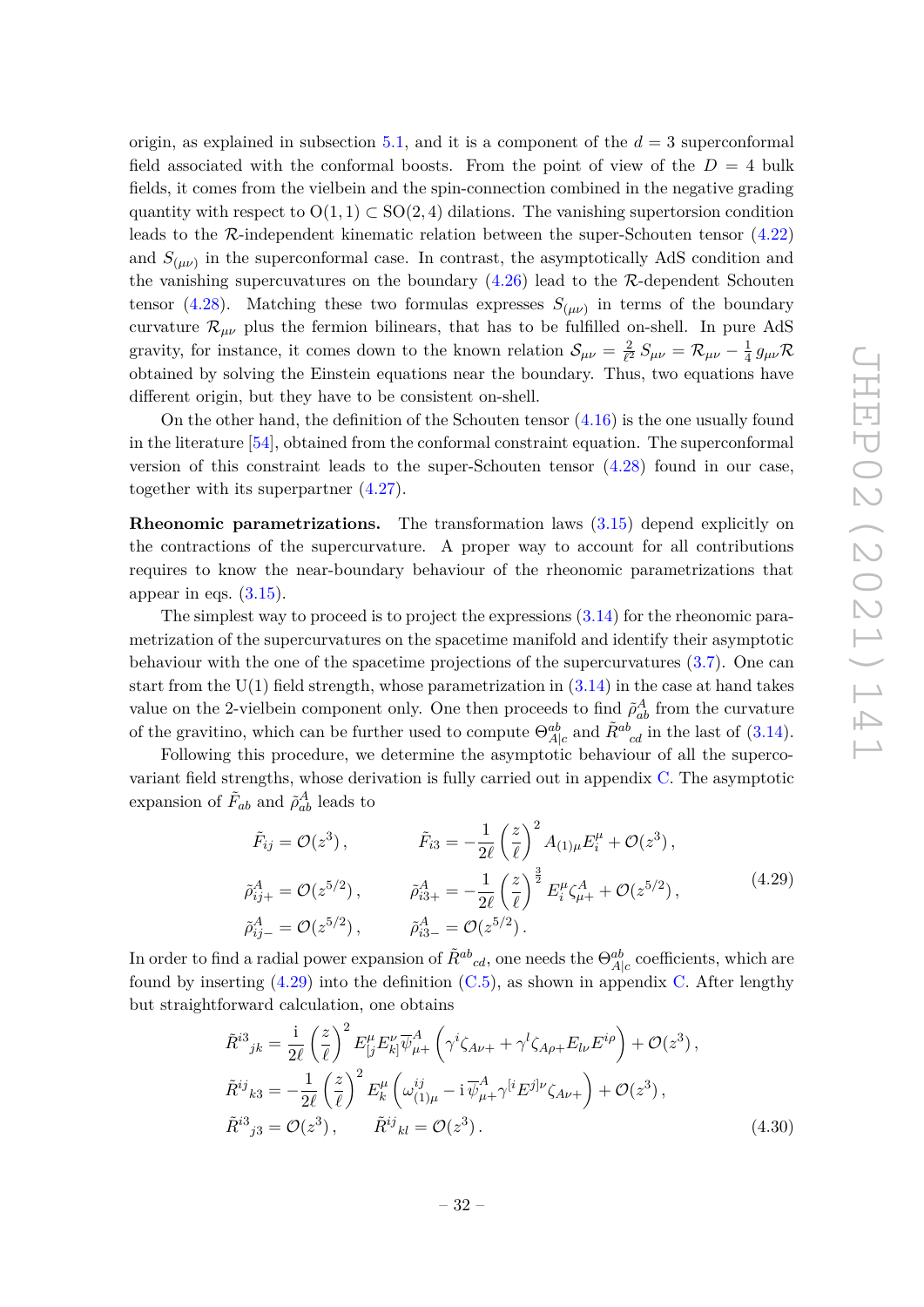It is worthwhile noticing that all expansions (4.29) and (4.30) are subleading in *z* and, when they are slower than  $\mathcal{O}(z^3)$ , this is due to the presence of  $\omega_{(1)}^{ij}$  $\chi_{(1)\mu}^{ij}$  and  $\zeta_{\mu+}^A$ . We will show below that the higher-order residual symmetries can be used to cancel out such linear terms, similarly as in pure AdS gravity.

**Residual symmetries.** We look for the residual symmetries of the form  $(3.15)$  that leave the gauge fixing unaltered on the boundary,

$$
\delta V_z^a = 0 \,, \quad \delta \hat{\omega}_z^{ij} = \mathcal{O}(z) \,, \quad \delta \hat{\omega}_z^{i3} = \mathcal{O}(z^2) \,, \quad \delta \hat{A}_z = 0 \,, \quad \delta \Psi_{\pm Az} = 0 \,. \tag{4.31}
$$

The non-dynamic fields in  $(4.11)$  are functions of the boundary coordinates through  $w^i$ ,  $w^{ij}$ ,  $\varphi_{+Az}$  and  $\hat{A}_z$ . In (4.31), we assume that  $\hat{A}_z(x)$  and  $\Psi_{\pm Az}(x)$  do not change under general coordinate transformations, even though they depend on  $x^{\mu}$ . We will show that this assumption will not break the boundary symmetries, but only modify subleading parameters. On the other hand, the functions  $w^{i}(x)$  and  $w^{i j}(x)$  change under the coordinate transformations because, on-shell, they have to satisfy the supertorsion constraint. In fact, it would have been more natural to allow all  $x^{\mu}$ -dependent quantities to transform non-trivially under boundary coordinate transformations, but we do not account it for simplicity. Allowing the fields  $\hat{A}_z$  and  $\Psi_{+Az}$  to transform might be related to the unconventional supersymmetry on the boundary discussed in [28, 29], where a spinor  $\chi(x^{\mu})$  arises from the gauge fixing of the gravitini [31].

The corresponding parameters can be expanded as in eq. (4.8), where we keep the same notation for the leading orders of the bosonic parameters as in (2.46),

$$
p^{i} = \frac{\ell}{z} \xi^{i} + \frac{z}{\ell} p_{(1)}^{i} + \frac{z^{2}}{\ell^{2}} p_{(2)}^{i} + \mathcal{O}(z^{3}),
$$
  
\n
$$
p^{3} = -\ell \sigma + \frac{z}{\ell} p_{(1)}^{3} + \frac{z^{2}}{\ell^{2}} p_{(2)}^{3} + \frac{z^{3}}{\ell^{3}} p_{(3)}^{3} + \mathcal{O}(z^{4}),
$$
  
\n
$$
j^{ij} = \theta^{ij} + \frac{z}{\ell} j^{ij}_{(1)} + \frac{z^{2}}{\ell^{2}} j^{ij}_{(2)} + \frac{z^{3}}{\ell^{3}} j^{ij}_{(3)} + \mathcal{O}(z^{4}),
$$
  
\n
$$
j^{i3} = \frac{1}{z} \xi^{i} + \frac{z}{\ell} j^{i3}_{(1)} + \frac{z^{2}}{\ell^{2}} j^{i3}_{(2)} + \mathcal{O}(z^{3}),
$$
  
\n
$$
\hat{\lambda} = \lambda + \frac{z}{\ell} \lambda_{(1)} + \mathcal{O}(z^{2}),
$$
  
\n
$$
\epsilon_{+}^{A} = \sqrt{\frac{\ell}{z}} H_{+}(x, z) = \sqrt{\frac{\ell}{z}} {n + \choose 0} + \sqrt{\frac{z}{\ell}} {n + \choose 0} + \mathcal{O}(z^{3/2}),
$$
  
\n
$$
\epsilon_{-}^{A} = \sqrt{\frac{z}{\ell}} H_{-}(x, z) = \sqrt{\frac{z}{\ell}} {n + \choose 0} + \left(\frac{z}{\ell}\right)^{\frac{3}{2}} {n + \choose 0} + \mathcal{O}(z^{5/2}).
$$
  
\n(4.32)

In the above expansion, the first subleading Lorentz parameter can be consistently set to zero,

$$
j_{(1)}^{ij} = 0. \t\t(4.33)
$$

As a first step in finding the asymptotic symmetries, we will analyse the linear terms in the transformation laws. The equation  $\delta \hat{\omega}^{ij}_z = 0$  from (4.31) leads to a simple expression

$$
\partial_z j^{ij} - \frac{1}{\ell} \xi^{\mu} \omega_{(1)\mu}^{ij} - \frac{i}{\ell} \xi^{\mu} \overline{\psi}^A_{\mu+} E^{\nu[i} \gamma^{j]} \zeta_{A\nu+} + \frac{i}{\ell} \overline{\eta}^A_+ E^{\nu[i} \gamma^{j]} \zeta_{A\nu+} + \mathcal{O}(z) = 0, \qquad (4.34)
$$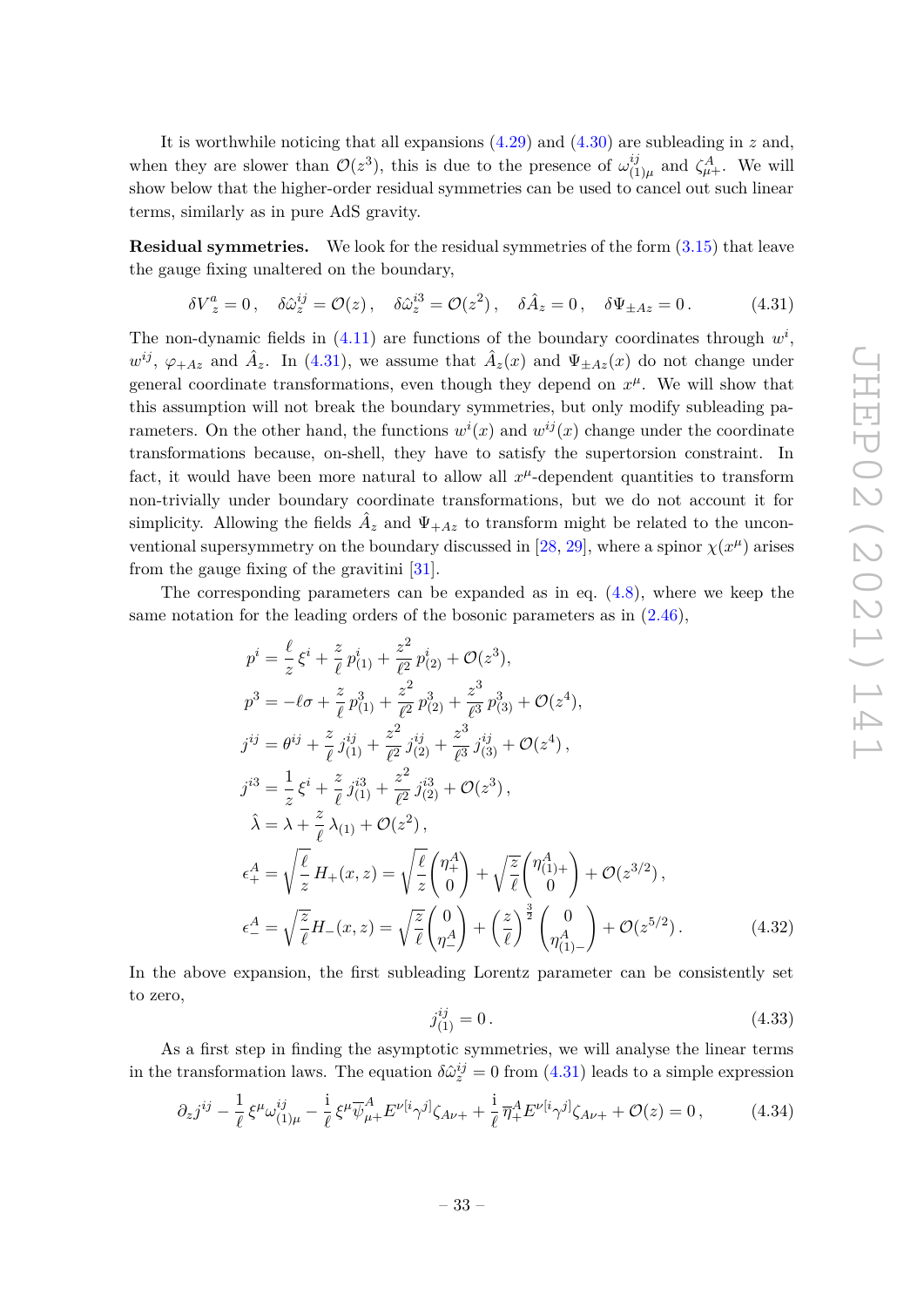which, taken at the leading order, amounts to solving the algebraic equation

$$
\xi^{\mu}\omega_{(1)\mu}^{ij} = \mathbf{i}\left(\overline{\eta}_+^A - \xi^{\mu}\overline{\psi}_{\mu+}^A\right)E^{\nu[i}\gamma^{j]}\zeta_{A\nu+} \,. \tag{4.35}
$$

Since  $\xi^i$  and  $\eta^A_+$  are arbitrary and we also know that  $\omega^{ij}_\mu$  is the composite field (explicitly computed in appendix B.1) that does not contain the linear terms,  $\omega_{11}^{ij}$  $\binom{y}{1\mu} = 0$ , we can choose a particular solution for  $\zeta_{A\mu+}$  that vanishes, with the result

$$
\omega_{(1)\mu}^{ij} = 0, \qquad \zeta_{A\mu +} = 0. \tag{4.36}
$$

This choice has also been made in [6] in  $\mathcal{N}=1$  supergravity. In our case, when  $\mathcal{N}=2$ , it becomes the unique solution both when  $\Psi_{-z} = 0$  and  $\Psi_{-z} \neq 0$  if one imposes the stronger gauge-fixing condition  $(B.46)$  (for more detailed discussion, see eq.  $(B.44)$  in appendix B.3). It is crucial that these fields remain zero after a generic local transformation, namely  $\delta \omega_{(1)\mu}^{ij} = 0$  and  $\delta \zeta_{A\mu+} = 0$ , as we discuss in the next paragraph.

Another constraint on the parameters arises from the fact that the FG coordinate frame (2.1) does not admit the finite terms in the expansions of  $V^i_{\mu}$  and  $\hat{\omega}^{i3}_{\mu}$ . Local invariance preserves this frame only if

$$
0 = \delta V^i_{(0)\mu} = -\frac{1}{\ell} E^i_{\ \mu} p^3_{(1)} \quad \Rightarrow \quad p^3_{(1)} = 0 \,. \tag{4.37}
$$

Then, using the expansion of the rheonomic parametrizations given in appendix C, we find that  $\delta \hat{\omega}_{(0)\mu}^{i3} = -\frac{1}{\ell^2}$  $\frac{1}{\ell^2} E^i_{\ \mu} p^3_{(1)} = 0$  is satisfied as well.

On the other hand, the invariance of  $\Psi_{\pm z}^{A}$  under (4.31) yields at the leading order

$$
0 = \delta \Psi_{+z}^{A} \stackrel{\text{order}\sqrt{\frac{\ell}{z}}}{\Longrightarrow} 0 = \frac{1}{\ell} \left( \eta_{(1)+}^{A} - \xi^{\mu} \zeta_{\mu+}^{A} \right), \tag{4.38}
$$

$$
0 = \delta \Psi_{-z}^{A} \stackrel{\text{order}\sqrt{\frac{z}{\ell}}}{\longrightarrow} 0 = \frac{1}{\ell} \left( \eta_{(1)-}^{A} - \xi^{\mu} \zeta_{\mu -}^{A} \right) + \frac{i}{4\ell} \epsilon^{AB} A_{(1)\mu} \gamma^{\mu} \left( \eta_{B+} - \xi^{\nu} \psi_{B\nu +} \right),
$$

which can be solved using eq.  $(4.36)$  as

$$
\eta_{(1)+}^{A} = 0, \qquad \eta_{(1)-}^{A} = \xi^{\mu} \zeta_{\mu}^{A} - \frac{\mathrm{i}}{4} \epsilon^{AB} A_{(1)\mu} \gamma^{\mu} \left( \eta_{B+} - \xi^{\nu} \psi_{B\nu+} \right). \tag{4.39}
$$

In addition, the transformation law of the radial component of the graviphoton implies

$$
0 = \delta \hat{A}_z = \frac{1}{\ell} \lambda_{(1)} - \frac{1}{\ell} A_{(1)\mu} E^{\mu}_{\ i} \xi^i + \mathcal{O}(z) \quad \Rightarrow \quad \lambda_{(1)} = A_{(1)\mu} \xi^{\mu} \,. \tag{4.40}
$$

Finally, let us require  $\delta \hat{\omega}_z^{i3} = 0$  and  $\delta V_z^i = 0$  in eqs. (4.31). At the finite order, they have the form

$$
0 = \delta V_{(0)z}^i = \ell \,\delta \hat{\omega}_{(0)z}^{i3} = j_{(1)}^{i3} + \frac{1}{\ell} \, p_{(1)}^i + w_{(0)}^{ij} \, \xi_j + i \, \bar{\eta}_{+A} \gamma^i \, \psi_{+z}^A. \tag{4.41}
$$

There are two unknown parameters, namely  $p_{(1)}^i$  and  $j_{(1)}^{i3}$ , and only one equation, that leads to an arbitrary vector  $K^i(x)$  in the solution, associated with the special conformal transformations on *∂*M, as we will prove later. The solution for the first order parameters is

$$
p_{(1)}^i = \ell m^i + \frac{\ell^2}{2} K^i \equiv b^i,
$$
  
\n
$$
\ell j_{(1)}^{i3} = \ell m^i - \frac{\ell^2}{2} K^i \equiv -\tilde{b}^i,
$$
\n(4.42)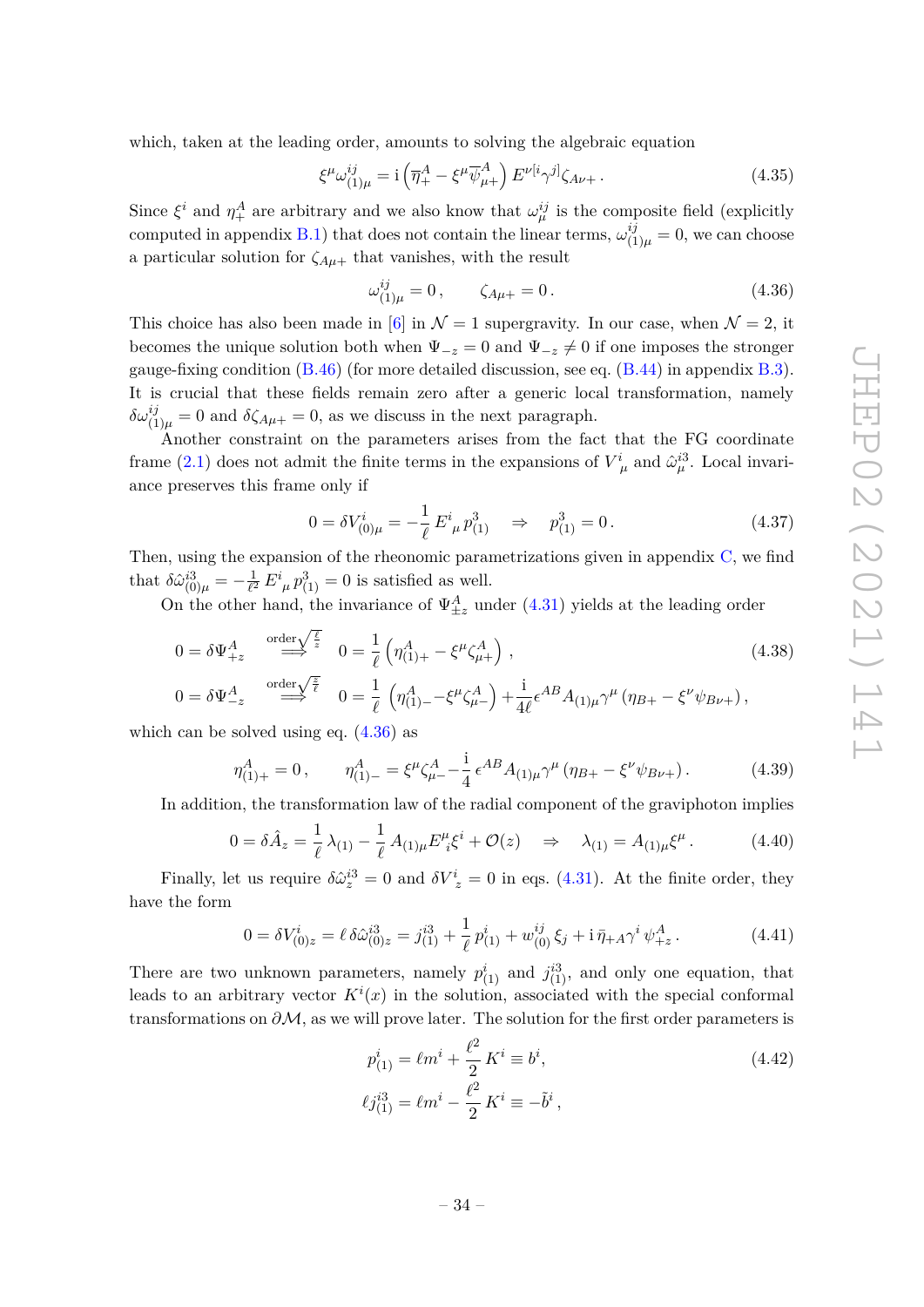where  $m^i(x)$  is a function that depends on the gauge fixing,

$$
m^{i}(x) = -\frac{1}{2} \left( w_{(0)}^{ij} \xi_{j} + i \, \overline{\eta}_{+}^{A} \gamma^{i} \psi_{Az+} \right). \tag{4.43}
$$

At the linear order in *z*, we get

$$
0 = \delta V_{(1)z}^{i} = j_{(2)}^{i3} + \frac{2}{\ell} p_{(2)}^{i} + n^{i} ,
$$
  
\n
$$
0 = \ell \delta \hat{\omega}_{(1)z}^{i3} = 2j_{(2)}^{i3} + \frac{1}{\ell} p_{(2)}^{i} + s^{i} ,
$$
\n(4.44)

where we denoted

$$
n^{i}(x) = w_{(1)}^{ij}\xi_{j} + i\,\bar{\eta}_{+A}\gamma^{i}\zeta_{+z}^{A},
$$
  
\n
$$
s^{i}(x) = -\frac{1}{\ell}\xi^{\mu}(\tau - 4\tilde{\tau})^{i}{}_{\mu} + i\,\bar{\eta}_{+A}\gamma^{i}\zeta_{+z}^{A} - \xi^{\mu}E^{\nu i}\bar{\psi}_{+A\mu}\zeta_{-\nu}^{A} - i\xi^{\mu}\bar{\psi}_{+A\mu}\gamma^{i}\zeta_{+z}^{A}
$$
  
\n
$$
-\frac{i}{4}\xi^{\mu}E^{\nu i}\epsilon_{AB}\bar{\psi}_{\mu+}^{A}\gamma^{\rho}\psi_{\nu+}^{B}A_{(1)\rho} + E^{\mu i}\bar{\eta}_{+}^{A}\left(\frac{i}{4}\epsilon_{AB}\gamma^{\rho}\psi_{+\mu}^{B}A_{(1)\rho} + \zeta_{A-\mu}\right).
$$
 (4.45)

The function  $w_{(1)}^{ij}$  can be determined from the vanishing supertorsion equation (B.14) in appendix B.2,

$$
w_{(1)}^{ij} = -\frac{2}{\ell} \left( \tau - \tilde{\tau} \right)^{ij} - i E^{\mu j} \overline{\psi}_{+A\mu} \gamma^i \zeta_{+z}^A. \tag{4.46}
$$

The solution for the second order parameters  $p_{(2)}^i$  and  $j_{(2)}^{i3}$  is unique,

$$
p_{(2)}^i = \frac{\ell}{3} \left( s^i - 2n^i \right) ,
$$
  

$$
\ell j_{(2)}^{i3} = \frac{\ell}{3} \left( n^i - 2s^i \right) .
$$
 (4.47)

In our computations, we will need only the following combination of the parameters,

$$
\ell j_{(2)}^{i3} - p_{(2)}^i = \ell \left( n^i - s^i \right) = -\xi^\mu (\tau + 2\tilde{\tau})^i{}_{\mu} + \ell \xi^\mu E^{\nu i} \bar{\psi}_{+A\mu} \zeta^A_{-\nu}
$$
\n
$$
+ \frac{i\ell}{4} \xi^\mu E^{\nu i} \epsilon_{AB} \overline{\psi}^A_{\mu+} \gamma^\rho \psi^B_{\nu+} A_{(1)\rho} - \ell E^{\mu i} \overline{\eta}^A_+ \left( \frac{i}{4} \epsilon_{AB} \gamma^\nu \psi^B_{+\mu} A_{(1)\nu} + \zeta_{A-\mu} \right).
$$
\n(4.48)

After all the above considerations and writing only first few terms, the residual local parameters can be written as

$$
p^{3} = -\ell\sigma + \mathcal{O}(z^{2}),
$$
  
\n
$$
p^{i} = \frac{\ell}{z}\xi^{i} + \frac{z}{\ell}b^{i} + \frac{z^{2}}{\ell^{2}}p_{(2)}^{i} + \mathcal{O}(z^{3}),
$$
  
\n
$$
j^{i3} = \frac{1}{z}\xi^{i} - \frac{z}{\ell^{2}}\tilde{b}^{i} + \frac{z^{2}}{\ell^{2}}j_{(2)}^{i3} + \mathcal{O}(z^{3}),
$$
  
\n
$$
j^{ij} = \theta^{ij} + \mathcal{O}(z^{2}),
$$
  
\n
$$
\hat{\lambda} = \lambda + \frac{z}{\ell}A_{(1)\mu}\xi^{\mu} + \mathcal{O}(z^{2}),
$$
  
\n
$$
\epsilon_{+}^{A} = \sqrt{\frac{\ell}{z}}\begin{pmatrix} \eta_{+}^{A} \\ 0 \end{pmatrix} + \mathcal{O}(z^{1/2}),
$$
  
\n
$$
\epsilon_{-}^{A} = \sqrt{\frac{z}{\ell}}\begin{pmatrix} 0 \\ \eta_{-}^{A} \end{pmatrix} + \mathcal{O}(z^{3/2}),
$$
  
\n(4.49)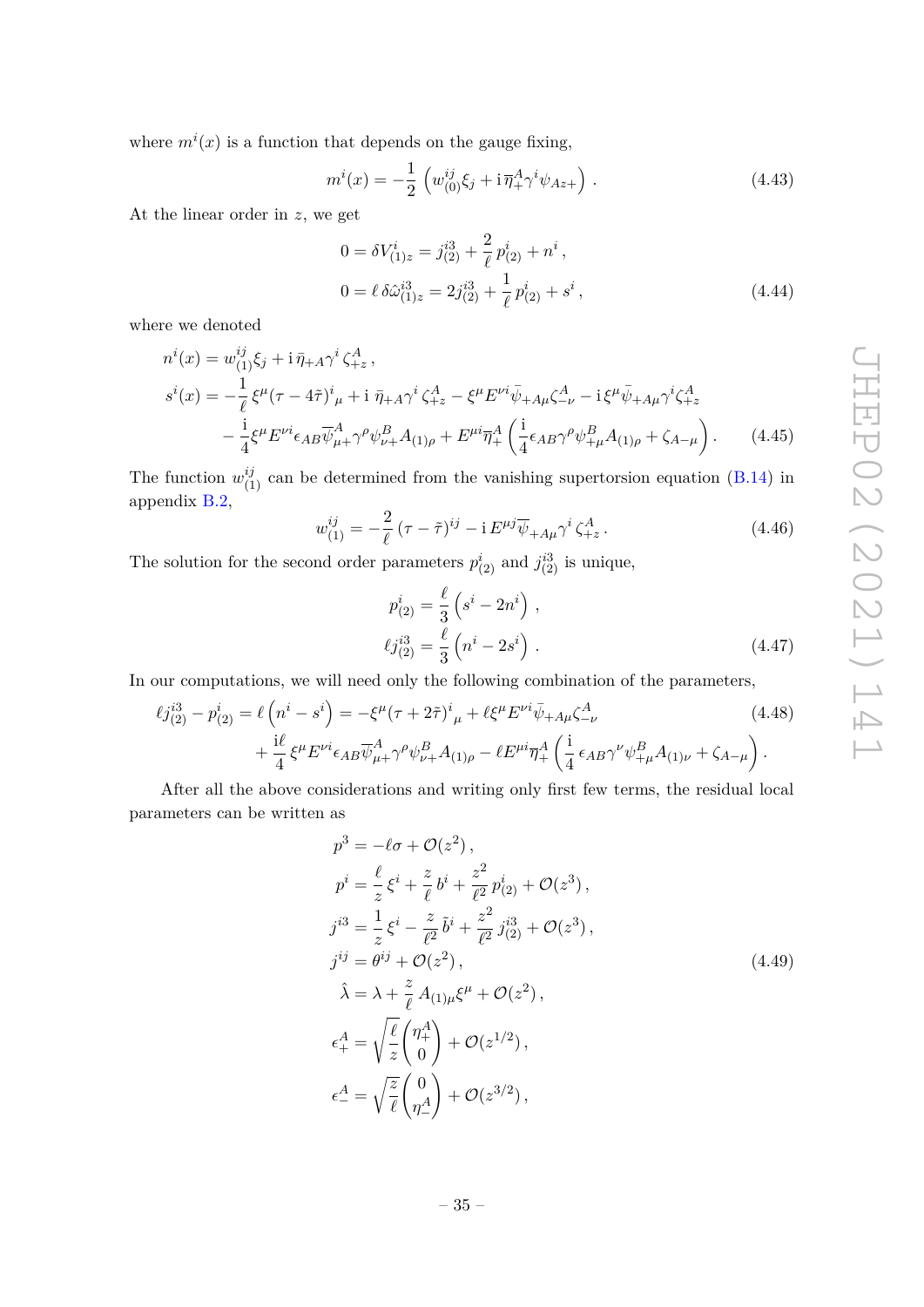where the  $p_{(2)}^i$  and  $j_{(2)}^{i3}$  contributions will play a role in cancellation of terms in the next step, but they will not influence the transformation law of the holographic fields. We also expect that the conservation laws do not depend on  $m<sup>i</sup>$  because it is a gauge-fixing function. Without the gravitini, we have  $b^i = \tilde{b}^i = \frac{\ell^2}{2} K^i$ ,  $w^{ij} = 0$ , and the result coincides with the pure AdS case (2.46).

Therefore, the independent residual parameters in  $\mathcal{N} = 2$  AdS<sub>4</sub> supergravity are

$$
\sigma(x),\ \xi^i(x),\ \theta^{ij}(x)\,,\ \lambda(x)\,,\ \eta^A_\pm(x)
$$

and they are associated, respectively, with the dilatations, diffeomorphisms, Lorentz, Abelian, and supersymmetry transformations in the holographically dual theory.

The parameters  $b^i$  and  $\tilde{b}^i$  have not been taken into account because  $b^i - \tilde{b}^i = 2\ell m^i$ is non-physical and  $b^i + \tilde{b}^i = \ell^2 K^i$  is not independent due to the last condition (2.8). Its invariance implies

$$
0 = \delta V_{\mu}^3 = -\ell \partial_{\mu} \sigma - \ell E^i_{\mu} K_i + \ell \xi_i \mathcal{S}^i_{\mu} + \overline{\eta}_{A+} \psi_{-A\mu} - \overline{\eta}_{A-} \psi_{+A\mu} + \mathcal{O}(z) \,. \tag{4.50}
$$

The finite part of the above equation can be solved in  $K^i = (b^i + \tilde{b}^i)/\ell^2$  as

$$
K^{i} = \frac{1}{\ell} E^{\mu i} \left( -\ell \partial_{\mu} \sigma + \ell \xi_{j} \mathcal{S}_{\mu}^{j} + \overline{\eta}_{A+} \psi_{-\mu}^{A} - \overline{\eta}_{A-} \psi_{+\mu}^{A} \right) , \qquad (4.51)
$$

confirming that it is not an independent local parameter. This analysis completes the radial expansion of the asymptotic parameters up to the relevant order.

**Transformation law of the holographic fields.** It remains to determine the transformation law of the boundary fields. This is fundamental for their identification with the sources in the boundary CFT.

The bulk fields (4.14) can be cast in the form

$$
V_{\mu}^{i} = \frac{\ell}{z} E_{\mu}^{i} + \frac{z}{\ell} S_{\mu}^{i} + \frac{z^{2}}{\ell^{2}} \tau_{\mu}^{i} + \mathcal{O}(z^{3}),
$$
  
\n
$$
\hat{\omega}_{\mu}^{i3} = \frac{1}{z} E_{\mu}^{i} - \frac{z}{\ell^{2}} \tilde{S}_{\mu}^{i} - \frac{2z^{2}}{\ell^{3}} \tilde{\tau}_{\mu}^{i} + \mathcal{O}(z^{3}),
$$
  
\n
$$
\hat{\omega}_{\mu}^{ij} = \omega_{\mu}^{ij} + \frac{z^{2}}{\ell^{2}} \omega_{(2)\mu}^{ij} + \mathcal{O}(z^{3}),
$$
  
\n
$$
\hat{A}_{\mu} = A_{\mu} + \frac{z}{\ell} A_{(1)\mu} + \frac{z^{2}}{\ell^{2}} A_{(2)\mu} + \mathcal{O}(z^{3}),
$$
  
\n
$$
\Psi_{\mu+}^{A} = \sqrt{\frac{\ell}{z}} \left[ \begin{pmatrix} \psi_{\mu+}^{A} \\ 0 \end{pmatrix} + \frac{z^{2}}{\ell^{2}} \begin{pmatrix} \Pi_{\mu+}^{A} \\ 0 \end{pmatrix} + \mathcal{O}(z^{3}) \right],
$$
  
\n
$$
\Psi_{\mu-}^{A} = \sqrt{\frac{z}{\ell}} \left[ \begin{pmatrix} 0 \\ \psi_{\mu-}^{A} \end{pmatrix} + \frac{z}{\ell} \begin{pmatrix} 0 \\ \zeta_{\mu-}^{A} \end{pmatrix} + \mathcal{O}(z^{2}) \right].
$$
 (4.52)

Directly from (3.15) and writing the boundary 1-forms in the basis (4.52) on  $\partial M$ , we find for the transformation law of the bosonic fields

$$
\delta E^{i} = \mathcal{D}\xi^{i} + \sigma E^{i} - \theta^{ij} E_{j} + i \overline{\eta}_{+}^{A} \gamma^{i} \psi_{+A} ,
$$
  
\n
$$
\delta \omega^{ij} = \mathcal{D}\theta^{ij} + 2\xi^{[i}\mathcal{S}^{j]} + 2 K^{[i} E^{j]} + \frac{1}{\ell} \overline{\eta}_{+}^{A} \gamma^{ij} \psi_{-A} + \frac{1}{\ell} \overline{\eta}_{-}^{A} \gamma^{ij} \psi_{+A} ,
$$
  
\n
$$
\delta A = d\lambda + 2\epsilon_{AB} \overline{\eta}_{+}^{A} \psi_{-}^{B} + 2\epsilon_{AB} \overline{\eta}_{-}^{A} \psi_{+}^{B} ,
$$
\n(4.53)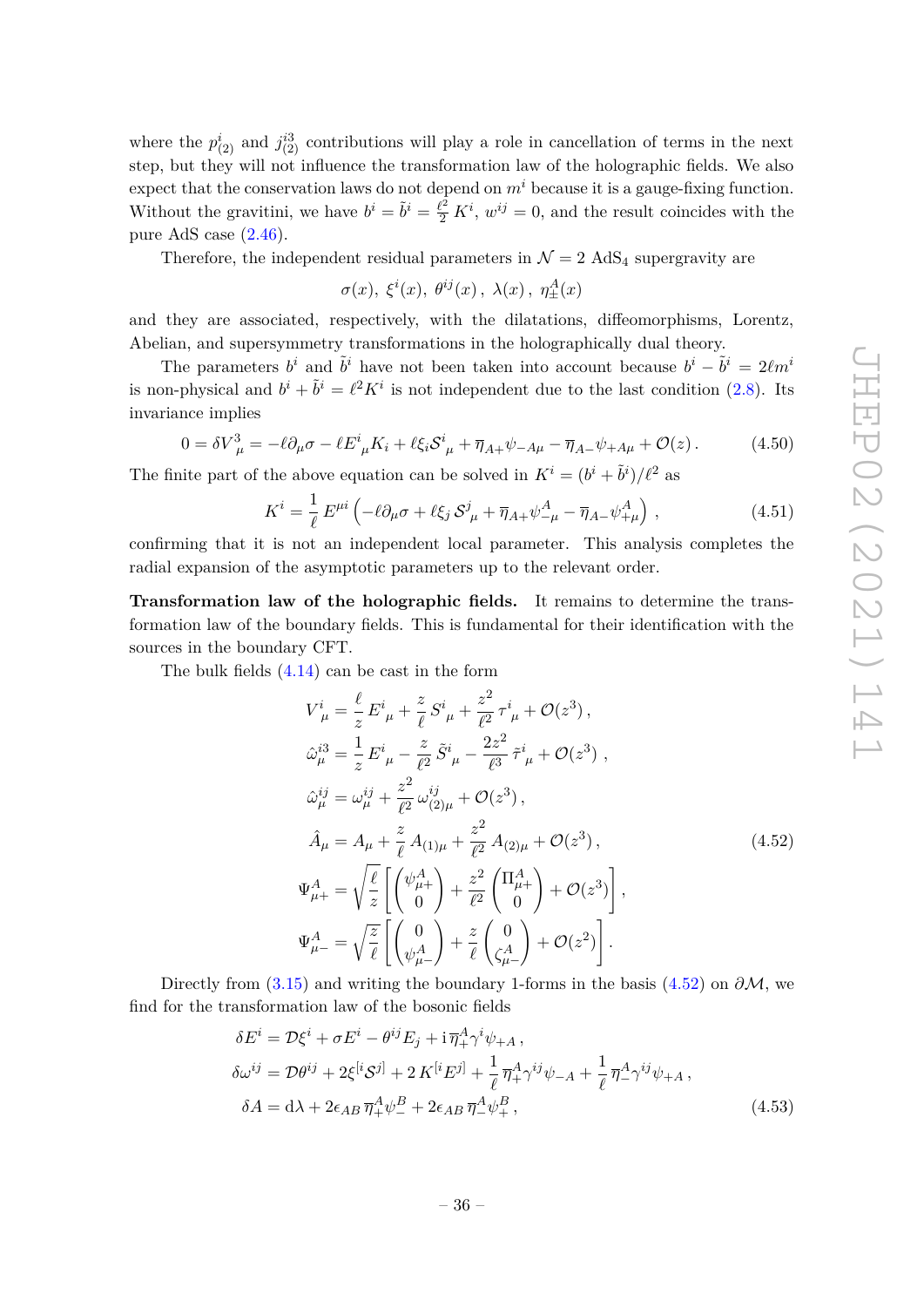and for the gravitino

$$
\delta\psi_{+A} = \mathcal{D}\eta_{A+} + \frac{i}{\ell} E^i \gamma_i \eta_{A-} - \frac{i}{\ell} \xi^i \gamma_i \psi_{-A} + \frac{1}{2} \sigma \psi_{+A} - \frac{1}{4} \theta^{ij} \gamma_{ij} \varphi_{A+} + \frac{1}{2\ell} \lambda \epsilon_{AB} \psi^B_+ - \frac{1}{2\ell} A \epsilon_{AB} \eta^B_+ .
$$
(4.54)

The super-Schouten tensor and its superpartner conformino are the composite fields that appear at the subleading order of eqs. (3.15), and they transform as

$$
\delta S^{i} = \mathcal{D}K^{i} - \sigma S^{i} - \theta^{ij}\mathcal{S}_{j} + \frac{2i}{\ell^{2}}\overline{\eta}{}_{-}^{A}\Gamma^{i}\psi_{-A} + \mathcal{E}^{i},
$$
  
\n
$$
\delta\psi_{-A} = \mathcal{D}\eta_{A-} + \frac{i\ell}{2}\mathcal{S}^{i}\gamma_{i}\eta_{A+} - \frac{i\ell}{2}\mathcal{K}^{i}\gamma_{i}\psi_{+A} - \frac{1}{2}\sigma\psi_{-A}
$$
  
\n
$$
-\frac{1}{4}\theta^{ij}\gamma_{ij}\varphi_{-A} + \frac{1}{2\ell}\lambda\epsilon_{AB}\psi_{-}^{B} - \frac{1}{2\ell}\mathcal{A}\epsilon_{AB}\eta_{-}^{B} + \Sigma_{A}.
$$
\n(4.55)

Eqs. (4.53)–(4.55), together with the transformation law of  $B \equiv V^3_{\mu} dx^{\mu}$  given by eq. (4.50), define the full set of  $\mathcal{N} = 2$  superconformal transformations of the boundary 1-forms  $E^i$ , *B*,  $S^i$ ,  $\omega^{ij}$ , *A*,  $\psi_{\pm A}$ . The  $\ell$  factors ensure dimensional consistency of the equations with  $[V^i{}_\mu] = L^0$ ,  $[\mathcal{S}^i{}_\mu] = L^{-2}$ ,  $[\psi^A_{\pm\mu}] = L^{-1/2}$ ,  $[\xi^\mu] = [\xi^i] = L$  and  $[\eta] = L^{1/2}$ .

Similarly as the Cotton tensor appear in the transformation law of the pure AdS gravity arising from the Lie derivative, as discussed at the end of section 2, here we have the tensor  $\mathcal{E}^i = \mathcal{E}^i_{\mu} dx^{\mu}$  that comes from the linear in *z* terms<sup>15</sup> and the spinor  $\Sigma^A = \Sigma^A_{\mu} dx^{\mu}$  appearing at the order  $z^{1/2}$ ,

$$
\mathcal{E}^{i}_{\mu} = \frac{2}{\ell} \tilde{R}^{i3}_{(3)jk} \xi^{k} E^{j}_{\mu} + \frac{1}{\ell} \overline{\Theta}^{i3}_{(5/2)-A|j} \left( \eta_{+}^{A} E^{j}_{\mu} - \psi_{+\mu}^{A} \xi^{j} \right),
$$
  
\n
$$
\Sigma^{A}_{\mu} = 2E^{\nu}_{\ [i} E^{\lambda}_{\ j]} \left( \nabla_{\nu} \psi_{\lambda-}^{A} + \frac{i\ell}{2} \mathcal{S}^{k}_{\ \nu} \gamma_{k} \psi_{\lambda+}^{A} \right) \xi^{i} E^{j}_{\ \mu}.
$$
\n(4.56)

To explicitly relate them to the Cotton tensor, we recall that in pure gravity, geometrically, the linear term of  $\hat{R}^{3}_{\mu\nu}$  is related to the Cotton tensor through eq. (2.26). Thus, the  $\mathcal{N}=2$  supersymmetric extension of the Cotton tensor  $(\mathcal{C}_{\mu\nu}^i)$  and its superpartner, the Cottino  $(\Omega_{\mu\nu}^A)$ , are the first subleading terms in the corresponding supercurvature expansions, defined by

$$
\hat{\mathbf{R}}_{\mu\nu}^{i3} = -z \mathcal{C}_{\mu\nu}^{i} + \mathcal{O}(z^{2}),
$$
\n
$$
\hat{\rho}_{-\mu\nu}^{A} = \sqrt{\frac{z}{\ell}} \begin{pmatrix} 0 \\ \Omega_{\mu\nu}^{A} \end{pmatrix} + \mathcal{O}(z^{3/2}),
$$
\n(4.57)

giving rise, by means of  $(3.8)$ , to the expressions

$$
\mathcal{C}^{i}_{\ \mu\nu} = 2\mathcal{D}_{[\mu} \mathcal{S}^{i}_{\ \nu]} - \frac{2i}{\ell^{2}} \overline{\psi}^{A}_{-[\mu} \gamma^{i} \psi_{-A|\nu]} \,, \tag{4.58}
$$

$$
\Omega^{A}_{\mu\nu} = 2\nabla_{[\mu}\psi^{A}_{-\nu]} - i\ell \gamma_i \psi^{A}_{+[\mu} S^i{}_{\nu]}.
$$
\n(4.59)

<sup>&</sup>lt;sup>15</sup>In our conventions, the *z*-expansion coefficients of the 4-spinor-tensor  $\Theta_A^{ab|c}$  are written as the bispinortensors  $\Theta_{(n)\pm A}^{ab|c}$ . Similarly, the 4-spinors  $\tilde{\rho}_A^{ab}$  have the bispinor coefficients  $\tilde{\rho}_{(n)\pm A}^{ab}$ .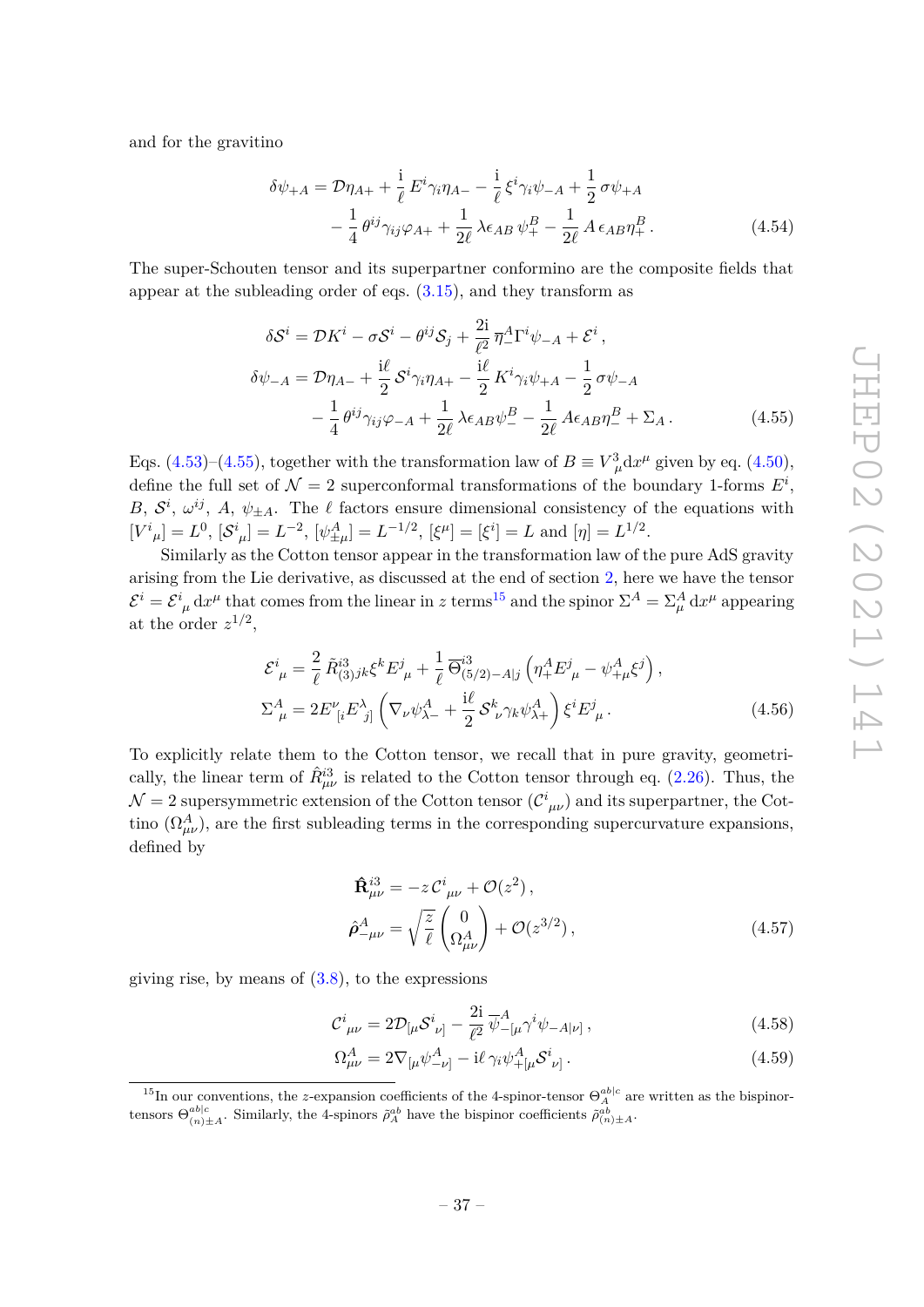An easy way to connect the above quantities to the additional terms in the transformation law of the super-Schouten tensor and the conformino is using the rheonomic parametrizations of the supercurvatures  $\hat{\mathbf{R}}_{\mu\nu}^{i3}$  and  $\hat{\boldsymbol{\rho}}_{-\mu\nu}^A$  given by the last two equations in (3.14), related but not equal to  $\tilde{R}^{i3}{}_{jk}V^j_{\mu}V^k_{\nu}$  and  $\tilde{\rho}^A_{-ij}V^i_{\mu}V^j_{\nu}$ , as discussed in section 3. Taking all the terms into account, the super-Cotton tensor and the Cottino are evaluated as

$$
-\ell C^{i}{}_{\mu\nu} = \hat{\mathbf{R}}^{i3}_{(1)\mu\nu} = 2\tilde{R}^{i3}_{(3)jk} E^{j}{}_{\mu} E^{k}{}_{\nu} - 2\overline{\psi}_{+A[\mu} E^{j}{}_{\nu]} \Theta^{i3}_{(5/2)-A|j} ,
$$
\n
$$
\Omega^{A}{}_{\mu\nu} = \hat{\rho}^{A}_{(1/2)-\mu\nu} = 2\tilde{\rho}^{A}_{(5/2)-ij} E^{i}{}_{\mu} E^{j}{}_{\nu} = 4\Theta^{i3}_{(5/2)-A|j} E_{i[\mu} E^{j}{}_{\nu]} .
$$
\n(4.60)

The last step makes use of the explicit expressions of appendix C to decompose the spinortensor coefficient Θ *i*3|*j*  $i3|j$ <sub>(5/2)−*A*</sub> into its symmetric part,  $-2iγ$ <sup>(*i*</sup> $ρ$ <sup>7</sup>(<sub>5/</sub>3)  $\int_{(5/2)A+}^{(5/2)}$  and the antisymmetric part  $\frac{1}{2} \Omega^{Aij}$ . As a result, the additional terms in the transformation law (4.55) are recognized as the contractions of the super-Cotton tensor and Cottino with respect to the boundary superdiffeomorphism parameters  $\xi^i$  and  $\eta^A_+$ ,

$$
\Sigma^{A} = i_{\xi} \Omega^{A},
$$
  
\n
$$
\mathcal{E}^{i} = i_{\xi} \mathcal{C}^{i} + \frac{1}{\ell} \left( \overline{\eta}^{A}_{+} - \overline{\psi}^{A}_{+} \mathcal{A} \nu \xi^{\nu} \right) \Theta^{i3}_{(5/2) - A|j} E^{j}.
$$
\n(4.61)

Finally, we obtain an expected result for  $\delta S^i$  and  $\delta \psi_{-A}$ . The contribution of the symmetric part of the spinor-tensor  $\Theta_{(5)}^{i3|j}$  $\int_{(5/2)-A}^{(5/2)}$  is non-physical, as it depends on the gauge-fixing functions  $\psi_{+zA}$  and  $A_{(1)z}$ . We can, in principle, further gauge fix the higher-order parameters such that  $\tilde{\rho}_{(5/2)A+}^{i3}$  vanishes as a consequence of  $\hat{\rho}_{(1/2)\mu z+}^A=0$ . However, the result does not have observable consequences near the boundary, thus we will not proceed in this direction.

Notice that not all contractions of the  $OSp(2|4)$  supercurvatures have appeared in the transformation laws  $(4.53)$ – $(4.55)$  of the  $\mathcal{N}=2$  superconformal algebra  $\mathfrak{osp}(2,4)$ , but only the ones that have origin in the negative grading supercurvatures. This is because, after imposing eqs. (3.23), all the  $OSp(2|4)$  supercurvatures vanish on  $\partial M$ , except two, namely  $\hat{\mathbf{R}}_{\mu\nu}^{i3}$  and  $\hat{\boldsymbol{\rho}}_{-\mu\nu}^A$ . Indeed, the conditions (3.23) lead to the weaker condition on two supercurvatures,

$$
\epsilon_{ijk} \mathcal{C}^i_{\ \left[\mu\nu\right.} E^k_{\ \rho\right]} + 2\overline{\psi}_{+A[\mu}\gamma_j \Omega_{A\nu\rho]} = 0\,,\tag{4.62}
$$

which implies in particular  $\gamma_{\mu} \Omega_{\nu \rho}^{A} = 0$  and, consequently,  $\gamma^{\nu} \Omega_{\nu \rho}^{A} = 0$ .

As a matter of fact, non-trivial  $\mathcal{C}^i$  and  $\Omega_A$  on  $\partial \mathcal{M}$  mean that a holographic SCFT is not invariant under local OSp(2|4) transformations, for the same reason as SO(2*,* 3) is not a local symmetry of the bulk gravity — namely, they are only general coordinate transformations rewritten in a gauge-covariant form. This explains an origin of the contractions of the supercurvatures in transformation laws and structure functions in the algebra, as also pointed out in [21] in the bosonic case.

In the gauge  $V^3_\mu = 0$ , the boundary supersymmetry reduces to super-Weyl transformations. In the spirit of the analysis in [55, 56], such transformations can be obtained from gauging the  $\mathcal{N} = 2$  superconformal algebra  $\mathfrak{osp}(2|4)$  within  $\mathcal{N} = 2$  superspace in three dimensions, whose supervielbein is given by  $(E^i, \psi_{+A})$ .

Indeed, if we restrict the set of fields to  $E^i_{\mu}$ ,  $\psi_{+A\mu}$ ,  $\omega^{ij}_{\mu}$ ,  $A_{\mu}$  and the parameters to  $\xi^i$ ,  $\eta_{+A}$ ,  $\theta^{ij}$ ,  $\lambda$ , we see that  $E^i_{\ \mu}$  transforms as a boundary vielbein,  $\omega^{ij}_{\mu}$  as a boundary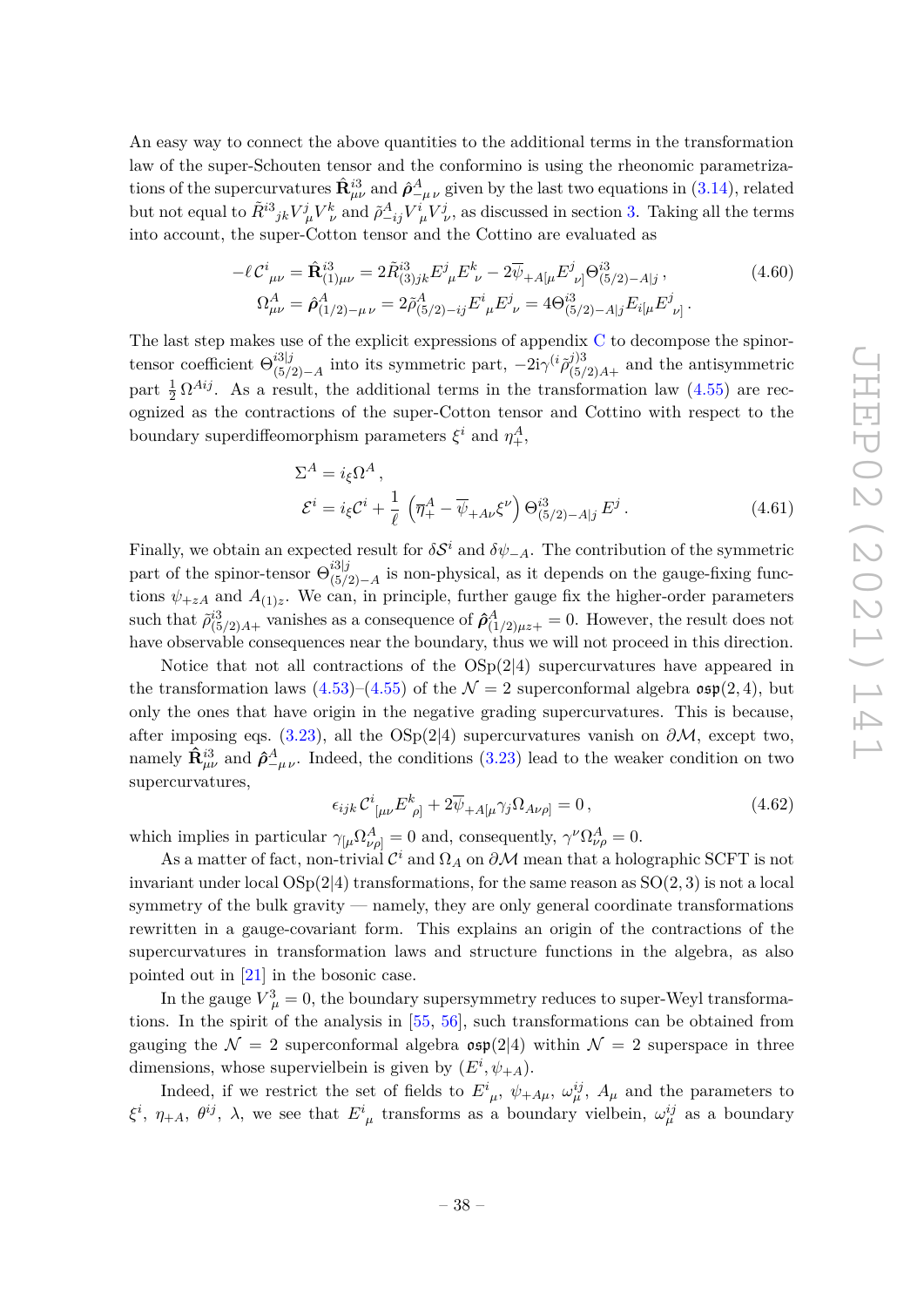spin-connection, and  $\psi_{+A\mu}$  as a boundary gravitino, charged with respect to the SO(2) R-symmetry connection  $A_\mu$ . Correspondingly, the parameters  $\xi^i$ ,  $\eta_{+A}$ ,  $\theta^{ij}$ , and  $\lambda$  are associated with boundary diffeomorphisms, supersymmetry, Lorentz, and SO(2) gauge transformations, respectively.

On the other hand, the boundary function  $\sigma$ , with respect to which all the above fields have definite weight (1 for  $E^i_{\mu}$ , 1/2 for  $\psi_{+A\mu}$ , and 0 for  $\omega_{\mu}^{ij}$  an  $A_{\mu}$ ), is identified with the local parameter associated with Weyl dilatations because it produces rescaling of the vielbein and therefore of the metric.

In the same fashion, the superconformal transformation is characterized by the local parameter  $\eta$ <sub>−*A*</sub>, with the corresponding gauge field  $\psi$ <sub>*A*−</sub>. The parameter  $K^i$ , although not independent within the gauge choice  $V^3_{\mu} = 0$ , corresponds to special conformal transformations, whose associated gauge connection is the super-Schouten tensor.

**Consistency of the subleading gauge fixings.** On top of the previous analysis of the asymptotic parameters, it remains to look for potential inconsistencies in having some linear terms vanishing, in particular  $V_{(1)\mu}^3 = \omega_{(1)\mu}^{ij} = \zeta_{\mu+}^A = 0$ . Using the transformation law of the gauge fields, it is straightforward to find

$$
\delta V_{(1)\mu}^{3} = \frac{2}{\ell} \xi^{\nu} (\tau + 2\tilde{\tau})_{[\nu\mu]} + 2\xi^{\nu} \overline{\psi}_{+[\nu}^{A} \zeta_{\mu]-A} = 0 ,
$$
  
\n
$$
\delta \zeta_{\mu+}^{A} = -\frac{i}{\ell} \gamma_{i} \zeta_{-\mu}^{A} \xi^{i} - \frac{1}{2\ell} \psi_{\mu+}^{A} p_{(1)}^{3} + 2\tilde{\rho}_{(5/2)+ij}^{A} \xi^{i} E^{j}_{\mu} - \frac{1}{4\ell} \xi^{\rho} A_{(1)\rho} \epsilon^{AB} \psi_{B\mu+} , \qquad (4.63)
$$
  
\n
$$
+ \frac{i}{4\ell} \gamma^{i} \psi_{B+\mu} \epsilon_{ijk} A_{(1)\rho} E^{\rho k} \xi^{j} + \frac{\lambda_{(1)}}{2\ell} \epsilon^{AB} \psi_{B+\mu} + \frac{i}{\ell} \gamma_{i} \eta_{(1)-}^{A} E^{i}_{\mu} - \frac{1}{2\ell} A_{(1)\mu} \epsilon^{AB} \eta_{B+} + \frac{1}{4\ell} A_{(1)\mu} \epsilon^{A} B \eta_{B+} - \frac{i}{4\ell} \epsilon^{AB} \epsilon_{ijk} \gamma^{i} \eta_{B+} E^{j}_{\mu} A_{(1)\rho} E^{\rho k} = 0 ,
$$

where the first condition holds by virtue of eq.  $(4.25)$  and the second one follows from plugging in the expressions of  $\tilde{\rho}_{ij}^A$ ,  $\lambda_{(1)}$  and  $\eta_{(1)-}^A$ , and by using  $p_{(1)}^3 = 0$ . Finally, a variation of (B.12) enables to solve

$$
\delta \omega_{(1)\mu}^{ij} = i E^{\nu i} E^{\lambda j} E_{k\mu} \, \delta \bar{\zeta}_{+[\nu}^A \gamma^k \psi_{\lambda]+}^A - 2i \, E^{\nu[i} \delta \bar{\zeta}_{+A[\mu} \gamma^{j]} \psi_{\nu]+}^A \,, \tag{4.64}
$$

finding that  $\delta \zeta_{A\mu+} = 0$  implies also  $\delta \omega_{(1)\mu}^{ij} = 0$ .

#### **5 Superconformal currents in the holographic quantum theory**

In the previous section we showed that the asymptotic symmetries of pure  $\mathcal{N} = 2$  AdS<sub>4</sub> supergravity are given by the three-dimensional superconformal transformations. According to the AdS/CFT correspondence, these are also asymptotic symmetries of an underlying superconformal field theory (SCFT).

The superconformal group on a three-dimensional manifold contains Lorentz transformations (with the local parameter  $\theta^{ij}$ ), coordinate transformations  $(\xi^i)$ , dilatations  $(\sigma)$ , special conformal transformations  $(K<sup>i</sup>)$ , supersymmetry trasformations  $(\eta_{A+})$ , special superconformal transformations  $(\eta_{A-})$  and the R-symmetry  $(\lambda)$ . Within a gauge theory, the corresponding gauge fields are the spin connection  $\omega_{\mu}^{ij}$ , the vielbein  $E^i_{\ \mu}$ , the dilatation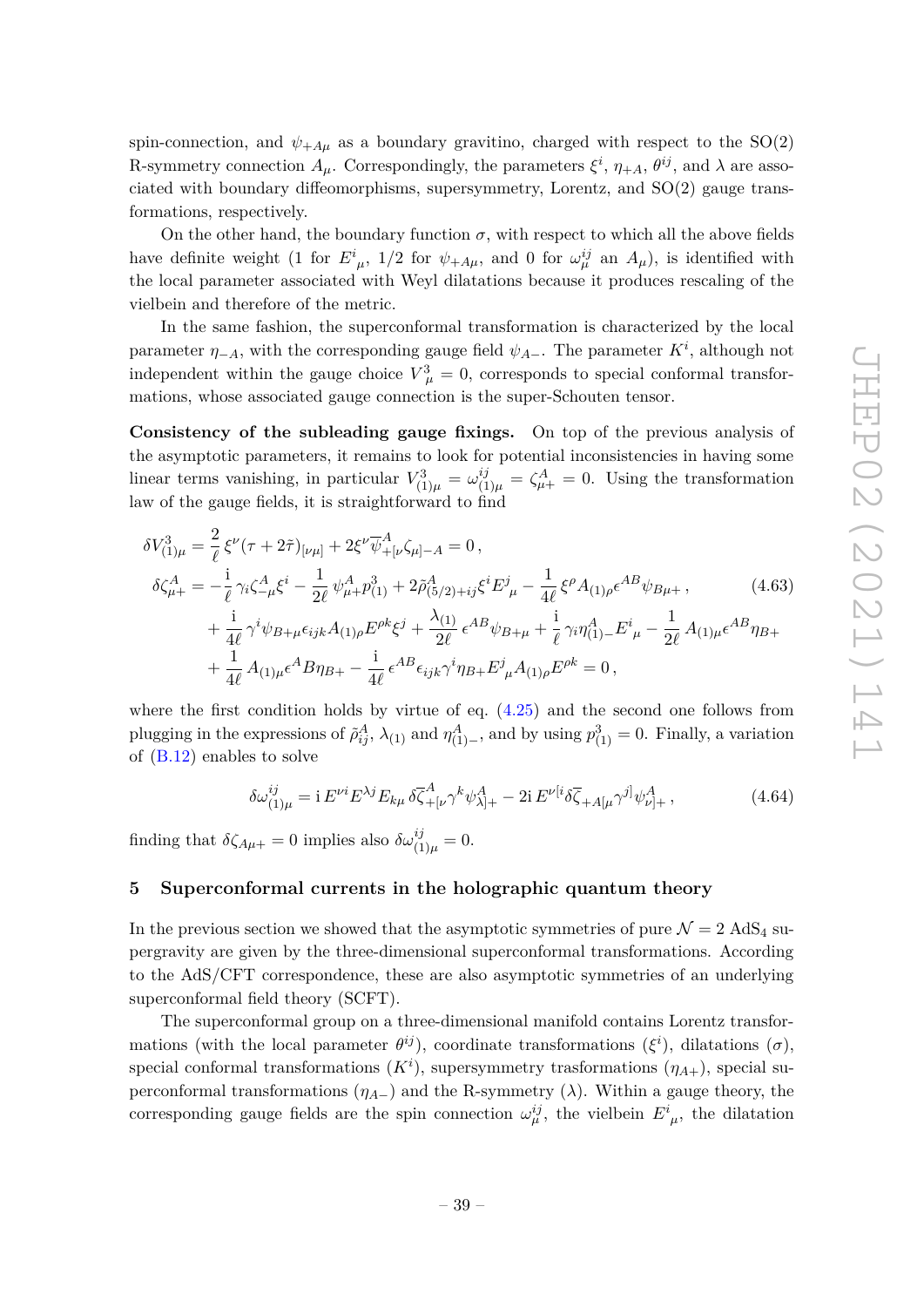| <b>Transformation</b> | Local parameter | Source            | Current              |
|-----------------------|-----------------|-------------------|----------------------|
| Lorentz               | $\rho^{ij}$     | $\omega_\mu^{ij}$ | $J^{\mu}_{ij}=0$     |
| Translation           | $\xi^i$         | $E^i_{\mu}$       | $J^\mu_{\;i}$        |
| Dilatation            | $\sigma$        | $B_\mu=0$         | $J^{\mu}_{(D)}=0$    |
| Special conformal     | $K^i$           | $S^i_{\ \mu}$     | $J_{(K)i}^{\mu} = 0$ |
| Abelian R-symmetry    | $\lambda$       | $A_\mu$           | $J^{\mu}$            |
| Supersymmetry         | $\eta_{A+}$     | $\psi_{A+\mu}$    | $J_{\ A+}^{\mu}$     |
| Superconformal        | $\eta_{A-}$     | $\psi_{A-\mu}$    | $J_{A-}^{\mu} = 0$   |

**Table 1**. Summary of the notation for local parameters, sources and conserved currents corresponding to superconformal transformations.

gauge field  $B_\mu$ , the super-Schouten tensor  $S^i_{\mu}$ , the gravitino  $\psi^A_{+\mu}$ , the conformino  $\psi^A_{-\mu}$  and the graviphoton  $A_\mu$ .

It is useful to present this *superconformal structure* of the three-dimensional boundary by listing all the transformations, associated local parameters and gauge fields (sources in SCFT), and the conserved currents (quantum operators in SCFT) in table 1.

When all sources are independent, the currents are also independent. When one imposes the constraints over supercurvatures with a purpose to eliminate non-physical degrees of freedom, some parameters result to be realized non-linearly and the corresponding sources become composite fields, with the associated currents vanishing.

In supergravity, the spin connection is a composite field determined by a constraint on the translation curvature (supertorsion). The gauge field of special conformal transformations (super-Schouten tensor) and its supersymmetric partner (conformino) are also composite, obtained from the constraint on the conformal supercurvatures, equations (4.27) and (4.28). Our particular gauge fixing  $B_{\mu} = V_{\ \mu}^3 = 0$  eliminates the dilatation gauge field and the corresponding dilatation current. The inclusion of  $B<sub>\mu</sub>$  has been discussed in pure AdS gravity in [21].

Before moving on to the explicit analysis of quantum symmetries in a three-dimensional field theory holographically dual to  $\mathcal{N} = 2$  AdS<sub>4</sub> supergravity, let us first understand more precisely its superalgebra structure.

#### **5.1** *d* **= 3 superconformal algebra**

The superisometry group  $OSp(2|4)$  of the vacuum of the bulk theory is encoded in the definition of its curvatures  $\hat{\mathbf{R}}^{\Lambda} = \{\hat{\mathbf{R}}^{ab}, \hat{\mathbf{R}}^{a}, \hat{\boldsymbol{\rho}}^{A}, \hat{\mathbf{F}}\},\$ 

$$
\hat{\mathbf{R}}^{\Lambda} \equiv d\boldsymbol{\mu}^{\Lambda} + \frac{1}{2} C_{\Sigma\Gamma}{}^{\Lambda} \boldsymbol{\mu}^{\Sigma} \wedge \boldsymbol{\mu}^{\Gamma} , \qquad (5.1)
$$

where  $C_{\Sigma\Gamma}^{\Lambda}$  are the  $\mathfrak{osp}(2|4)$  structure constants and  $\mu^{\Lambda} = \{\hat{\omega}^{ab}, V^a, \Psi_A, \hat{A}\}\$  the Cartan 1-forms. Asymptotic expansions of the supercurvatures  $\hat{\mathbf{R}}^{\Lambda}$  are given in appendix B.2. Moreover,  $\mathfrak{osp}(2|4)$  also describes the superconformal structure of the boundary. This is made manifest by decomposing the Cartan 1-forms in irreducible representations with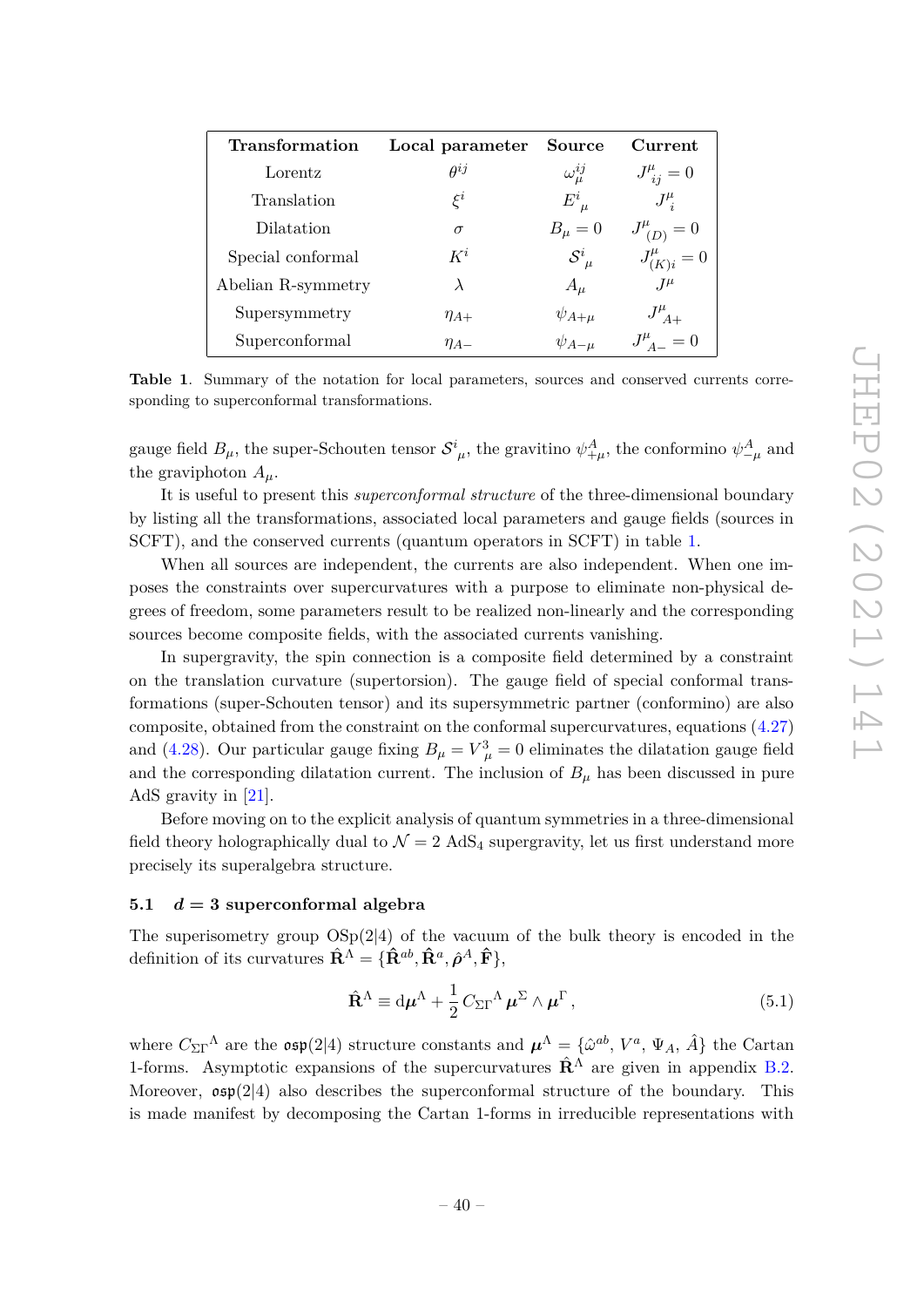respect to the  $SO(1,1)\times SO(2,1)$  subgroup of  $OSp(2|4)$ , where  $SO(2,1)$  is the (connected component of) the Lorentz group at the boundary and  $SO(1,1)$  is the isometry group which acts as a rescaling on the coordinate *z* in the FG parametrization:  $z \to e^{\sigma} z$ . This decomposition requires splitting the index *a* into  $(i, 3)$ , where  $i = 0, 1, 2$ . Moreover,  $V^i$  and  $\hat{\omega}^{i3}$  naturally combine into  $V^i_{\pm}$  introduced in eq. (4.5), which have definite scalings with respect to the  $SO(1,1)$  group. Finally, since the spinorial representation of the generator  $T_0$  of the SO(1, 1) group is

$$
(T_0)^{\alpha}{}_{\beta} = -\frac{i}{2} \left( \Gamma^3 \right)^{\alpha}{}_{\beta} , \qquad (5.2)
$$

the four-dimensional gravitini naturally split into  $\Psi_{\pm A}$  with definite radial chirality. In terms of the  $SO(1,1) \times SO(2,1)$  irreducible forms  $\hat{\omega}^{ij}$ ,  $V_+^i$ ,  $V_-^i$ ,  $V^3$ ,  $A$ ,  $\Psi_{\pm}^A$ , where we recall the expressions  $(4.5)$ , the bulk supercurvatures  $[30]$  given by eq.  $(3.8)$  become

$$
\hat{\mathbf{R}}^{ij} = \hat{\mathcal{R}}^{ij} + \frac{4}{\ell^2} V_{+}^{[i} \wedge V_{-}^{j]} - \frac{1}{\ell} \overline{\Psi}_{+}^{A} \wedge \Gamma^{ij} \Psi_{A-},
$$
\n
$$
\hat{\mathbf{R}}_{\pm}^{i} = \hat{\mathcal{D}} V_{\pm}^{i} \mp \frac{1}{\ell} V_{\pm}^{i} \wedge V^{3} \mp \frac{1}{2} \overline{\Psi}_{\pm}^{A} \wedge \Gamma^{i} \Psi_{A\pm},
$$
\n
$$
\hat{\mathbf{R}}^{3} = dV^{3} + \frac{2}{\ell} V_{+}^{i} \wedge V_{-i} + \overline{\Psi}_{-}^{A} \wedge \Psi_{A+},
$$
\n
$$
\hat{\mathbf{F}} = d\hat{A} - 2\epsilon_{AB} \overline{\Psi}_{+}^{A} \wedge \Psi_{-}^{B},
$$
\n
$$
\hat{\rho}^{A} = \hat{\mathcal{D}} \Psi_{\pm}^{A} \pm \frac{i}{\ell} V_{\pm}^{i} \wedge \Gamma_{i} \Psi_{\mp}^{A} \pm \frac{1}{2\ell} V^{3} \wedge \Psi_{\pm}^{A} - \frac{1}{2\ell} \epsilon_{AB} \hat{A} \wedge \Psi_{\pm}^{B}.
$$
\n(5.3)

The right-hand sides of the above equations encode the algebraic structure of the superconformal algebra in  $d = 3$ , where  $V^3$  is the 1-form associated with the Weyl transformations,  $V^i_+$  the ones associated with the spacetime translations,  $V^i_-$  with the conformal boosts,  $\Psi^A_+$ with the supersymmetries,  $\Psi_{-}^{A}$  with the superconformal transformations [57, 58]. The connection components  $\hat{\omega}^{ij}$  correspond to the Lorentz algebra at the boundary. The precise connection to the Cartan 1-forms of the superconformal algebra in  $d = 3$  is that the leading order 1-form in the *z*-expansion of the above bulk quantities are identified with the Cartan 1-forms dual to the corresponding superconformal generators. Let us summarize below the correspondence between the  $D = 4$  gauge field and  $d = 3$  superconformal field:

| $\hat{\omega}^{ij} \rightarrow \omega^{ij}$ | Lorentz symmetry,        |
|---------------------------------------------|--------------------------|
| $V^3 \to B$                                 | Weyl symmetry,           |
| $V^i_+ \to E^i$                             | spacetime translations,  |
| $V^i \rightarrow \mathcal{S}^i$             | conformal boosts,        |
| $\Psi^A_+ \rightarrow \psi^A_+$             | supersymmetry,           |
| $\Psi^A_-\to\psi^A_-$                       | superconformal symmetry, |
| $\hat{A} \to A$                             | $SO(2)$ R-symmetry.      |

This can also be understood as the boundary conditions set imposed on the bulk fields in an asymptotically AdS space.

Let us make this connection more precise. To this end, we perform the redefinitions  $(4.1)$  and  $(4.6)$  and define the gauge vector associated with the Weyl rescalings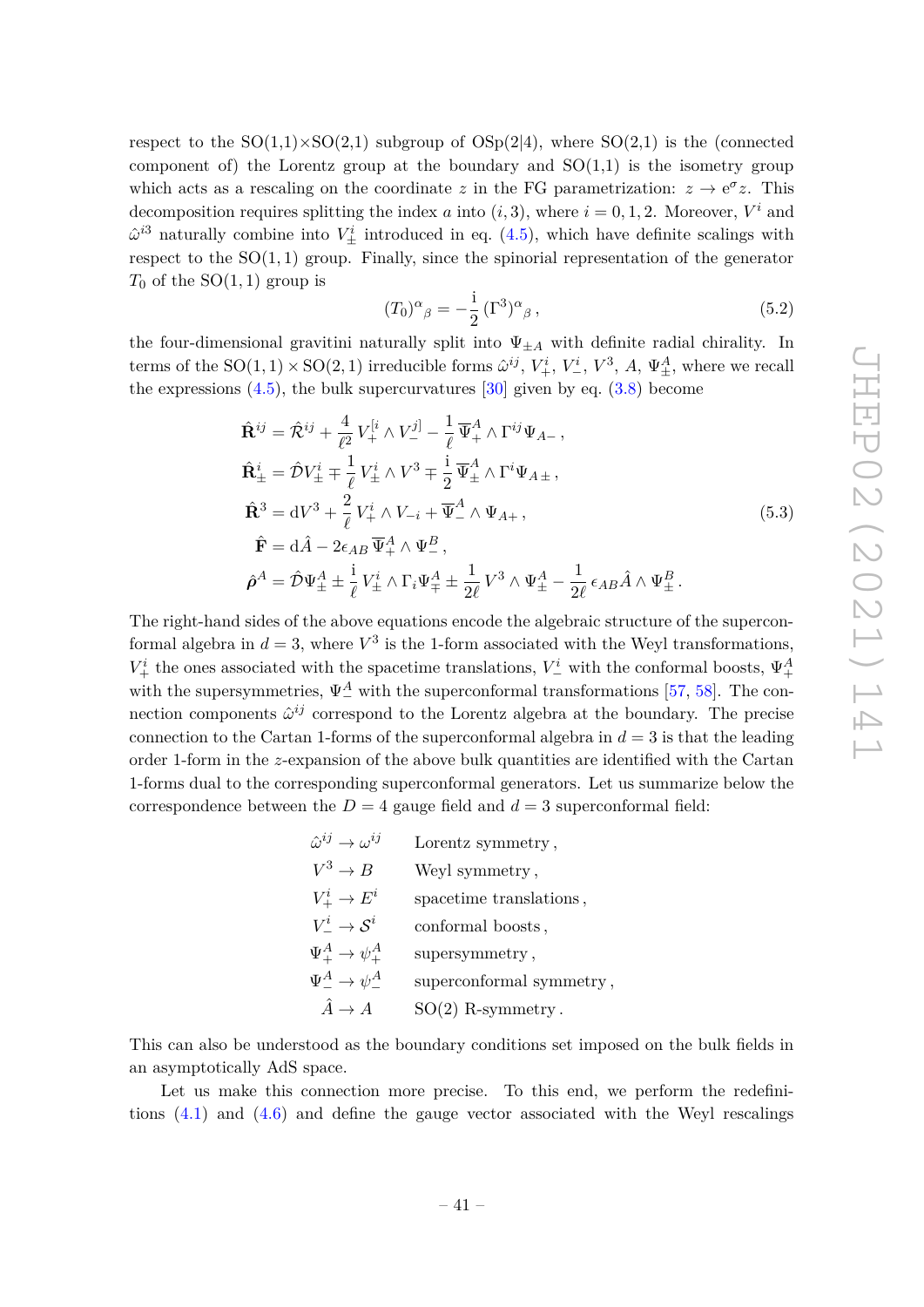as follows,

$$
B = \frac{1}{\ell} \left( V^3 - \ell \frac{dz}{z} \right) = B_{\mu}(x) dx^{\mu}.
$$
 (5.4)

Note that, in order for *B* to be non-vanishing, we have to generalize the FG parametrization (2.1) to allow for a non-trivial component  $V^3_\mu$  for the vielbein. After rescaling the various fields by  $z/\ell$  factors according to their  $O(1, 1)$  grading, the  $dz/z$  term in  $V^3$ , within the definitions of the curvature/field strengths, cancel. Next we recall the relation between the  $d = 3$  super-Schouten tensor and  $E^i$  given by the second of eqs. (4.7),

$$
S^{i} = -\frac{2}{\ell^{2}} E^{i}_{-}\Big|_{z=0}.
$$
\n(5.5)

Rescaling the field strengths associated with  $\Psi_{\pm}$  and  $V_{\pm}^{i}$ , in eqs. (5.3), correspondingly, we can evaluate the right-hand side at  $z = 0$ ,  $dz = 0$  and find the following supercurvatures in the dual field theory (see appendix B.2),

$$
\mathbf{R}^{ij} = \mathcal{R}^{ij} - 2E^{[i} \wedge S^{j]} - \frac{1}{\ell} \overline{\psi}_{+}^{A} \wedge \gamma^{ij} \psi_{A-},
$$
\n
$$
\mathbf{R}_{+}^{i} = \mathcal{D}E^{i} + B \wedge E^{i} - \frac{i}{2} \overline{\psi}_{+}^{A} \wedge \gamma^{i} \psi_{A+},
$$
\n
$$
\mathcal{C}^{i} \equiv -\frac{2}{\ell^{2}} \mathbf{R}_{-}^{i} = \mathcal{D}S^{i} - B \wedge S^{i} - \frac{i}{\ell^{2}} \overline{\psi}_{-}^{A} \wedge \gamma^{i} \psi_{A-},
$$
\n
$$
\mathbf{R} = \mathrm{d}B - E^{i} \wedge S_{i} + \frac{1}{\ell} \overline{\psi}_{-}^{A} \wedge \psi_{A+},
$$
\n
$$
\mathbf{F} = \mathrm{d}A - 2\epsilon_{AB} \overline{\psi}_{+}^{A} \wedge \psi_{-}^{B},
$$
\n
$$
\rho_{+}^{A} = \mathcal{D}\psi_{+}^{A} + \frac{1}{2} B \wedge \psi_{+}^{A} + \frac{i}{\ell} E^{i} \wedge \gamma_{i} \psi_{-}^{A} - \frac{1}{2\ell} \epsilon_{AB} A \wedge \psi_{+}^{B},
$$
\n
$$
\Omega^{A} \equiv \rho_{-}^{A} = \mathcal{D}\psi_{-}^{A} - \frac{1}{2} B \wedge \psi_{-}^{A} + \frac{i\ell}{2} S^{i} \wedge \gamma_{i} \psi_{+}^{A} - \frac{1}{2\ell} \epsilon_{AB} A \wedge \psi_{-}^{B},
$$
\n(5.6)

where  $\mathcal D$  is the Lorentz-covariant derivative. Each  $\mathcal D$  always appears in the combination  $D + \Delta B$  of the Weyl-covariant derivative, as naturally expected from a theory with local Weyl symmetry. The Weyl weight  $\Delta$  of the corresponding field is equal to its scaling dimension, namely  $\Delta(E_{\pm}^i) = \pm 1$ ,  $\Delta(\psi_{\pm}^A) = \pm \frac{1}{2}$  $\frac{1}{2}$ ,  $\Delta(\mathcal{S}^i) = -1$  and  $\Delta(\omega^{ij}) = \Delta(A) =$  $\Delta(B) = 0$ . This feature can be used to reconstruct the *B*-terms in the transformations laws (4.53)–(4.55), similarly as it was done in the pure AdS gravity case given by eqs. (2.58).

Note that, for  $B = 0$ , the third and the last of eqs. (5.6) yield the definitions of  $\mathcal{C}^i$  and  $\Omega^A$  in eqs. (4.58) and (4.59), respectively.

Finally, let us recall once again that, while the boundary theory possesses global  $\text{OSp}(2|4)$  isometry, it is not also locally  $\text{OSp}(2|4)$  invariant, but the transformation law of the gauge fields is put in an  $OSp(2|4)$ -covariant form thanks to the superdiffeomorphisms written in a suitable way through a field-dependent gauge transformation.

#### **5.2 Superconformal currents**

To explore the quantum symmetries in a SCFT dual to supergravity with  $\Psi_{z-}^A = 0$ , we apply the AdS/CFT correspondence summarized in section 1 to the case when the boundary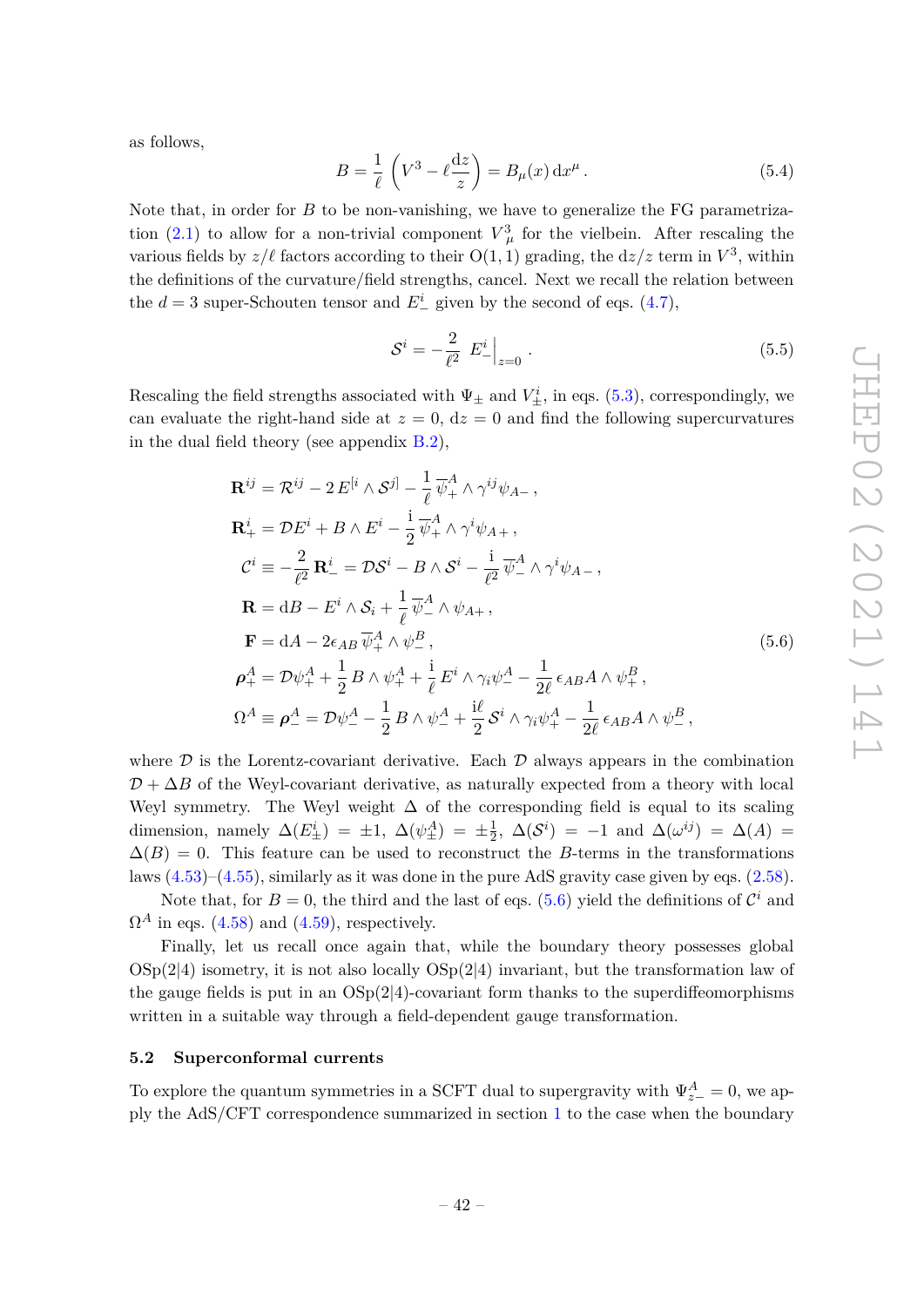fields are  $\mathcal{J}^{\Lambda}(x) = \{E^{i}_{\mu}(x), \omega_{\mu}^{ij}(x), \psi_{+A\mu}(x), A_{\mu}(x)\}\.$  They become sources for the corresponding operators in the dual SCFT. Generalizing eq.  $(2.52)$  to the supergravity case, the bulk action in the classical supergravity approximation is identified with the effective action of the dual boundary theory as

$$
I_{\text{on-shell}}[E^i, \omega^{ij}, \psi^A_+, A] = W[E^i, \omega^{ij}, \psi^A_+, A] = -i \ln(Z[E^i, \omega^{ij}, \psi^A_+, A]). \tag{5.7}
$$

The sources  $\mathcal{J}^{\Lambda}$  couple to the operators in quantum field theory  $J^{\mu}_{\Lambda} = \{J^{\mu}_{i}\}$  $J^{\mu}_{ij}, J^{\mu}_{A+}, J^{\mu},$ which are the energy-momentum tensor, spin current, supercurrent, and  $U(1)$ -current, respectively. The latter are identified with the 1-point functions of the Noether currents in the presence of arbitrary sources, associated with the residual symmetries of the boundary action, see section 1 and the above table. However, we shall refrain from writing explicitly the symbol  $\langle \cdots \rangle_{\text{CFT}}$ . We will also express the currents in terms of their Hodge-dual 2-forms in the boundary theory, to be denoted by the same symbol, as defined by eq. (2.54).

The explicit expression of these currents is inferred from the variation of the effective action with respect to the sources (eq.  $(2.53)$  generalized to supergravity),

$$
\delta W = \int_{\partial \mathcal{M}} \delta \mathcal{J}^{\Lambda} \wedge J_{\Lambda} = \int_{\partial \mathcal{M}} \left( \delta E^{i} \wedge J_{i} + \frac{1}{2} \delta \omega^{ij} \wedge J_{ij} + \overline{J}_{+}^{A} \wedge \delta \psi_{A+} + J \wedge \delta A \right). \tag{5.8}
$$

Invariance of the boundary effective action with respect to the residual symmetries of the boundary theory implies conservation laws to be satisfied by the currents. As we shall prove, they are satisfied by virtue of the "constraint" equations of motion in the bulk. Namely, in the radial foliation of spacetime, the bulk equations of motion are divided into the ones describing the radial "evolution" (that were used to determine radial expansions of the bulk fields) and the "constraints", which do not contain radial derivatives  $\partial_z$  and that should give rise to conservation laws in the holographic QFT.

In the following, we shall first derive the expressions of the currents and the corresponding conservation laws. Eventually, using the bulk equations of motion, we shall show that these conditions are indeed satisfied at the quantum level and they represent the Ward identities in the SCFT.

**SCFT currents.** In this derivation it is somewhat convenient to retain, in the computation of  $\delta W$ , a four-dimensional notation, writing it in terms of the bulk fields and their curvatures, keeping in mind that, in the boundary integral, they are meant to be functions of the corresponding boundary values through the supergravity solution. So when we write  $\delta \hat{\omega}^{ab}$ ,  $\delta \Psi^A$ ,  $\delta \hat{A}$ , we mean the variations of the bulk fields in a supergravity solution, originating from a variation of the corresponding boundary conditions. Using the compact form (3.9) of the full supergravity action and using the field equations, we find

$$
\delta W = \delta I_{\text{on-shell}} = \int_{\partial \mathcal{M}} \left( -\frac{\ell^2}{4} \delta \hat{\omega}^{ab} \hat{\mathbf{R}}^{cd} \epsilon_{abcd} - 2i\ell \delta \overline{\Psi}^A \Gamma_5 \hat{\boldsymbol{\rho}}_A + \frac{1}{2} \delta \hat{A}^* \hat{\mathbf{F}} \right) \Big|_{z=dz=0}^{\text{on-shell}}, \tag{5.9}
$$

where we have explicitly indicated that the quantities in the integral are to be computed on the boundary  $\partial M$ , namely at  $z = dz = 0$ . Using the boundary expansion of the fourdimensional fields in  $(4.52)$ , we can write the above variation in the form  $(5.8)$  (recall that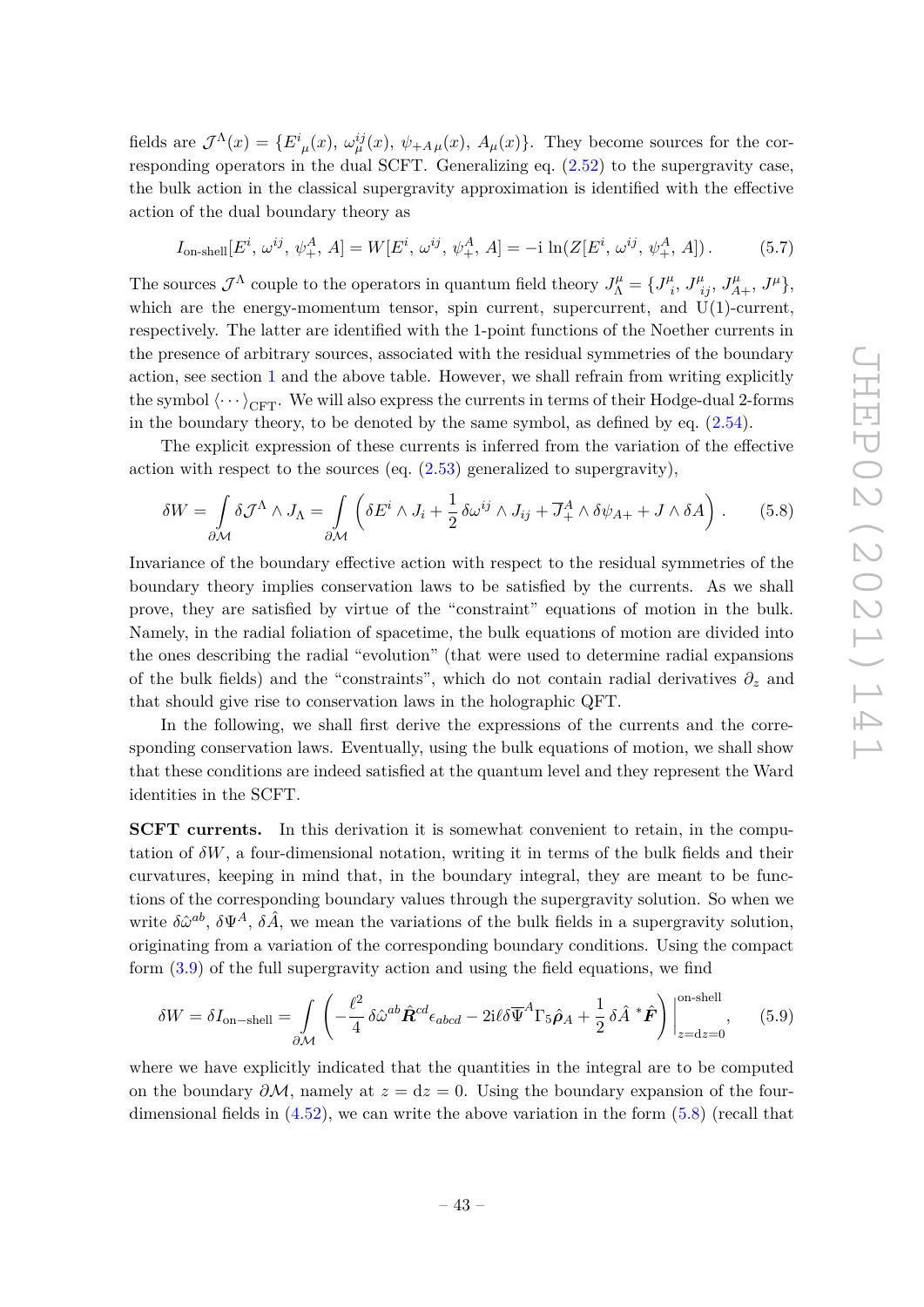we have set  $\omega_{(1)}$  and  $\zeta_+^A$  to zero) and read off the explicit form of the external current 2-forms on *∂*M,

$$
J_i = \frac{1}{2} \epsilon_{ijk} \left[ \frac{2}{\ell} E^j \wedge (\tau^k + 2\tilde{\tau}^k) + \overline{\psi}_+^A \wedge \gamma^{jk} \zeta_{A-} \right],
$$
  
\n
$$
J_{ij} = 0,
$$
  
\n
$$
J = \frac{1}{2} \epsilon_{ijk} \tilde{F}^{i3} V^j \wedge V^k \Big|_{z=0},
$$
  
\n
$$
J_+^A = -2i E^i \wedge \gamma_i \zeta_-^A + A_{(1)} \wedge \epsilon_{AB} \psi_+^B,
$$
\n(5.10)

where  $\tilde{F}_{ab}$  are the components of the supercovariant field strength associated with the graviphoton, see eq.  $(3.14)$ . The current associated with the Lorentz transformation  $(J_{ii})$ is zero because it corresponds to the field that is composite  $(\omega_{\mu}^{ij})$ , but it has been treated as independent in first order formulation of gravity. The other composite fields  $(S^i_{\mu}$  and  $\psi_{A-\mu}$ ) have not been taken into account as sources.

From the above expressions for the conserved current 2-forms,  $J_{\Lambda}$ , we can obtain the Noether currents  $J^{\mu}_{\Lambda}$  $\int_{\Lambda}^{\mu}$  as the Hodge-dual 3-vectors  ${}^*J_{\Lambda} = J_{\Lambda\mu} dx^{\mu}$  defined by eq. (2.54). The non-vanishing currents are

$$
J_{\ i}^{\mu} = -\frac{1}{\ell} \left( (\tau_{\ i}^{\mu} + 2\tilde{\tau}_{\ i}^{\mu}) - E_{\ i}^{\mu} (\tau_{\ k}^{k} + 2\tilde{\tau}_{\ k}^{k}) \right) + \frac{i}{e_3} \epsilon^{\mu\nu\rho} \bar{\psi}_{+\nu}^{A} \gamma_{i} \zeta_{A-\rho} ,
$$
  
\n
$$
J_{A+}^{\mu} = -\frac{2i}{e_3} \epsilon^{\mu\nu\rho} \gamma_{\nu} \zeta_{A-\rho} + \frac{1}{e_3} \epsilon^{\mu\nu\rho} A_{(1)\nu} \epsilon_{AB} \psi_{+\rho}^{B} ,
$$
  
\n
$$
J^{\mu} = -g_{(0)}^{\mu\nu} \tilde{F}_{\nu z} = \frac{1}{2\ell} g_{(0)}^{\mu\nu} A_{(1)\nu} ,
$$
\n(5.11)

where in the first equation the traces  $\tau^k{}_k$ ,  $\tilde{\tau}^k{}_k$  are defined using the vielbein tensor (e.g.  $\tau^k{}_k \equiv \tau^k{}_\mu E^\mu{}_\beta$  $h_k$ ). In the last equation we have used the fact that the contribution of  $A_z$  to  $\tilde{F}_{\mu z}$  is subleading in *z*, while the fermion bilinears do not contribute at  $z = 0$  having set  $\varphi_{-Az} = 0.$ 

In particular, the holographic stress tensor is  $J_{\mu\nu} = J_{\mu i} E^i_{\ \nu}$ . Recall that, in the CFT<sub>*d*</sub> dual to pure  $AdS_{d+1}$  gravity, this tensor is proportional to the (symmetric) metric coefficient  $g_{(d)\mu\nu} \propto \tau_{\mu\nu}$  whose trace is zero. Indeed, the above result in pure gravity with the traceless  $\tau^{\mu}_{\ i} = \tilde{\tau}^{\mu}_{\ i}$ <sup>*i*</sup></sup> *i* reduces to  $J_{\mu\nu}^{\text{pure GR}} = -\frac{3}{\ell}$  $\frac{3}{\ell} \tau_{\mu\nu}$ . In the SCFT<sub>3</sub>, the relevant bosonic coefficient is  $\tau_{\mu\nu} + 2\tilde{\tau}_{\mu\nu}$  and generally it is not symmetric any longer because of  $\tilde{\tau}_{\mu\nu}$ . Furthermore, the trace of  $\tau_{\mu\nu} + 2\tilde{\tau}_{\mu\nu}$  is not necessarily zero — it has to be computed from the conservation law of the local Weyl symmetry.

In supergravity, the holographic stress tensor contains the fermionic contribution. Which particular fermionic coefficient becomes holographic can be determined by simple power counting in the variation of the action. Since the on-shell action is always a boundary term, the Jacobian *e* given by (2.13) expressed in terms of the boundary Jacobian *e*<sup>3</sup> has the factor  $1/z^4$ , but on the boundary  $z = const$  it becomes  $1/z^3$ . Thus, the holographic order — the one that contributes to the holographic current — is always the *third* order in *z* of the variation of the Lagrangian density on-shell on the three-dimensional boundary. For the metric, it means the third coefficient in the expansion  $(\tau_{\mu\nu})$ . For fermions,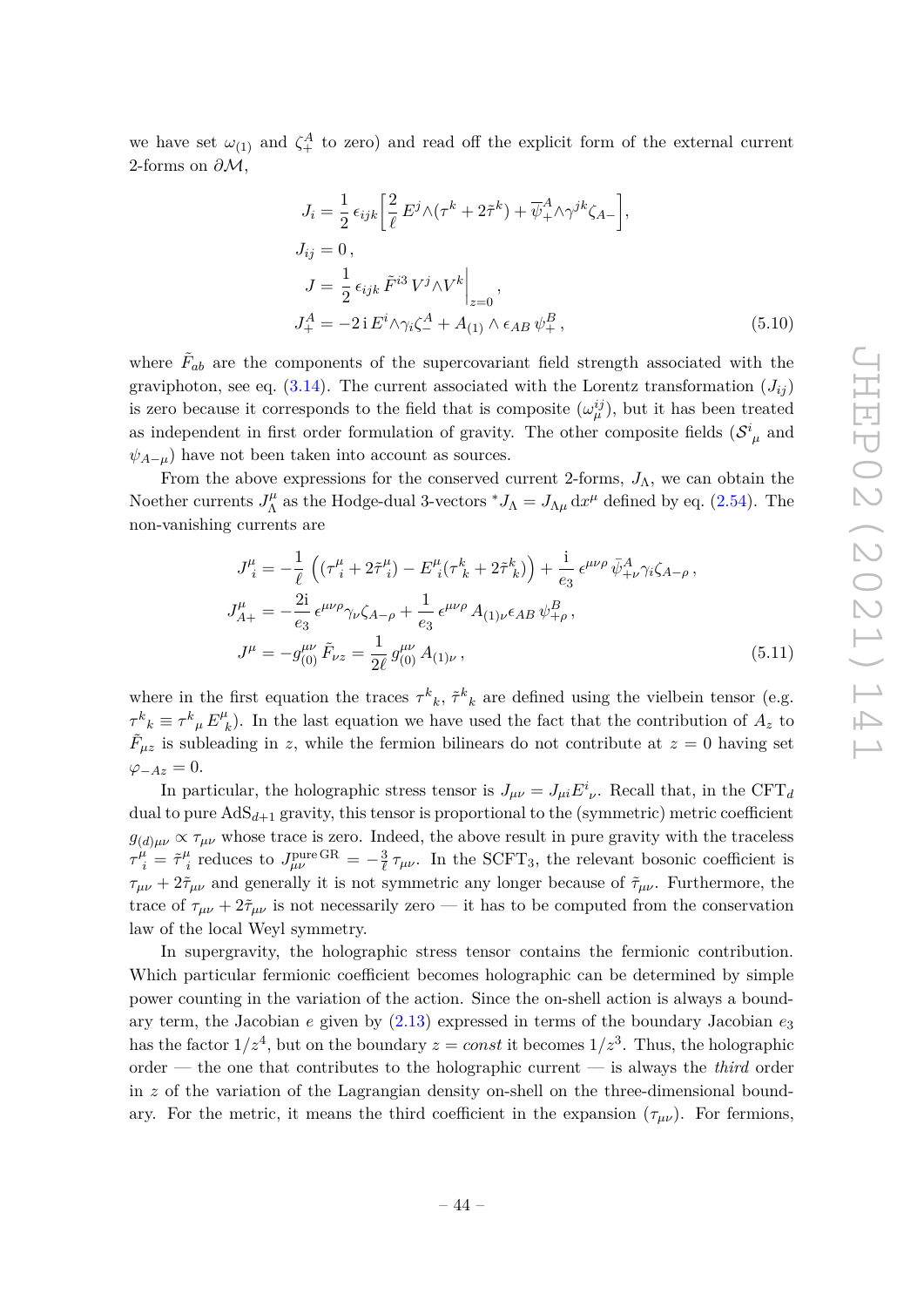it means  $\Psi_{(3/2)-\mu} = \zeta_{-\mu}$ . Similarly, the third coefficient on the boundary of the Maxwell  $\Delta$  Lagrangian comes from  $(\partial_z \hat{A}_\mu)^2$ , implying that the finite part of  $\partial_z \hat{A}_\mu$ , that is  $\hat{A}_{(1)\mu}$ , enters the holographic current. In *d* dimensions, the respective holographic orders are  $\tau^i_{\ \nu} = \hat{E}^i_{(d)\nu}$ ,  $\Psi_{(d/2)-\mu}$ , and  $\hat{A}_{((d-1)/2)\mu}$ . They are the last terms in the near-boundary power expansion of the variation of the action which do not vanish when  $z = 0$ .

**Conservation laws in SCFT.** We observe that, in the boundary expansion of the integrand form in  $(5.9)$ , the divergent terms vanish by virtue of the conditions  $(3.23)$  that, in components, are given by eqs.  $(4.26)$ . These conditions therefore guarantee consistency of the holographic construction. Namely, both the currents and the conservation laws become finite, confirming that the bulk supergravity has been properly regularized in the asymptotic region.

Being the leading terms in the boundary expansion of the bulk curvatures zero by  $(4.26)$ , from eq.  $(5.9)$  it follows that the currents in  $(5.10)$  are expressed in terms of the subleading terms in the same expansions. The reader can check, for instance, that

$$
J_{ij} = -\ell^2 \epsilon_{ijk} \hat{\mathbf{R}}_{(0)}^{k3}, \quad J_i = -\frac{\ell}{2} \epsilon_{ijk} \hat{\mathbf{R}}_{(1)}^{jk}, \quad J_{A+} = -2\ell \hat{\boldsymbol{\rho}}_{(1/2)A+}.
$$
 (5.12)

Next we seek for the form of conservation laws associated with the residual symmetry discussed in section 4.2, in case when the quantum effective action is invariant (after that we will have to check whether the obtained supercurrents indeed satisfy these conservation laws and since they are quantum, in fact they will give the Ward identities.) The corresponding transformations are parametrized by  $\xi^i$ ,  $\theta^{ij}$ ,  $\lambda$ ,  $\eta^A_{\pm}$ . This means that  $\delta W$  evaluated on the corresponding symmetry transformations of the fields must vanish and amounts to the following conservation laws for the Noether currents which are the generalization of the pure gravity laws (2.57) (we omit the wedge symbol),

$$
\mathcal{D}J_{i} = \mathcal{S}^{j} J_{ij} - \frac{i}{\ell} \overline{J}_{+}^{A} \gamma_{i} \psi_{A-} + \mathcal{S}^{k}{}_{i} J_{kj} E^{j} - \frac{i}{2} \mathcal{S}^{j}{}_{i} \overline{J}_{-}^{A} \gamma_{j} \psi_{A+} ,
$$
  
\n
$$
\mathcal{D}J_{ij} = 2 E_{[i} J_{j]} - \frac{i}{2} \overline{J}_{+}^{A} \gamma_{ij} \psi_{A+} - \frac{i}{2} \overline{J}_{-}^{A} \gamma_{ij} \psi_{A-} ,
$$
  
\n
$$
0 = \partial_{\mu} \left[ E^{\mu i} \left( J_{ij} E^{j} - \frac{i \ell}{2} \overline{J}_{-}^{A} \gamma_{i} \psi_{A+} \right) \right] + E^{i} J_{i} + \frac{1}{2} \overline{J}_{+}^{A} \psi_{A+} - \frac{1}{2} \overline{J}_{-}^{A} \psi_{A-} ,
$$
  
\n
$$
dJ = \frac{1}{2\ell} \epsilon_{AB} \left( \overline{J}_{+}^{A} \psi_{B+} + \overline{J}_{-}^{A} \psi_{B-} \right) ,
$$
  
\n
$$
\nabla J_{A+} = \frac{1}{2\ell} \gamma^{ij} \psi_{A-} J_{ij} + i \gamma^{i} \psi_{A+} J_{i} - \frac{i \ell}{2} \mathcal{S}^{i} \gamma_{i} J_{A-} + 2 \epsilon_{AB} \psi_{B-} J + \frac{1}{\ell} \psi_{A-}^{i} J_{ij} E^{j} - \frac{i}{2} \psi_{A-}^{i} \overline{J}_{B-} \gamma_{i} \psi_{B+} ,
$$
  
\n
$$
U_{A-} = \frac{1}{2\ell} \gamma^{ij} \psi_{A+} J_{ij} + 2 \epsilon_{AB} \psi_{B+} J - \frac{i}{\ell} E^{i} \gamma_{i} J_{A+} - \frac{1}{\ell} \psi_{A+}^{i} J_{ij} E^{j} + \frac{i}{2} \psi_{A+}^{i} \overline{J}_{B-} \gamma_{i} \psi_{B+} .
$$
  
\n(5.13)

We use the boundary vielbein  $E^i_{\ \mu}$  and its inverse  $E^{\mu}_{\ i}$  $\frac{1}{i}$  to project the boundary spacetime indices  $(\mu, \nu, ...)$  to the boundary Lorentz ones  $(i, j, ...)$  and vice versa. Note that the above conservation laws reduce to those in (2.57) in the pure gravity case, namely in the absence of the fermionic superpartners and of the  $U(1)$  gauge field. This is best seen from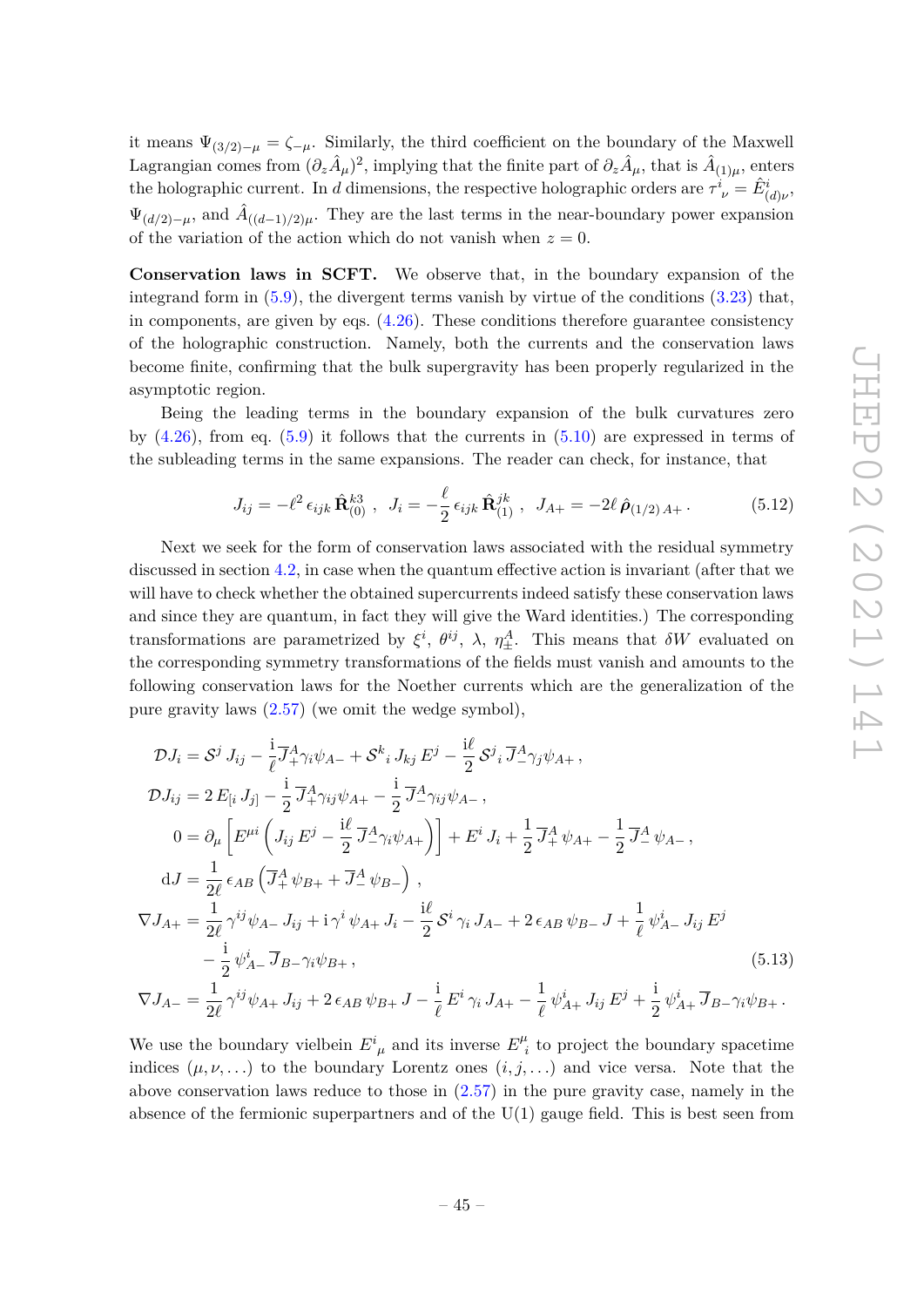the pure gravity laws  $(2.58)$  when the dilatation gauge field is  $B = 0$  and the conformal current is  $J_{(K)i} = 0$ . Then the dilatation current  $J_{(D)}$  is not independent and can be solved from the last (algebraic) equation in (2.58), leading to the identities  $\ell S_i J_{(D)} = S_i^k J_{kj} E^j$ and  $\ell dJ_{(D)} = \partial_{\mu} (E^{\mu i} J_{i j} E^{j})$ . The obtained set of equations matches (5.13) when all spinors are zero and  $S_{ij}$  is symmetric. In addition, it is explicit from  $(5.13)$  that the fermions are sources of the electromagnetic current *J*.

As a final comment we observe that, in supergravity, invariance of the boundary action under Weyl transformations is guaranteed by the third of eqs. (5.13) which, taking into account eqs. (5.10), amounts to the condition

$$
E^i \wedge J_i = -\frac{1}{2} \overline{J}_+^A \wedge \psi_{A+} + \frac{1}{2} \overline{J}_-^A \wedge \psi_{A-} = -\frac{1}{2} \overline{J}_+^A \wedge \psi_{A+}.
$$
 (5.14)

Let us now use the explicit form of the currents, given in eqs.  $(5.10)$ , to write eq.  $(5.14)$ in components. Using eq. (5.11) we find the trace of the bosonic part of the holographic stress tensor, namely

$$
(2\tilde{\tau} + \tau)^l{}_l = -i \ell \epsilon^{ijk} \bar{\psi}^A_{+j} \gamma_i \zeta_{A-k} \,. \tag{5.15}
$$

Using the properties of the gamma matrices, the reader can verify that the above relation is consistent with eq.  $(3.34)$  of  $[6]$ .

Notice that neither the holographic stress tensor  $J_{\mu\nu}$  nor its bosonic part  $\tau_{\mu\nu}+2\tilde{\tau}_{\mu\nu}$  have vanishing trace as in pure gravity. This does not mean that we have the trace anomaly because the value of the trace  $J^i \wedge E_i$ , given in (5.14), is fixed by the structure of the superalgebra. This is consistent with the result in  $\mathcal{N}=1$  supergravity [6]. Furthermore, the trace anomaly is a local expression even though all currents, in particular  $\tau_i^{\mu}$  $\frac{\mu}{i}$ ,  $\tilde{\tau}^{\mu}_{i}$  $\frac{\mu}{i}$  and  $J_{ij}$  are, in general, non-local tensors. Having a quantum anomaly would mean that  $J^i \wedge E_i$ is a different expression than the one given in eq.  $(5.14)$ .

Similarly,  $J_{\mu\nu}$  and  $\tau_{\mu\nu} + 2\tilde{\tau}_{\mu\nu}$  are not symmetric: the second conservation law in (5.13) with  $J_{ij} = 0$  and  $J_{-} = 0$  gives the antisymmetric part as  $E_{[i} \wedge J_{j]} = \frac{1}{4}$  $\frac{1}{4}\overline{J}$ + $\gamma_{ij} \wedge \psi$ +. A reason is that, with our gauge fixing choice,  $J_{\mu\nu}$  is not, as in pure gravity, the traceless Belinfante-Rosenfeld stress tensor. However, we know that, in principle, it is possible to use an ambiguity in definitions of Noether currents to construct a so-called 'improved' stress tensor which would be symmetric and traceless.

#### **5.3 The Ward identities**

We now prove that the Ward identities are indeed satisfied by using the explicit form of the currents and showing that  $\delta W = 0$ . We remind the reader that, although all expressions are evaluated on-shell in the bulk supergravity, they present off-shell identities in CFT computed on the curved background. We start by integrating (5.9) by parts,

$$
\delta W = \int_{\partial \mathcal{M}} \left[ \frac{\ell^2}{4} j^{ab} \mathcal{D} \hat{\mathbf{R}}^{cd} \epsilon_{abcd} - \frac{\ell^2}{4} \left( \frac{2}{\ell^2} p^a V^b + \frac{1}{\ell} \bar{\epsilon}^A \Gamma^{ab} \Psi_A \right) \hat{\mathbf{R}}^{cd} \epsilon_{abcd} + 2i \ell \bar{\epsilon}^A \Gamma_5 \mathcal{D} \hat{\rho}_A - 2i \ell \left( \frac{1}{4} j^{ab} \overline{\Psi}^A \Gamma_{ab} + \frac{1}{2\ell} p^a \overline{\Psi}^A \Gamma_a + \frac{1}{2\ell} \lambda \epsilon^{AB} \overline{\Psi}_B - \frac{1}{2\ell} \hat{A} \epsilon^{AB} \overline{\epsilon}_B - \frac{i}{2\ell} \bar{\epsilon}^A \Gamma_a V^a \right) \Gamma_5 \hat{\rho}_A - \frac{1}{2} \lambda \ d^* \hat{\mathbf{F}} + \bar{\epsilon}^A \Psi^B \epsilon_{AB} {}^* \hat{\mathbf{F}} \bigg] \bigg|_{z=dz=0}^{\text{on-shell}}.
$$
\n(5.16)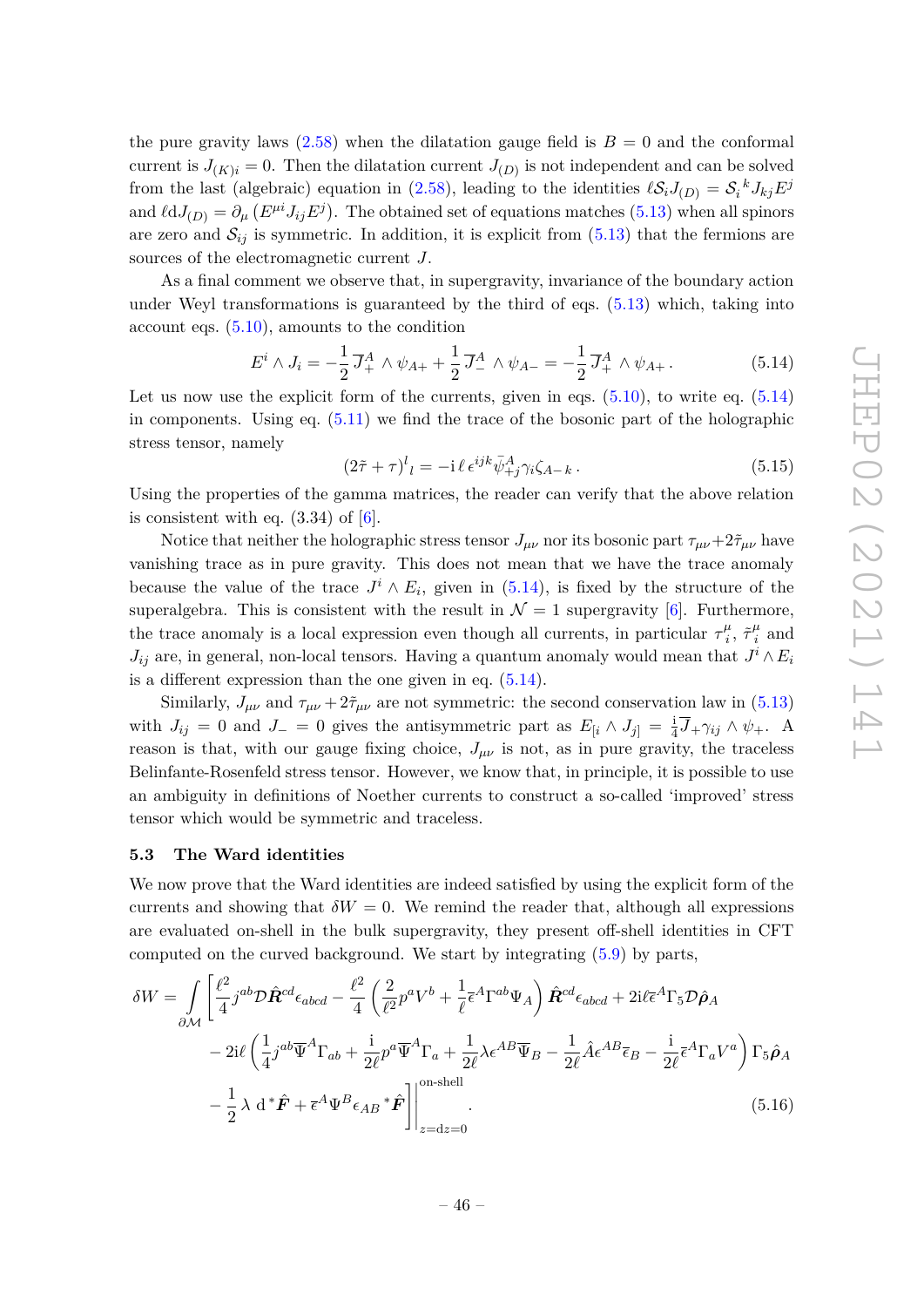We now make use of the Bianchi identities  $(3.11)$ , to obtain

$$
\delta W = \int_{\partial M} \left[ \frac{\ell}{4} j^{ab} \overline{\Psi}^{A} \Gamma^{cd} \hat{\rho}_{A} \epsilon_{abcd} - \frac{\ell^{2}}{4} \left( \frac{2}{\ell^{2}} p^{a} V^{b} + \frac{1}{\ell} \overline{\epsilon}^{A} \Gamma^{ab} \Psi_{A} \right) \hat{\mathbf{R}}^{cd} \epsilon_{abcd} \right]
$$
  
+2i\ell \left( \frac{1}{2\ell} \hat{A} \epsilon^{AB} \overline{\epsilon}\_{A} \Gamma\_{5} \hat{\rho}\_{B} - \frac{i}{2\ell} \overline{\epsilon}^{A} \Gamma\_{5} \Gamma\_{a} \hat{\rho}\_{A} V^{a} + \frac{1}{4} \hat{\mathbf{R}}^{ab} \overline{\epsilon}^{A} \Gamma\_{5} \Gamma\_{ab} \Psi\_{A} - \frac{1}{2\ell} \epsilon^{AB} \hat{\mathbf{F}} \overline{\epsilon}\_{A} \Gamma\_{5} \Psi\_{B} \right)  
-2i\ell \left( \frac{1}{4} j^{ab} \overline{\Psi}^{A} \Gamma\_{ab} + \frac{i}{2\ell} p^{a} \overline{\Psi}^{A} \Gamma\_{a} + \frac{1}{2\ell} \lambda \epsilon^{AB} \overline{\Psi}\_{B} - \frac{1}{2\ell} \hat{A} \epsilon^{AB} \overline{\epsilon}\_{B} - \frac{i}{2\ell} \overline{\epsilon}^{A} \Gamma\_{a} V^{a} \right) \Gamma\_{5} \hat{\rho}\_{A}  
- \frac{1}{2} \lambda \mathrm{d}^{\*} \hat{\mathbf{F}} + \overline{\epsilon}^{A} \Psi^{B} \epsilon\_{AB} {}^{\*} \hat{\mathbf{F}} \bigg] \bigg|\_{z=dz=0}^{\text{on-shell}}.(5.17)

We are now able to write the Ward identities, in the four-dimensional notation, which have to hold on-shell. They originate from requiring the vanishing of the coefficient of the independent symmetry parameters in  $\delta W$ . Let us denote the independent asymptotic  $\text{parameters by } \Lambda(x) = \left\{ \theta^{ij}, \xi^i, \sigma, \eta^A_{\pm}, \lambda \right\}, \text{computed in Subection 4.2 as the radial expansion}$ of the bulk parameters  $\hat{\Lambda}(x, z) = \{j^{ab}, p^a, \epsilon_{\pm}^A, \hat{\lambda}\}\.$  Since in the quantum effective action all divergences cancel out and the subleading terms vanish on the boundary, we can identify the bulk gauge transformations with the boundary ones,

$$
\delta W \equiv \delta_{\Lambda} W = \delta_{\hat{\Lambda}} W \Big|_{z = dz = 0}^{\text{on-shell}}.
$$
\n(5.18)

This method makes use of the fact that the quantum effective action has already been renormalized and enables to prove the invariance of the action (and therefore the validity of the Ward identities) by looking directly at the bulk parameters  $\hat{\Lambda}$ .

Lorentz transformations. We can easily verify that the coefficient of the fourdimensional Lorentz parameters  $j^{ab}$  vanishes identically due to the identity  $(A.6)$  for fourdimensional gamma matrices whose properties are given in appendix A.2,

$$
\frac{\ell}{4} j^{ab} \overline{\Psi}^A \Gamma^{cd} \hat{\rho}_A \epsilon_{abcd} - \frac{\mathrm{i}\ell}{2} j^{ab} \overline{\Psi}^A \Gamma_{ab} \Gamma_5 \hat{\rho}_A = 0 \,. \tag{5.19}
$$

**Translations.** As for the terms containing  $p^a$  one finds, up to terms which vanish in the  $z\rightarrow 0$  limit,

$$
-\frac{1}{2}p^{a}V^{b}\hat{\mathbf{R}}^{cd}\epsilon_{abcd} + p^{a}\overline{\Psi}^{A}\Gamma_{a}\Gamma_{5}\hat{\boldsymbol{\rho}}_{A}.
$$
\n(5.20)

The above expression vanishes at the boundary by effect of the Einstein equations in the bulk (see the second of eqs.  $(3.16)$ ),

$$
-\frac{1}{2}p^aV^b\hat{\boldsymbol{R}}^{cd}\epsilon_{abcd} + p^a\overline{\Psi}^A\Gamma_a\Gamma_5\hat{\boldsymbol{\rho}}_A = \frac{1}{2}p^a\epsilon_{abcd}V^b\left(\hat{F}^{cd}\hat{\boldsymbol{F}} - \frac{1}{6}\hat{F}_{ef}\hat{F}^{ef}V^cV^d\right),\tag{5.21}
$$

since the two terms on the right-hand side are zero at  $z = 0$ .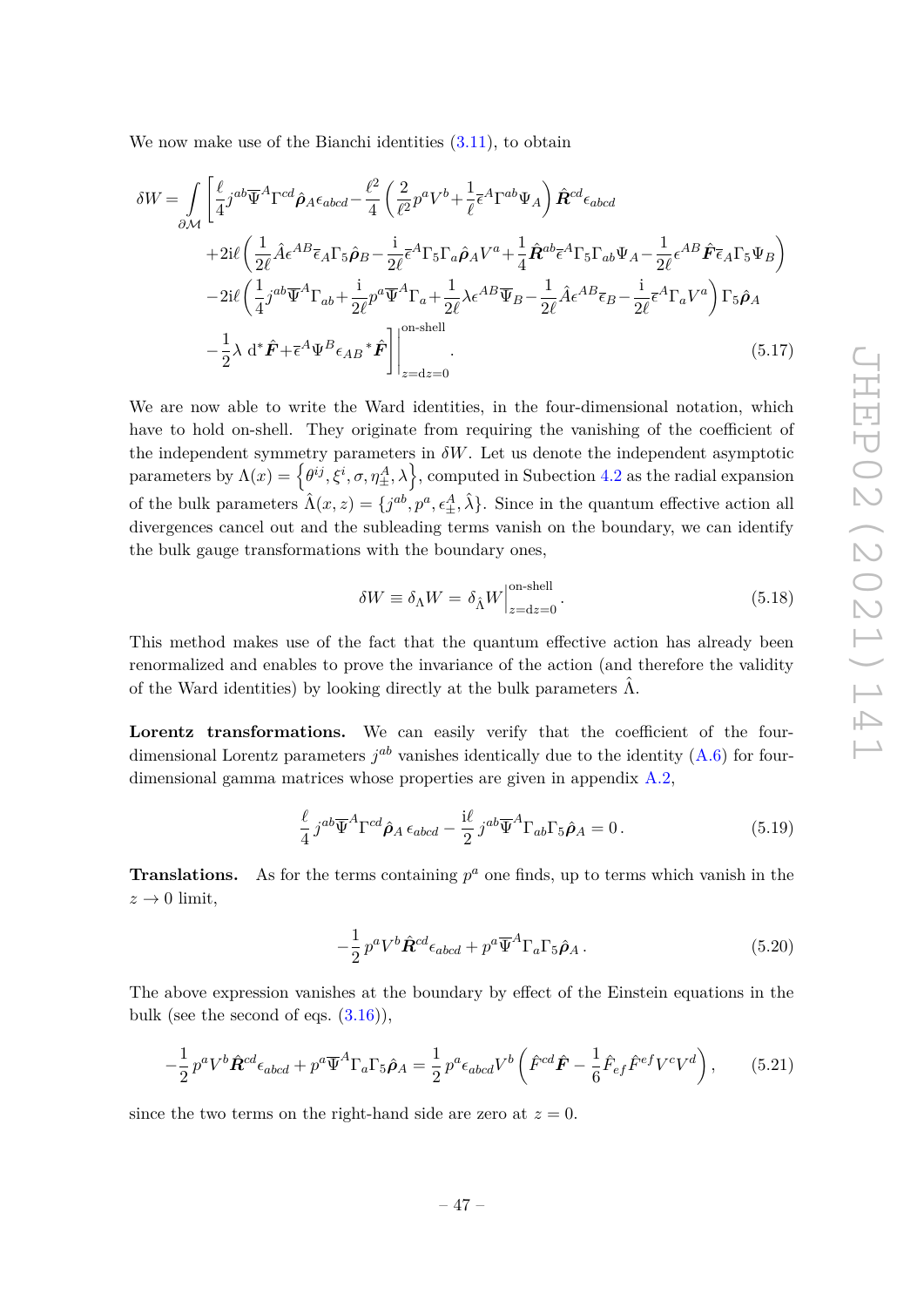**Supersymmetry.** The terms involving the parameter  $\epsilon_A$  are given by

$$
i\hat{A}\epsilon^{AB}\bar{\epsilon}_{A}\Gamma_{5}\hat{\rho}_{B} + \bar{\epsilon}^{A}\Gamma_{5}\Gamma_{a}\hat{\rho}_{A}V^{a} + \frac{i\ell}{2}\hat{R}^{ab}\bar{\epsilon}^{A}\Gamma_{5}\Gamma_{ab}\hat{\rho}_{A} - i\epsilon^{AB}\hat{F}\bar{\epsilon}_{A}\Gamma_{5}\Psi_{B}
$$
  
\n
$$
- \frac{\ell}{4}\bar{\epsilon}^{A}\Gamma^{ab}\Psi_{A}\hat{R}^{cd}\epsilon_{abcd} + i\hat{A}\epsilon^{AB}\bar{\epsilon}_{B}\Gamma_{5}\hat{\rho}_{A} - \bar{\epsilon}^{A}\Gamma_{a}\Gamma_{5}\hat{\rho}_{A}V^{a} + \bar{\epsilon}^{A}\Psi^{B}\epsilon_{AB}{}^{*}\hat{F}
$$
  
\n
$$
= \bar{\epsilon}^{A}(-2\Gamma_{a}V^{a}\Gamma_{5}\hat{\rho}_{A} + \epsilon_{AB}\Psi^{B}{}^{*}\hat{F} - i\epsilon_{AB}\hat{F}\Gamma_{5}\Psi^{B}). \tag{5.22}
$$

They vanish as a consequence of the equations of motion of the gravitini (3.16).

**Abelian transformations.** Finally, we evaluate the terms depending on  $\lambda$  and find

$$
\hat{\lambda} \left( -\frac{1}{2} \mathrm{d}^* \hat{F} - \mathrm{i} \epsilon^{AB} \overline{\Psi}_B \Gamma_5 \hat{\rho}_A \right) , \qquad (5.23)
$$

which vanishes by virtue of the gauge field equation of motion in  $(3.16)$ .

This proves that, on-shell,  $\delta W = 0$ , namely that the equations (5.13), which were derived from  $\delta W = 0$  in the three-dimensional notation, are indeed satisfied. This can be seen as a consequence of the absence of any anomaly, in particular conformal anomaly, in  $d = 3$ . Note that the term in  $(5.21)$  which is proportional to  $p<sup>3</sup>$  and which, as we have shown above, vanishes once the  $a = 3$  component of the Einstein equations in the bulk (the second of eqs.  $(3.16)$ ) is implemented, coincides, once integrated over the boundary, with the variation of the generating functional under a dilatation, being  $p^3 = -\ell\sigma$  at  $z = 0$ . Its vanishing provides the trace Ward identity (5.14).

The above explicit proof can also be seen as following from the general form of the field equations (3.19) derived from the  $\mathcal{N} = 2$  bulk Lagrangian (3.9), which is of MacDowell-Mansouri type. Indeed, being the currents identified with subleading terms in the boundary expansions of the curvatures, see eq. (5.12), one can view the Ward identities as following from eq.  $(3.19)$ , computed at the boundary.

Note that, in the above derivation, we have neglected the curvature-contraction terms occurring in the general expression of the symmetry variations of the fields  $(3.15)$ , <sup>16</sup> which one can check to give vanishing contributions at the boundary.

#### **6 Discussion**

In the present paper we have developed in detail the holographic framework for an  $\mathcal{N}=2$ pure  $AdS<sub>4</sub>$  supergravity in the first order formalism, including all the contributions in the fermionic fields. This analysis, which generalizes the one of [6, 7], includes a general discussion of the gauge-fixing conditions on the bulk fields which yield the asymptotic symmetries at the boundary. The corresponding currents of the boundary theory are constructed and shown to satisfy the associated Ward identities, once the field equations of the bulk theory are imposed.

<sup>&</sup>lt;sup>16</sup>These are the terms in the symmetry transformation of the fields which, according to the general formula given in footnote 7, are expressed in terms of the superspace components of the curvatures along the anholomic basis  $(V^a, \Psi_A)$ , whose expressions can be found in eqs. (3.14).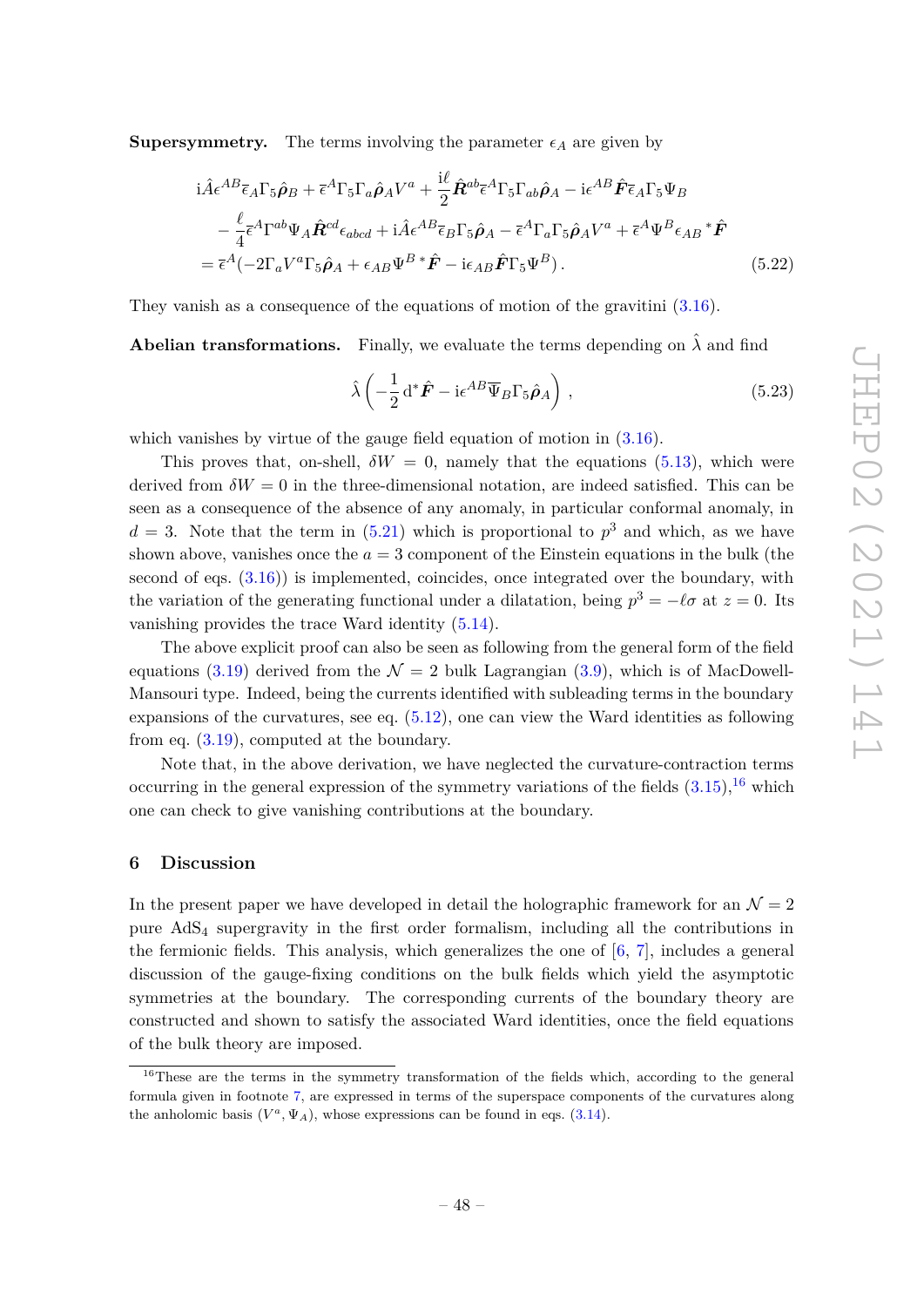Consistency of the holographic setup, in particular the finiteness of the quantum generating functional of the boundary theory, is shown to require the vanishing of the super-AdS curvatures computed at the boundary, which was proven in [27] to be a necessary condition for a consistent definition of the bulk supergravity. In particular, the vanishing of  $\hat{\mathbf{R}}^{ij}|_{\partial\mathcal{M}}$  determines the general expression of the super-Schouten tensor  $\mathcal{S}^i$  of the boundary theory, which generalizes the more familiar bosonic expression of standard gravity by the inclusion of gravitini bilinears, see eq. (4.28). The same applies to the superpartner of  $S<sup>i</sup>$ , namely the conformino. Working in the first order formalism, we are able to keep the full superconformal structure of the theory manifest in principle, even if only a part of it is realized as a symmetry of the theory on *∂*M, as the rest appears as a non-linear realization on *∂*M. Furthermore, an important role in our analysis is played by the supertorsion constraint  $\hat{\mathbf{R}}^a = 0$ , where  $\hat{\mathbf{R}}^a$  was defined in eq. (3.8), which determines the bulk spin connection. In particular, the radial component,  $\hat{\mathbf{R}}^3 = 0$ , of this condition poses general constraints on the sources of the boundary CFT. In the FG parametrization of the bulk background, that condition implies a non-vanishing antisymmetric component of the super-Schouten tensor, proportional to the gravitini bilinear  $\psi_{A+[\mu}\psi_{A-\nu]}$ , see eq. (4.23). This shows that in general the superconformal structure and the conformino field  $\psi_{A-\mu}$ pose an obstruction to the symmetrization of  $S_{\mu\nu}$ . For a special choice of background, for which  $\psi_{A-\mu} \propto \psi_{A+\mu}$ ,  $\overline{\psi}_{A+\mu} \psi_{A-\nu} = 0$  and the super-Schouten tensor becomes symmetric, i.e.  $S^i \wedge E_i = 0$ . This latter property restricts  $S^i$  to be proportional to  $E^i$ . The manifest SCFT symmetry is then broken to the symmetry of the chosen background which, in this case, is a maximally symmetric spacetime:  $AdS_3$   $(S^i \neq 0, \psi_{\pm \mu} \neq 0)$ ,  $dS_3$   $(S^i \neq 0, \psi_{\pm \mu} \neq 0)$  $\psi_{\pm\mu} = 0$ ) or Mink<sub>3</sub> ( $\psi_{-\mu} = S^i = 0$ ), and provides the vacuum of the boundary theory.<sup>17</sup> The three (super)algebras associated with the symmetries of these backgrounds are defined by suitable projections on the OSp(2|4) asymptotic symmetry group.

As far as the gauge fixing conditions are concerned, we refrain from imposing  $\gamma^{\mu}\psi_{\pm\mu} = 0$ in SCFT, having in mind generalizations of standard holography where this condition is relaxed in the boundary theory. This has a bearing on the radial gauge fixing condition on the gauge field. This generalization is needed in particular to apply the holographic analysis to the AVZ model [28] as boundary field theory, where the only propagating degrees of freedom are associated with a spin- $1/2$  field  $\chi$ , which is identified with the contraction  $\gamma^{\mu}\psi_{\mu}$  itself. This theory is naturally defined on an AdS<sub>3</sub> background. In [31] it was shown that the spinor  $\chi$  is actually the Nakanishi-Lautrup field associated with the covariant gauge fixing of the odd local symmetries in a three-dimensional Chern-Simons theory with gauge supergroup  $OSp(2|2) \times SO(2, 1)$ . This opens a window on the definition of the dual field theory of which the AVZ model provides an effective description. We shall pursue this objective in a future investigation. Other future directions of research would be an extension of the present analysis to  $\mathcal{N} > 2$  bulk supergravity, along the lines of [30], or the  $D > 4$  bulk dimensions where, for odd  $D$ , quantum anomalies would arise in a boundary SCFT. Furthermore, a generalization of the present work to the case where the FG choice of parametrization is relaxed, which would allow the full superconformal symmetry of the boundary theory to be linearly realized, will also be object of our investigation.

<sup>&</sup>lt;sup>17</sup>The AdS<sub>3</sub> and  $dS_3$  cases are distinguished by the sign of the proportionality factor between  $S^i$  and  $E^i$ .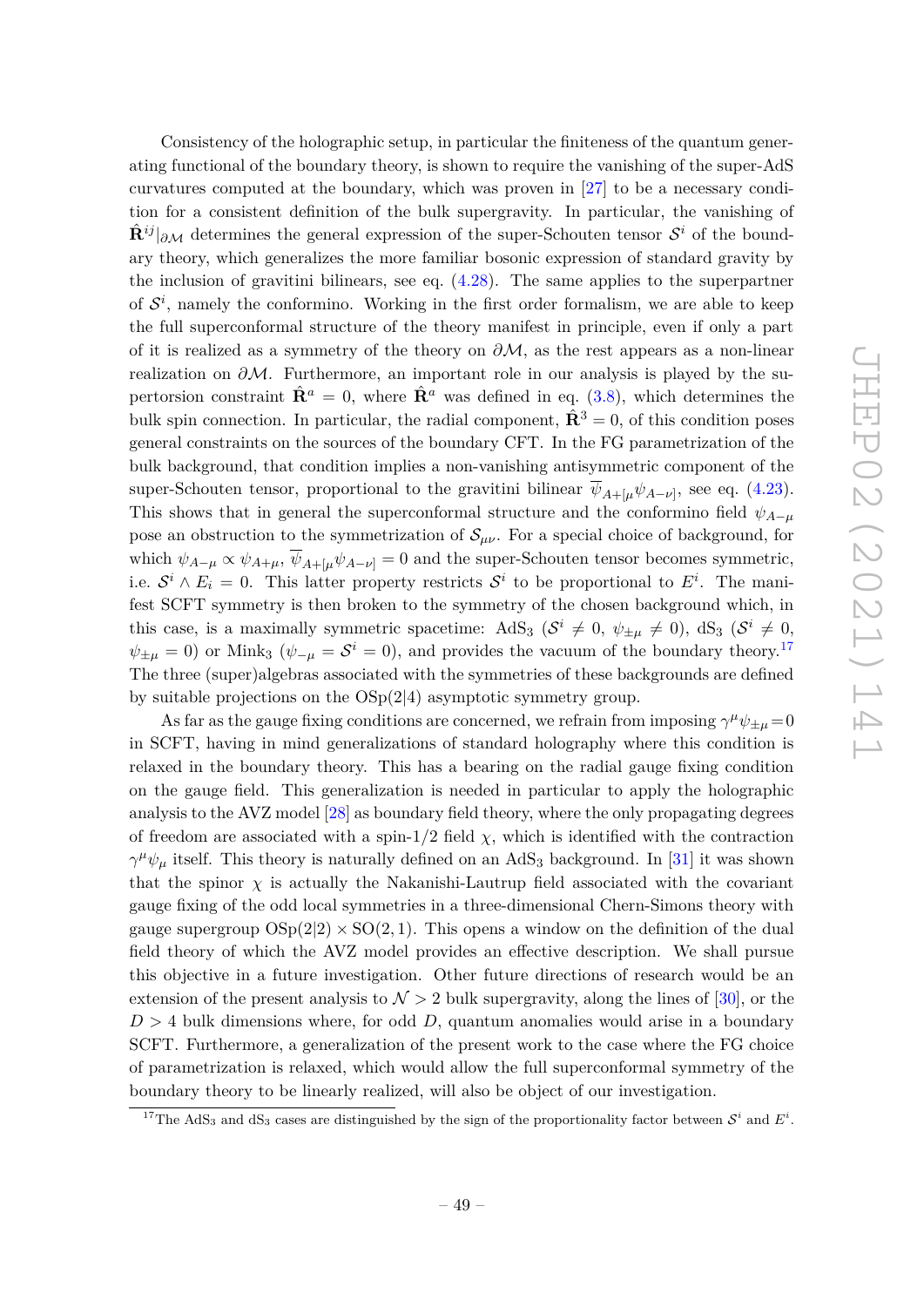#### **Acknowledgments**

We are grateful to Andrés Anabalón, Riccardo D'Auria, Stefan Theisen and Jorge Zanelli for many stimulating discussions. This work was funded in part by FONDECYT Grants  $N°1190533$  (O.M.) and  $N°1170765$  (R.O.), as well as VRIEA-PUCV Grant  $N°123.764$ . L.R. would like to thank the Department of Applied Science and Technology of the Polytechnic University of Turin and in particular Fabrizio Dolcini and Andrea Gamba, for financial support.

#### **A Conventions**

#### **A.1 Curvature conventions**

In our conventions, the bulk local coordinates are denoted by  $x^{\hat{\mu}} = (x^{\mu}, z)$  and the boundary coordinates by  $x^{\mu}$  ( $\mu = 0, \ldots 3$ ). In general, the hatted quantities always refer to the bulk and the non-hatted ones to the boundary placed at  $z = 0$ .

As respect to the connection and curvature conventions, apart from the hatted (bulk) ones  $\{\hat{\omega}, \hat{\Gamma}, \hat{\mathcal{R}}, \hat{R}, \hat{\rho}\}\$  and the non-hatted (boundary) ones  $\{\omega, \Gamma, \mathcal{R}, R, \rho\}\$ , the circle above  $\{\hat{\mathbf{R}}, \mathbf{R}, \hat{\boldsymbol{\rho}}, \rho\}$ , denotes that it is torsion-free and the bold symbol,  $\{\hat{\mathbf{R}}, \mathbf{R}, \hat{\boldsymbol{\rho}}, \rho\}$ , denotes that it is super-covariant. Here  $\{\hat{\rho}, \hat{\rho}, \rho, \rho\}$  correspond to the fermionic components of the supercurvatures. Similar notation applies for the Abelian supercurvatures  $\{F, \mathbf{F}, F, F\}$ where, furthermore, the Maxwell field strength on the boundary is denoted by  $\mathcal{F}$ .

Explicitly, we have in the bulk the Lorentz curvature 2-form  $\hat{\mathcal{R}}^{ab} = \frac{1}{2} \hat{\mathcal{R}}^{ab}_{\ \hat{\mu}\hat{\nu}} d x^{\hat{\mu}} \wedge d x^{\hat{\nu}}$ defined in terms of the bulk spin connection  $\hat{\omega}_{\hat{\mu}}^{ab}$ . Using the first vielbein postulate,

$$
\partial_{\hat{\mu}} V^a_{\ \hat{\nu}} + \hat{\omega}_{\hat{\mu}}^{ab} V_{b\hat{\nu}} = \hat{\Gamma}^{\hat{\lambda}}_{\hat{\nu}\hat{\mu}} V^a_{\ \hat{\lambda}} \,, \tag{A.1}
$$

it is mapped to the bulk curvature tensor,

$$
\hat{\mathcal{R}}^{\hat{\lambda}}_{\ \hat{\sigma}\hat{\mu}\hat{\nu}}(\hat{\Gamma}) = \hat{\mathcal{R}}^{ab}_{\ \hat{\mu}\hat{\nu}}(\hat{\omega})V^{\hat{\lambda}}_{\ a}V_{\hat{\sigma}b}\,,\tag{A.2}
$$

expressed in terms of the bulk affine connection  $\hat{\Gamma}^{\hat{\lambda}}_{\hat{\nu}\hat{\mu}}$ . The bulk AdS curvature 2-form is denoted by  $\hat{R}^{ab}$  and the super AdS curvature by  $\hat{\mathbf{R}}^{ab}$ .

On the other hand, on the boundary, the Lorentz curvature 2-form is  $\mathcal{R}^{ij} = \frac{1}{2} \mathcal{R}^{ij}{}_{\mu\nu}$  $dx^{\mu} \wedge dx^{\nu}$ , from which we can obtain  $\mathcal{R}^{\lambda}_{\sigma\mu\nu}(\Gamma) = \mathcal{R}^{ij}_{\mu\nu}(\omega) E^{\lambda}_{i} E_{\sigma j}$ , where  $\Gamma^{\lambda}_{\nu\mu}$  and  $\omega^{ij}_{\mu}$ are the (torsionful) affine and spin connection, respectively. The boundary AdS curvature 2-form is  $R^{ij}$  and the super AdS curvarure  $\mathbf{R}^{ij}$ . Similarly, the torsionless quantities on the boundary are  $\mathcal{R}^{\lambda\sigma}{}_{\mu\nu} = \mathcal{R}^{ij}{}_{\mu\nu} E^{\lambda}{}_{i} E^{\sigma}{}_{j}$ , where the corresponding Levi-Civita connections are  $\mathring{\Gamma}_{\nu\mu}^{\lambda}$  and  $\mathring{\omega}_{\mu}^{ij}$ .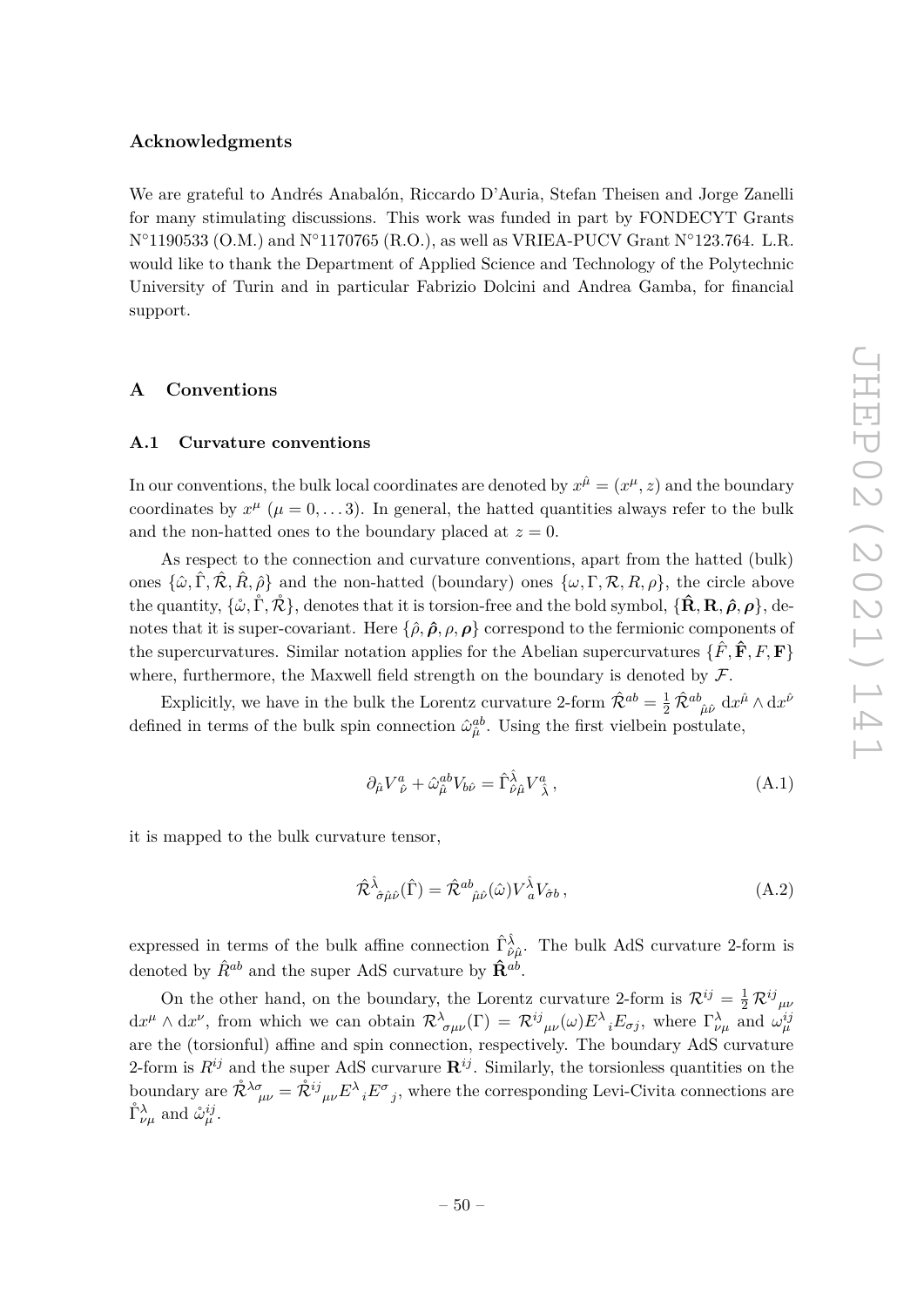In the following list, we summarize different Lorentz and AdS (super)curvatures and the places where they appear for the first time in the text.

#### **Pure gravity.**

 $d = 3$ 

In (2.3):  $\mathring{\mathcal{R}}^{\mu}_{\ \nu\lambda\sigma}$  torsionless Lorentz curvature of  $\mathring{\Gamma}^{\mu}_{\nu\lambda} = \mathring{\Gamma}^{\mu}_{\nu\lambda}(g_{(0)})$ 

In (2.21):  $\mathring{\Gamma}_{\nu\lambda}^{\mu}(g)$  *z*-dependent affine Levi-Civita

In  $(2.27)$ :  $\mathring{\mathcal{R}}^{ij}$  torsionless Lorentz curvature of  $\mathring{\omega}^{ij}$ 

#### $D = 4$

In  $(2.6)$ :  $\hat{R}^{ab}$  AdS curvature of  $\hat{\omega}^{ab}$ 

After (2.6):  $\hat{\mathcal{R}}^{ab}$  Lorentz curvature of  $\hat{\omega}^{ab}$ 

In  $(2.20)$ :  $\hat{\Gamma}^{\hat{\lambda}}_{\hat{\nu}\hat{\mu}}$  affine connection

#### **Supergravity.**

 $d = 3$ 

- In (4.16):  $\mathcal{R}^{\mu}_{\ \nu\lambda\sigma}$  torsionful Lorentz curvature of  $\Gamma^{\lambda}_{\ \mu\nu}$
- In (4.18):  $\mathring{\mathcal{R}}^{\mu}{}_{\nu\lambda\sigma}$  torsionless Lorentz curvature of  $\mathring{\Gamma}^{\lambda}{}_{\mu\nu}$

In (4.26):  $\mathcal{R}^{ij}$  torsionful Lorentz curvature of  $\omega^{ij}$ 

- In (4.28):  $\mathcal{R}^{\mu}_{\ \nu\lambda\sigma}$  torsionful Lorentz curvature of  $\Gamma^{\lambda}_{\ \mu\nu}$
- In (5.6): **R***ij* boundary AdS supercurvature

$$
D=4
$$

- In  $(3.7)$ :  $\hat{\mathcal{R}}^{ab}$  Lorentz curvature of  $\hat{\omega}^{ab}$
- In  $(3.8)$ :  $\hat{\mathbf{R}}^{ab}$  super-AdS curvature
- In  $(4.30)$ :  $\tilde{R}^{ab}{}_{cd}$  rheonomic parametrization of the supercurvature

#### **A.2 Gamma matrices and spinor conventions**

In the present paper we follow the notation of [30]. The four-dimensional  $4 \times 4$  gamma matrices  $\Gamma^a$  ( $a = 0, 1, 2, 3$ ) satisfy the Clifford algebra

$$
\{\Gamma^a, \Gamma^b\} = 2\kappa^{ab} , \quad \kappa^{ab} = \text{diag}(+,-,-,-) \,, \tag{A.3}
$$

and the fifth matrix is defined by

$$
\Gamma_5 = i \Gamma^0 \Gamma^1 \Gamma^2 \Gamma^3. \tag{A.4}
$$

They have the properties

$$
(\Gamma^i)^{\dagger} = \Gamma^0 \Gamma^i \Gamma^0, \qquad (\Gamma_5)^{\dagger} = \Gamma_5, \tag{A.5}
$$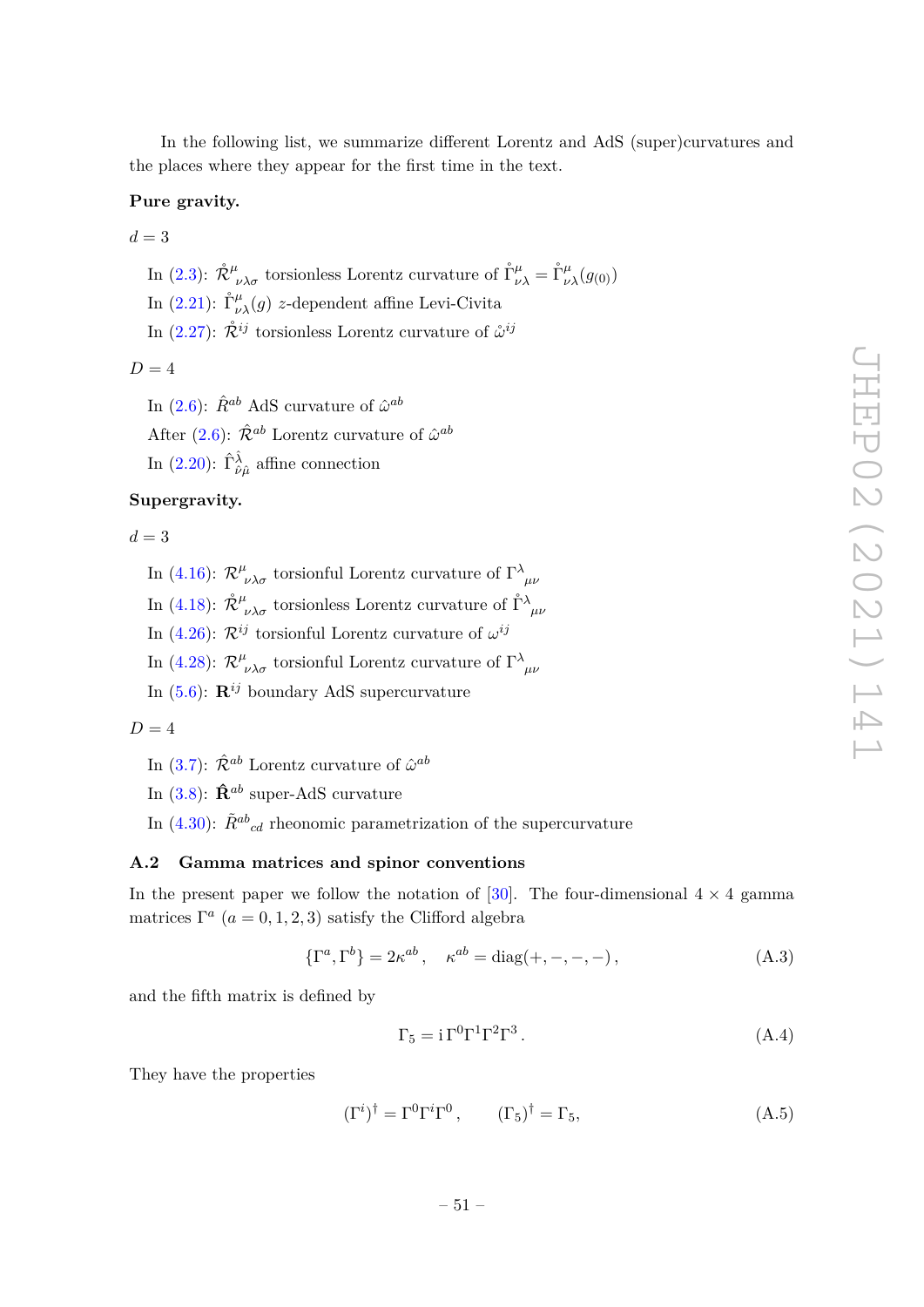and they satisfy the identity

$$
\frac{1}{2} \epsilon_{abcd} \Gamma^{cd} = i \Gamma_{ab} \Gamma_5 , \qquad (A.6)
$$

where

$$
\Gamma^{a_1 \cdots a_n} = \Gamma^{[a_1 \cdots a_n]} \equiv \begin{cases} \frac{1}{2} [\Gamma^{a_1}, \Gamma^{a_2 \cdots a_n}], & \text{for even } n, \\ \frac{1}{2} {\{\Gamma^{a_1}, \Gamma^{a_2 \cdots a_n}\}}, & \text{for odd } n. \end{cases}
$$
 (A.7)

We can also define the charge conjugation matrix *C* that determines the symmetry properties of the gamma matrices,

$$
C = \Gamma^0, \qquad C\Gamma^a C^{-1} = -(\Gamma^a)^T.
$$
\n(A.8)

From this condition, we can derive a general property of the antisymmetric product of *k* gamma matrices as

$$
(C\Gamma^{a_1...a_k})^T = -(-1)^{\frac{k(k+1)}{2}} C\Gamma^{a_1...a_k}.
$$
 (A.9)

Furthermore, the following identity holds for the gamma matrices in any *D* dimensions [39, 40]

$$
\Gamma^{a_1...a_n c_1...c_q} \Gamma_{c_1...c_q b_1...b_m} = \sum_{k=0}^{\inf(n,m)} c_k(q,n,m) \, \delta_{[b_1}^{[a_1} \dots \delta_{b_k}^{a_k} \Gamma^{a_{k+1}...a_n]}_{b_{k+1}...b_m]}, \tag{A.10}
$$

where the coefficients reads

$$
c_k(q,n,m) = (-1)^{\frac{1}{2}q(q-1)+\frac{k}{2}[k-(-1)^{n-1}]} \binom{n}{k} \binom{m}{k} q! k! \binom{D-n-m+k}{q}.
$$
 (A.11)

It is convenient to introduce the  $2 \times 2$  gamma matrices  $\gamma^i$  ( $i = 0, 1, 2$ ) that are the elements of the  $d = 3$  Clifford algebra

$$
\{\gamma^i, \gamma^j\} = 2\kappa^{ij}, \qquad \kappa^{ij} = \text{diag}(+,-,-)\,. \tag{A.12}
$$

The  $D = 4$  gamma matrices can be represented in terms of these  $d = 3$  gamma matrices as

$$
\Gamma^{i} = \sigma_{1} \otimes \gamma^{i}, \quad \gamma^{0} = \sigma_{2}, \quad \gamma^{1} = i\sigma_{1}, \quad \gamma^{2} = i\sigma_{3},
$$
  

$$
\Gamma^{3} = i\sigma_{3} \otimes \mathbf{1}, \quad \Gamma_{5} = i\Gamma^{0}\Gamma^{1}\Gamma^{2}\Gamma^{3} = -\sigma_{2} \otimes \mathbf{1} = \begin{pmatrix} 0 & i\mathbb{1}_{2} \\ -i\mathbb{1}_{2} & 0 \end{pmatrix}.
$$
 (A.13)

An identity often used in the text is

$$
\gamma^{i}\gamma^{j} = \kappa^{ij} + i\,\epsilon^{ijk}\,\gamma_{k}\,, \qquad \epsilon^{012} = 1\,, \tag{A.14}
$$

that implies

$$
\gamma^{ij} = i \,\epsilon^{ijk} \,\gamma_k \,, \qquad \gamma^{ij} \equiv \frac{1}{2} \left[ \gamma^i, \gamma^j \right]. \tag{A.15}
$$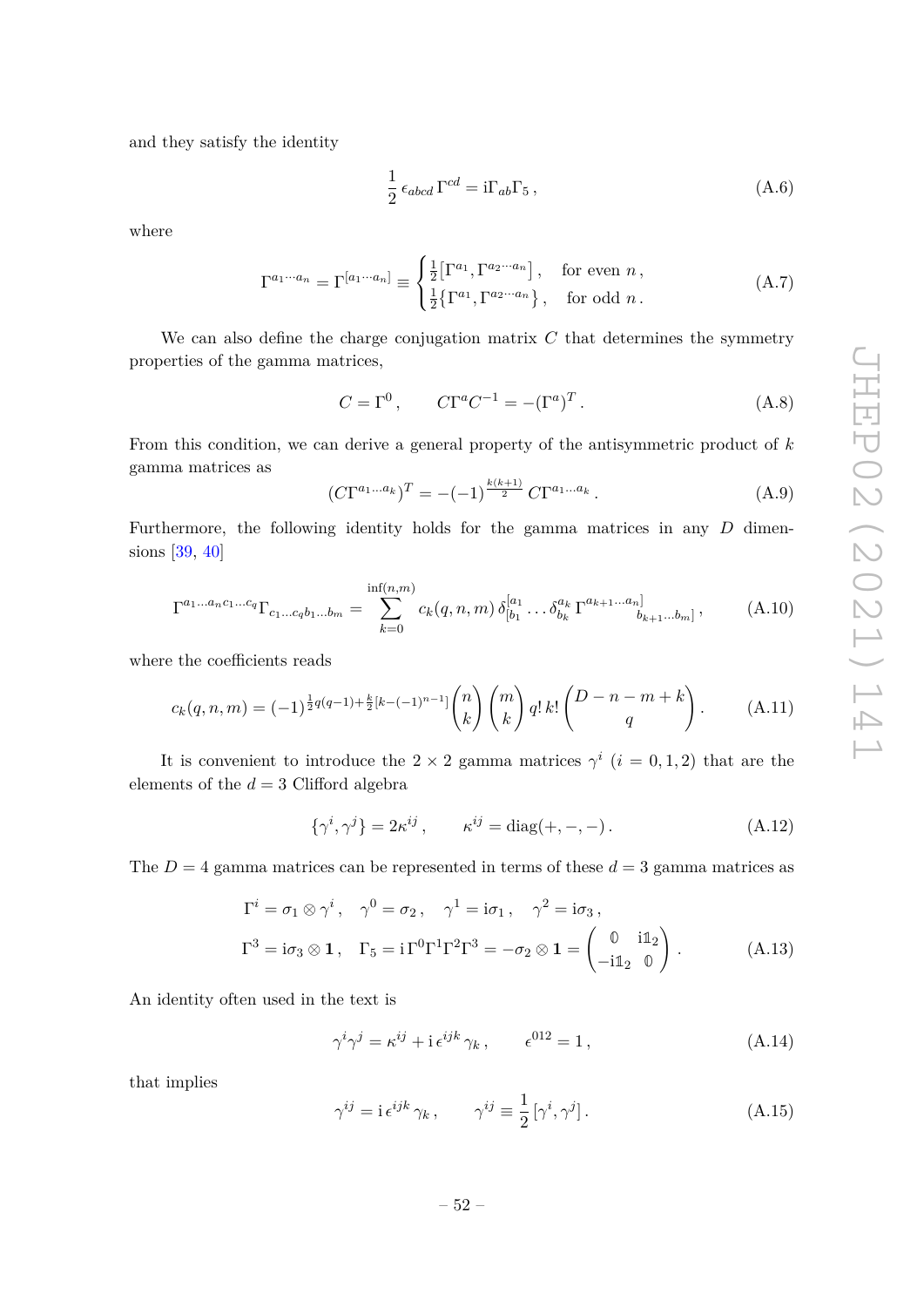Let us now focus on the spinor conventions. The Majorana 4-spinor 1-form  $\Psi =$  $\Psi_{\hat{\mu}} dx^{\hat{\mu}}$  has Grassmannian components  $\Psi_{\hat{\mu}}$ . Using the symmetry properties of the gamma matrices  $(A.8)$ , we obtain the following ones for the fermionic bilinears,

$$
\overline{\Psi}_{A\hat{\mu}}\Psi_{B\hat{\nu}} = \overline{\Psi}_{B\hat{\nu}}\Psi_{A\hat{\mu}}, \qquad \overline{\Psi}_{A\hat{\mu}}\Gamma_5\Psi_{B\hat{\nu}} = \overline{\Psi}_{B\hat{\nu}}\Gamma_5\Psi_{A\hat{\mu}}, \n\overline{\Psi}_{A\hat{\mu}}\Gamma^a\Psi_{B\hat{\nu}} = -\overline{\Psi}_{B\hat{\nu}}\Gamma^a\Psi_{A\hat{\mu}}, \qquad \overline{\Psi}_{A\hat{\mu}}\Gamma^a\Gamma_5\Psi_{B\hat{\nu}} = \overline{\Psi}_{B\hat{\nu}}\Gamma^a\Gamma_5\Psi_{A\hat{\mu}}, \n\overline{\Psi}_{A\hat{\mu}}\Gamma^{ab}\Psi_{B\hat{\nu}} = -\overline{\Psi}_{B\hat{\nu}}\Gamma^{ab}\Psi_{A\hat{\mu}}, \qquad (\text{A.16})
$$

In view of the application to the holographic duality, it is convenient to choose a gamma matrix basis where only Lorentz invariance in  $d = 3$  dimensions is manifest, where the radial matrix  $\Gamma^3$  is associated with the generator  $T_0$  of the  $\text{SO}(1,1)$  group given by eq. (5.2). Then, for our purposes, it is useful to decompose the four-spinor  $\Psi$  in eigenmodes  $\Psi_{\pm}$  of the matrix  $\Gamma^3$ ,

$$
\Gamma^3 \Psi_{\pm} = \pm i \Psi_{\pm} \,, \tag{A.17}
$$

where the projectors and the corresponding projections are given by

$$
\mathbb{P}_{\pm} = \frac{\mathbb{1} \mp i\Gamma^3}{2} \quad \Rightarrow \quad \mathbb{P}_{\pm}\Psi_{\pm} = \Psi_{\pm} \,, \quad \overline{\Psi}_{\pm} = \overline{\Psi}_{\pm}\mathbb{P}_{\mp} \,. \tag{A.18}
$$

Furthermore, in order to find chiral components of the fermionic expressions, we list the following useful identities,

$$
\mathbb{P}_{\pm} \Gamma^3 = \pm i \mathbb{P}_{\pm} , \qquad \mathbb{P}_{\pm} \Gamma_{ij} = \Gamma_{ij} \mathbb{P}_{\pm} ,
$$
  
\n
$$
\mathbb{P}_{\pm} \Gamma_i = \Gamma_i \mathbb{P}_{\mp} , \qquad \mathbb{P}_{\pm} \Gamma_{i3} = \pm i \Gamma_i \mathbb{P}_{\mp} ,
$$
  
\n(A.19)

as well as

$$
\mathbb{P}_{\pm}\Gamma_5 = \Gamma_5 \mathbb{P}_{\mp} \,. \tag{A.20}
$$

When the chiral spinors are involved, the fermionic bilinears have only the following nonvanishing terms

$$
\overline{\Psi}_{\hat{\mu}}\Psi_{\hat{\nu}} = \overline{\Psi}_{\hat{\mu}+}\Psi_{\hat{\nu}-} + \overline{\Psi}_{\hat{\mu}-}\Psi_{\hat{\nu}+}, \n\overline{\Psi}_{\hat{\mu}}\Gamma^{3}\Psi_{\hat{\nu}} = i\overline{\Psi}_{\hat{\mu}-}\Psi_{\hat{\nu}+} - i\overline{\Psi}_{\hat{\mu}+}\Psi_{\hat{\nu}-}, \n\overline{\Psi}_{\hat{\mu}}\Gamma^{i}\Psi_{\hat{\nu}} = \overline{\Psi}_{\hat{\mu}+}\Gamma^{i}\Psi_{\hat{\nu}+} + \overline{\Psi}_{\hat{\mu}-}\Gamma^{i}\Psi_{\hat{\nu}-}, \n\overline{\Psi}_{\hat{\mu}}\Gamma^{i}\Gamma^{3}\Psi_{\hat{\nu}} = i\overline{\Psi}_{\hat{\mu}+}\Gamma^{i}\Psi_{\hat{\nu}+} - i\overline{\Psi}_{\hat{\mu}-}\Gamma^{i}\Psi_{\hat{\nu}-}, \n\overline{\Psi}_{\hat{\mu}}\Gamma^{ij}\Psi_{\hat{\nu}} = \overline{\Psi}_{\hat{\mu}+}\Gamma^{ij}\Psi_{\hat{\nu}-} + \overline{\Psi}_{\hat{\mu}-}\Gamma^{ij}\Psi_{\hat{\nu}+}, \n\overline{\Psi}_{\hat{\mu}}\Gamma^{ij}\Gamma^{3}\Psi_{\hat{\nu}} = i\overline{\Psi}_{\hat{\mu}-}\Gamma^{ij}\Psi_{\hat{\nu}+} - i\overline{\Psi}_{\hat{\mu}+}\Gamma^{ij}\Psi_{\hat{\nu}-}, \n\overline{\Psi}_{\hat{\mu}}\Gamma_{5}\Psi_{\hat{\nu}} = \overline{\Psi}_{\hat{\mu}+}\Gamma_{5}\Psi_{\hat{\nu}+} + \overline{\Psi}_{\hat{\mu}-}\Gamma_{5}\Psi_{\hat{\nu}-}, \n\overline{\Psi}_{\hat{\mu}}\Gamma_{5}\Gamma^{3}\Psi_{\hat{\nu}} = i\overline{\Psi}_{\hat{\mu}+}\Gamma^{i}\Gamma_{5}\Psi_{\hat{\nu}-} + \overline{\Psi}_{\hat{\mu}-}\Gamma^{i}\Gamma_{5}\Psi_{\hat{\nu}+}, \n\overline{\Psi}_{\hat{\mu}}\Gamma^{i}\Gamma_{5}\Psi_{\hat{\nu}} = \overline{\Psi}_{\hat{\mu}+}\Gamma^{i}\Gamma_{5}\Psi_{\hat{\nu}+} + \overline{\Psi}_{\hat{\mu}-}\Gamma^{i}\Gamma_{5}\Psi_{\hat{\nu}-}, \n\overline{\Psi}_{\hat{\mu}}\Gamma^{i}\Gamma_{5}\Gamma^{3}\Psi_{\hat{\nu
$$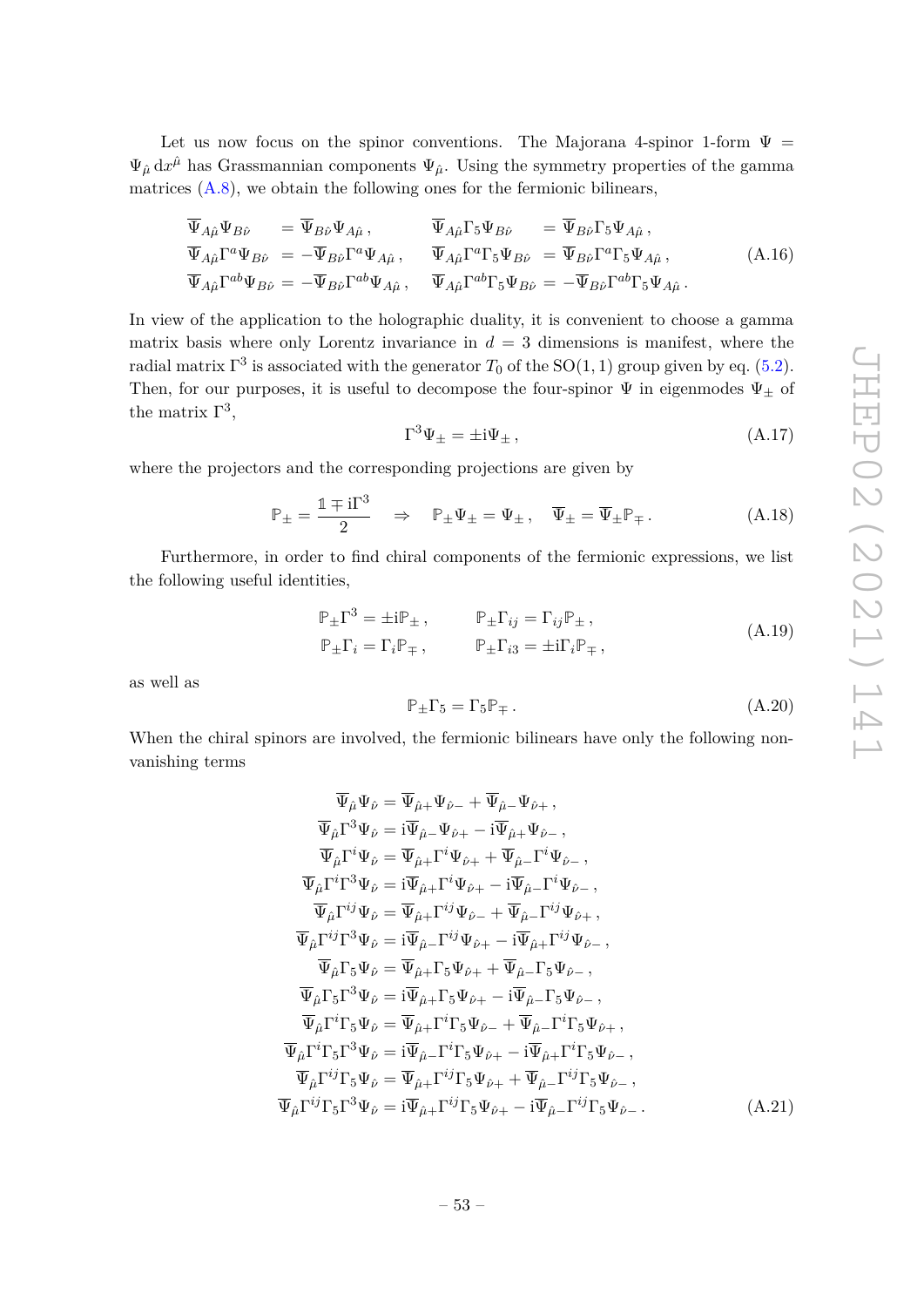In the context of holography, only the radial decomposition (with respect to  $\Gamma^3$ ) is relevant and used to define the chiral componets. We do not use the Weyl decomposition of the four-spinor with respect to  $\Gamma_5$ .

Finally, let us list the three-dimensional Fierz identities used in the main text,

$$
\psi_{A+}\overline{\zeta}_{B+} = -\frac{1}{4}\delta_{AB}\left(\overline{\psi}_{+}^{C}\zeta_{C+}\right) - \frac{1}{4}\epsilon_{AB}\epsilon^{CD}\left(\overline{\psi}_{C+}\zeta_{D+}\right) \n+ \frac{1}{4}\delta_{AB}\gamma_{i}\left(\overline{\psi}_{+}^{C}\gamma^{i}\zeta_{C+}\right) + \frac{1}{4}\epsilon_{AB}\epsilon^{CD}\gamma_{i}\left(\overline{\psi}_{C+}\gamma^{i}\zeta_{D+}\right) ,\n\psi_{A+}\overline{\psi}_{B+} = -\frac{1}{4}\epsilon_{AB}\epsilon^{CD}\left(\overline{\psi}_{C+}\psi_{D+}\right) + \frac{1}{4}\delta_{AB}\gamma_{i}\left(\overline{\psi}_{+}^{C}\gamma^{i}\psi_{C+}\right) ,
$$
\n(A.22)

with the following convention for the  $SO(2)$  invariant tensor

$$
\epsilon_{AB} = \epsilon^{AB} = \begin{pmatrix} 0 & 1 \\ -1 & 0 \end{pmatrix}, \qquad A, B, \dots = 1, 2.
$$
 (A.23)

#### **B Asymptotic expansions**

#### **B.1 Spin connection**

In pure AdS<sub>4</sub> gravity, a spin connection  $\mathring{\omega}_{\hat{\mu}}^{ab}(x, z)$  satisfies the torsion constraint  $\hat{T}^a_{\hat{\mu}\hat{\nu}} =$  $\mathring{\mathcal{D}}_{\hat{\mu}}V^a_{\ \hat{\nu}} - \mathring{\mathcal{D}}_{\hat{\nu}}V^a_{\ \hat{\mu}} = 0$ , see eq. (2.21). If we use  $\mathring{\omega}_{\hat{\mu}}^{ab}$  as a reference spin connection on spacetime also in the supersymmetric case, where the vielbein satisfies instead the supertorsion constraint  $\mathbf{\hat{R}}_{\hat{\mu}\hat{\nu}}^a = \hat{\mathcal{D}}_{\hat{\mu}} V_{\hat{\nu}}^a - \hat{\mathcal{D}}_{\hat{\nu}} V_{\hat{\mu}}^a - i \overline{\Psi}_{A[\hat{\mu}} \Gamma^a \Psi_{A\hat{\nu}}] = 0$  given by eq. (3.8), then the contribution of the fermions (gravitini and conformini) in the supertorsion can be taken into account as contorsion on spacetime,

$$
\hat{\omega}^{ab} = \mathring{\omega}^{ab} + C^{ab}, \quad C^{ab} = C^{ab}_{\ \hat{\mu}} dx^{\hat{\mu}}.
$$
\n(B.1)

We now evaluate how the fermions contribute to the contorsion using the condition of vanishing supertorsion. From the decomposition  $\hat{\mathcal{D}}_{\hat{\mu}} V^a_{\hat{\nu}} = \mathring{\mathcal{D}}_{\hat{\mu}} V^a_{\hat{\nu}} + C^a_{\hat{\nu}\hat{\mu}}$ , we find

$$
\hat{\mathbf{R}}^a_{\hat{\mu}\hat{\nu}} = 0 \quad \Leftrightarrow \quad C_{\hat{\lambda}[\hat{\mu}\hat{\nu}]} = -\frac{\mathrm{i}}{2} \,\overline{\Psi}^A_{\hat{\mu}} \Gamma_{\hat{\lambda}} \Psi_{A\hat{\nu}} \,. \tag{B.2}
$$

The solution is

$$
C_{\hat{\lambda}\hat{\mu}\hat{\nu}} = \frac{i}{2} \overline{\Psi}_{\hat{\lambda}}^A \Gamma_{\hat{\mu}} \Psi_{A\hat{\nu}} - \frac{i}{2} \overline{\Psi}_{\hat{\mu}}^A \Gamma_{\hat{\lambda}} \Psi_{A\hat{\nu}} + \frac{i}{2} \overline{\Psi}_{\hat{\lambda}}^A \Gamma_{\hat{\nu}} \Psi_{A\hat{\mu}}, \tag{B.3}
$$

which can be restated in the following way

$$
C^{ab}_{\ \hat{\mu}} = \frac{i}{2} V^{\hat{\nu}a} \overline{\Psi}_{\hat{\nu}}^A \Gamma^b \Psi_{A\hat{\mu}} - \frac{i}{2} V^{\hat{\nu}b} \overline{\Psi}_{\hat{\nu}}^A \Gamma^a \Psi_{A\hat{\mu}} + \frac{i}{2} V^{\hat{\nu}a} V^{\hat{\lambda}b} V_{c\hat{\mu}} \overline{\Psi}_{\hat{\nu}}^A \Gamma^c \Psi_{A\hat{\lambda}}.
$$
 (B.4)

Note that, since  $\overline{\Psi}^A_{\hat{\nu}}\Gamma^c\Psi_{A\hat{\lambda}} = -\overline{\Psi}^A_{\hat{\lambda}}\Gamma^c\Psi_{A\hat{\nu}},$  the tensor  $C^{ab}_{\ \hat{\mu}}$  is explicitly antisymmetric in  $[ab].$ 

To determine a radial dependence of the spin connection as it approaches to the boundary, we express each component of the contorsion in terms of the fermionic fields regular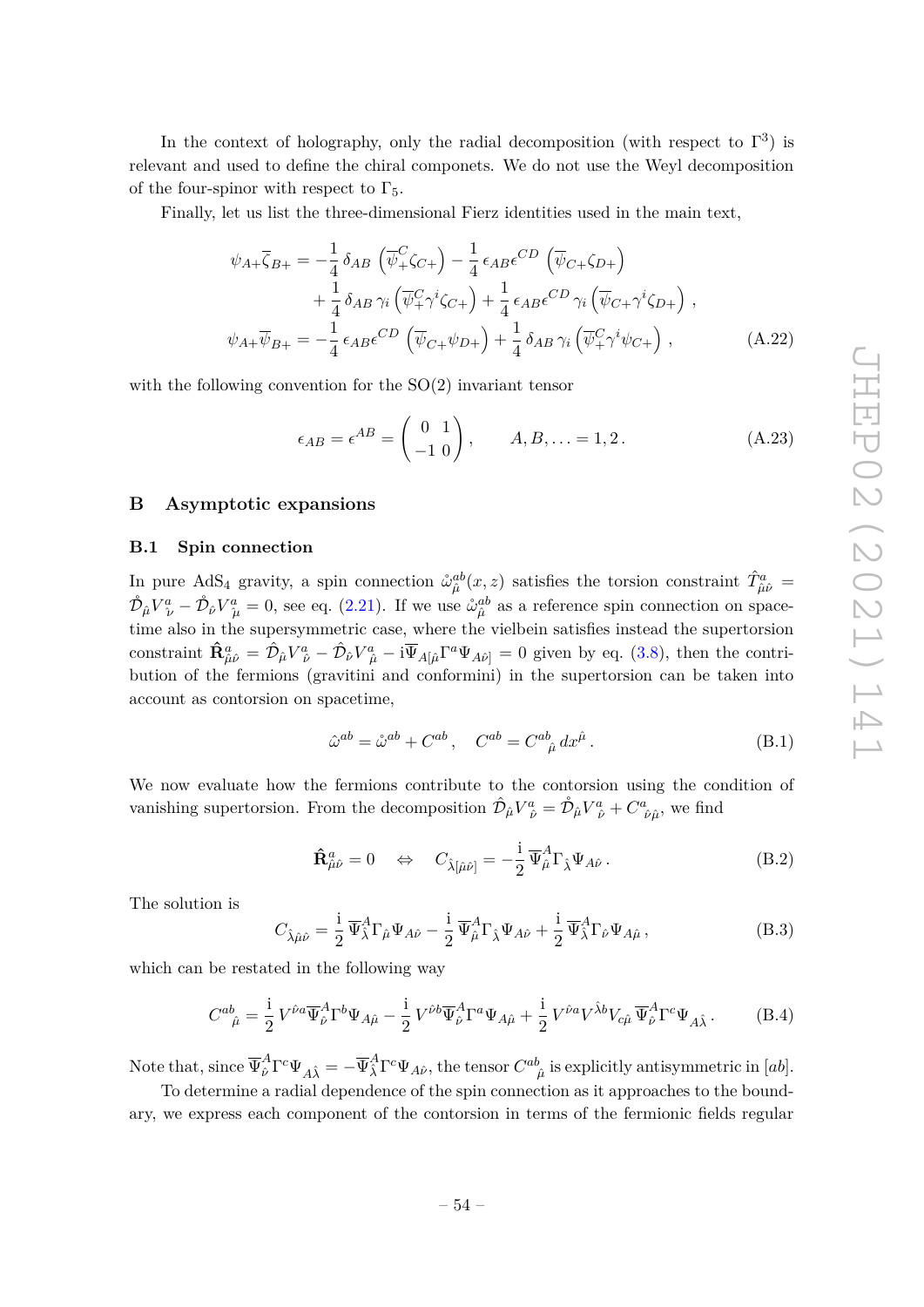on *∂*M<sup>4</sup> and obtain

$$
C^{i3}_{\ z} = \hat{E}^{\mu i} \left( \overline{\varphi}_{+\mu}^{A} \varphi_{A-z} - \frac{z^{2}}{\ell^{2}} \overline{\varphi}_{-\mu}^{A} \varphi_{A+z} \right) + \frac{i}{2} \left( \overline{\varphi}_{-z}^{A} \Gamma^{i} \varphi_{A-z} + \frac{z^{2}}{\ell^{2}} \overline{\varphi}_{+z}^{A} \Gamma^{i} \varphi_{A+z} \right),
$$
  
\n
$$
C^{i j}_{\ z} = \frac{i z}{\ell} \hat{E}^{\mu [i} \left( \overline{\varphi}_{+\mu}^{A} \Gamma^{j]} \varphi_{A+z} + \overline{\varphi}_{-\mu}^{A} \Gamma^{j]} \varphi_{A-z} \right) + \frac{z}{2\ell} \hat{E}^{\mu i} \hat{E}^{\nu j} \left( \overline{\varphi}_{-\mu}^{A} \varphi_{A+\nu} - \overline{\varphi}_{+\mu}^{A} \varphi_{A-\nu} \right),
$$
  
\n
$$
C^{i3}_{\ \mu} = \frac{z}{2\ell} \hat{E}^{\nu i} \left( \overline{\varphi}_{+\nu}^{A} \varphi_{A-\mu} - \overline{\varphi}_{-\nu}^{A} \varphi_{A+\mu} \right) + \frac{iz}{2\ell} \left( \overline{\varphi}_{+z}^{A} \Gamma^{i} \varphi_{A+\mu} + \overline{\varphi}_{-z}^{A} \Gamma^{i} \varphi_{A-\mu} \right)
$$
  
\n
$$
- \frac{iz}{2\ell} \hat{E}^{\nu i} \hat{E}_{j\mu} \left( \overline{\varphi}_{+\nu}^{A} \Gamma^{j} \varphi_{A+z} + \overline{\varphi}_{-\nu}^{A} \Gamma^{j} \varphi_{A-z} \right),
$$
  
\n
$$
C^{i j}_{\ \mu} = i \hat{E}^{\nu [i} \left( \overline{\varphi}_{+\nu}^{A} \Gamma^{j]} \varphi_{A+\mu} + \frac{z^{2}}{\ell^{2}} \overline{\varphi}_{-\nu}^{A} \Gamma^{j]} \varphi_{A-\mu} \right) + \frac{i}{2} \hat{E}^{\nu i} \hat{E}^{\lambda j} \hat{E}_{k\mu} \left( \overline{\varphi}_{+\nu}^{A} \Gamma^{k} \varphi_{A+\lambda} + \frac
$$

From eq. (2.21), we find for the full spin-connection

$$
\hat{\omega}_{z}^{i3} = \left(\overline{\varphi}_{+}^{Ai} + \frac{i}{2}\overline{\varphi}_{-z}^{A}\Gamma^{i}\right)\varphi_{A-z} + \frac{z^{2}}{\ell^{2}}\left(-\overline{\varphi}_{-}^{Ai} + \frac{i}{2}\overline{\varphi}_{+z}^{A}\Gamma^{i}\right)\varphi_{A+z},
$$
  
\n
$$
\hat{\omega}_{z}^{ij} = \frac{z}{\ell}\left(i\overline{\varphi}_{+}^{A[i}\Gamma^{j]}\varphi_{A+z} + i\overline{\varphi}_{-}^{A[i}\Gamma^{j]}\varphi_{A-z} + \overline{\varphi}_{-}^{A[i}\varphi_{A+}^{j]}\right),
$$
  
\n
$$
\hat{\omega}_{\mu}^{i3} = \frac{1}{z}\hat{E}^{i}{}_{\mu} - \frac{1}{2}k_{\mu\nu}\hat{E}^{\nu i} + \frac{z}{2\ell}\left(\overline{\varphi}_{+}^{Ai}\varphi_{A-\mu} - \overline{\varphi}_{-}^{Ai}\varphi_{A+\mu} + i\overline{\varphi}_{+z}^{A}\Gamma^{i}\varphi_{A+\mu} - i\overline{\varphi}_{+}^{Ai}\Gamma_{\mu}\varphi_{A+z} + i\overline{\varphi}_{-z}^{A}\Gamma^{i}\varphi_{A-\mu} - i\overline{\varphi}_{-}^{Ai}\Gamma_{\mu}\varphi_{A-z}\right),
$$
  
\n
$$
\hat{\omega}_{\mu}^{ij} = \hat{\omega}_{\mu}^{ij} + i\overline{\varphi}_{+}^{A[i}\Gamma^{j]}\varphi_{A+\mu} + \frac{i}{2}\overline{\varphi}_{+}^{Ai}\Gamma_{\mu}\varphi_{A+}^{j} + \frac{z^{2}}{\ell^{2}}\left(i\overline{\varphi}_{-}^{A[i}\Gamma^{j]}\varphi_{A-\mu} + \frac{i}{2}\overline{\varphi}_{-}^{Ai}\Gamma_{\mu}\varphi_{A-}^{j}\right).
$$
  
\n(B.6)

Therefore the  $\mathcal{O}(1/z)$  term of the connection is not modified by the fermions. This is consistent with the asymptotically AdS behaviour of the extrinsic curvature, being proportional to the induced metric thanks to this fact.

The most general gauge fixing, with  $\Psi_{\pm z} \neq 0$ , is

$$
\hat{\omega}_z^{i3} = w^i(x, z), \n\hat{\omega}_z^{ij} = \frac{z}{\ell} w^{ij}(x, z),
$$
\n(B.7)

where  $w^i, w^{ij} = \mathcal{O}(1)$  and the boundary fields are

$$
\hat{\omega}_{\mu}^{i3} = \frac{1}{z} E^{i}_{\ \mu} - \frac{z}{\ell^{2}} \tilde{S}^{i}_{\ \mu} - \frac{2z^{2}}{\ell^{3}} \tilde{\tau}^{i}_{\ \mu} + \mathcal{O}(z^{3}), \n\hat{\omega}_{\mu}^{ij} = \omega_{\mu}^{ij} + \frac{z}{\ell} \omega_{\mu(1)}^{ij} + \frac{z^{2}}{\ell^{2}} \omega_{(2)\mu}^{ij} + \frac{z^{3}}{\ell^{3}} \omega_{(3)\mu}^{ij} + \mathcal{O}(z^{4}),
$$
\n(B.8)

where now  $S^i_{\mu} \neq \tilde{S}^i_{\mu}, \tau^i_{\mu} \neq \tilde{\tau}^i_{\mu}$  and  $\omega^{ij}_{\mu} \neq \tilde{\omega}^{ij}_{\mu}$ .

As particular cases, let us notice that when  $\Psi_{-z}^{A} = 0$  and  $\Psi_{+z}^{A} \neq 0$ , the behaviour (B.6) yields  $w^i = \mathcal{O}(z^2)$  and all other components remain the same. Furthermore, if we set to zero both components  $\Psi_{\pm z}^A = 0$ , we have  $w^i = 0$  exactly.

This behaviour of  $w^i$  and  $w^{ij}$  that we just described is summarized in the table (4.12).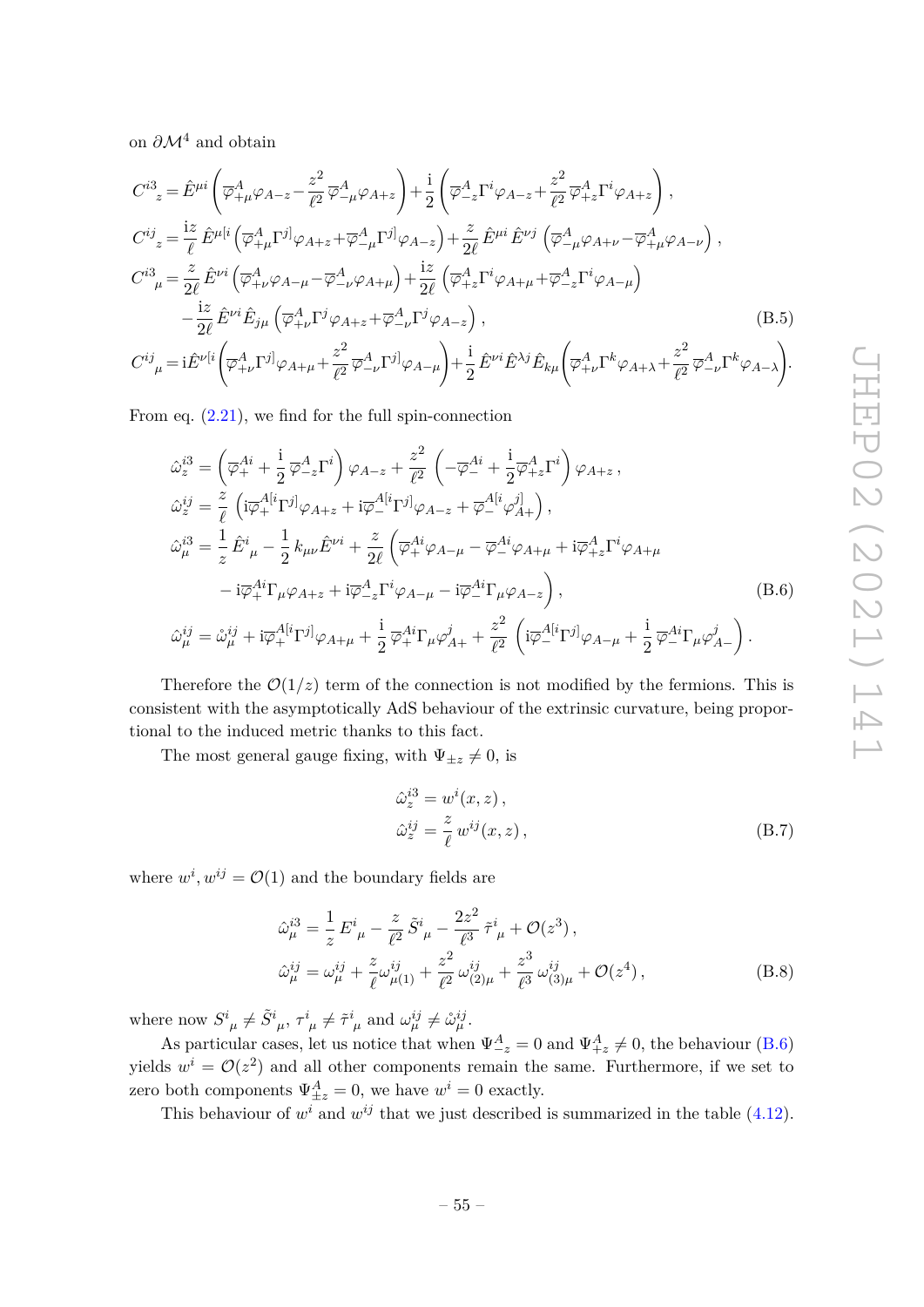#### **B.2 The supercurvatures**

In this subsection we evaluate, for the most general gauge fixings, the first contributions in the asymptotic expansion of the super field strengths, decomposing them with respect to a world-volume basis on the four-dimensional spacetime. Let us generically denote by  $\hat{\mathbf{R}}^{\Lambda} = {\hat{\mathbf{R}}^{ab}, \hat{\mathbf{R}}^a, \hat{\boldsymbol{\rho}}^A, \hat{\mathbf{F}}}$  the supercurvature 2-form field strengths given by eq. (3.8) and further discussed in eq.  $(5.1)$  of subsection  $5.1$ ,

$$
\hat{\mathbf{R}}^{\Lambda} = \frac{1}{2} \,\hat{\mathbf{R}}^{\Lambda}_{\hat{\mu}\hat{\nu}} \, dx^{\hat{\mu}} \wedge dx^{\hat{\nu}} = \frac{1}{2} \,\hat{\mathbf{R}}^{\Lambda}_{\mu\nu} \, dx^{\mu} \wedge dx^{\nu} + \hat{\mathbf{R}}^{\Lambda}_{\mu z} \, dx^{\mu} \wedge dz \,. \tag{B.9}
$$

We use the following notation for the supercurvature expansion,

$$
\hat{\mathbf{R}}^{\Lambda}_{\hat{\mu}\hat{\nu}} = \sum_{n=n_{\text{min}}}^{\infty} \left(\frac{z}{\ell}\right)^n \hat{\mathbf{R}}^{\Lambda}_{(n)\hat{\mu}\hat{\nu}},
$$
\n(B.10)

where  $n_{\text{min}}$  denotes the minimal power of  $\frac{z}{\ell}$  in the expansion, that is the order of the most divergent term. Our covariant derivatives  $\hat{\mathcal{D}}$  and  $\mathcal{D}$ , acting as exterior covariant derivatives, contain only the spin-connection.

From the supertorsion constraint  $\mathbf{\hat{R}}_{\hat{\mu}\hat{\nu}}^a = 2 \hat{\mathcal{D}}_{\left[\hat{\mu} \right.} V^a_{\left.\hat{\nu}\right]} - i \overline{\Psi}^A_{\hat{\mu}} \Gamma^a \Psi^A_{\hat{\nu}} = 0$ , we get

$$
\hat{\mathbf{R}}_{\hat{\mu}\hat{\nu}}^{a} = \sum_{n=n_{\min}}^{\infty} \left(\frac{z}{\ell}\right)^{n} \hat{\mathbf{R}}_{(n)\hat{\mu}\hat{\nu}}^{a}(x) = 0, \qquad (B.11)
$$

and find the following expansion coefficients in terms of the boundary quantities,

$$
\hat{\mathbf{R}}_{(-1)\mu\nu}^{i} = \mathbf{R}_{\mu\nu}^{i} = 2\mathcal{D}_{[\mu}E_{\nu]}^{i} - i\overline{\psi}_{+[\mu}^{A}\gamma^{i}\psi_{\nu]_{+}}^{A} = 0, \n\hat{\mathbf{R}}_{(0)\mu\nu}^{i} = 2\omega_{(1)[\mu}^{ij}E_{j|\nu]} - 2i\overline{\zeta}_{+[\mu}^{A}\gamma^{i}\psi_{\nu]_{+}}^{A} = 0, \n\hat{\mathbf{R}}_{(1)\mu\nu}^{i} = 2\mathcal{D}_{[\mu}S_{\nu]}^{i} + 2\omega_{(2)[\mu}^{ij}E_{j|\nu]} \n- i(\overline{\zeta}_{+[\mu}^{A}\gamma^{i}\zeta_{\nu]_{+}}^{A} + 2\overline{\Pi}_{+[\mu}^{A}\gamma^{i}\psi_{\nu]_{+}}^{A} + \overline{\psi}_{-[\mu}^{A}\gamma^{i}\psi_{\nu]_{-}}^{A}) = 0, \n\hat{\mathbf{R}}_{(2)\mu\nu}^{i} = 2\mathcal{D}_{[\mu}\tau_{\nu]}^{i} + 2\omega_{(1)[\mu}^{ij}S_{j|\nu]} + 2\omega_{(3)[\mu}^{ij}E_{j|\nu]} \n- 2i(\overline{\zeta}_{+[\mu}^{A}\gamma^{i}\Pi_{\nu]_{+}}^{A} + \overline{\zeta}_{+[\mu}^{A}\gamma^{i}\psi_{\nu]_{+}}^{A} + \overline{\zeta}_{-[\mu}^{A}\gamma^{i}\psi_{\nu]_{-}}^{A}) = 0,
$$

where we identified  $\mathcal{V}_{+\mu}^A = \psi_{(3)+\mu}^A$ . Note that the last equation gives the expression for *ω ij*  $\frac{y}{(3)\mu}$  in the supersymmetric case. The next supertorsion components to be expanded are  $\hat{\mathbf{R}}_{\mu z}^{i}$ , for which we obtain

$$
\hat{\mathbf{R}}_{(0)\mu z}^{i} = \frac{1}{2\ell} \left( \tilde{S}_{\ \mu}^{i} - S_{\ \mu}^{i} \right) - \frac{1}{2} w_{(0)}^{ij} E_{j\mu} \n- \frac{i}{2} \left( \overline{\psi}_{A+\mu} \gamma^{i} \psi_{A+z} + \overline{\psi}_{A-\mu} \gamma^{i} \psi_{A-z} \right) = 0 ,
$$
\n
$$
\hat{\mathbf{R}}_{(1)\mu z}^{i} = \frac{1}{\ell} \left( \tilde{\tau}_{\ \mu}^{i} - \tau_{\ \mu}^{i} \right) - \frac{1}{2} w_{(1)}^{ij} E_{j\mu} - \frac{i}{2} \left( \overline{\psi}_{A+\mu} \gamma^{i} \zeta_{A+z} \right)
$$
\n(B.13)

$$
\mathbf{R}_{(1)\mu z} - \frac{1}{\ell} \left( \gamma \mu - \gamma \mu \right) - \frac{1}{2} w_{(1)} \Sigma_{j\mu} - \frac{1}{2} \left( \psi_{A+\mu} \gamma \varsigma_{A+z} \right) + \overline{\psi}_{A-\mu} \gamma^i \zeta_{A-z} + \overline{\zeta}_{A+\mu} \gamma^i \psi_{A+z} + \overline{\zeta}_{A-\mu} \gamma^i \psi_{A-z} \right) = 0.
$$
 (B.14)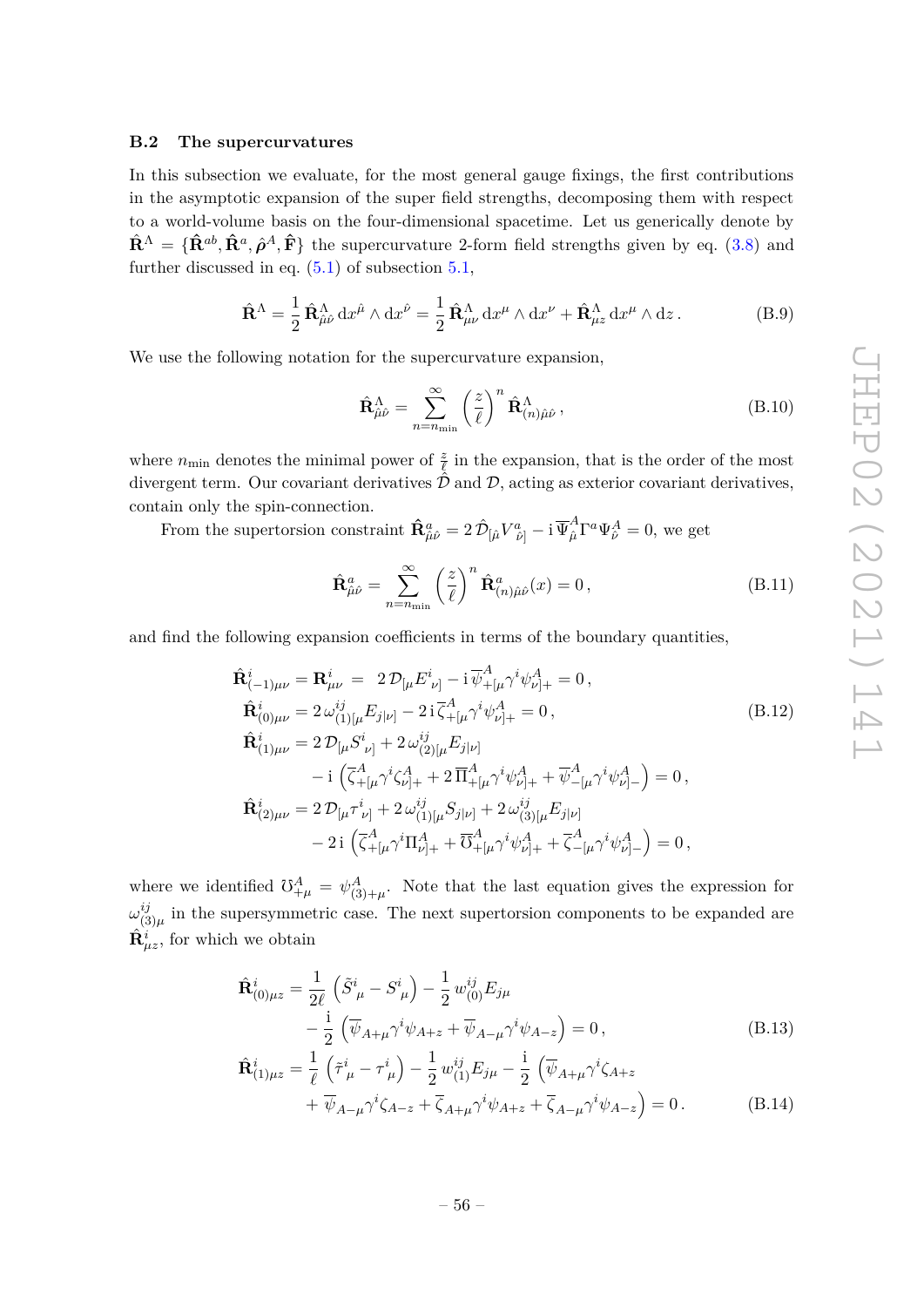On the other hand, for the  $\hat{\mathbf{R}}^3$  components restricted to  $\partial \mathcal{M}^4$  we find

$$
\hat{\mathbf{R}}_{(0)\mu\nu}^{3} = -\frac{2}{\ell} \left( S_{[\mu\nu]} - \tilde{S}_{[\nu\mu]} \right) - 2i \overline{\psi}_{A+[\mu} \psi_{A-\nu]} = 0 ,
$$
\n
$$
\hat{\mathbf{R}}_{(1)\mu\nu}^{3} = -\frac{2}{\ell} \left( \tau_{[\mu\nu]} - 2 \tilde{\tau}_{[\nu\mu]} \right) - 2i \left( \overline{\psi}_{A+[\mu} \zeta_{A-\nu]} + \overline{\zeta}_{A+[\mu} \psi_{A-\nu]} \right) = 0 ,
$$
\n(B.15)

and projected to  $dx^{\mu} \wedge dz$  we have

$$
\hat{\mathbf{R}}_{(-1)\mu z}^{3} = \frac{1}{2} w_{(0)}^{i} E_{i\mu} - \frac{i}{2} \overline{\psi}_{A+\mu} \psi_{A-z} = 0, \n\hat{\mathbf{R}}_{(0)\mu z}^{3} = \frac{1}{2} w_{(1)}^{i} E_{i\mu} - \frac{i}{2} \left( \overline{\psi}_{A+\mu} \zeta_{A-z} + \overline{\zeta}_{A+\mu} \psi_{A-z} \right) = 0, \n\hat{\mathbf{R}}_{(1)\mu z}^{3} = \frac{1}{2} w_{(0)}^{i} S_{i\mu} + \frac{1}{2} w_{(2)}^{i} E_{i\mu} - \frac{i}{2} \overline{\psi}_{A-\mu} \psi_{A+z} \n- \frac{i}{2} \left( \overline{\psi}_{A+\mu} \Pi_{A-z} + \overline{\zeta}_{A+\mu} \zeta_{A-z} + \overline{\Pi}_{A+\mu} \psi_{A-z} \right) = 0, \quad (B.16)
$$

where  $\Pi_{-z}^{A} = \psi_{(2)-z}^{A}$ . The last equation gives the expression for  $w_{(2)}^{i}$ .

Focusing now on the AdS supersurvature, from  $\hat{\mathbf{R}}^{ij} = \mathcal{R}^{ij} + \frac{4}{\ell^2}$  $\frac{4}{\ell^2} V^{[i}_+ V^{j]}_- - \frac{1}{\ell}$  $\frac{1}{\ell}\Big(\overline\Psi^A_+\Gamma^{ij}\Psi^A_-+$  $\overline{\Psi}^A_-\Gamma^{ij}\Psi^A_+$  we get

$$
\hat{\mathbf{R}}_{(0)\mu\nu}^{ij} = \mathbf{R}_{\mu\nu}^{ij} = 2 \mathcal{R}_{\mu\nu}^{ij} - 4 E_{\left[\mu}^{[i} \mathcal{S}^{j]}\right]_{\nu} - \frac{2}{\ell} \overline{\psi}_{-\mu}^{A} \gamma^{ij} \psi_{+\nu}^{A} = 0, \qquad (B.17)
$$
\n
$$
\hat{\mathbf{R}}_{(1)\mu\nu}^{ij} = 2 \mathcal{D}_{\left[\mu} \omega_{(1)\right]\nu\right]}^{ij} - \frac{4}{\ell^{2}} E_{\left[\mu}^{[i} (\tau^{j]}\right]_{\nu} + 2 \tilde{\tau}^{j]}\right) \\
- \frac{2}{\ell} \left( \overline{\psi}_{-[{\mu}}^{A} \gamma^{ij} \zeta_{+\nu]}^{A} + \overline{\psi}_{+[{\mu}}^{A} \gamma^{ij} \zeta_{-\nu]}^{A} \right),
$$
\n
$$
\hat{\mathbf{R}}_{(-1)\mu z}^{ij} = E_{\left[\mu}^{[i} \omega_{(0)}^{j]}\right) - \frac{1}{2\ell} \overline{\psi}_{+\mu}^{A} \gamma^{ij} \psi_{-z}^{A},
$$
\n
$$
\hat{\mathbf{R}}_{(0)\mu z}^{ij} = -\frac{1}{2\ell} \left( -2\ell E_{\left[\mu}^{[i} \omega_{(1)}^{j]}\right) + \omega_{(1)\mu}^{ij} + \overline{\psi}_{+\mu}^{A} \gamma^{ij} \zeta_{-z}^{A} \right),
$$
\n
$$
\hat{\mathbf{R}}_{(1)\mu z}^{ij} = \frac{1}{2} \mathcal{D}_{\mu} w_{(0)}^{ij} - \frac{1}{\ell} \omega_{(2)\mu}^{ij} - \tilde{S}_{\left[\mu}^{[i} \omega_{(0)}^{j]}\right] \\
- \frac{1}{2\ell} \left( \overline{\psi}_{-\mu}^{A} \gamma^{ij} \psi_{+z}^{A} + \overline{\psi}_{+\mu}^{A} \gamma^{ij} \Pi_{-z}^{A} + \overline{\Pi}_{+\mu}^{A} \gamma^{ij} \psi_{-z}^{A} \right).
$$
\n(B.17)

Next, from  $\hat{\mathbf{R}}^{i3} = \hat{\mathcal{D}} \hat{\omega}^{i3} - \frac{1}{\ell^2}$  $\frac{1}{\ell^2} V^i V^3 - \frac{1}{2}$  $\frac{i}{2\ell} \left( \overline{\Psi}^A_+ \Gamma^i \Psi^A_+ - \overline{\Psi}^A_- \Gamma^i \Psi^A_- \right)$ , we find

$$
\hat{\mathbf{R}}_{(-1)\mu\nu}^{i3} = \hat{\mathbf{R}}_{(-1)\mu\nu}^{i} = 0, \n\hat{\mathbf{R}}_{(0)\mu\nu}^{i3} = \hat{\mathbf{R}}_{(0)\mu\nu}^{i} = 0, \n\hat{\mathbf{R}}_{(1)\mu\nu}^{i3} = -\ell C_{\mu\nu}^{i} = -\frac{2}{\ell} \mathcal{D}_{\lbrack\mu} \tilde{S}_{\nu\rbrack}^{i} + \frac{2}{\ell} \omega_{(2)\lbrack\mu}^{ij} E_{j|\nu\rbrack} + \frac{i}{\ell} \left( \overline{\psi}_{-\lbrack\mu}^{A} \gamma^{i} \psi_{-\nu\rbrack}^{A} - \overline{\zeta}_{+\lbrack\mu}^{A} \gamma^{i} \zeta_{+\nu\rbrack}^{A} \right) \n-\frac{2}{\Pi_{+\lbrack\mu}^{A}} \gamma^{i} \psi_{+\nu\rbrack}^{A} \right), \n\hat{\mathbf{R}}_{(0)\mu z}^{i3} = \frac{1}{2} \mathcal{D}_{\mu} w_{(0)}^{i} + \frac{i}{\ell} \overline{\psi}_{-\mu}^{A} \gamma^{i} \psi_{-z}^{A}, \n\hat{\mathbf{R}}_{(1)\mu z}^{i3} = \frac{1}{2} \mathcal{D}_{\mu} w_{(1)}^{i} + \omega_{\mu}^{(1)|ij} w_{(0)|j} + \frac{1}{2 \ell^{2}} (2 \tilde{\tau}_{\mu}^{i} + \tau_{\mu}^{i}) + \frac{1}{2 \ell} w_{(0)}^{ij} S_{j|\mu} \n+ \frac{i}{\ell} \left( \overline{\psi}_{-\mu}^{A} \gamma^{i} \zeta_{-z}^{A} + \overline{\zeta}_{-\mu}^{A} \gamma^{i} \psi_{-z}^{A} \right),
$$
\n(B.18)

where we have also exploited the vanishing supertorsion equations  $(B.13)$  and  $(B.14)$ .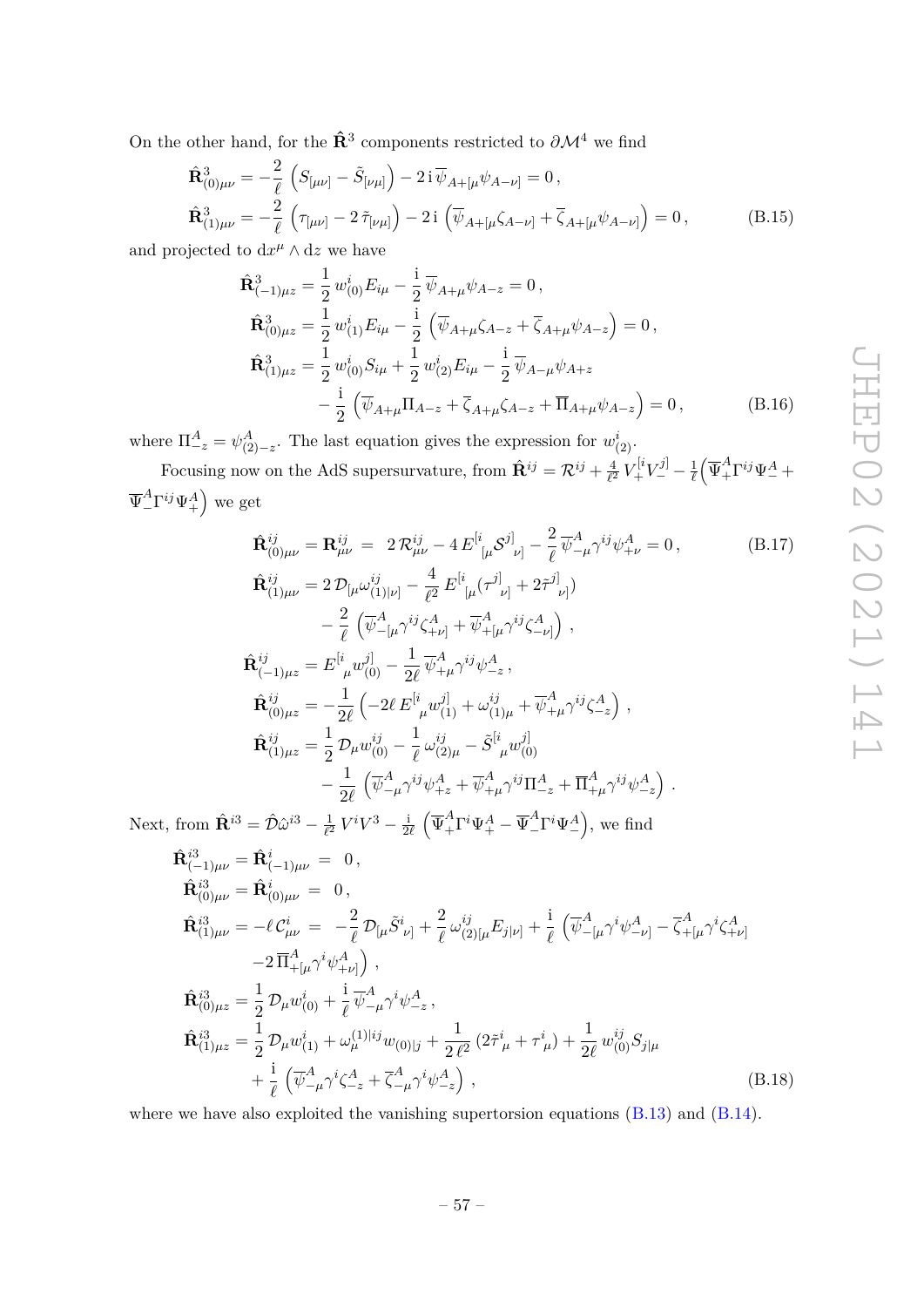As regards to the graviphoton super field strength  $\hat{\mathbf{F}} = d\hat{A} - 2 e^{AB} \overline{\Psi}_{+A} \Psi_{-B}$ , we obtain

$$
\hat{\mathbf{F}}_{(0)\mu\nu} = \mathbf{F}_{\mu\nu} = 2 \partial_{[\mu} A_{\nu]} - 4 \epsilon_{AB} \overline{\psi}_{+[\mu}^{A} \psi_{-\nu]}^{B} = 0, \qquad (B.19)
$$
\n
$$
\hat{\mathbf{F}}_{(1)\mu\nu} = 2 \partial_{[\mu} A_{(1)\nu]} - 4 \left( \overline{\psi}_{+[\mu}^{A} \zeta_{-\nu]}^{B} + \overline{\zeta}_{+[\mu}^{A} \psi_{-\nu]}^{B} \right) \epsilon_{AB},
$$
\n
$$
\hat{\mathbf{F}}_{(-1)\mu z} = \frac{1}{2} \partial_{\mu} A_{(-1)z} - \overline{\psi}_{+\mu}^{A} \psi_{-z}^{B} \epsilon_{AB},
$$
\n
$$
\hat{\mathbf{F}}_{(0)\mu z} = \frac{1}{2} \partial_{\mu} A_{(0)z} - \frac{1}{2\ell} A_{(1)\mu} - \overline{\psi}_{+\mu}^{A} \zeta_{-z}^{B} \epsilon_{AB},
$$
\n
$$
\hat{\mathbf{F}}_{(1)\mu z} = \frac{1}{2} \partial_{\mu} A_{(1)z} - \frac{1}{\ell} A_{(2)\mu} - \left( \overline{\psi}_{-\mu}^{A} \psi_{+z}^{B} + \overline{\psi}_{+A\mu}^{A} \Pi_{-z}^{B} \right) \epsilon_{AB}.
$$

Furthermore, the gravitini supercurvature  $\hat{\rho}_{+A} = d\Psi_{+A} + \frac{1}{4}$  $\frac{1}{4} \hat{\omega}^{ij} \Gamma_{ij} \Psi_{+A} - \frac{1}{2}$  $\frac{1}{2\ell}$   $\epsilon_{AB}\hat{A}\Psi_{+B}$  $+\frac{i}{\ell}$  $\frac{i}{\ell} V^i_+ \Gamma_i \Psi_{-A} - \frac{1}{2\ell} \Psi_{+A} V^3$  leads to

$$
\hat{\rho}_{(-1/2)+A\mu\nu} = \rho_{+A\mu\nu} = 2 \nabla_{[\mu} \psi_{+\nu]}^{A} + \frac{2i}{\ell} \gamma_{[\mu} \psi_{-\nu]}^{A} = 0, \qquad (B.20)
$$
\n
$$
\hat{\rho}_{(1/2)+A\mu\nu} = 2 \nabla_{[\mu}\zeta_{+A\nu]} + \frac{2}{\ell} \gamma_{[\mu}\zeta_{-A\nu]} + \frac{1}{2} \gamma_{ij}\omega_{(1)[\mu}^{ij}\psi_{+A\nu]} - \frac{1}{\ell} A_{(1)[\mu}\psi_{+B\nu]} \epsilon_{AB},
$$
\n
$$
\hat{\rho}_{(-3/2)+A\mu z} = \frac{i}{2\ell} \left( \gamma_{\mu}\psi_{-A z} - \frac{i}{2} A_{(-1)z}\psi_{+B\mu} \epsilon_{AB} \right),
$$
\n
$$
\hat{\rho}_{(-1/2)+A\mu z} = \frac{i}{2\ell} \gamma_{\mu}\zeta_{-A z} + \frac{1}{4\ell} \left( A_{(0)z}\psi_{+B\mu} + A_{(-1)z}\zeta_{+B\mu} \right) \epsilon_{AB} - \frac{1}{2\ell} \zeta_{+A\mu},
$$
\n
$$
\hat{\rho}_{(1/2)+A\mu z} = \frac{1}{2} \nabla_{\mu}\psi_{+A z} - \frac{1}{8} w_{(0)}^{ij} \gamma_{ij}\psi_{+A\mu} + \frac{i}{4\ell} \left( S_{\mu}^{i} - \tilde{S}_{\mu}^{i} \right) \gamma_{i}\psi_{-A z} - \frac{1}{\ell} \Pi_{+A\mu}
$$
\n
$$
- \frac{i}{4} w_{(0)}^{i} \gamma_{i}\psi_{-A\mu} + \frac{i}{2\ell} \gamma_{\mu} \Pi_{-A z} + \frac{1}{4\ell} \left( A_{(1)z}\psi_{+B\mu} + A_{(-1)z} \Pi_{+B\mu} + A_{(0)z}\zeta_{+B\mu} \right) \epsilon_{AB}.
$$
\n(B.20)

Finally, using the negatively graded fermionic supercuvature  $\hat{\rho}_{-A} = d\Psi_{-A} + \frac{1}{4}\hat{\omega}^{ij}\Gamma_{ij}\Psi_{-A}$  $-\frac{1}{2\ell}$   $\epsilon_{AB}\hat{A}\Psi_{-B} - \frac{i}{\ell}V_{-}^{i}\Gamma_{i}\Psi_{+A} + \frac{1}{2\ell}\Psi_{-A}V^{3}$ , we are left with

$$
\hat{\rho}_{(1/2)-A\mu\nu} = \Omega_{A\mu\nu} = 2 \nabla_{[\mu}\psi_{-A\nu]} - i \ell \gamma_i \psi_{+A[\mu} S^i_{\nu]},
$$
\n
$$
\hat{\rho}_{(3/2)-A\mu\nu} = \nabla_{[\mu}\zeta_{-A\nu]} - \frac{i}{2} \ell \gamma_i \zeta_{+A[\mu} S^i_{\nu]} + \frac{1}{4} \omega_{(1)|[\mu}^{ij} \gamma_i \psi_{-A\nu]}
$$
\n
$$
- \frac{1}{2\ell} A_{(1)[\mu}\psi_{-B\nu]} \epsilon_{AB} + \frac{i}{2\ell} \left( \tau^i_{[\mu} + 2 \tilde{\tau}^i_{[\mu]} \right) \gamma_i \psi_{+A\nu]},
$$
\n
$$
\hat{\rho}_{(-1/2)-A\mu z} = \frac{1}{2} \nabla_{\mu}\psi_{-Az} + \frac{1}{4\ell} A_{(-1)z} \epsilon_{AB}\psi_{-B\mu} + \frac{i}{4} \gamma_i w^i_{(0)} \psi_{+A\mu},
$$
\n
$$
\hat{\rho}_{(1/2)-A\mu z} = \frac{1}{2} \nabla_{\mu}\zeta_{-Az} + \frac{1}{4\ell} A_{(0)z} \epsilon_{AB}\psi_{-B\mu} + \frac{i}{4} \gamma_i w^i_{(1)} \psi_{+A\mu}
$$
\n
$$
- \frac{1}{2\ell} \zeta_{-A\mu} + \frac{1}{4\ell} A_{(-1)z} \zeta_{-B\mu} \epsilon_{AB}. \tag{B.21}
$$

We observe that the  $\hat{\mathbf{R}}_{(n_{\min})\mu\nu}^{\Lambda}$  components of  $\hat{\mathbf{R}}^{\Lambda} = \{\hat{\mathbf{R}}^{ab}, \hat{\mathbf{R}}^{a}, \hat{\boldsymbol{\rho}}^{A}, \hat{\mathbf{F}}\}$  define the curvatures  $\{R^{ij}, R^i, \rho^A, F, C^i, \Omega^A\}$  of the  $\mathcal{N} = 2$  superconformal group  $OSp(2|4)$  discussed in subsection 5.1 and given by eqs. (5.6). We expect naively that they all vanish in the vacuum with the  $OSp(2|4)$  isometries in a superconformal theory on the three-dimensional boundary. However, we obtain  $\hat{\mathbf{R}}^{\Lambda}_{(n_{\min})\mu\nu} = 0$  for all the curvatures except the ones with the negative grading,  $\hat{\mathbf{R}}_{\mu\nu}^{i3}$  and  $\hat{\rho}_{-A\mu\nu}$ , where we find instead that the equations (3.23) lead to the weaker condition (4.62).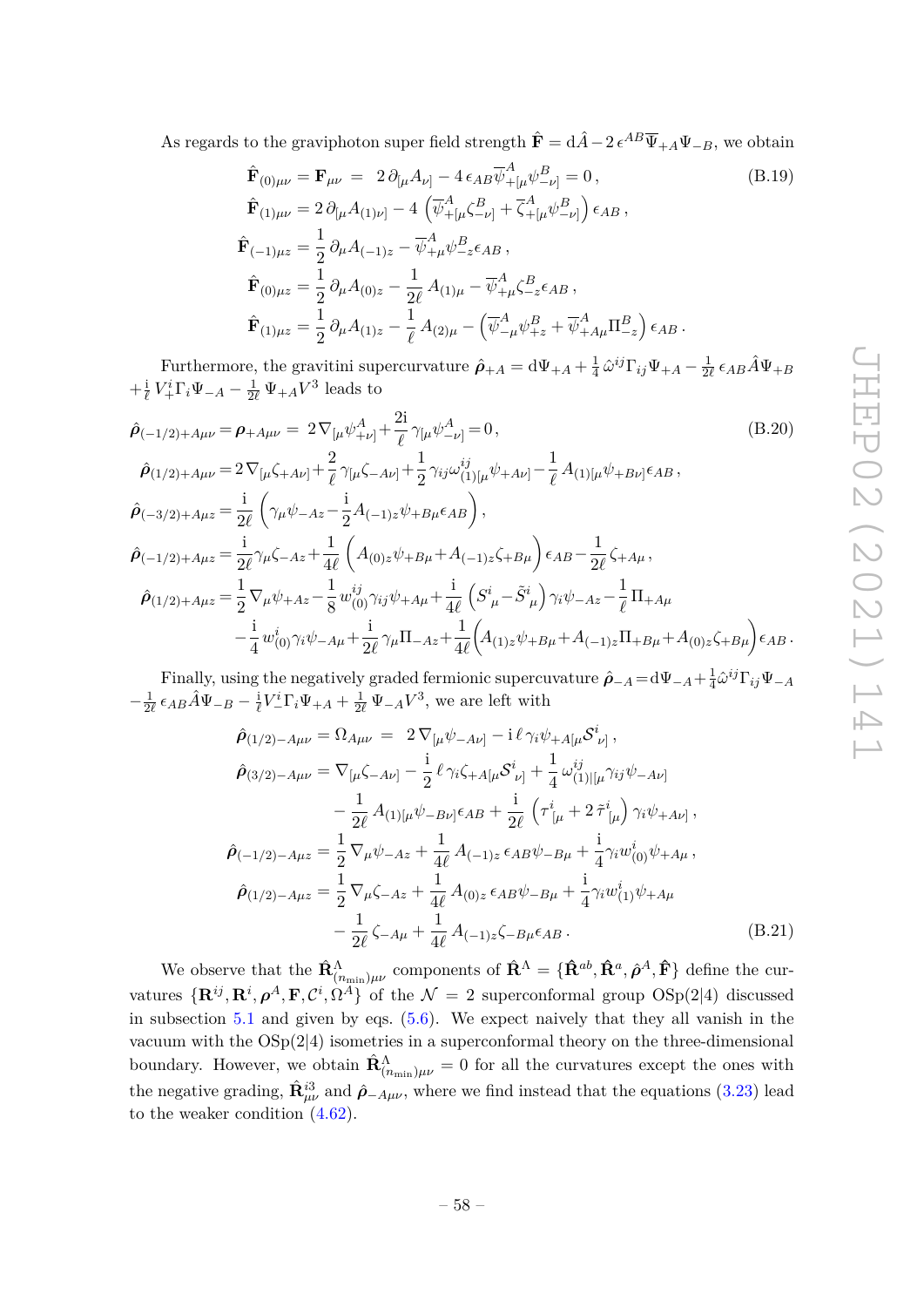#### **B.3 Equations of motion of the graviphoton**

Here we analyse a relation between the gauge fixing and the asymptotic behaviour of the fields, using radial field equations. In appendix B.1, a similar problem was discussed for the spin connection using the vanishing supertorsion.

The radial evolution of the graviphoton is given by the respective field equation in  $(3.16)$  that, in components, with the Hodge star dual  $(3.10)$ , has the form

$$
\hat{\mathcal{D}}_{\hat{\nu}}\hat{\mathbf{F}}^{\hat{\nu}\hat{\mu}} = \frac{\mathrm{i}}{e} \epsilon^{\hat{\mu}\hat{\nu}\hat{\lambda}\hat{\rho}} \overline{\Psi}_{\hat{\nu}}^A \Gamma^5 \hat{\boldsymbol{\rho}}_{\hat{\lambda}\hat{\rho}}^B \epsilon_{AB} \,. \tag{B.22}
$$

Using the conventions (2.9) and (2.13), the component  $\hat{\mu} = \mu$  acquires the form

$$
\hat{\mathcal{D}}_{\nu}\hat{\mathbf{F}}^{\nu\mu} + \hat{\mathcal{D}}_{z}\hat{\mathbf{F}}^{z\mu} = -\frac{i}{e}\epsilon^{\mu\nu\lambda} \left(2\overline{\Psi}_{\nu}^{A}\Gamma_{5}\hat{\rho}_{\lambda z}^{B} + \overline{\Psi}_{z}^{A}\Gamma_{5}\hat{\rho}_{\nu\lambda}^{B}\right)\epsilon_{AB}.
$$
\n(B.23)

For convenience, we factorize the relevant field strength components as

$$
\hat{\mathbf{F}}^{z\mu} = -\left(\frac{z}{\ell}\right)^4 g^{\mu\nu} \hat{\mathbf{F}}_{z\nu}, \qquad \hat{\boldsymbol{\rho}}^A_{\mu z \pm} = \left(\frac{z}{\ell}\right)^{\pm \frac{1}{2}} \Xi^A_{\mu \pm},
$$
\n
$$
\hat{\mathbf{F}}^{\mu\nu} = \left(\frac{z}{\ell}\right)^4 F^{\mu\nu}, \qquad \hat{\boldsymbol{\rho}}^A_{\mu\nu \pm} = \left(\frac{z}{\ell}\right)^{\mp \frac{1}{2}} \Xi^A_{\mu\nu \pm},
$$
\n(B.24)

where  $\hat{\mathbf{F}}_{\mu\nu} = F_{\mu\nu}$  and the tensors  $\hat{\mathbf{F}}_{z\mu}$ ,  $F_{\mu\nu}$ ,  $\Xi_{\mu\nu}^A$  and  $\Xi_{\mu\nu\pm}^A$  have to be expanded in power series in *z*. The metric  $g_{\mu\nu}(x, z)$  and its inverse  $g^{\mu\nu}$  rise and lower the spacetime indices on *∂M*. Recalling the FG metric (2.1) and the tensor  $k_{\mu\nu} = ∂_{z}g_{\mu\nu}$  introduced by eq. (2.22), as well as using the Christoffel symbols

$$
\hat{\Gamma}^{\mu}_{\nu z} = -\frac{1}{z} \delta^{\mu}_{\nu} + \frac{1}{2} k^{\mu}_{\nu}, \qquad \hat{\Gamma}^{\mu}_{zz} = 0 = \hat{\Gamma}^{z}_{z\mu}, \n\hat{\Gamma}^{z}_{\mu\nu} = -\frac{1}{z} g_{\mu\nu} + \frac{1}{2} k_{\mu\nu}, \qquad \hat{\Gamma}^{z}_{zz} = -\frac{1}{z},
$$
\n(B.25)

the radial graviphoton equation becomes

$$
\mathcal{D}_{\nu}F^{\nu\mu} - \left(k^{\mu\nu} - \frac{k}{2}g^{\mu\nu}\right)\hat{\mathbf{F}}_{\nu z} + g^{\mu\nu}\partial_z\hat{\mathbf{F}}_{\nu z}
$$
\n
$$
= -\frac{i}{\hat{e}_3}\epsilon^{\mu\nu\lambda}\left(2\,\overline{\varphi}_{+\nu}^A\Gamma_5\Xi_{\lambda+}^B + 2\,\overline{\varphi}_{-\nu}^A\Gamma_5\Xi_{\lambda-}^B + \overline{\varphi}_{+z}^A\Gamma_5\Xi_{\nu\lambda+}^B + \overline{\varphi}_{-z}^A\Gamma_5\Xi_{\nu\lambda-}^B\right)\epsilon_{AB}.
$$
\n(B.26)

Now we calculate  $\hat{\mathbf{F}}_{\mu z}$ ,  $\Xi_{\mu\pm}^A$  and  $\Xi_{\mu\nu\pm}^A$  defined in (B.24). Evaluation of the components

$$
\hat{\mathbf{F}}^{\hat{\mu}\hat{\nu}} = \hat{g}^{\hat{\mu}\hat{\alpha}} \hat{g}^{\hat{\nu}\hat{\beta}} \left( \partial_{\hat{\alpha}} \hat{A}_{\hat{\beta}} - \partial_{\hat{\beta}} \hat{A}_{\hat{\alpha}} - 2\epsilon_{AB} \, \overline{\Psi}_{\hat{\alpha}}^{A} \Psi_{\hat{\beta}}^{B} \right),
$$
\n
$$
\hat{\rho}_{\hat{\mu}\hat{\nu}}^{A} = 2\hat{\mathcal{D}}_{\left[\hat{\mu}} \Psi_{\hat{\nu}\right]}^{A} - \frac{1}{\ell} \, \epsilon_{AB} \hat{A}_{\left[\hat{\mu}} \Psi_{\hat{\nu}\right]}^{B} - \frac{i}{\ell} \, \Gamma_{a} \Psi_{\left[\hat{\mu}}^{A} V_{\left.\hat{\nu}\right]}^{a} \tag{B.27}
$$

leads to

$$
\hat{\mathbf{F}}_{\mu z} = \partial_{\mu} \hat{A}_z - \partial_z A_{\mu} - \frac{2\ell}{z} \epsilon_{AB} \overline{\varphi}^A_{+\mu} \varphi^B_{z-} - \frac{2z}{\ell} \epsilon_{AB} \overline{\varphi}^A_{-\mu} \varphi^B_{z+} ,
$$
\n
$$
F^{\mu \nu} = g^{\mu \alpha} g^{\nu \beta} \left( \mathcal{F}_{\alpha \beta} - 4 \epsilon_{AB} \overline{\varphi}^A_{+\alpha} \varphi^B_{-\beta} \right) = 0
$$
\n(B.28)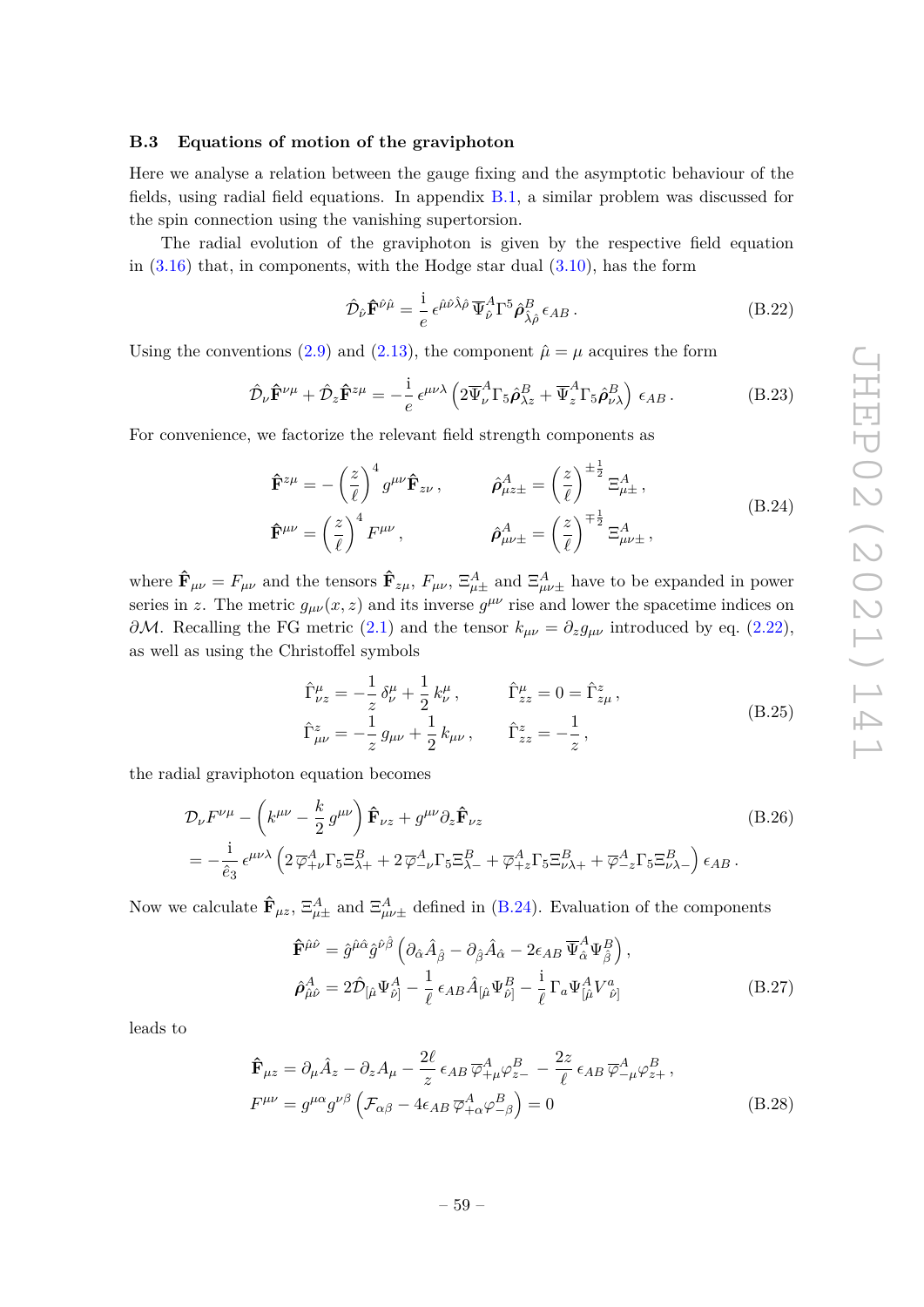and, by means of the rescalings (4.6), we get

$$
\Xi_{\mu\pm}^{A} = \mathcal{D}_{\mu}\varphi_{\pm z}^{A} - \frac{1}{4} \left(\frac{z}{\ell}\right)^{1\mp 1} w^{ij} \Gamma_{ij}\varphi_{\pm \mu}^{A} - \left(\frac{z}{\ell}\right)^{\mp 1} \partial_{z}\varphi_{\pm \mu}^{A} - \frac{1}{2\ell} \epsilon_{AB} A_{\mu}\varphi_{\pm z}^{B}
$$
\n
$$
= \frac{1}{2} w^{i} \Gamma_{i}\varphi_{\mp \mu}^{A} + \frac{1}{2\ell} \left(\frac{z}{\ell}\right)^{\mp 1} \epsilon_{AB} \hat{A}_{z}\varphi_{\pm \mu}^{B} \pm \frac{1}{\ell} \left(\frac{z}{\ell}\right)^{\mp 2} E_{\pm \mu}^{i} \Gamma_{i}\varphi_{\mp z}^{A},
$$
\n
$$
\Xi_{\mu\nu\pm}^{A} = 2\mathcal{D}_{\left[\mu\right]}\varphi_{\nu\right] \pm}^{A} \pm \frac{2i}{\ell} E_{\pm \mu}^{i} \Gamma_{i}\varphi_{\nu\right] \mp}^{A} - \frac{1}{\ell} \epsilon_{AB} A_{\left[\mu\right]}\varphi_{\nu\right] \pm}^{B}. \tag{B.29}
$$

We also assume that the gauge-fixing functions are

$$
\hat{A}_z = \frac{\ell}{z} A_{(-1)z} + A_{(0)z} + \frac{z}{\ell} A_{(1)z} + \mathcal{O}(z^3),
$$
\n
$$
\hat{A}_\mu = \frac{\ell}{z} A_{(-1)\mu} + A_\mu + \frac{z}{\ell} A_{(1)\mu} + \frac{z^2}{\ell^2} A_{(2)\mu} + \mathcal{O}(z^3),
$$
\n
$$
\varphi_{+\mu}^A = \varphi_{(0)+\mu}^A + \frac{z}{\ell} \varphi_{(1)+\mu}^A + \mathcal{O}(z^2),
$$
\n(B.30)

in general allowing for the linear terms (in contrast to eq. (4.14) valid in pure gravity), where  $E^i_{\pm}$  expand as  $(4.7)$ , and we find

$$
\hat{\mathbf{F}}_{\mu z} = \frac{\ell}{z^2} A_{(-1)\mu} + \frac{\ell}{z} \left( \partial_{\mu} A_{(-1)z} - 2\epsilon_{AB} \overline{\varphi}_{(0)+\mu}^A \varphi_{(0)z-}^B \right) + \mathcal{O}(1),
$$
\n
$$
\Xi_{\mu+}^A = \frac{\ell}{2z^2} \left( A_{(-1)z} \epsilon^{AB} \varphi_{B+\mu} + 2i E^i{}_{\mu} \Gamma_i \varphi_{(0)-z}^A \right) + \frac{1}{z} \left( \frac{1}{2} \epsilon_{AB} A_{(0)z} \varphi_{(0)+\mu}^B - \varphi_{(1)+\mu}^A \right) + \mathcal{O}(1),
$$
\n
$$
F^{\mu\nu}, \Xi_{\mu-}^A, \Xi_{\mu\nu\pm}^A = \mathcal{O}(1).
$$
\n(B.31)

Remembering that  $k_{\mu\nu} = \mathcal{O}(z)$ , the graviphoton equation (B.26) then yields

$$
\frac{\ell}{z^3} : A_{(-1)\mu} = 0, \n\frac{\ell}{z^2} : \partial_{\mu} A_{(-1)z} = \left(2\,\overline{\varphi}_{(0)+\mu}^A - \frac{1}{e_3} \,g_{(0)\mu\sigma} \,\epsilon^{\sigma\nu\lambda} E^i_{\lambda} \overline{\varphi}_{(0)+\nu}^A \Gamma_5 \Gamma_i \right) \epsilon_{AB} \varphi_{(0)-z}^B, \n\frac{1}{z} : 0 = \epsilon^{\mu\nu\lambda} \,\overline{\varphi}_{(0)+\nu}^A \Gamma_5 \left(\frac{1}{2} \,A_{(0)z} \varphi_{(0)+\mu}^A + \varphi_{(1)+\mu}^B \epsilon_{AB} \right),
$$
\n(B.32)

and all other terms are finite. We used the fact that the term  $\overline{\varphi}^A_{+\nu} \Gamma_5 \varphi_{A+\lambda}$  is symmetric in  $(\nu \lambda)$  so it vanishes when contracted with  $\epsilon^{\sigma \nu \lambda}$ . From the last equation in (B.32), when  $\varphi_{(0)+\mu}^A \neq 0$  (and otherwise), we can choose a particular solution  $A_{(0)z} = 0$ ,  $\varphi_{(1)+\mu}^A =$  $\binom{\zeta_{\mu+}^A}{0} = 0$ , which is in agreement with eq. (4.36) obtained in subsection 4.2. This choice was also taken in [6] in the context of  $\mathcal{N} = 1$  supergravity. We will show below (see (B.44)) that, in fact, this is the only solution only if we assume the stronger condition (B.47) to hold. Then (B.30) implies

$$
\hat{A}_z = \frac{\ell}{z} A_{(-1)z} + \frac{z}{\ell} A_{(1)z} + \mathcal{O}(z^3),
$$
\n
$$
\hat{A}_\mu = A_\mu + \frac{z}{\ell} A_{(1)\mu} + \frac{z^2}{\ell^2} A_{(2)\mu} + \mathcal{O}(z^3),
$$
\n
$$
\varphi_{+\mu}^A = \varphi_{(0)+\mu}^A + \mathcal{O}(z^2).
$$
\n(B.33)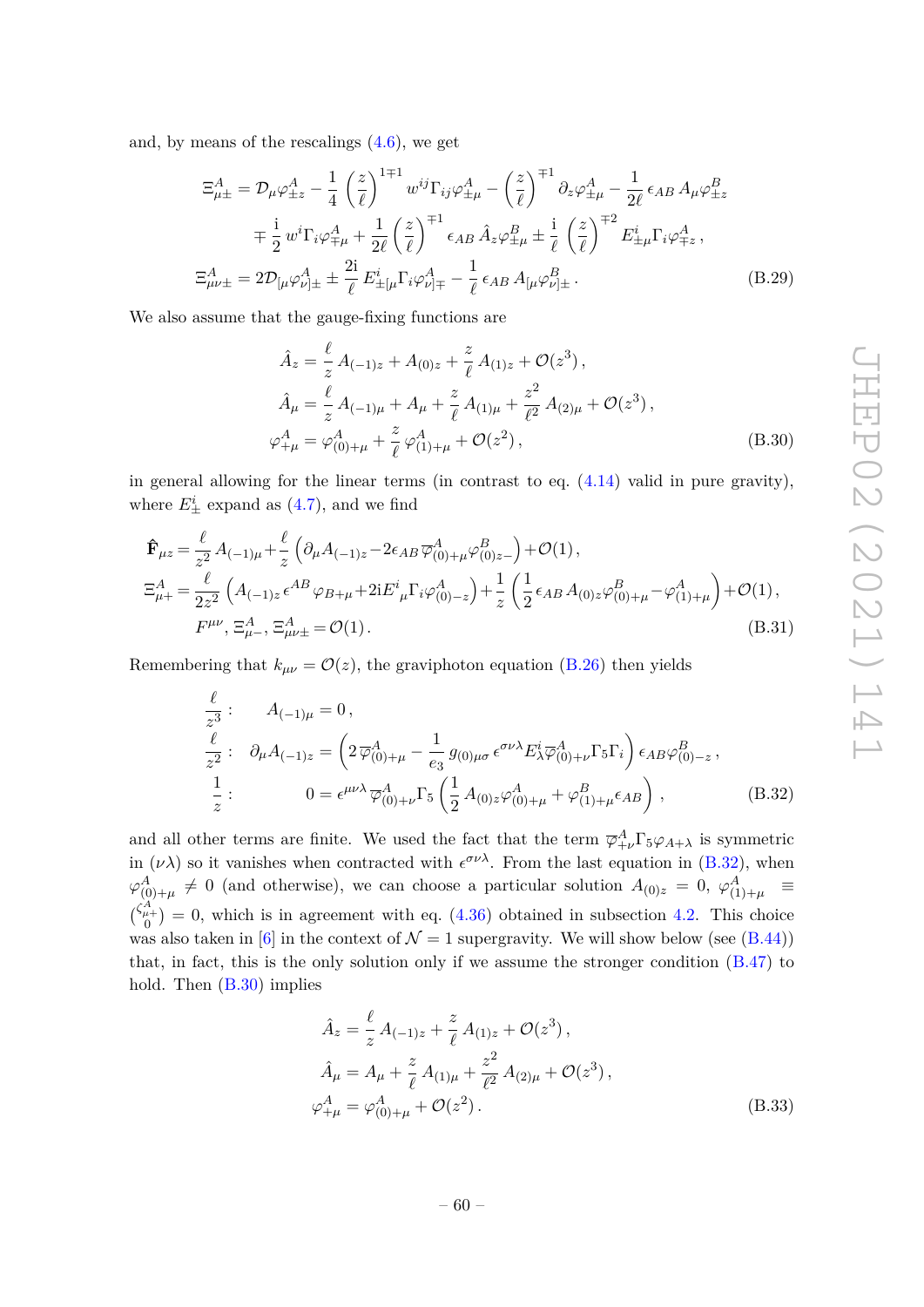We also conclude that the gauge-fixing functions  $A_{(-1)z}$  and  $\varphi_{(0)-z}^B$  are correlated, which is consistent with the table  $(4.12)$ . In addition, the boundary graviphoton does not acquire divergent terms of the form  $1/z$  even when  $\varphi_{(0)z-}^A \neq 0$ . We have not considered the logarithmic terms here.

The graviphoton curvature behaves in the following way on the boundary,

$$
\hat{\mathbf{F}}_{\mu z} = \frac{\ell}{z} \left( \partial_{\mu} A_{(-1)z} - 2 \epsilon_{AB} \overline{\varphi}_{(0)+\mu}^{A} \varphi_{(0)-z}^{B} \right) - \frac{1}{\ell} A_{(1)\mu} + \mathcal{O}(z) ,
$$
\n
$$
\hat{\mathbf{F}}_{\mu\nu} = \mathcal{F}_{\mu\nu} - 4 \epsilon_{AB} \overline{\varphi}_{+[\mu}^{A} \varphi_{-\nu]}^{B} = 0 .
$$
\n(B.34)

This shows that it is possible to have the components  $\hat{\mathbf{F}}_{\mu z} \neq 0$  on the boundary  $z = 0, dz =$ 0, with a suitable gauge choice which changes the asymptotics.

#### **B.4 Equations of motion of the gravitini**

The equation of motion that describes the dynamics of gravitini  $(3.16)$  in components has the form

$$
0 = \epsilon^{\hat{\mu}\hat{\nu}\hat{\lambda}\hat{\tau}} \left( V^a{}_{\hat{\mu}} \Gamma_a \Gamma_5 \hat{\rho}_{A\hat{\nu}\hat{\lambda}} + \frac{\mathrm{i}}{2} \epsilon_{AB} \hat{\mathbf{F}}_{\hat{\mu}\hat{\nu}} \Gamma_5 \Psi^B_{\hat{\lambda}} \right) + e \epsilon_{AB} \Psi^B_{\hat{\lambda}} \hat{\mathbf{F}}^{\hat{\lambda}\hat{\tau}} , \tag{B.35}
$$

where the formula  $(3.10)$  was applied. The radial expansion of the gravitini is given by the components  $\hat{\tau} = \mu$  which, with the conventions (2.9) and (2.13), leads to

$$
0 = \epsilon^{\mu\nu\lambda} \left( -V^3{}_z \Gamma^3 \Gamma_5 \hat{\rho}_{A\nu\lambda} - 2V^i{}_{\nu} \Gamma_i \Gamma_5 \hat{\rho}_{Az\lambda} + \frac{i}{2} \epsilon_{AB} \hat{\mathbf{F}}_{\nu\lambda} \Gamma_5 \Psi_z^B + i \epsilon_{AB} \hat{\mathbf{F}}_{z\nu} \Gamma_5 \Psi_\lambda^B \right) + e \epsilon_{AB} \left( \Psi_z^B \hat{\mathbf{F}}^{z\mu} + \Psi_\nu^B \hat{\mathbf{F}}^{\nu\mu} \right).
$$
 (B.36)

Projecting it by  $\mathbb{P}_{\pm}$  defined by (A.18) and applying the identities (A.19) and (A.20) from appendix A.2, we find

$$
0 = \epsilon^{\mu\nu\lambda} \left( \mp iV^3{}_z \Gamma_5 \hat{\rho}_{\mp A\nu\lambda} - 2V^i{}_{\nu} \Gamma_i \Gamma_5 \hat{\rho}_{\pm A z\lambda} + \frac{i}{2} \epsilon_{AB} \hat{\mathbf{F}}_{\nu\lambda} \Gamma_5 \Psi^B_{\mp z} + i \epsilon_{AB} \hat{\mathbf{F}}_{z\nu} \Gamma_5 \Psi^B_{\mp \lambda} \right) + e \epsilon_{AB} \left( \Psi^B_{\pm z} \hat{\mathbf{F}}^{z\mu} + \Psi^B_{\pm \nu} \hat{\mathbf{F}}^{\nu\mu} \right).
$$
 (B.37)

Now we can use eqs.  $(B.24)$ ,  $(2.13)$ ,  $(4.11)$  and  $(4.52)$ , to obtain the equation expressed in terms of the auxiliary quantities with known asymptotic behaviour,

$$
0 = \left(\frac{z}{\ell}\right)^{\pm \frac{1}{2} - 1} \epsilon^{\mu\nu\lambda} \left(\mp i \Gamma_5 \Xi_{\nu\lambda\mp}^A + 2 \hat{E}^i{}_{\nu} \Gamma_i \Gamma_5 \Xi_{\lambda\pm}^A\right) + \left(\frac{z}{\ell}\right)^{\pm \frac{1}{2}} \epsilon_{AB} \left(-i \epsilon^{\mu\nu\lambda} \Gamma_5 \varphi_{\mp\lambda}^B + e_3 g^{\mu\nu} \varphi_{\pm z}^B\right) \hat{\mathbf{F}}_{\nu z} + \left(\frac{z}{\ell}\right)^{\mp \frac{1}{2}} \epsilon_{AB} \left(\frac{i}{2} \epsilon^{\mu\nu\lambda} F_{\nu\lambda} \Gamma_5 \varphi_{\mp z}^B + e_3 F^{\nu\mu} \varphi_{\pm \nu}^B\right).
$$
 (B.38)

All tensors appearing above are finite, except  $\hat{\mathbf{F}}_{\mu z}$  and  $\Xi_{\mu+}^A$ . With this at hand, we identify the leading orders of the *z*-component of the gravitini equations of motion (looking at the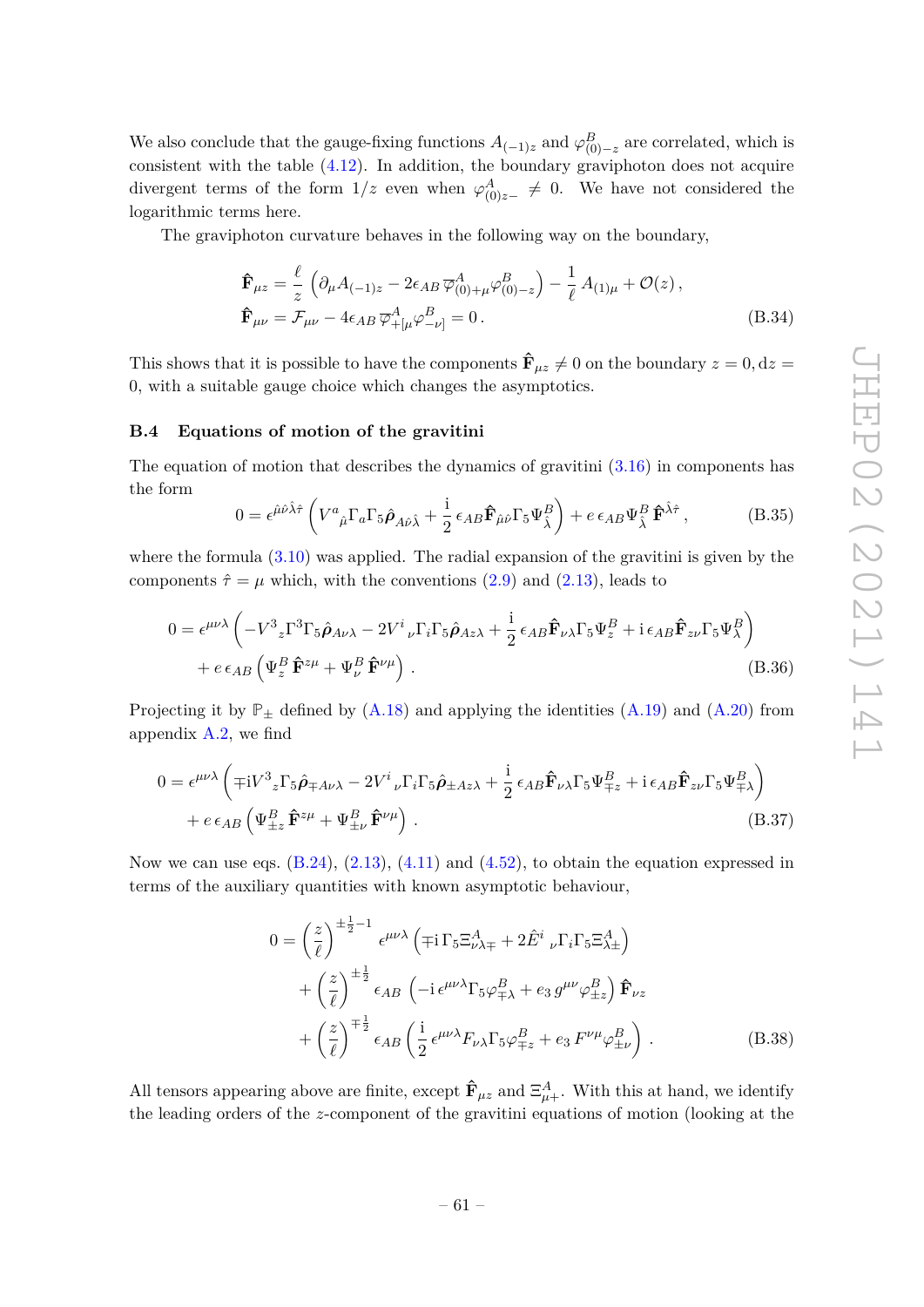two projections separately). By requiring the most divergent terms to vanish (that are  $(\ell/z)^{5/2}$  and  $(\ell/z)^{3/2}$  in the two chiralities), we get

$$
0 = \epsilon^{ijk} \left( A_{(-1)z} \epsilon_{AB} \Gamma_i \varphi^B_{(0)+\mu} E^{\mu}_{j} + 2i \Gamma_{ij} \varphi_{A(0)-z} \right) ,
$$
  
\n
$$
0 = \epsilon^{\mu\nu\lambda} \left( i \Xi^A_{(0)\nu\lambda+} - 2 E^i_{\ \nu} \Gamma_i \Xi^A_{(0)\lambda-} \right)
$$
  
\n
$$
+ \epsilon_{AB} \left( -i \epsilon^{\mu\nu\lambda} \varphi^B_{(0)+\lambda} + e_{3(0)} g^{\mu\nu}_{(0)} \Gamma_5 \varphi^B_{(0)-z} \right) \left( \partial_{\nu} A_{(-1)z} - 2 \epsilon_{AC} \overline{\varphi}^A_{(0)+\nu} \varphi^C_{(0)-z} \right) ,
$$
\n(B.39)

where we multiplied the equations by  $\Gamma_5$ . Since  $\partial_{\nu}A_{(-1)z}$  is correlated with  $\varphi^A_{(0)-z}$  through the condition (B.32), it can be used in the second equation.

It turns out that we can solve the gauge-fixing functions from the first equation in (B.39), in terms of the dynamic fields. Contracting it by  $\epsilon_{ki'j'}$ , it acquires an equivalent form

$$
0 = -A_{(-1)z} \epsilon_{AB} E^{\mu}_{[i} \Gamma_{j]} \varphi^{B}_{(0)+\mu} + 2i \Gamma_{ij} \varphi_{A(0)-z}.
$$
 (B.40)

We can contract the above equation by  $\Gamma^{ij}$  and use the contractions of the gamma matrices (A.10), which in this case become  $\Gamma_i \Gamma^i = 3$ ,  $\Gamma^{ij} \Gamma_j = 2\Gamma^i$  and  $\Gamma^{ij} \Gamma_{ij} = -6$ . As a result, we obtain a solution which relates the gauge fixing  $\varphi_{(0)-z}^A$  with the gauge fixing  $A_{(-1)z}$ ,

$$
\varphi_{(0)-z}^A = \frac{i}{6} A_{(-1)z} \epsilon^{AB} \Gamma^i \varphi_{B(0)+\mu} E^{\mu}_i.
$$
 (B.41)

Then second equation in  $(B.32)$  becomes a linear differential equation in  $A_{(-1)z}$ . One possible solution is  $A_{(-1)z} = 0$  that, from eq. (B.41), yields  $\varphi_{(0)-z}^A = 0$ . On the other hand, when  $A_{(-1)z} \neq 0$ , we can solve  $\varphi^A_{(0)+\mu}$  from the first equation in (B.39) as

$$
A_{(-1)z}\varphi^A_{(0)+\mu} = 2iE^i_{\ \mu}\Gamma_i\varphi^B_{(0)-z}\epsilon_{AB}\,,\tag{B.42}
$$

and the differential equation becomes

$$
A_{(-1)z}\partial_{\mu}A_{(-1)z} = 2i E_{k\mu}\overline{\varphi}_{(0)-z}^{A} \left(2\Gamma^{k} + \epsilon^{ijk}\Gamma_{5}\Gamma_{ij}\right)\varphi_{(0)-z}^{A} = 0, \qquad (B.43)
$$

where the last zero is due to antisymmetry of the fermionic bilinears, namely  $\overline{\varphi}_{(0)-z}^A \Gamma^k \varphi_{(0)-z}^A \equiv 0$  and  $\overline{\varphi}_{(0)-z}^A \Gamma_5 \Gamma_{ij} \varphi_{(0)-z}^A \equiv 0$  so that each term in the sum vanishes independently. The only solution of the above equation is  $A_{(-1)z} = const.$ 

Moreover, as previously shown in the main text, we can choose a particular solution with

$$
\varphi_{A(1)+\mu} = 0. \tag{B.44}
$$

Consequently, taking  $A_{(-1)z} = 0$  and plugging (B.44) into the last equation in (B.32), we are left with  $A_{(0)z} = 0$ . On the other hand, if we take  $A_{(-1)z} \neq 0$  and use (B.42) and (B.44) into the last equation of  $(B.32)$ , we obtain

$$
A_{(0)z}E^{\lambda}_{\ k}\,\overline{\varphi}^{A}_{(0)-z}\Gamma^{k}\varphi^{A}_{(0)-z}=0\,,\tag{B.45}
$$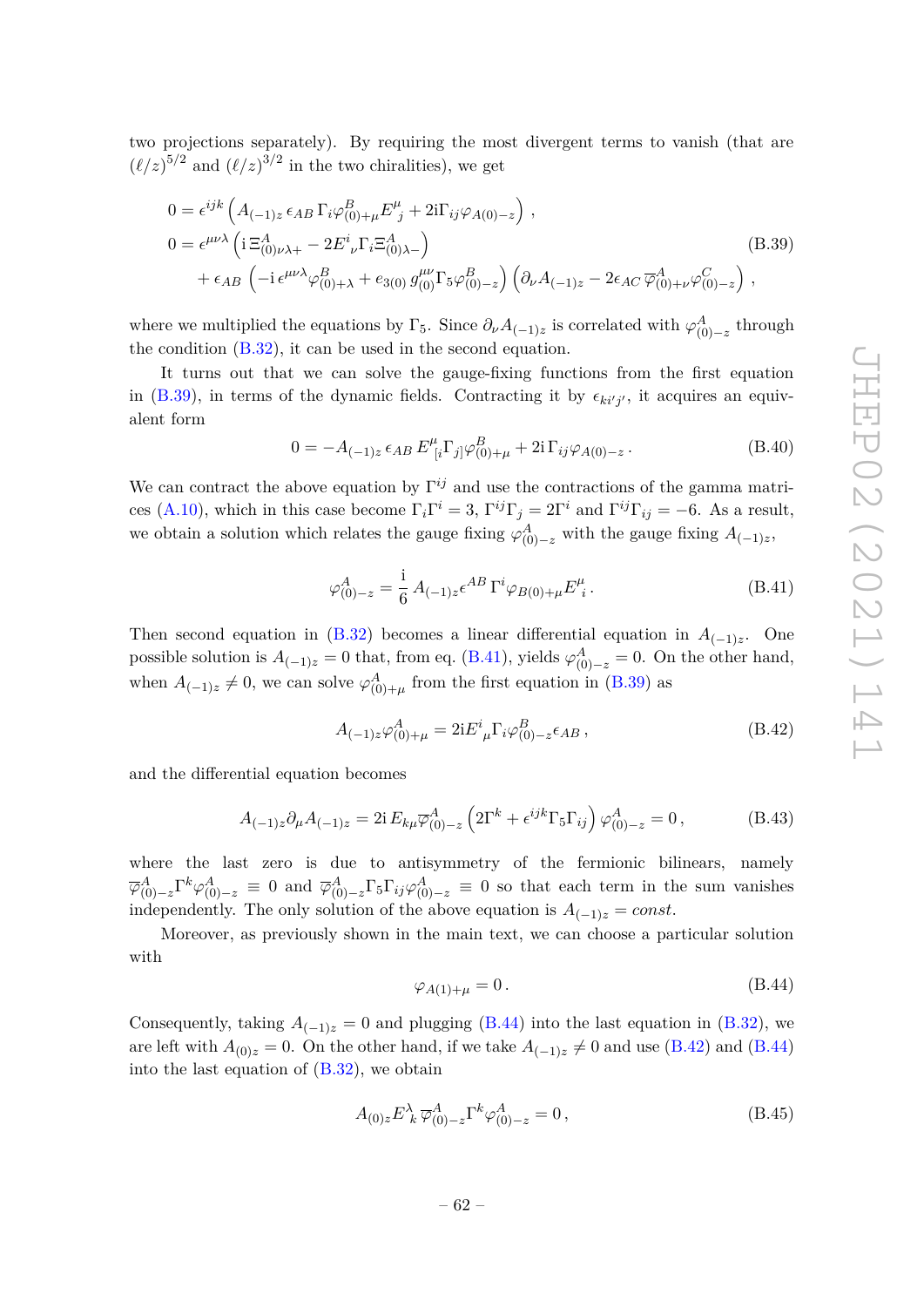which is identically satisfied since  $\overline{\varphi}_{(0)-z}^A \Gamma^k \varphi_{(0)-z}^A = 0$ . In particular, this means that, in this case, the last equation in  $(B.32)$  is solved by  $(B.42)$  and  $(B.44)$ , without forcing  $A_{(0)z}$ to vanish.<sup>18</sup>

Summing up the results, the following gauge fixings for  $A_z$  and  $\varphi_{-z}^A$  are allowed:

$$
A_{(-1)z} = 0, \t A_{(0)z} = 0, \t \varphi_{(1)+\mu}^{A} = 0, \t \varphi_{(0)-z}^{A} = 0,
$$
  
\n
$$
A_{(-1)z} = 0, \t A_{(0)z} \neq 0, \t \varphi_{(1)+\mu}^{A} = \frac{1}{2} A_{(0)z} \varphi_{(0)+\mu}^{B} \epsilon_{AB}, \t \varphi_{(0)-z}^{A} = 0, \t (B.49)
$$
  
\n
$$
A_{(-1)z} = const, \t A_{(0)z} \neq 0, \t \varphi_{(1)+\mu}^{A} = 0, \t \varphi_{(0)-z}^{A} = \frac{i}{6} A_{(-1)z} \Gamma^{\mu} \varphi_{(0)+\mu}^{B} \epsilon_{AB},
$$

where the first line can be seen as a special case of the general solution given in the second line. If one imposes the condition  $\Gamma^{\hat{\mu}}\Psi_{\hat{\mu}} = 0$  as in [6], then eq. (B.41) implies  $\psi_{-z} = 0$  and therefore  $A_{(-1)z} = 0$  as the only solution.

In this text, we mostly focus on the case  $\varphi_{(0)-z}^A = 0$ . Then the gauge-fixing function  $\Psi^A_{-z}$  becomes subleading and can be safely set to zero at all orders, as suggested by eq. (B.46).

At the end, let us recall that, in our approach, the gauge-fixing functions are invariant under the gauge transformations  $(\delta \hat{A}_z = 0)$ . Thus, the above solutions are consistent because, since  $A_{(-1)z}$  is constant, it also implies  $\delta A_{(-1)z} = 0$  for the asymptotic transformations.

#### **C The rheonomic parametrizations**

In this section we present the asymptotic expansion of the rheonomic parametrizations  $\tilde{R}^{ab}_{cd}$ ,  $\tilde{\rho}^A_{ab}$  and  $\tilde{F}_{ab}$ . The procedure is the one described in the main text and the applied gauge fixing corresponds to  $A_{(-1)z} = 0$  and  $\Psi_{z-}^A = 0$ .

$$
\varphi_{(n)-z}^A = \frac{i}{6} A_{(n-1)z} \epsilon^{AB} \Gamma^i E_i^{\mu} \varphi_{B(0)+\mu}, \quad \forall n,
$$
\n(B.46)

that is equivalent to

$$
\varphi_{-z}^{A} = \frac{i}{6} A_{z} \epsilon^{AB} \Gamma^{i} E_{i}^{\mu} \varphi_{B(0) + \mu}.
$$
 (B.47)

One can then prove that, considering the divergent terms in the  $z/\ell$  expansion of the outer components  $(\hat{\tau} = z)$  of the gravitini equations (B.35), that is  $E^i_{\mu} \Gamma_i \hat{\rho}_{(-1/2)+A\nu]z} = 0$  and in particular using (B.46) in the equation for  $\hat{\rho}_{(-1/2)+A\mu z}$  in (B.20), one obtains

$$
\Gamma_i E^i_{\ \mu} \left( A_{(-1)z} \epsilon_{AB} - 2 \delta_{AB} \right) \varphi_{B(1)+\nu]} = 0, \tag{B.48}
$$

which enforces the condition (B.44) to hold also in the case  $\hat{A}_z \neq 0$ ,  $\Psi_{z-} \neq 0$ . If we now take  $A_{(-1)z} = 0$ and plug (B.44) into the last equation of (B.32), we can see that, in this case,  $A_{(0)z} = 0$ ,  $\varphi_{(1)+\mu}^A = 0$  is actually the only solution to the aforesaid equation.

<sup>&</sup>lt;sup>18</sup>Note that one could consistently assume that the relation of proportionality between  $\varphi_{-z}^A$  and  $A_z$  given by eq. (B.41) holds at all orders, in the neighborhood of the boundary, imposing the stronger condition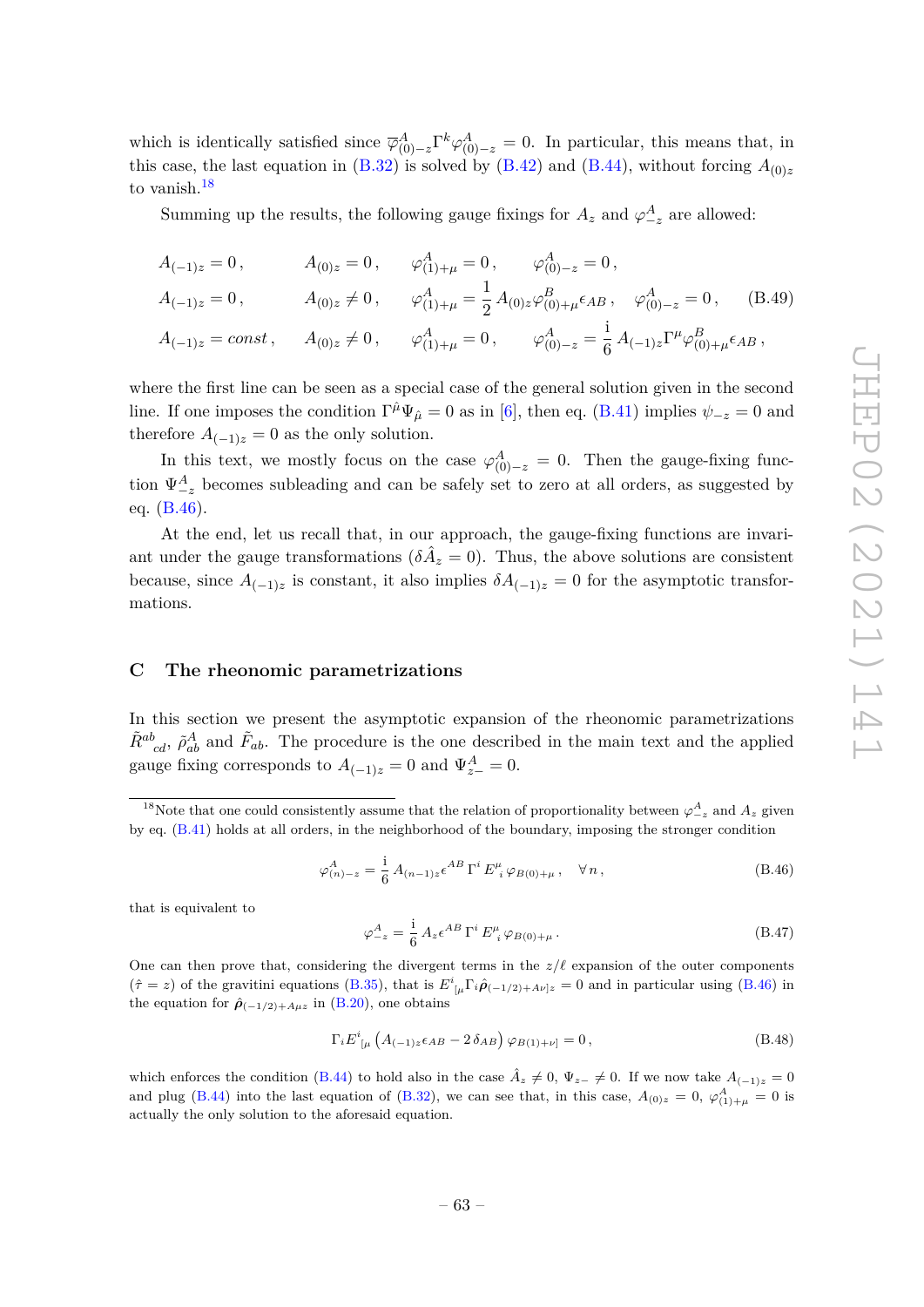We start from the graviphoton field strength

$$
\hat{\mathbf{F}} = d\hat{A} - \overline{\Psi}_A \Psi_B \epsilon^{AB} = \tilde{F}_{ab} V^a V^b. \tag{C.1}
$$

By expanding both sides of this equation onto the basis  $dx^{\hat{\mu}} \wedge dx^{\hat{\nu}}$ , one can derive the explicit expression of the rheonomic parametrizations

$$
\tilde{F}_{ij} = \left(\frac{z}{\ell}\right)^3 E_{[i}^{\mu} E_{j]}^{\nu} \left(\partial_{\mu} A_{(1)\nu} - 2\epsilon_{AB} \overline{\psi}_{\mu+}^A \zeta_{\nu-}^B - 2\epsilon_{AB} \overline{\zeta}_{\mu+}^A \psi_{\nu-}^B\right) + \mathcal{O}(z^4),
$$
\n
$$
2\tilde{F}_{i3} = -\frac{1}{\ell} \left(\frac{z}{\ell}\right)^2 A_{(1)\mu} E_{i}^{\mu} + \left(\frac{z}{\ell}\right)^3 \left(\partial_{\mu} A_{(1)z} - \frac{2}{\ell} A_{(2)\mu} + 2\epsilon_{AB} \overline{\psi}_{z+}^A \psi_{\mu-}^B\right) E_{i}^{\mu} + \mathcal{O}(z^4), \quad (C.2)
$$

where we have used that  $\mathbf{\hat{F}}_{\mu\nu} = \mathcal{O}(z)$ .

We now focus on the supercurvature of the gravitino and conformino,

$$
\hat{\rho}^A = d\Psi^A + \frac{1}{4}\Gamma_{ab}\hat{\omega}^{ab}\Psi^A - \frac{1}{2\ell}\hat{A}\epsilon^{AB}\Psi_B - \frac{i}{2\ell}\Gamma_a\Psi^A V^a
$$
  

$$
= \tilde{\rho}_{ab}^A V^a V^b - \frac{i}{2}\Gamma^a\Psi_B V^b \tilde{F}_{ab}\epsilon^{AB} - \frac{1}{4}\Gamma_5\Gamma^a\Psi_B V^b \tilde{F}^{cd}\epsilon^{AB}\epsilon_{abcd}
$$
(C.3)

and expand this relation onto the basis  $dx^{\hat{\mu}} \wedge dx^{\hat{\nu}}$  to obtain

$$
\tilde{\rho}_{ij+}^{A} = \left(\frac{z}{\ell}\right)^{\frac{5}{2}} E_{[i}^{\mu} E_{j]}^{\nu} \left(\nabla_{\mu} \zeta_{\nu+}^{A} + \frac{1}{\ell} E_{\mu}^{k} \gamma_{k} \zeta_{\nu-}^{A} + \frac{1}{4} \omega_{(1)\mu}^{kl} \gamma_{kl} \psi_{\nu+}^{A} - \frac{1}{4\ell} A_{(1)\mu} \psi_{\nu+} B \epsilon^{AB} \right) \n+ \frac{1}{4\ell} \epsilon_{lmn} \gamma^{l} \psi_{B\mu+} E_{\nu}^{m} E^{pn} A_{(1)\rho} \epsilon^{AB} \right) + \mathcal{O}(z^{7/2}),
$$
\n
$$
2\tilde{\rho}_{i3+}^{A} = -\frac{1}{\ell} \left(\frac{z}{\ell}\right)^{\frac{3}{2}} E_{i}^{\mu} \zeta_{\mu+}^{A} + \left(\frac{z}{\ell}\right)^{\frac{5}{2}} E_{i}^{\mu} \left(\nabla_{\mu} \psi_{z+}^{A} - \frac{1}{4} \omega_{(0)}^{jk} \gamma_{jk} \psi_{\mu+}^{A} + \frac{1}{2\ell} \epsilon^{AB} A_{(1)z} \psi_{B\mu+} - \frac{2}{\ell} \Pi_{\mu+}^{A} \right) + \mathcal{O}(z^{7/2}),
$$
\n
$$
\tilde{\rho}_{ij-}^{A} = \left(\frac{z}{\ell}\right)^{\frac{5}{2}} E_{[i}^{\mu} E_{j]}^{\nu} \left(\nabla_{\mu} \psi_{\nu-}^{A} + \frac{i\ell}{2} \mathcal{S}_{\mu}^{k} \gamma_{k} \psi_{\nu+}^{A} \right) + \mathcal{O}(z^{7/2}),
$$
\n
$$
2\tilde{\rho}_{i3-}^{A} = -\frac{1}{\ell} \left(\frac{z}{\ell}\right)^{\frac{5}{2}} E_{i}^{\mu} \left(\zeta_{\mu-}^{A} + \frac{1}{4} \epsilon^{AB} \gamma^{j} \psi_{B\mu+} A_{(1)\nu} E_{j}^{\nu}\right) + \mathcal{O}(z^{7/2}), \tag{C.4}
$$

where we used  $\hat{\rho}^A_{\mu\nu} = \mathcal{O}(z^{1/2})$ . This result allows to compute the spinor-tensor

$$
\Theta_A^{ab|c} = -2i\Gamma^{[a}\tilde{\rho}_A^{b]c} + i\Gamma^c \tilde{\rho}_A^{ab} \tag{C.5}
$$

as an intermediate step necessary to find the remaining parametrizations. In particular,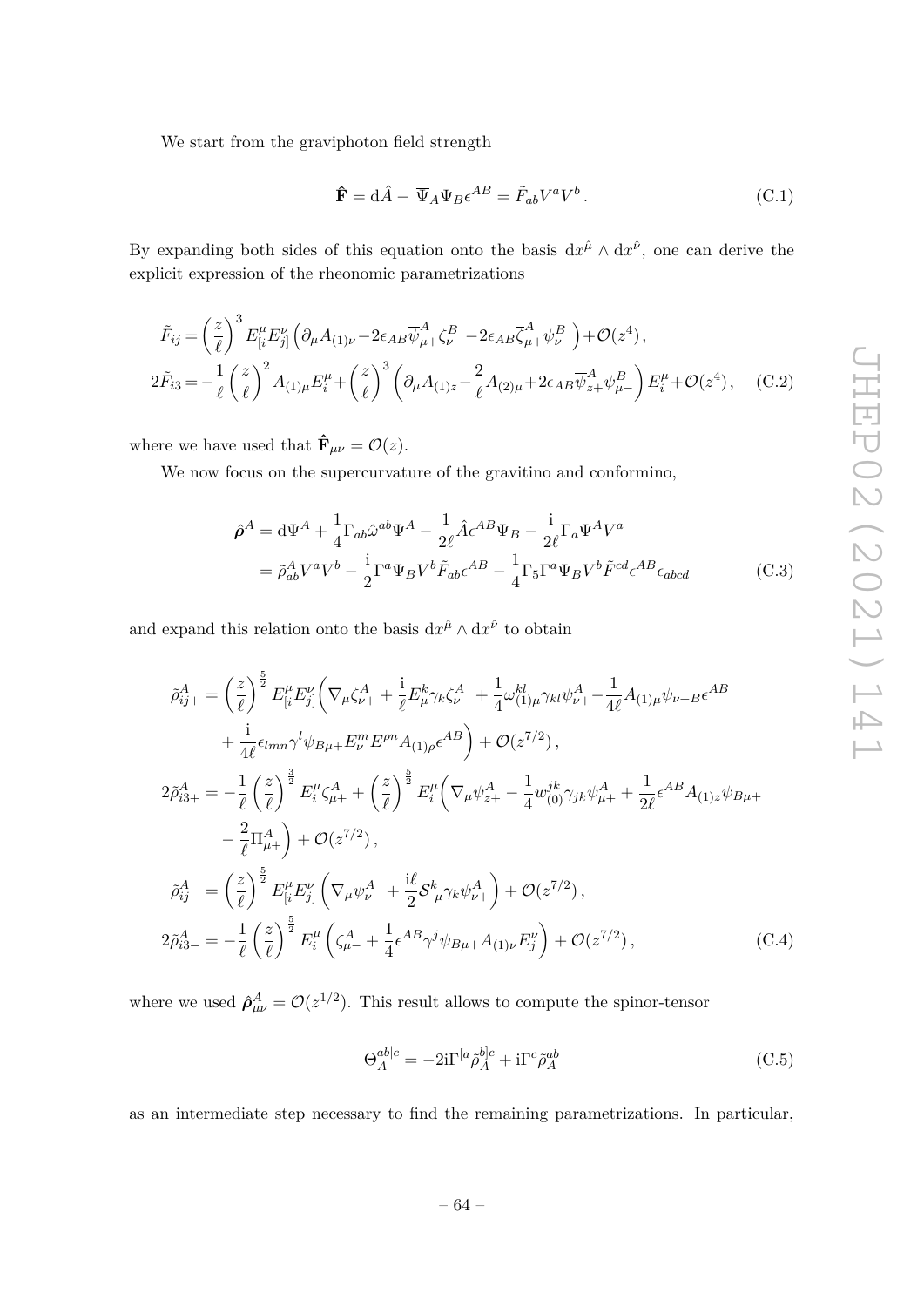we obtain

$$
\Theta_{A+}^{ij|k} = i \left(\frac{z}{\ell}\right)^{\frac{5}{2}} \left(-\gamma^{i} E^{[j\mu} E^{k]\nu} + \gamma^{j} E^{[i\mu} E^{k]\nu} + \gamma^{k} E^{[i\mu} E^{j]\nu}\right) \left(\nabla_{\mu} \psi_{A\nu} - i \frac{i}{2} S^{l}{}_{\mu} \gamma \psi_{A\nu} + \beta (z^{7/2}),\n\Theta_{A+}^{ij|3} = -\frac{i}{\ell} \left(\frac{z}{\ell}\right)^{\frac{5}{2}} \gamma^{[i} E^{j]\mu} \left(\zeta_{A\mu} - i \frac{i}{4} \epsilon_{AB} \gamma^{k} \psi_{\mu}^{B} A_{(1)\rho} E^{p}_{k}\right) - \left(\frac{z}{\ell}\right)^{\frac{5}{2}} E^{[i\mu} E^{j]\nu} \left(\nabla_{\mu} \zeta_{A\nu} + \frac{i}{\ell} E^{k}_{\mu} \gamma_{k} \zeta_{A\nu} - i \frac{i}{4} \omega_{(1)\mu}^{kl} \gamma_{kl} \psi_{A\nu} - \frac{1}{4\ell} A_{(1)\mu} \psi_{\nu} + B \epsilon^{AB} + \frac{i}{4\ell} \epsilon_{klm} \gamma^{k} \psi_{\mu}^{B} E^{l}_{\nu} E^{\rho m} A_{(1)\rho} \epsilon_{AB}\right) + \mathcal{O}(z^{7/2}),\n\Theta_{A+}^{3|j} = \frac{i}{\ell} \left(\frac{z}{\ell}\right)^{\frac{5}{2}} \gamma^{i} (E^{j)\mu} \left(\zeta_{A\mu} - i \frac{i}{4} \epsilon_{AB} \gamma^{k} \psi_{\mu}^{B} + A_{(1)\nu} E^{k}\right) - \left(\frac{z}{\ell}\right)^{\frac{5}{2}} E^{[i\mu} E^{j]\nu} \left(\nabla_{\mu} \zeta_{A\nu} + \frac{i}{\ell} E^{k}_{\mu} \gamma_{k} \zeta_{A\nu} - \frac{1}{4} \omega_{(1)\mu}^{kl} \gamma_{kl} \psi_{A\nu} - \frac{1}{4\ell} A_{(1)\mu} \psi_{\nu} + B \epsilon^{AB} + \frac{i}{4\ell} \epsilon_{klm} \gamma^{k} \psi_{\mu}^{B} E^{l}_{\nu} E^{\rho m} A_{(1)\rho} \epsilon_{AB}\right) +
$$

We are now ready to compute the rheonomic parametrization of the supercurvature  $\hat{R}^{ab}$ . Since

$$
\hat{\mathbf{R}}^{ab} = d\hat{\omega}^{ab} + \hat{\omega}^{ac}\hat{\omega}_c{}^b - \frac{1}{\ell^2}V^aV^b - \frac{1}{2\ell}\overline{\Psi}^A\Gamma^{ab}\Psi_A
$$
\n
$$
= \tilde{R}^{ab}_{cd}V^cV^d - \overline{\Theta}^{ab}_{A|c}\Psi_AV^c - \frac{1}{2}\overline{\Psi}_A\Psi_B\epsilon_{AB}\tilde{F}^{ab} - \frac{i}{4}\epsilon^{abcd}\overline{\Psi}_A\Gamma_5\Psi_B\epsilon_{AB}\tilde{F}_{cd},\tag{C.6}
$$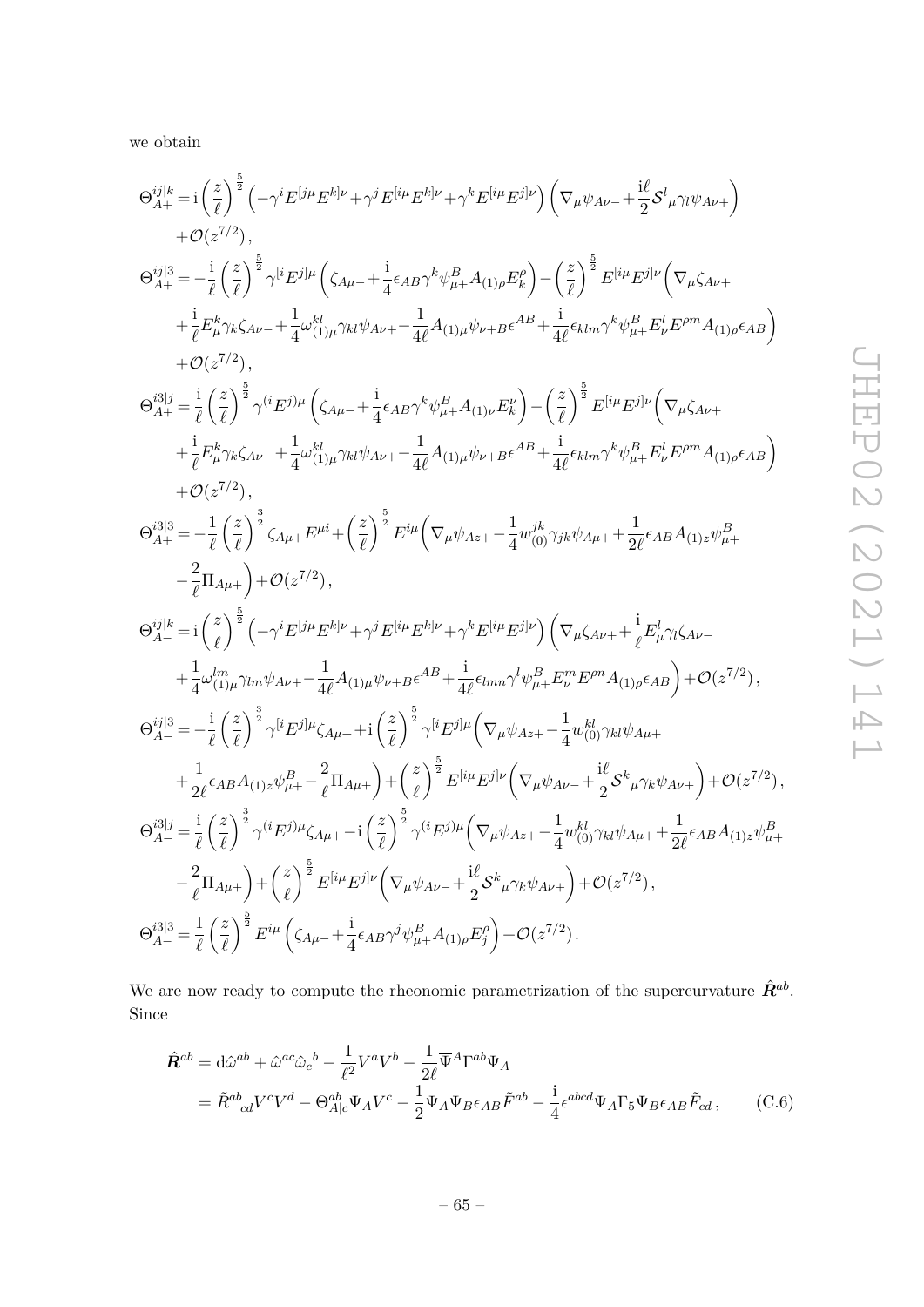applying the usual procedure yields

$$
\tilde{R}^{i3}{}_{jk} = \frac{i}{2\ell} \left(\frac{z}{\ell}\right)^2 E_{[j}^{\mu} E_{k]}^{\nu} \overline{\psi}_{\mu+}^A \gamma^i \zeta_{A\nu} + \frac{i}{2\ell} \left(\frac{z}{\ell}\right)^2 E_{[j}^{\mu} E_{k]}^{\nu} \overline{\psi}_{\mu+}^A \gamma^l \zeta_{A\rho+} E_{l\nu} E^{i\rho} \n+ \frac{1}{\ell} \left(\frac{z}{\ell}\right)^3 E_{[j}^{\mu} E_{k]}^{\nu} \left\{-\mathcal{D}_{\mu} \tilde{S}_{\nu}^i + \omega_{(2)l\mu}^i E_{\nu}^l - i \overline{\Pi}_{\mu+}^A \gamma^i \psi_{A\nu+} - \frac{i}{2} \overline{\zeta}_{\mu+}^A \gamma^i \zeta_{A\nu+} \n+ \frac{1}{2} \overline{\psi}_{\mu-}^A \gamma^i \psi_{A-\nu} + \overline{\psi}_{\mu+}^A E_{l\nu} \left[-i \gamma^{(i} E^{l)\rho} \left(\nabla_{\rho} \psi_{Az+} - \frac{1}{4} w_{(0)}^{mn} \gamma_{mn} \psi_{A\rho+} \right.\n\right] \right\} + \mathcal{O}(z^4),
$$
\n
$$
2\tilde{R}^{i3}{}_{j3} = \left(\frac{z}{\ell}\right)^3 E_{j}^{\mu} \left\{-\frac{1}{\ell} w_{(1)\kappa}^i E_{\mu}^k + \frac{1}{\ell^2} \left(4\tilde{\tau}_{\mu}^i - \tau_{\mu}^i\right) - \frac{i}{\ell} \overline{\zeta}_{A}^A \gamma^i \psi_{Az+} - \frac{i}{\ell} \overline{\psi}_{\mu+}^A \gamma^i \zeta_{Az+} + \frac{1}{\ell} \overline{\psi}_{A-}^A \zeta_{A\nu+} E^{\nu i} - \overline{\psi}_{A+}^A E^{\nu i} \left(\frac{1}{\ell} \zeta_{A\nu-} + \frac{i}{4\ell} \epsilon_{AB} \gamma^l \psi_{B+}^B \right) + \mathcal{O}(z^4),
$$
\n
$$
\tilde{R}^{ij}{}_{kl} = \left(\frac{z}{\ell}\right
$$

To obtain the above formulas, we used  $\hat{R}^{ab}_{\mu\nu} = \mathcal{O}(z)$  and that the supertorsion is zero (see, in particular, (B.13)).

**Open Access.** This article is distributed under the terms of the Creative Commons Attribution License [\(CC-BY 4.0\)](https://creativecommons.org/licenses/by/4.0/), which permits any use, distribution and reproduction in any medium, provided the original author(s) and source are credited.

#### **References**

- [1] J.M. Maldacena, *The Large N limit of superconformal field theories and supergravity*, *[Int. J.](https://doi.org/10.1023/A:1026654312961) [Theor. Phys.](https://doi.org/10.1023/A:1026654312961)* **38** (1999) 1113 [[hep-th/9711200](https://arxiv.org/abs/hep-th/9711200)] [IN[SPIRE](https://inspirehep.net/search?p=find+EPRINT%2Bhep-th%2F9711200)].
- [2] S.S. Gubser, I.R. Klebanov and A.M. Polyakov, *Gauge theory correlators from noncritical string theory*, *[Phys. Lett. B](https://doi.org/10.1016/S0370-2693(98)00377-3)* **428** (1998) 105 [[hep-th/9802109](https://arxiv.org/abs/hep-th/9802109)] [IN[SPIRE](https://inspirehep.net/search?p=find+EPRINT%2Bhep-th%2F9802109)].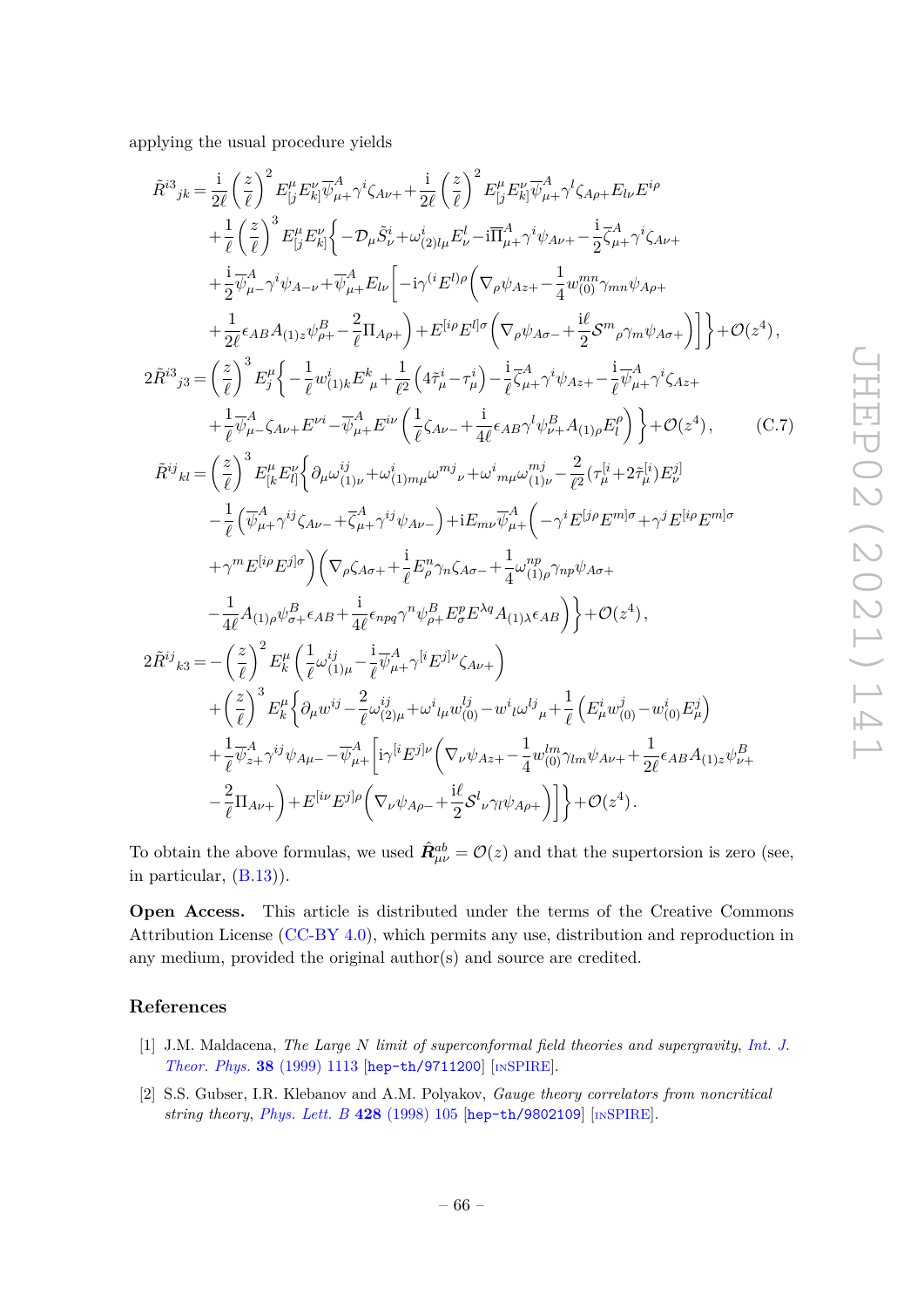- [3] E. Witten, *Anti-de Sitter space and holography*, *[Adv. Theor. Math. Phys.](https://doi.org/10.4310/ATMP.1998.v2.n2.a2)* **2** (1998) 253 [[hep-th/9802150](https://arxiv.org/abs/hep-th/9802150)] [IN[SPIRE](https://inspirehep.net/search?p=find+EPRINT%2Bhep-th%2F9802150)].
- [4] K. Skenderis, *Lecture notes on holographic renormalization*, *[Class. Quant. Grav.](https://doi.org/10.1088/0264-9381/19/22/306)* **19** (2002) [5849](https://doi.org/10.1088/0264-9381/19/22/306) [[hep-th/0209067](https://arxiv.org/abs/hep-th/0209067)] [IN[SPIRE](https://inspirehep.net/search?p=find+EPRINT%2Bhep-th%2F0209067)].
- [5] O. DeWolfe, *TASI Lectures on Applications of Gauge/Gravity Duality*, *PoS* **[TASI2017](https://doi.org/10.22323/1.305.0014)** [\(2018\) 014](https://doi.org/10.22323/1.305.0014) [[arXiv:1802.08267](https://arxiv.org/abs/1802.08267)] [IN[SPIRE](https://inspirehep.net/search?p=find+EPRINT%2BarXiv%3A1802.08267)].
- [6] A.J. Amsel and G. Compere, *Supergravity at the boundary of AdS supergravity*, *[Phys. Rev. D](https://doi.org/10.1103/PhysRevD.79.085006)* **79** [\(2009\) 085006](https://doi.org/10.1103/PhysRevD.79.085006) [[arXiv:0901.3609](https://arxiv.org/abs/0901.3609)] [IN[SPIRE](https://inspirehep.net/search?p=find+EPRINT%2BarXiv%3A0901.3609)].
- [7] I. Papadimitriou, *Supercurrent anomalies in* 4*d SCFTs*, *JHEP* **07** [\(2017\) 038](https://doi.org/10.1007/JHEP07(2017)038) [[arXiv:1703.04299](https://arxiv.org/abs/1703.04299)] [IN[SPIRE](https://inspirehep.net/search?p=find+EPRINT%2BarXiv%3A1703.04299)].
- [8] M. Henningson and K. Skenderis, *The Holographic Weyl anomaly*, *JHEP* **07** [\(1998\) 023](https://doi.org/10.1088/1126-6708/1998/07/023) [[hep-th/9806087](https://arxiv.org/abs/hep-th/9806087)] [IN[SPIRE](https://inspirehep.net/search?p=find+EPRINT%2Bhep-th%2F9806087)].
- [9] S. de Haro, S.N. Solodukhin and K. Skenderis, *Holographic reconstruction of space-time and renormalization in the AdS/CFT correspondence*, *[Commun. Math. Phys.](https://doi.org/10.1007/s002200100381)* **217** (2001) 595 [[hep-th/0002230](https://arxiv.org/abs/hep-th/0002230)] [IN[SPIRE](https://inspirehep.net/search?p=find+EPRINT%2Bhep-th%2F0002230)].
- [10] M. Bianchi, D.Z. Freedman and K. Skenderis, *Holographic renormalization*, *[Nucl. Phys. B](https://doi.org/10.1016/S0550-3213(02)00179-7)* **631** [\(2002\) 159](https://doi.org/10.1016/S0550-3213(02)00179-7) [[hep-th/0112119](https://arxiv.org/abs/hep-th/0112119)] [IN[SPIRE](https://inspirehep.net/search?p=find+EPRINT%2Bhep-th%2F0112119)].
- [11] G.W. Gibbons and S.W. Hawking, *Action Integrals and Partition Functions in Quantum Gravity*, *[Phys. Rev. D](https://doi.org/10.1103/PhysRevD.15.2752)* **15** (1977) 2752 [IN[SPIRE](https://inspirehep.net/search?p=find+J%20%22Phys.Rev.%2CD15%2C2752%22)].
- [12] J.D. Brown and J.W. York Jr., *Quasilocal energy and conserved charges derived from the gravitational action*, *[Phys. Rev. D](https://doi.org/10.1103/PhysRevD.47.1407)* **47** (1993) 1407 [[gr-qc/9209012](https://arxiv.org/abs/gr-qc/9209012)] [IN[SPIRE](https://inspirehep.net/search?p=find+EPRINT%2Bgr-qc%2F9209012)].
- [13] O.S. An, *Anomaly-corrected supersymmetry algebra and supersymmetric holographic renormalization*, *JHEP* **12** [\(2017\) 107](https://doi.org/10.1007/JHEP12(2017)107) [[arXiv:1703.09607](https://arxiv.org/abs/1703.09607)] [IN[SPIRE](https://inspirehep.net/search?p=find+EPRINT%2BarXiv%3A1703.09607)].
- [14] O. Mišković and R. Olea, *Topological regularization and self-duality in four-dimensional anti-de Sitter gravity, Phys. Rev. D* **79** [\(2009\) 124020](https://doi.org/10.1103/PhysRevD.79.124020) [[arXiv:0902.2082](https://arxiv.org/abs/0902.2082)] [IN[SPIRE](https://inspirehep.net/search?p=find+EPRINT%2BarXiv%3A0902.2082)].
- [15] G. Anastasiou, O. Mišković, R. Olea and I. Papadimitriou, *Counterterms, Kounterterms, and the variational problem in AdS gravity*, *JHEP* **08** [\(2020\) 061](https://doi.org/10.1007/JHEP08(2020)061) [[arXiv:2003.06425](https://arxiv.org/abs/2003.06425)] [IN[SPIRE](https://inspirehep.net/search?p=find+EPRINT%2BarXiv%3A2003.06425)].
- [16] R. Aros, M. Contreras, R. Olea, R. Troncoso and J. Zanelli, *Conserved charges for gravity with locally AdS asymptotics*, *[Phys. Rev. Lett.](https://doi.org/10.1103/PhysRevLett.84.1647)* **84** (2000) 1647 [[gr-qc/9909015](https://arxiv.org/abs/gr-qc/9909015)] [IN[SPIRE](https://inspirehep.net/search?p=find+EPRINT%2Bgr-qc%2F9909015)].
- [17] R. Aros, M. Contreras, R. Olea, R. Troncoso and J. Zanelli, *Conserved charges for even dimensional asymptotically AdS gravity theories*, *Phys. Rev. D* **62** [\(2000\) 044002](https://doi.org/10.1103/PhysRevD.62.044002) [[hep-th/9912045](https://arxiv.org/abs/hep-th/9912045)] [IN[SPIRE](https://inspirehep.net/search?p=find+EPRINT%2Bhep-th%2F9912045)].
- [18] R. Olea, *Mass, angular momentum and thermodynamics in four-dimensional Kerr-AdS black holes*, *JHEP* **06** [\(2005\) 023](https://doi.org/10.1088/1126-6708/2005/06/023) [[hep-th/0504233](https://arxiv.org/abs/hep-th/0504233)] [IN[SPIRE](https://inspirehep.net/search?p=find+EPRINT%2Bhep-th%2F0504233)].
- [19] S.W. MacDowell and F. Mansouri, *Unified Geometric Theory of Gravity and Supergravity*, *[Phys. Rev. Lett.](https://doi.org/10.1103/PhysRevLett.38.739)* **38** (1977) 739 [*Erratum ibid.* **38** (1977) 1376] [IN[SPIRE](https://inspirehep.net/search?p=find+J%20%22Phys.Rev.Lett.%2C38%2C739%22)].
- [20] Y. Korovin, S.M. Kuzenko and S. Theisen, *The conformal supercurrents in diverse dimensions and conserved superconformal currents*, *JHEP* **05** [\(2016\) 134](https://doi.org/10.1007/JHEP05(2016)134) [[arXiv:1604.00488](https://arxiv.org/abs/1604.00488)] [IN[SPIRE](https://inspirehep.net/search?p=find+EPRINT%2BarXiv%3A1604.00488)].
- [21] Y. Korovin, *Asymptotic symmetries and geometry on the boundary in the first order formalism*, *JHEP* **03** [\(2018\) 017](https://doi.org/10.1007/JHEP03(2018)017) [[arXiv:1709.07647](https://arxiv.org/abs/1709.07647)] [IN[SPIRE](https://inspirehep.net/search?p=find+EPRINT%2BarXiv%3A1709.07647)].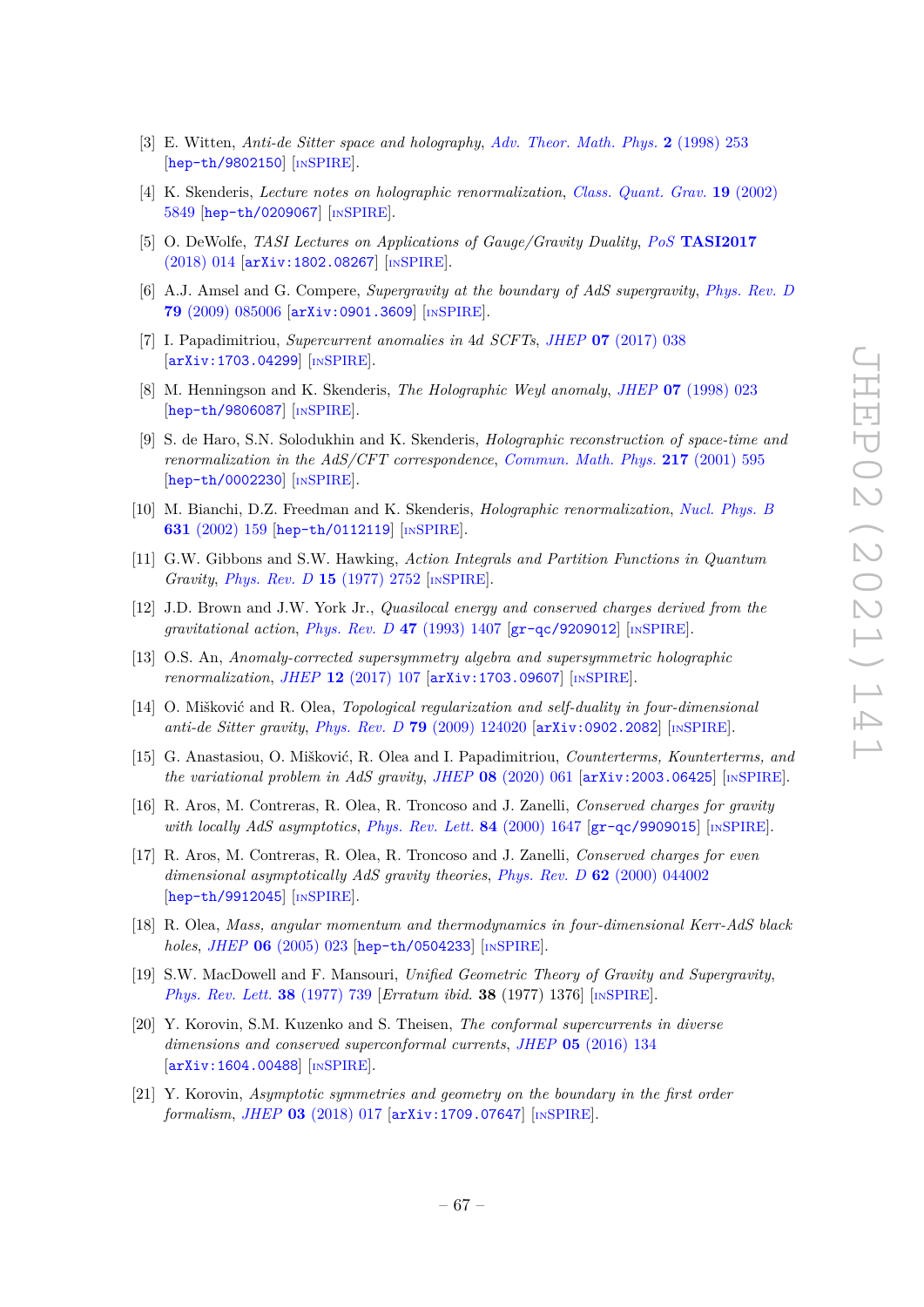- [22] M. Bañados, O. Mišković and S. Theisen, *Holographic currents in first order gravity and finite Fefferman-Graham expansions*, *JHEP* **06** [\(2006\) 025](https://doi.org/10.1088/1126-6708/2006/06/025) [[hep-th/0604148](https://arxiv.org/abs/hep-th/0604148)] [IN[SPIRE](https://inspirehep.net/search?p=find+EPRINT%2Bhep-th%2F0604148)].
- [23] D. Klemm and G. Tagliabue, *The CFT dual of AdS gravity with torsion*, *[Class. Quant. Grav.](https://doi.org/10.1088/0264-9381/25/3/035011)* **25** [\(2008\) 035011](https://doi.org/10.1088/0264-9381/25/3/035011) [[arXiv:0705.3320](https://arxiv.org/abs/0705.3320)] [IN[SPIRE](https://inspirehep.net/search?p=find+EPRINT%2BarXiv%3A0705.3320)].
- [24] M. Blagojevic, B. Cvetkovic, O. Mišković and R. Olea, *Holography in 3D AdS gravity with torsion*, *JHEP* **05** [\(2013\) 103](https://doi.org/10.1007/JHEP05(2013)103) [[arXiv:1301.1237](https://arxiv.org/abs/1301.1237)] [IN[SPIRE](https://inspirehep.net/search?p=find+EPRINT%2BarXiv%3A1301.1237)].
- [25] A.C. Petkou, *Torsional degrees of freedom in AdS*4*/CF T*3, [arXiv:1004.1640](https://arxiv.org/abs/1004.1640) [IN[SPIRE](https://inspirehep.net/search?p=find+EPRINT%2BarXiv%3A1004.1640)].
- [26] L. Ciambelli and R.G. Leigh, *Weyl Connections and their Role in Holography*, *[Phys. Rev. D](https://doi.org/10.1103/PhysRevD.101.086020)* **101** [\(2020\) 086020](https://doi.org/10.1103/PhysRevD.101.086020) [[arXiv:1905.04339](https://arxiv.org/abs/1905.04339)] [IN[SPIRE](https://inspirehep.net/search?p=find+EPRINT%2BarXiv%3A1905.04339)].
- [27] L. Andrianopoli and R. D'Auria, *N* = 1 *and N* = 2 *pure supergravities on a manifold with boundary*, *JHEP* **08** [\(2014\) 012](https://doi.org/10.1007/JHEP08(2014)012) [[arXiv:1405.2010](https://arxiv.org/abs/1405.2010)] [IN[SPIRE](https://inspirehep.net/search?p=find+EPRINT%2BarXiv%3A1405.2010)].
- [28] P.D. Álvarez, M. Valenzuela and J. Zanelli, *Supersymmetry of a different kind*, *[JHEP](https://doi.org/10.1007/JHEP04(2012)058)* **04** [\(2012\) 058](https://doi.org/10.1007/JHEP04(2012)058) [[arXiv:1109.3944](https://arxiv.org/abs/1109.3944)] [IN[SPIRE](https://inspirehep.net/search?p=find+EPRINT%2BarXiv%3A1109.3944)].
- [29] L. Andrianopoli, B.L. Cerchiai, R. D'Auria and M. Trigiante, *Unconventional supersymmetry at the boundary of AdS*<sup>4</sup> *supergravity*, *JHEP* **04** [\(2018\) 007](https://doi.org/10.1007/JHEP04(2018)007) [[arXiv:1801.08081](https://arxiv.org/abs/1801.08081)] [IN[SPIRE](https://inspirehep.net/search?p=find+EPRINT%2BarXiv%3A1801.08081)].
- [30] L. Andrianopoli et al., N *-extended D* = 4 *supergravity, unconventional SUSY and graphene*, *JHEP* **01** [\(2020\) 084](https://doi.org/10.1007/JHEP01(2020)084) [[arXiv:1910.03508](https://arxiv.org/abs/1910.03508)] [IN[SPIRE](https://inspirehep.net/search?p=find+EPRINT%2BarXiv%3A1910.03508)].
- [31] L. Andrianopoli, B.L. Cerchiai, P.A. Grassi and M. Trigiante, *The Quantum Theory of Chern-Simons Supergravity*, *JHEP* **06** [\(2019\) 036](https://doi.org/10.1007/JHEP06(2019)036) [[arXiv:1903.04431](https://arxiv.org/abs/1903.04431)] [IN[SPIRE](https://inspirehep.net/search?p=find+EPRINT%2BarXiv%3A1903.04431)].
- [32] D. Gaiotto and E. Witten, *Janus Configurations, Chern-Simons Couplings, And The theta-Angle in N* = 4 *Super Yang-Mills Theory*, *JHEP* **06** [\(2010\) 097](https://doi.org/10.1007/JHEP06(2010)097) [[arXiv:0804.2907](https://arxiv.org/abs/0804.2907)] [IN[SPIRE](https://inspirehep.net/search?p=find+EPRINT%2BarXiv%3A0804.2907)].
- [33] J.D. Brown and M. Henneaux, *Central Charges in the Canonical Realization of Asymptotic Symmetries: An Example from Three-Dimensional Gravity*, *[Commun. Math. Phys.](https://doi.org/10.1007/BF01211590)* **104** [\(1986\) 207](https://doi.org/10.1007/BF01211590) [IN[SPIRE](https://inspirehep.net/search?p=find+J%20%22Commun.Math.Phys.%2C104%2C207%22)].
- [34] M. Henneaux and C. Teitelboim, *Asymptotically anti-de Sitter Spaces*, *[Commun. Math.](https://doi.org/10.1007/BF01205790) Phys.* **98** [\(1985\) 391](https://doi.org/10.1007/BF01205790) [IN[SPIRE](https://inspirehep.net/search?p=find+J%20%22Commun.Math.Phys.%2C98%2C391%22)].
- [35] C. Imbimbo, A. Schwimmer, S. Theisen and S. Yankielowicz, *Diffeomorphisms and holographic anomalies*, *[Class. Quant. Grav.](https://doi.org/10.1088/0264-9381/17/5/322)* **17** (2000) 1129 [[hep-th/9910267](https://arxiv.org/abs/hep-th/9910267)] [IN[SPIRE](https://inspirehep.net/search?p=find+EPRINT%2Bhep-th%2F9910267)].
- [36] R.L. Arnowitt, S. Deser and C.W. Misner, *The Dynamics of general relativity*, *[Gen. Rel.](https://doi.org/10.1007/s10714-008-0661-1) Grav.* **40** [\(2008\) 1997](https://doi.org/10.1007/s10714-008-0661-1) [[gr-qc/0405109](https://arxiv.org/abs/gr-qc/0405109)] [IN[SPIRE](https://inspirehep.net/search?p=find+EPRINT%2Bgr-qc%2F0405109)].
- [37] S. de Haro, *Dual Gravitons in AdS*4*/CF T*<sup>3</sup> *and the Holographic Cotton Tensor*, *[JHEP](https://doi.org/10.1088/1126-6708/2009/01/042)* **01** [\(2009\) 042](https://doi.org/10.1088/1126-6708/2009/01/042) [[arXiv:0808.2054](https://arxiv.org/abs/0808.2054)] [IN[SPIRE](https://inspirehep.net/search?p=find+EPRINT%2BarXiv%3A0808.2054)].
- [38] A. Garcia, F.W. Hehl, C. Heinicke and A. Macias, *The Cotton tensor in Riemannian space-times*, *[Class. Quant. Grav.](https://doi.org/10.1088/0264-9381/21/4/024)* **21** (2004) 1099 [[gr-qc/0309008](https://arxiv.org/abs/gr-qc/0309008)] [IN[SPIRE](https://inspirehep.net/search?p=find+EPRINT%2Bgr-qc%2F0309008)].
- [39] L. Castellani, R. D'Auria and P. Fre, *Supergravity and superstrings: A Geometric perspective. Vol. 1: Mathematical foundations*, World Scientific, Singapore (1991) [IN[SPIRE](http://inspirehep.net/record/324753)].
- [40] L. Castellani, R. D'Auria and P. Fre, *Supergravity and superstrings: A Geometric perspective. Vol. 2: Supergravity*, World Scientific, Singapore (1991) [IN[SPIRE](http://inspirehep.net/record/324754)].
- [41] R. D'Auria, *Geometric supergravitty*, [arXiv:2005.13593](https://arxiv.org/abs/2005.13593) [IN[SPIRE](https://inspirehep.net/search?p=find+EPRINT%2BarXiv%3A2005.13593)].